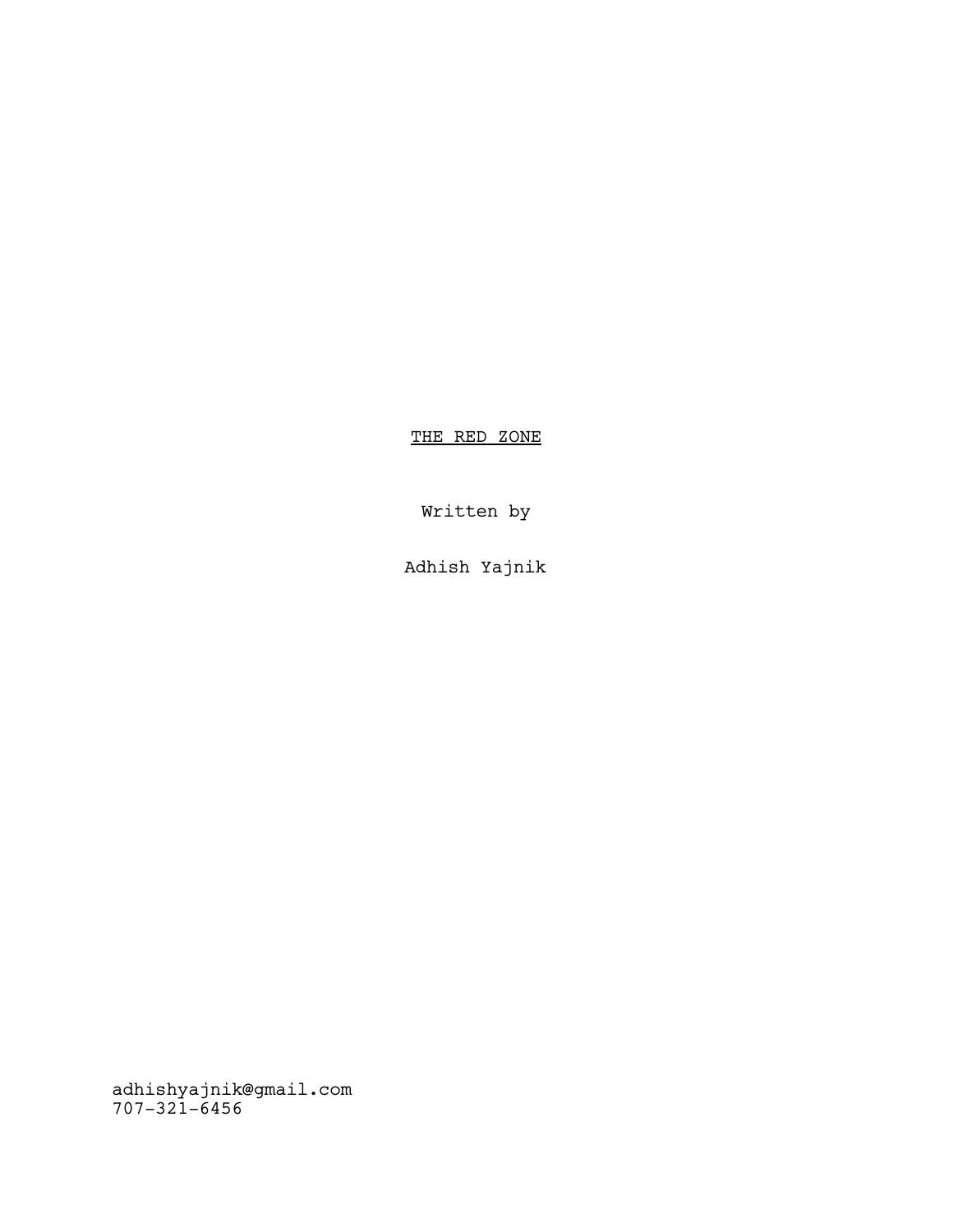#### **SUPERIMPOSE OVER BLACK:**

THE RED ZONE: 1. THE LAST TWENTY YARDS OF THE FOOTBALL FIELD A TEAM MUST CROSS BEFORE SCORING A TOUCHDOWN.

> 2. THE FIRST TWO WEEKS OF CLASSES AT A UNIVERSITY CAMPUS, DURING WHICH TIME THE MAJORITY OF SEXUAL ASSAULTS OCCUR.

> > FADE IN:

## **INT. FRAT HOUSE - NIGHT**

A raucous college house party. Red cups. Blaring dubstep. Football players dance with their fans, towering over them.

Grey jerseys everywhere: "GILEAD UNIVERSITY GREY WOLVES."

SUPERIMPOSE: "AUGUST."

**ZEKE CARVER** -- 20, tall, white, with quarterback good looks - dances with a couple girls. A good ol' boy with raven hair, the kind of guy dads want for a son-in-law.

From across the room, LEAH ANDERSON -- 18, the epitome of Basic Southern: plaid button-up, daisy dukes, blonde - stares at Zeke. There's a lusting fire in her eyes.

**ABBY GREEN** -- 18 and also Basic Southern -- pulls Leah aside, a little concerned.

> **ABBY** You don't have to do this.

Zeke's friend, **PAUL WHITTAKER** joins him. He's 19, shorter, built like a linebacker, black. He catches Leah staring at Zeke, nudges him.

They lock eyes. There's fire there.

#### LEAH

I want to.

She takes a deep breath, squeezes Abby's hand for support.

LEAH (CONT'D) Wish me luck.

Leah walks off.

Abby hangs back, watches Leah speak to Zeke and Paul. As the music picks up, Leah grinds up on Zeke.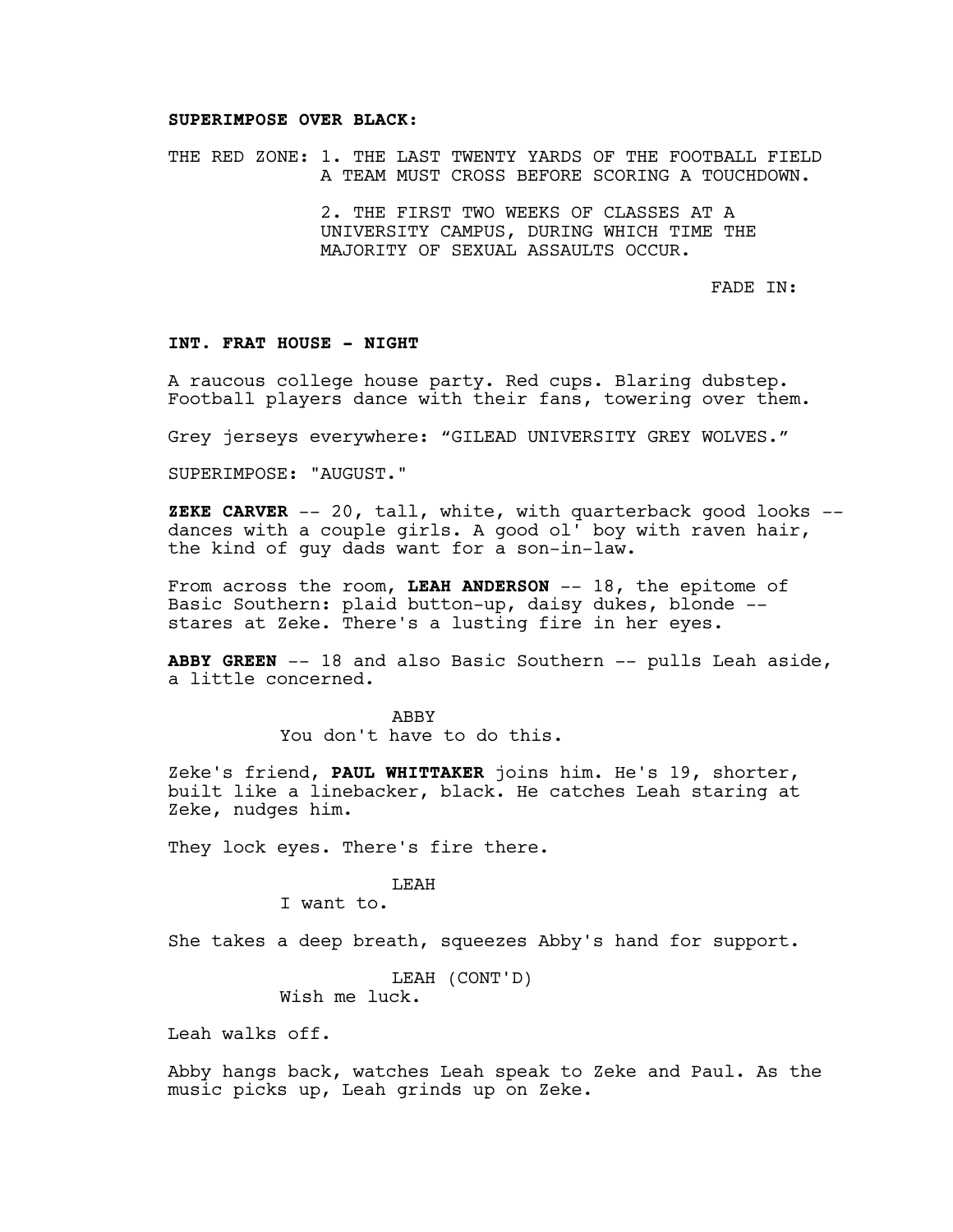#### **EXT. VERONA APARTMENTS - NIGHT**

A red Dodge Charger parks in front of a three-story limegreen apartment building. Zeke helps Leah out of the car, and Paul watches him nearly carry her into the building.

#### **EXT. BLEEKER DORMITORY - DAWN**

Undisturbed dewdrops sparkle in the early morning light.

The Charger rips through the silence as it approaches a college campus and parks next to a brick building.

Leah emerges from the car, shivering in her button-up and daisy dukes. She takes one last look at Zeke in the driver's seat before closing the door. No words.

Zeke drives off, and Leah's alone on the curb. She waits for a long moment, not crying, not distraught. Her face is completely empty -- she could be thinking anything.

Leah pulls out her phone, taps out a text message.

## **INT. STATION WAGON - DAWN**

Leah scrolls into the window of a brown station wagon that pulls up beside her. Leah collapses into the passenger seat of Abby's car, stares at her friend for a long beat.

She finally breaks down. She covers her face and sobs. Horrible, heaving wails.

Abby puts a hand on her back, but Leah recoils from the touch, tensed up like a wounded animal.

Abby hangs her head.

#### ABBY

I told you.

She drives away from the dorm building.

# **INT. EXAM ROOM - DAY**

Leah's bare feet stand on a large sheet of butcher paper. Her shorts drop down to her ankles.

An **S.A.N.E. NURSE** (Sexual Assault Nurse Examiner) -- 40s, wearing scrubs, face mask and gloves -- lays the shorts next to Leah's other clothes on an evidence table.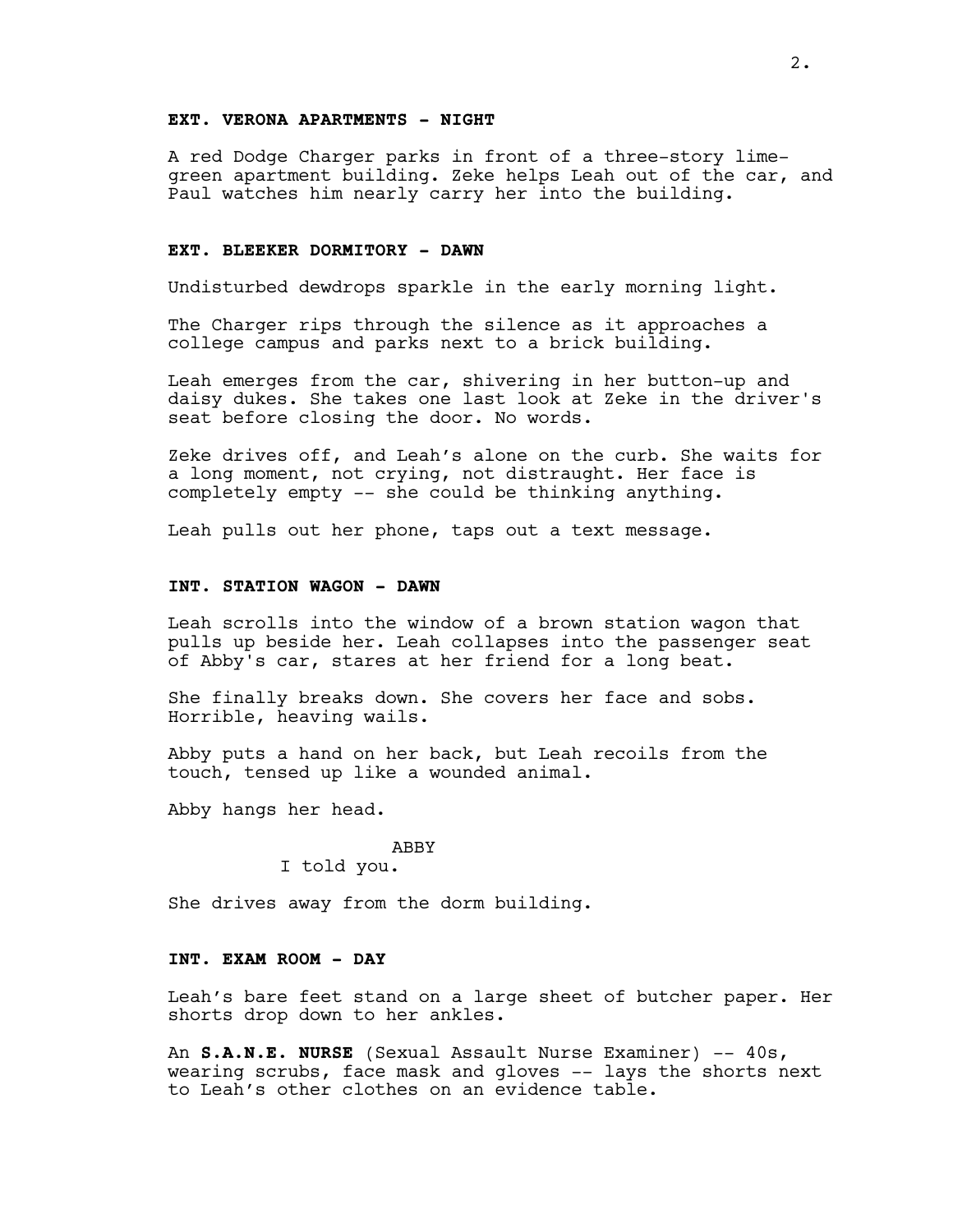Sobbing and shaking, Leah removes her bra, now totally nude.

# **SERIES OF SHOTS:**

- A few stray hairs fall to the butcher paper at her feet. The nurse collects them with tweezers.

- The nurse scrapes Leah's fingernails.

- The nurse swabs Leah's genitals as she sits in stirrups.

- The nurse combs through Leah's pubic hair for fibers and foreign hair.

- The nurse navigates a colposcope toward Leah's genitals - a large camera on an articulated arm.

- The nurse takes photos of Leah's body with a handheld camera, from every angle. CLICK. CLICK. CLICK. CLICK.

All the while, Leah can't control her sobs -- this exam might be worse than sexual assault itself.

## **INT. SHERIFF CHAPPELL'S OFFICE - NIGHT**

Leah sits across from **SHERIFF JIM CHAPPELL** -- 50s, portly, who takes care of things at his own pace.

While the Sheriff types up Leah's report M.O.S., Leah's anguished sobbing continues over this scene.

FADE TO BLACK.

**TITLE CARD: "THREE MONTHS LATER"**

FADE IN:

#### **INT. MESSENGER HEADQUARTERS - GARY'S OFFICE - DAY**

CLOSE on a computer screen, with a large image of the puppet leader of Burma, a well-composed Southeast Asian woman in her fifties.

A large headline obscures her face:

"AANG SAN SUU KYI: POWERLESS WOMAN"

We scroll down past beautifully formatted text, block-quotes, interactive imagery and layers of photographs all moving with an elegant parallax effect.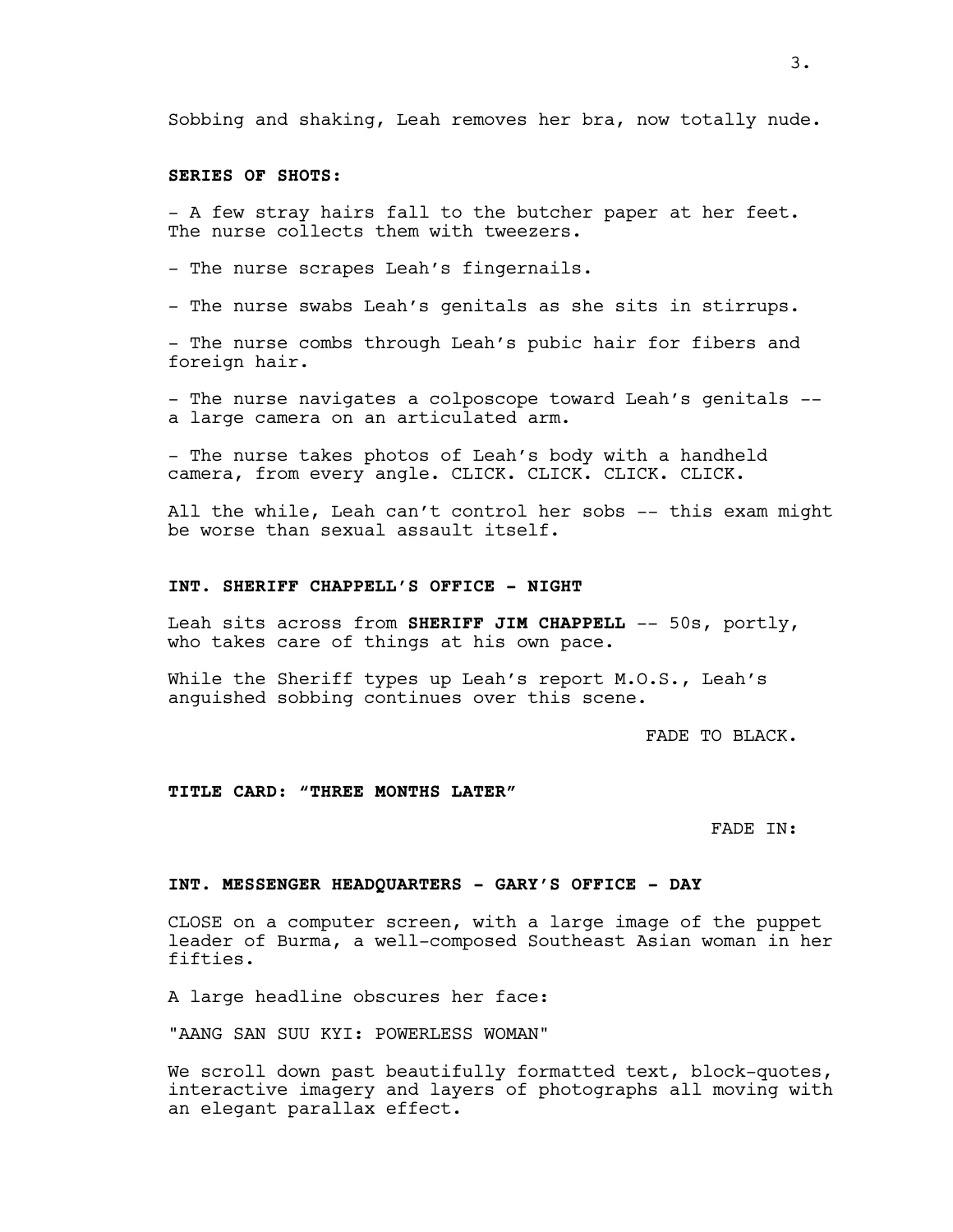It's a beautifully coded and formatted article, longer and more in-depth than the average person has time to read during their morning social media fix.

> KAREN (O.S.) So? What do you think?

PULL BACK to reveal **KAREN CUNNINGHAM**, 34, a born fighter and fierce intellectual, across the desk from **GARY CHOI**, 60s, with a calm, unruffled cynicism after all these years.

> GARY I got one more note. I know I'm not supposed to, and Liam's gotta recode the whole thing, and blah blah blah. Just humor me.

Karen crosses her arms while Gary scrolls down, searching for the right part of the article.

> GARY (CONT'D) Yeah, this whole thing about her Buddhism and everything -- cut that part.

KAREN But that humanizes her.

GARY

And you gotta put "genocide" or "genocidal" or something in the title.

KAREN

No, I thought we resolved this. It's not a portrait of a villain.

GARY If we don't, we won't get any --

Karen points a threatening finger in Gary's face.

KAREN Don't say it, Gary. Don't you dare.

GARY

Clicks.

KAREN Sensationalism.

GARY

Whatever gets people to click. The truth is in the content of the article.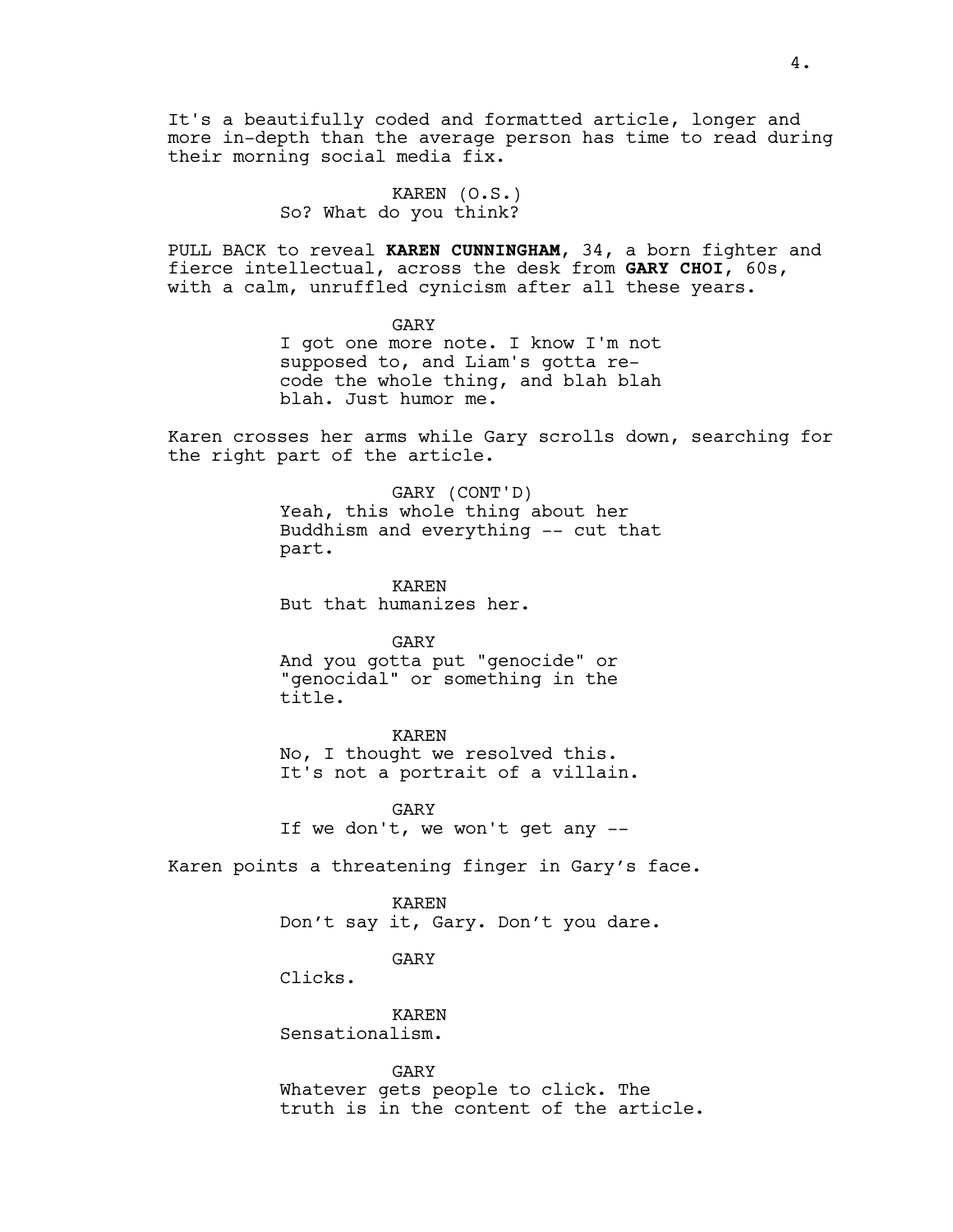## KAREN

Not when you're making me boil everybody down into cartoon villains. I can't even mention that she's a Buddhist ironically?

GARY Wait, so she's not really a Buddhist?

Karen groans.

KAREN Our job is to tell the truth, no matter how boring it is.

GARY

In theory.

KAREN When is it ever better to tell a lie than it is the truth?

Off Gary.

#### **INT. MESSENGER HEADQUARTERS - BULLPEN - DAY**

Karen walks through the busy bullpen, bustling with dozens of newspeople, assistants, interns, and other staff.

Across the main wall, the logo of The Messenger is emblazoned in large, sans-serif type.

Karen crosses the floor to the office kitchen:

#### **INT. MESSENGER HEADQUARTERS - KITCHEN - DAY**

The only person in the well-stocked kitchen is **DANA REED** -- 24, a young woman and above-average drinking buddy, whom Karen very obviously hopes to claim as her protege.

> KAREN I didn't ask you to make me any coffee.

Dana nods toward the mug she's attending to.

DANA I know. This is for Tom.

KAREN

Tom?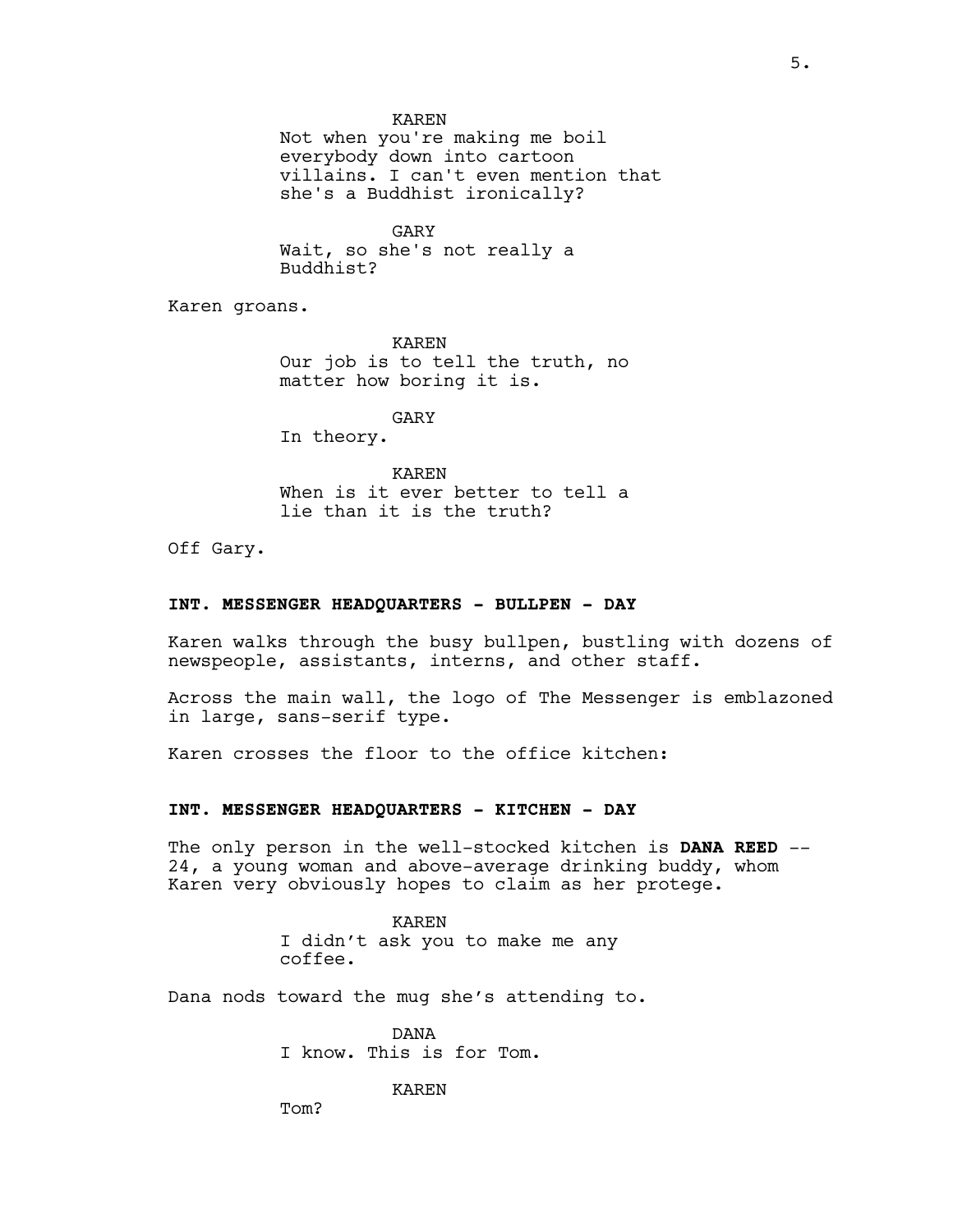DANA Is someone jealous?

KAREN Tom's going to drown you in paperwork.

DANA The other interns don't seem to mind.

KAREN Just trust me, you don't want him to know you're competent.

While Dana's not looking, Karen grabs a bunch of sweetener packets and opens them.

> DANA How'd the meeting go?

KAREN I don't want to talk about it.

DANA He cut out that part about her being a Buddhist, didn't he?

KAREN I said I don't want to talk about it, Dana.

DANA Don't worry. Everybody here knows you're still a crazy truth Nazi.

Another **MESSENGER REPORTER**, 40s, walks into the office to grab something out of the fridge.

> KAREN I am not a truth Nazi.

MESSENGER REPORTER You kind of are, Karen.

The reporter exits with a sandwich from the fridge.

KAREN What does that even mean?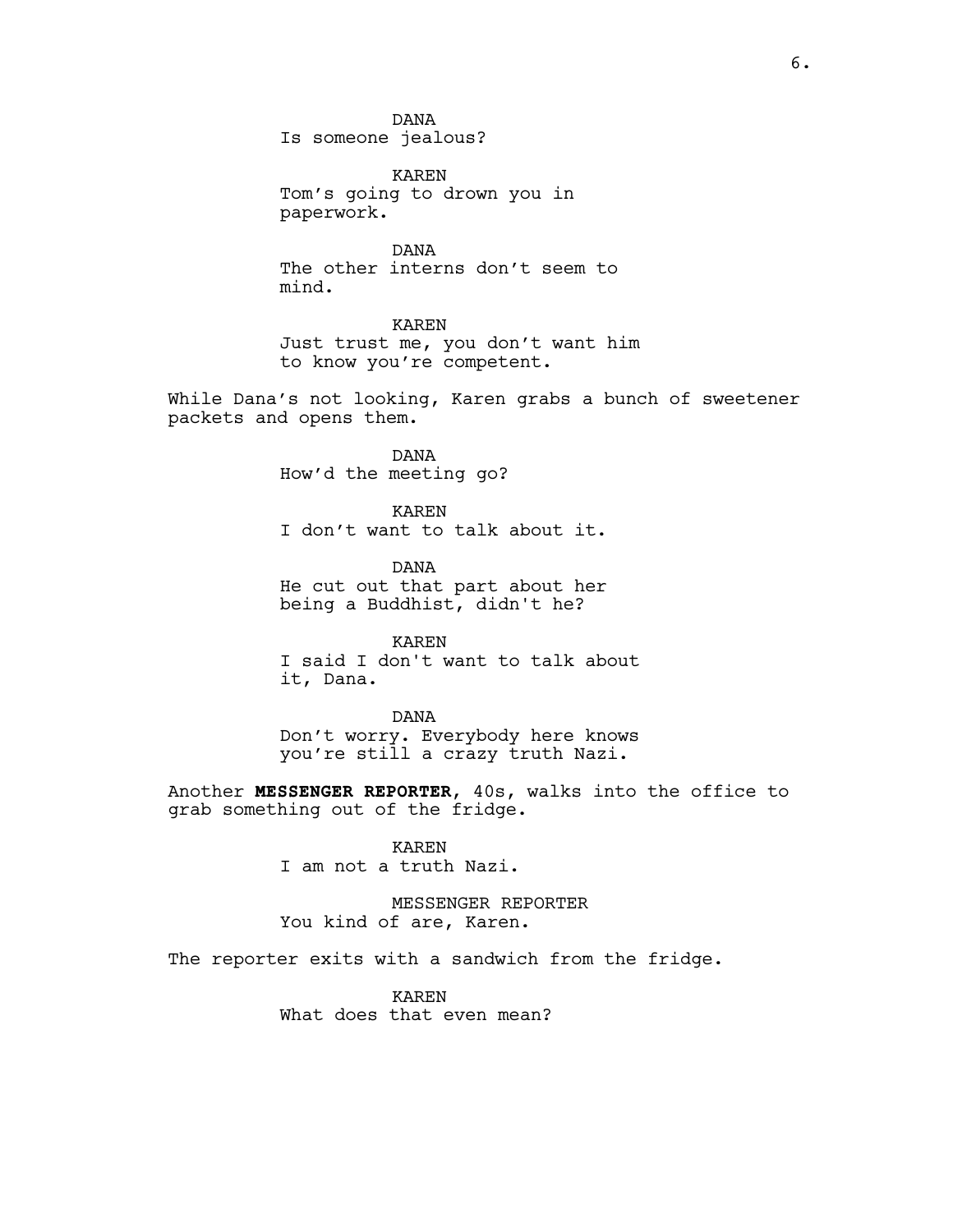DANA

When you found out Carlo's GPA was off by a tenth of a point on his resume, you could have just fired him in private, but you didn't.

KAREN I taught him a lesson.

DANA You humiliated him in front of all the other interns.

KAREN Taught them a lesson, too.

While Dana's busy grabbing creamer out of the fridge, Karen empties the sweetener packets into Dana's coffee.

DANA

And you wonder why they all started working for Tom.

KAREN Probably because all of them lied on their resumes too.

DANA As if you don't have any skeletons in the closet.

KAREN Guilty as charged. I sabotaged your coffee.

Dana takes a sip of it. Grimaces.

DANA

Ew, why?

KAREN Dana, I'm telling you, give Tom a hand and he'll take your whole arm.

DANA (mock shock) Are you encouraging me to... to lie to him?

KAREN Did he tell you if he wanted sugar or sweetener?

Dana shakes her head, chuckling.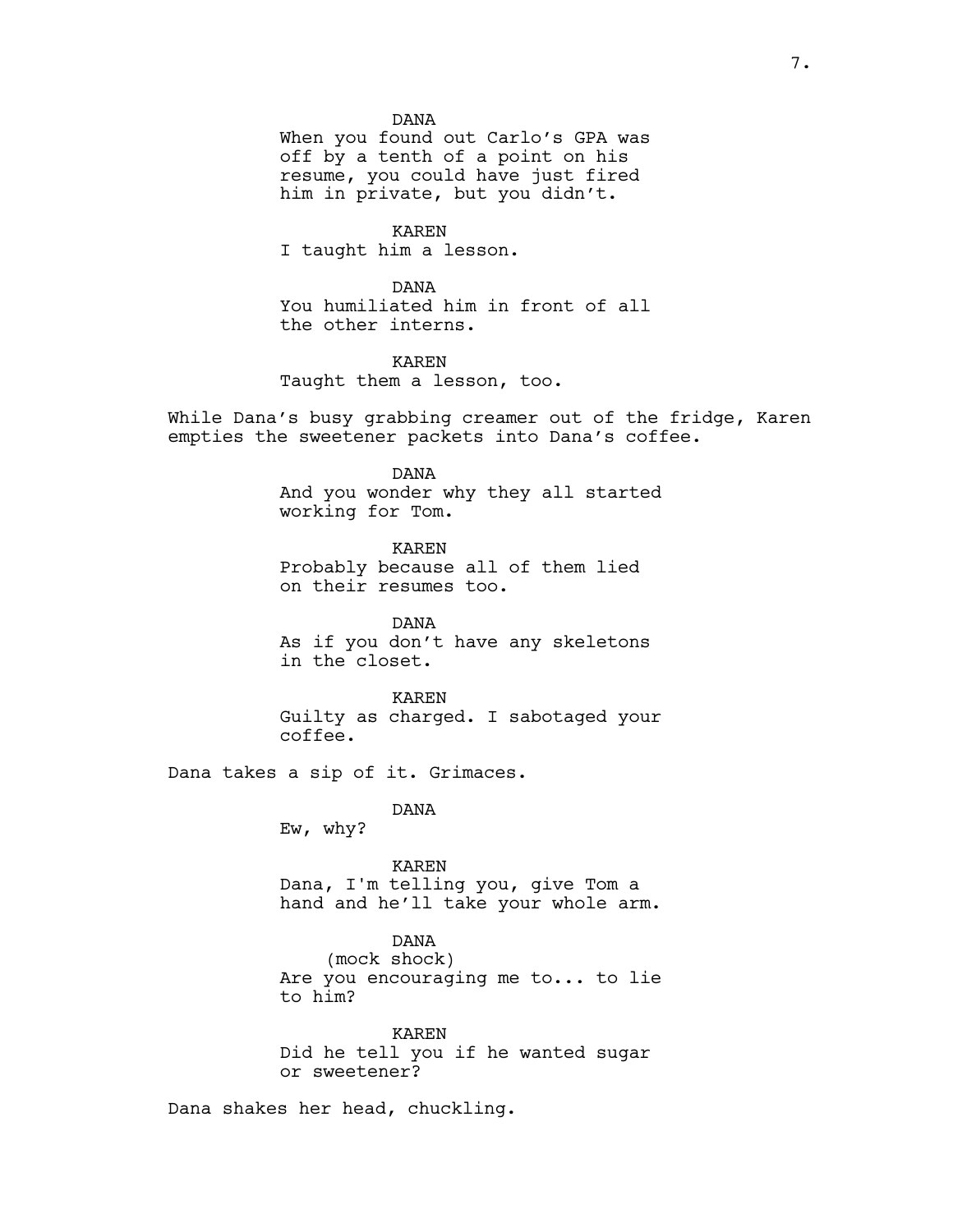DANA Lincoln must be turning over in his grave.

She heads out of the kitchen, and Karen remains. Her attention shifts to a TV mounted near the ceiling, playing a news story on CNN, with the headline:

"HEISMAN FRONTRUNNER ACCUSED OF SEXUAL ASSAULT"

ON TV: a woman in her 40s, corporate pantsuit, speaks at a podium while cameras flash in her face. The lower third identifies her as the **BEATRICE CITY ATTORNEY.**

> BEATRICE CITY ATTORNEY (ON TV) -- pains them to suffer what amounts to a cover-up by their own sheriff's department. Law enforcement didn't interview the accused, didn't collect his DNA for months, threatened my client, and threatened to make the case a public spectacle.

GARY (V.O.) (prelap) You heard about this thing with Zeke Carver?

# **INT. MESSENGER HEADQUARTERS - GARY'S OFFICE - DAY**

Karen sits across from Gary, nods.

KAREN Yeah, the rape thing?

GARY The victim's lawyer says the sheriff's working for the school.

KAREN What's the perp saying?

GARY His lawyer's not letting him talk at all. Law enforcement only got his DNA to test yesterday.

Karen snorts.

GARY (CONT'D) I know, right? What do you think?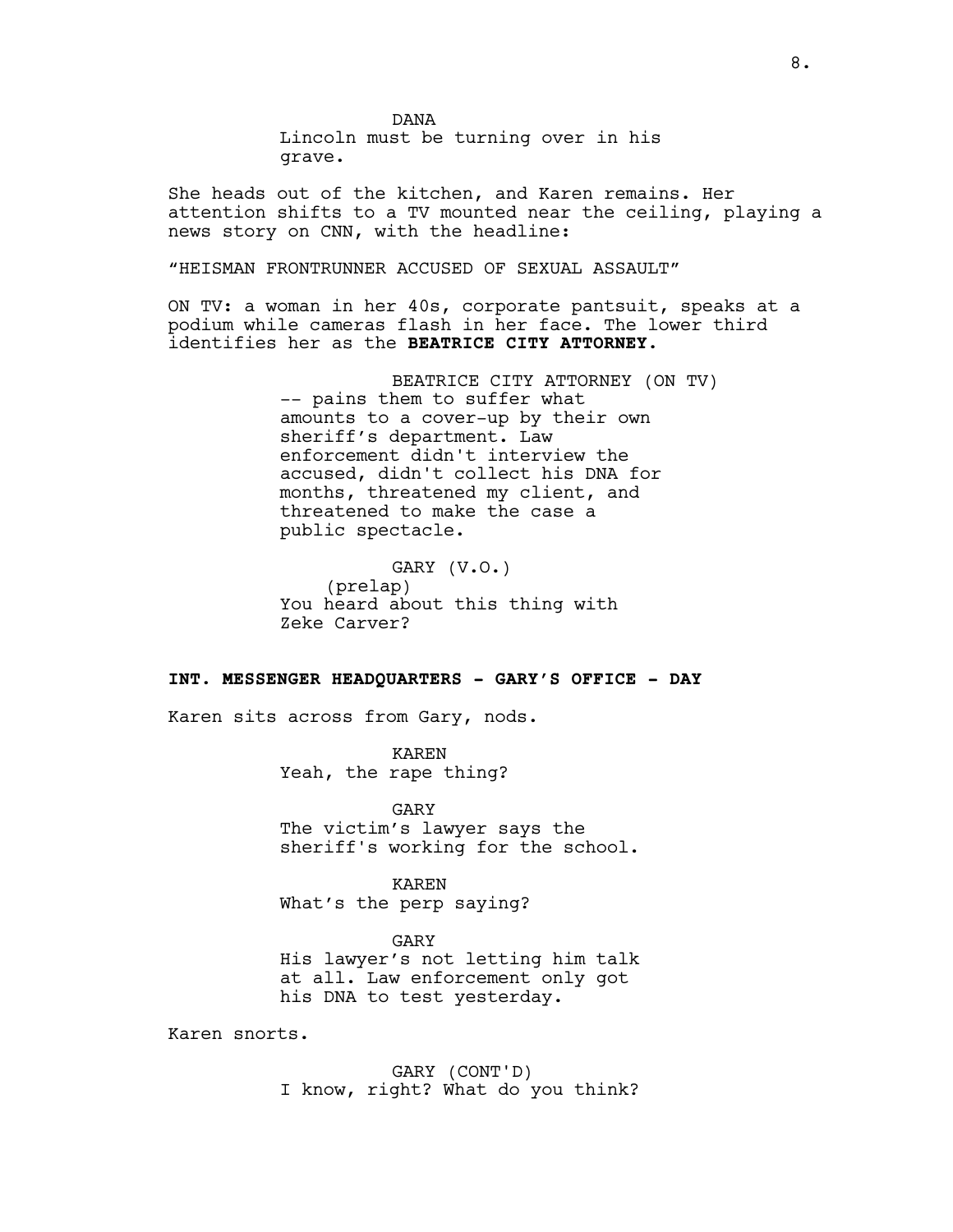He looks at her expectantly. She's confused for a moment, and then it hits her.

> KAREN What? No way. I've been working on those Russian leaks for a month!

> GARY Karen, you need to do a big story. Just once.

KAREN I just did a feature on the Rohingya Genocide.

GARY Bigger than that.

KAREN

How the heck is this bigger than that? There's a college football rape case every other week.

Gary turns on a TV mounted on his office wall. On TV is a **SPORTS CENTER ANCHOR** on ESPN:

> SPORTS CENTER ANCHOR (ON TV) -- Carver's attorney claims an eyewitness present during the alleged rape can corroborate Carver's story--

KAREN None of these stories ever make it past ESPN.

Gary changes the channel to an **NBC NEWS CORRESPONDENT**.

NBC NEWS CORRESPONDENT (ON TV) -- accusations have jeopardized Gilead University's hopes of its first-ever national championship --

Gary flips to a **FOX NEWS ANCHOR**:

FOX NEWS ANCHOR (ON TV) -- major conference contract at stake. If the Grey Wolves win out, it could earn the school hundreds of millions over the coming --

KAREN Ok, ok, I get it.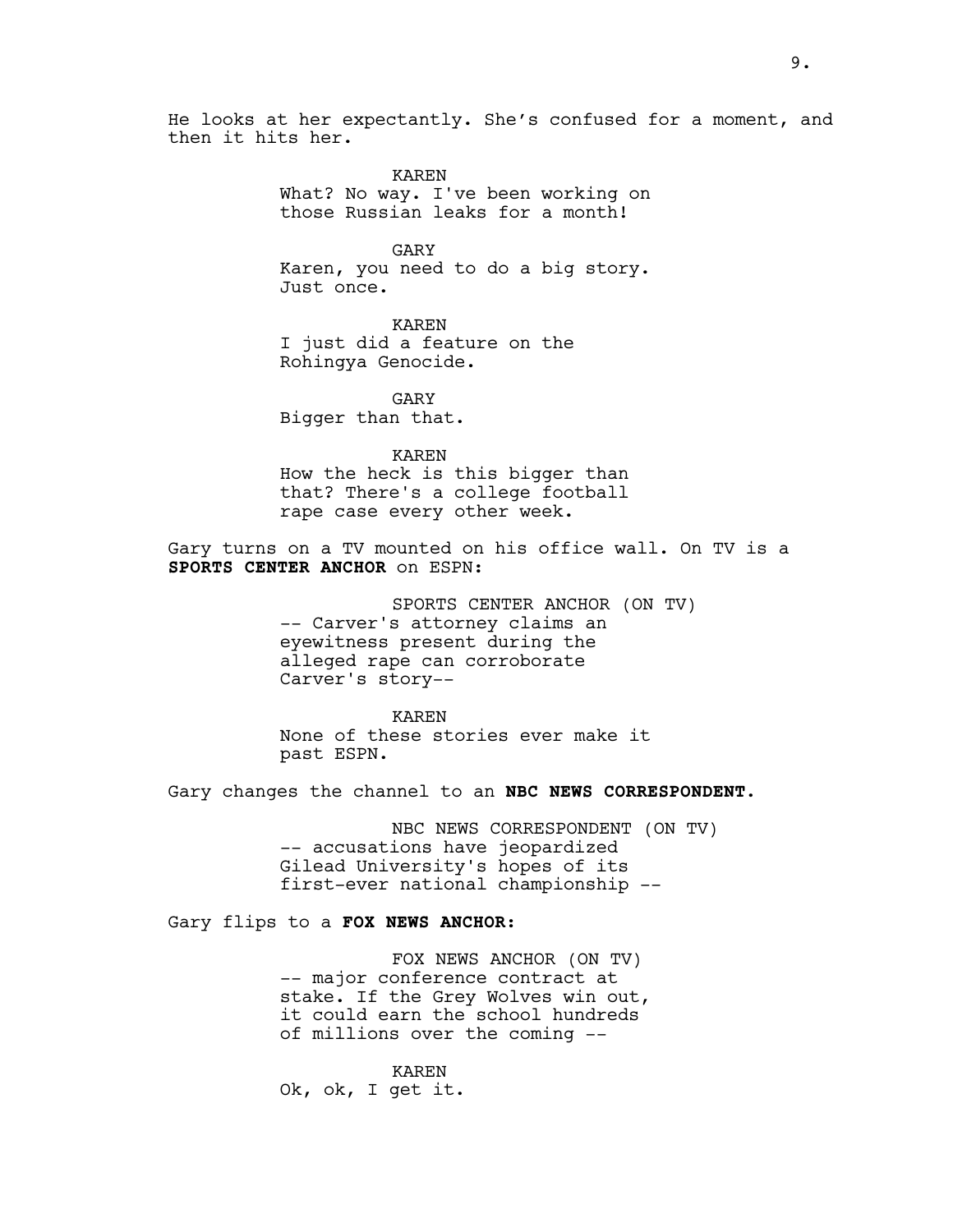GARY And it's trending on Twitter.

She grabs the remote and turns off the TV.

GARY (CONT'D) Imagine if somebody told you Tim Tebow was a rapist.

That hits home for Karen. But she shakes her head.

## KAREN

Still, though, I don't do crime or human interest. I'm in politics.

#### GARY

And this piece is going to be about college sexual assault writ large. Especially those committed by student-athletes. And how the Zeke Carver case epitomizes everything that's wrong with how we handle these cases.

Karen considers.

KAREN I'll need to do more research beyond just this case.

GARY Pick an intern. Any intern.

Karen's running out of excuses.

GARY (CONT'D) You don't even need to prove he did it or anything.

Gary hands her the case file. Karen flips through it.

# KAREN

Where's this?

GARY Beatrice, Alabama. Tiny little town.

KAREN How many churches per capita?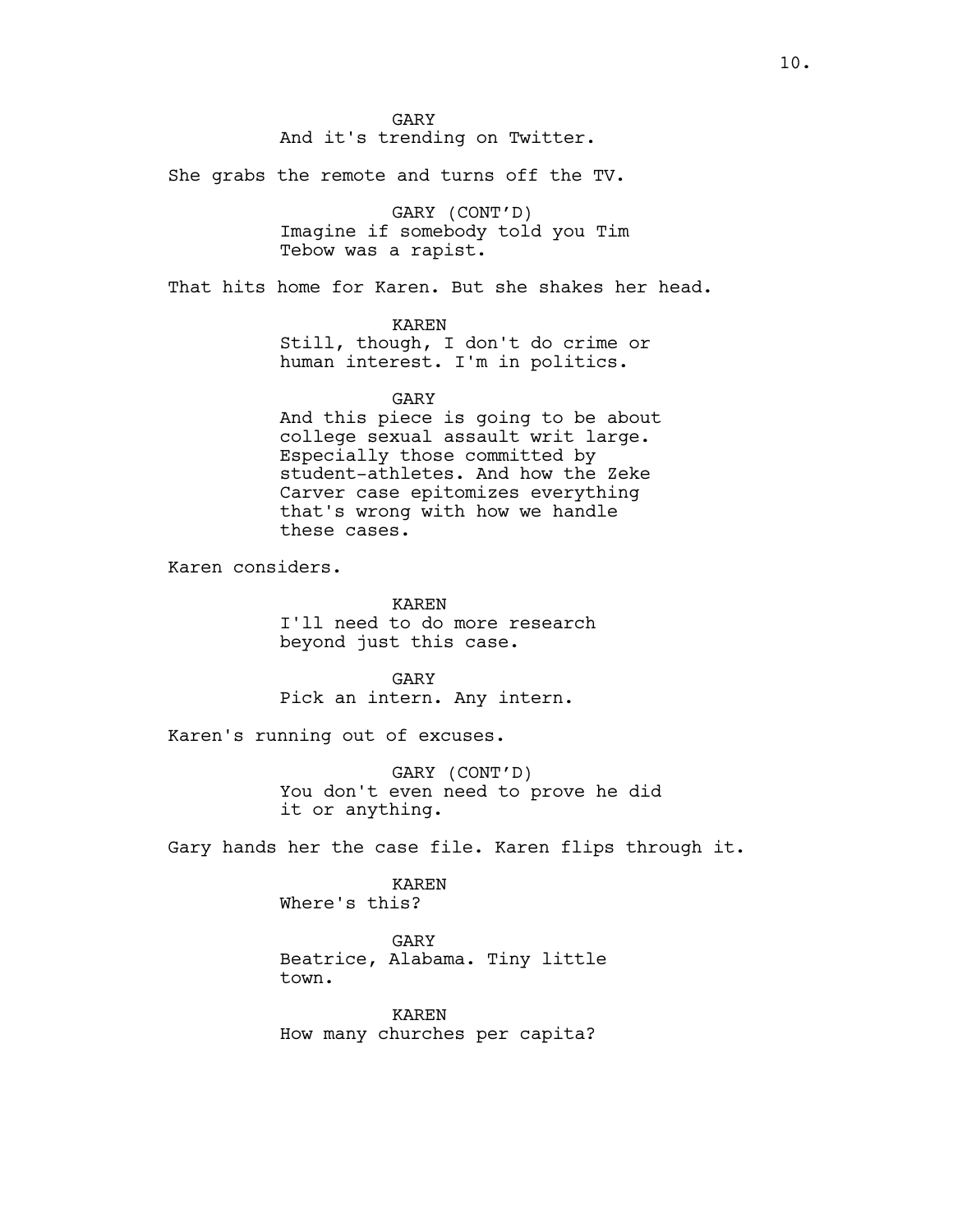GARY They're in competition with the number of fans of this football team. I think the churches are winning.

Karen flips to the Sheriff's report that Leah filed in August. All names have been blacked out.

> KAREN Ok, we got a timeline, good...

Karen flips to a news article.

KAREN (CONT'D) Carver's attorney says his client 'committed no wrongdoing.' What does that mean?

GARY It means he's expecting the DNA tests to match Carver.

Karen keeps flipping through newspaper clippings, magazine cutouts, and internet printouts of reports and photos.

> KAREN So he's going to argue that they did have sex, but it was consensual?

GARY Pretty standard legal defense.

Karen studies some photos of Zeke, his attorney, Leah, Chappell, Paul, and even Abby.

> KAREN Clear eyes, full hearts, am I right?

Gary chuckles.

One photo catches Karen's eye:

A house covered in toilet paper and rotten vegetables, surrounded by jersey-clad protesters and news crews at the edge of the white picket fence.

Looking out of a crack in the window curtains is a sliver of Leah's face. Trapped inside her house, dead in the eyes.

**FLASHBACK: in a cheerfully decorated apartment, water seeps out from underneath a bathroom door.**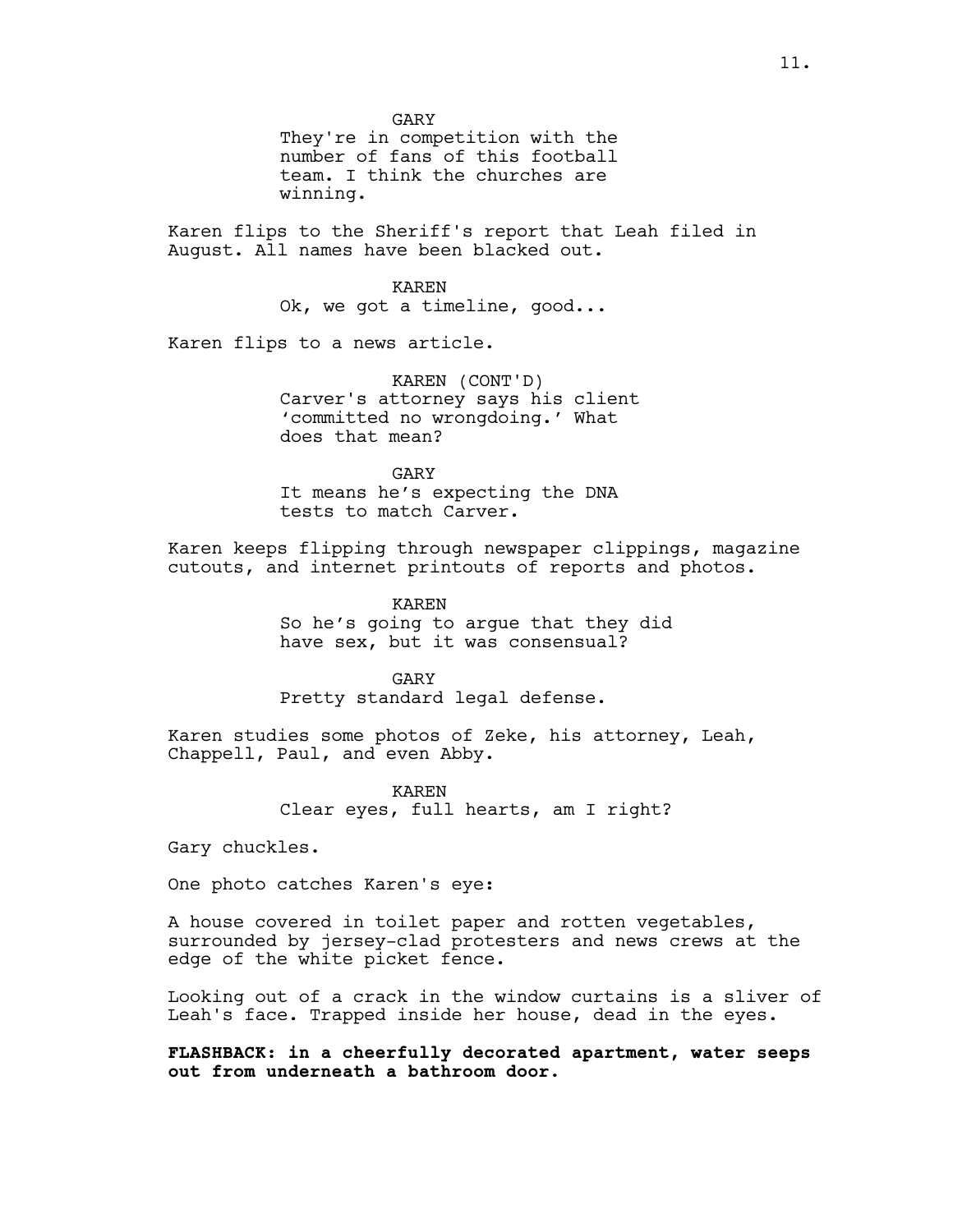Karen blinks away the image -- clearly affected by it. We'll find out what it means in time.

> GARY There's one more thing. I want you to get the vic on camera.

> > KAREN

What? To do what with?

GARY

To build a format around it. She hasn't done any other interviews, so if we can be exclusive, that's our hook. Come for the video, stay for the text.

Karen shakes her head, trying to find the right rebuttal.

KAREN Most folks don't watch video when it's attached to a text article.

GARY That's because those articles usually just paraphrase the video. We're not going to do that.

KAREN She's not gonna want a camera shoved in her face.

GARY She's going to want an ally.

Karen stares at the photograph of Leah, still on the fence.

## **INT. KAREN'S STUDIO APARTMENT - NIGHT**

Karen sits on a mattress on the floor of her dingy, claustrophobic studio apartment near piles of dusty moving boxes, never unpacked.

She has the photo of Leah up on her laptop, part of a news article. She scrolls down to the comments:

"IF ZEKE IS A RAPIST THEN PIGS CAN FLY. SMH"

Karen picks up her phone, dials a call. Keeps reading:

"THIS GIRL'S A FUCKING SLUT. TRUST ME, I KNOW HER. SHE'S RUINING ZEKE'S LIFE AND SHE'S THE VICTIM? FUCK THAT."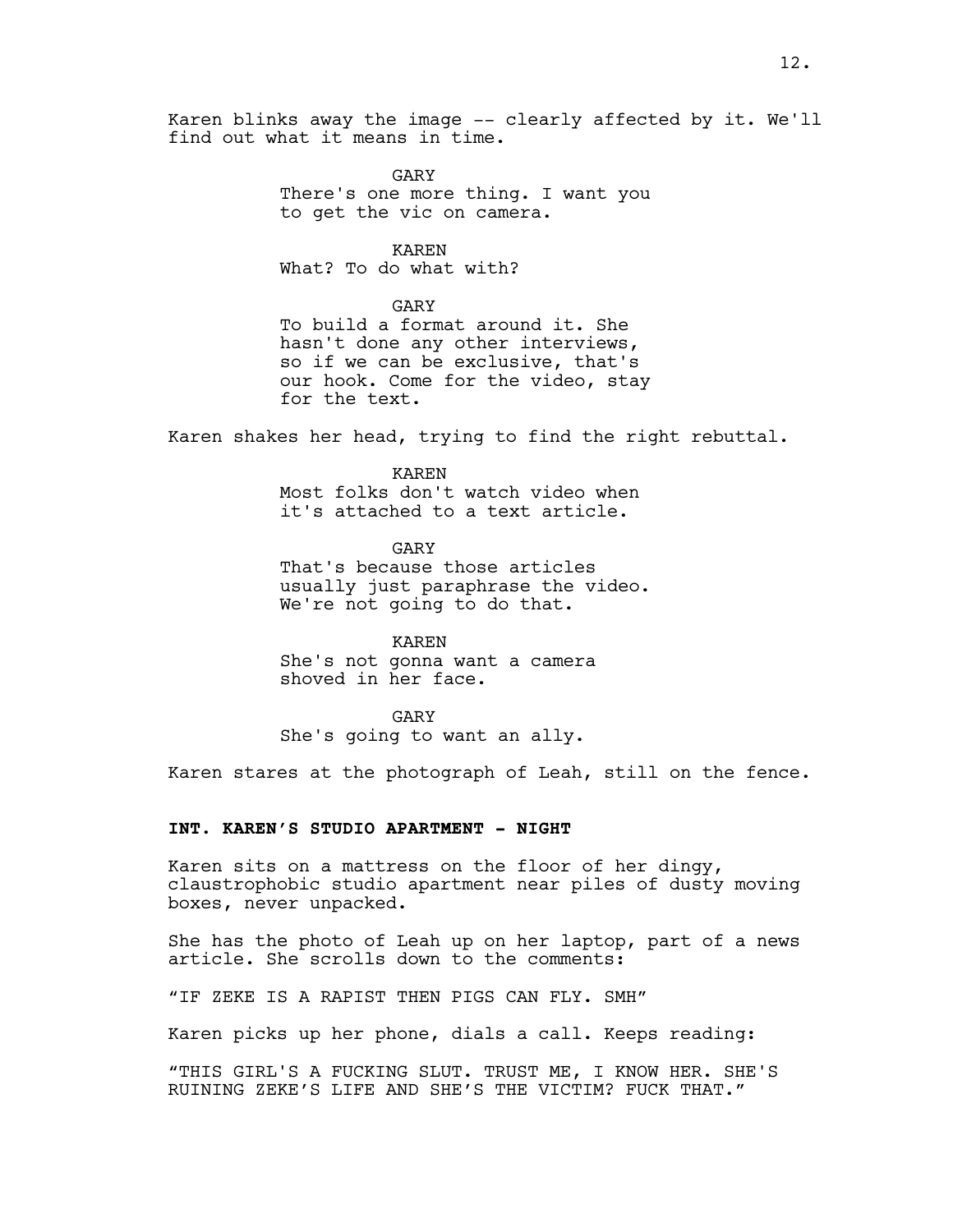Karen listens to the phone ring.

"CONVENIENT TIMING THAT THIS GIRL ACCUSES HIM RIGHT WHEN GILEAD'S ABOUT TO GET INTO THE PLAYOFFS."

Karen hears something on the phone.

KAREN (into phone) Hey, it's Karen. I'll do it.

# **EXT. GILEAD FOOTBALL STADIUM - DAY**

The small stadium has no jumbotron, and seats a mere twentythousand, but it's packed to the gills with the grey-clad home crowd. They live for college football.

The music blaring from the loudspeakers is a country punk cover of 99 Problems But a Bitch Ain't One.

#### **ON THE FIELD**

The Grey Wolves logo is emblazoned right over the center of the field: a snarling wolf breaking through a black 'G.'

Two teams line up right on top of it, facing each other. The last grey jersey to arrive reads 'CARVER' on the back:

Zeke Carver, in his element and totally at ease -- watches the opposing defense with a sly grin, reading their scheme without a moment's confusion.

He audibles final adjustments to his team, and they shift positions ever so slightly. Every inch makes a difference.

The center snaps the ball to Zeke.

And it's pure magic. Even to the untrained eye, it's clear that this kid is something special.

## **CUT BETWEEN VARIOUS TV SCREENS:**

We don't see where these screens are, but the point is clear: everyone and their mother is watching this game.

Zeke Carver nimbly dodges tackles as he waits for his receivers to get open. Eventually, he rushes the ball himself. Ten, fifteen, twenty yards.

Until a defender finally closes in...

But another Gilead player slams into the defender like a cannon. His jersey reads "WHITTAKER."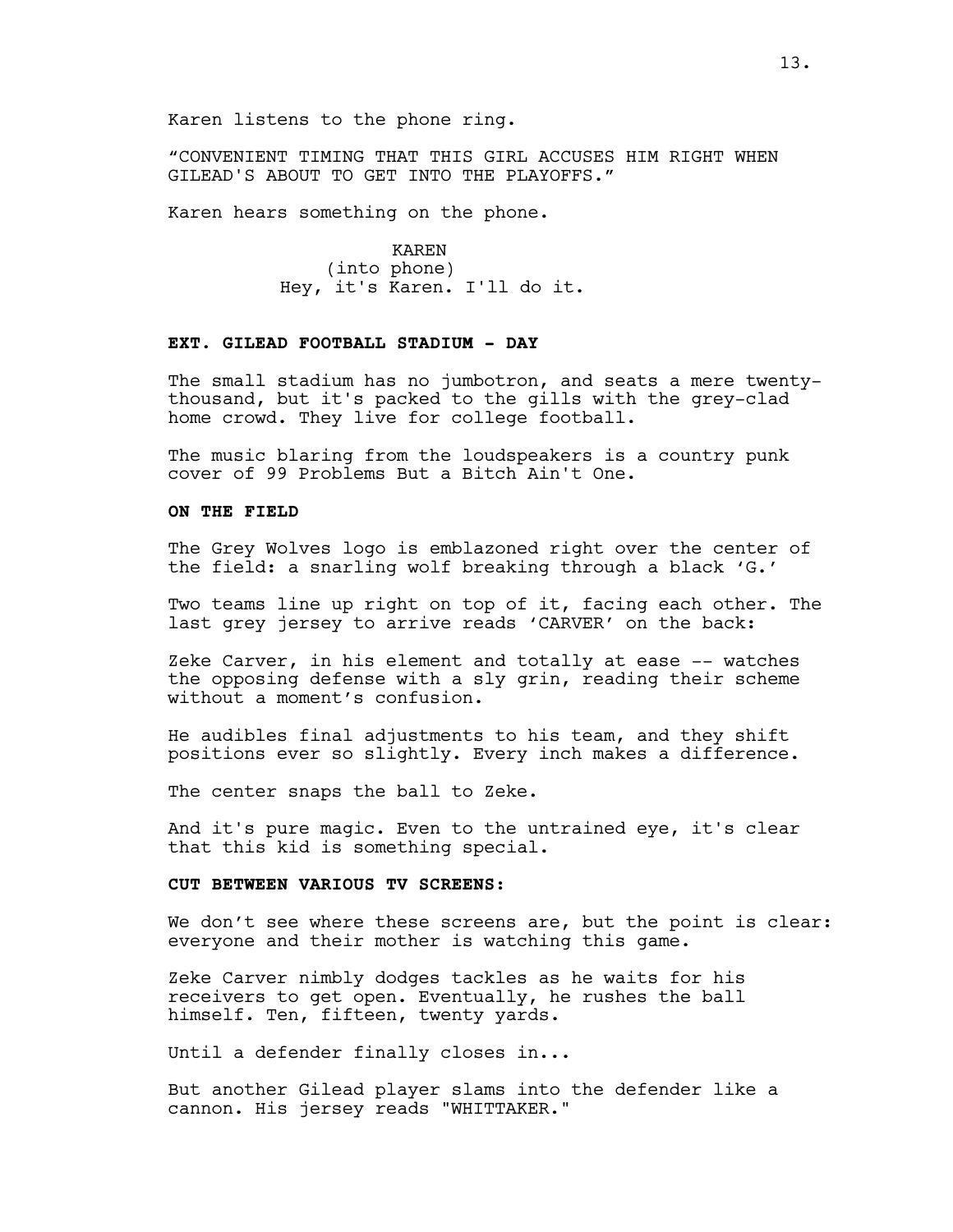Zeke breaks free. And then it's open field all the way to sweet, sweet pay dirt.

## **IN THE STANDS**

The crowd goes wild. Shirtless, body-painted frat bros highfive each other, scream their approval.

A few rows up, Karen and Dana stick out like sore thumbs among the sea of grey, watching the game with a more detached eye than the fans around them.

> KAREN How'd they get him?

DANA What do you mean?

#### KAREN

How'd a dinky little school like this snag a quarterback like him? They've only been to three bowl games in the last ten years.

Dana shrugs.

# **ON THE FIELD**

Zeke's teammates finally catch up to him and mob him with chest bumps and helmet smacks.

As he runs back to the sidelines, he pulls off his helmet and lets his beautiful raven locks fly free.

The girls in the stands go wild. Security can barely stop them from flinging themselves at him. Literally.

As Zeke flashes a roguish smile at the ladies, he spots a **GREY WOLVES FAN** in the front row, holding her **FIVE-YEAR-OLD BOY** up so he can see Zeke better.

Zeke goes straight to the kid, gives him a high five, makes him laugh.

A team assistant brings over a football and a Sharpie. Zeke signs the ball for the kid. Makes his day.

The kid's mom looks like she could marry Zeke Carver.

## **IN THE STANDS**

Karen and Dana share a look: this guy's their rapist?

But Dana notices something else: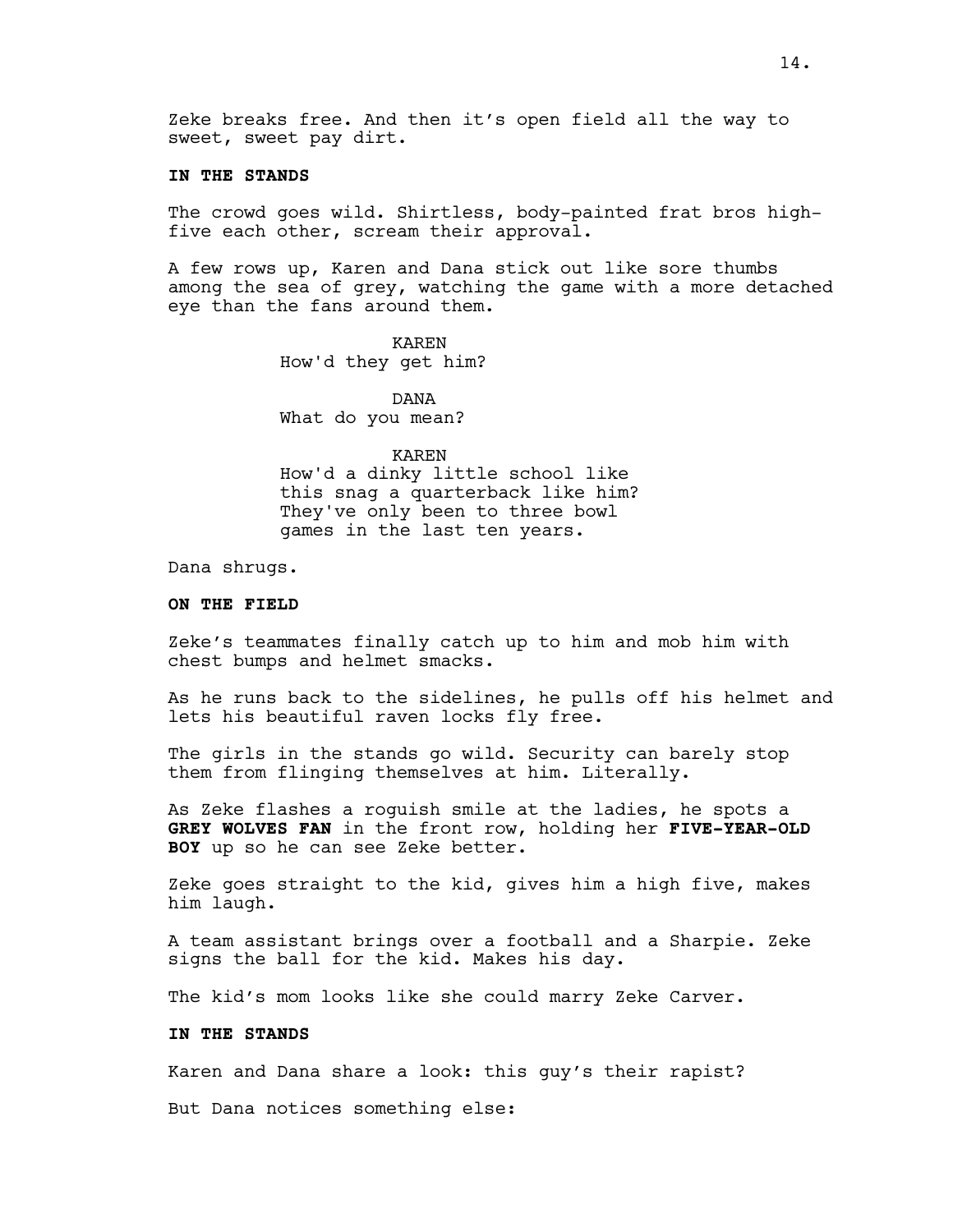#### **ON THE FIELD**

Paul sits on the sidelines, watching Zeke with disdain. Zeke barely notices him as he talks to the coach.

> KAREN (O.S.) He's gonna have a lot to talk about.

### **EXT. BEATRICE - EVENING**

Karen and Dana drive into Beatrice as the football stadium recedes behind them.

Directly outside the college are a handful of streets packed with apartments, but the development gets sparse quickly.

Karen and Dana are glued to the sights passing by:

- A large paper mill whose smokestacks haven't breathed in seemingly an eternity. Ivy covers most of its rusty shell.

- A trailer park with more RVs than the town has homes.

DANA (V.O.) Wow. The world forgot about Beatrice, Alabama.

- A big-box store with the shadow of a Wal-Mart logo. Its massive parking lot is now frequented by tweakers and junkies.

- Sears kit homes sitting on large lots with spacious lawns between them. Many are crumbling, abandoned: the American Dream of the 1950s locked in time and turned to ruin.

> KAREN (V.O.) And Gilead might be their only chance to be remembered.

- Every American flag flying on homes and car antennae, accompanied by a grey Gilead flag. Other school memorabilia, signs, posters, decorate the homes of even more ardent fans.

- A main street composed of a dozen mom and pop stores. Not enough to warrant traffic lights or crosswalks. Every store's shuttered with the same sign: "CLOSED FOR FOOTBALL GAME."

The Civic turns onto a street with a house covered in toilet paper: the Andersons' home. A dozen local news vans are parked on the street.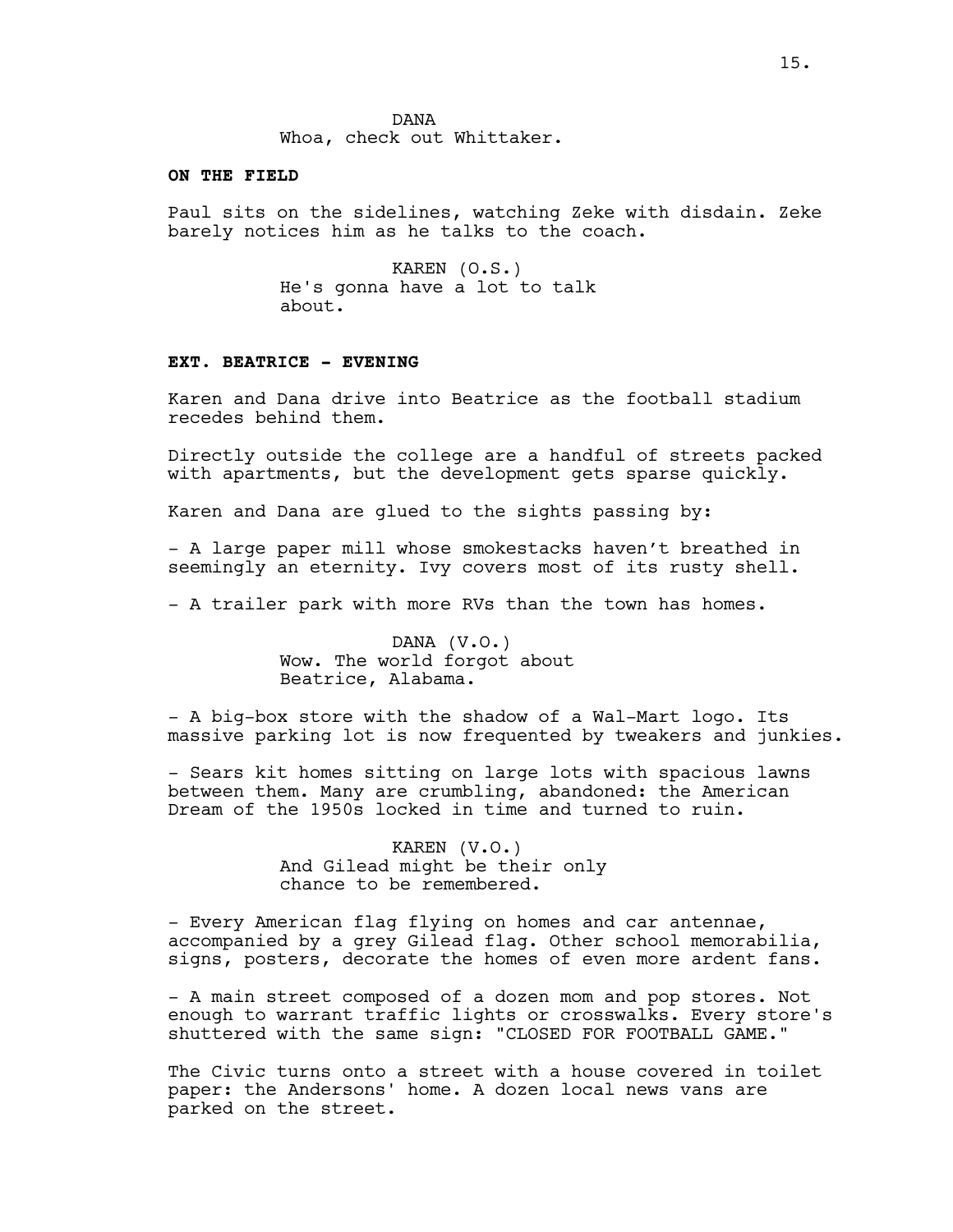Karen drives slowly past it, and she and Dana watch it for a long beat before driving away.

> KAREN (V.O.) Get her attorney on the phone, see when we can meet with the family.

## **EXT. BEATRICE - EVENING**

Karen's Civic is parked on main street.

DANA (V.O.) (inside the car) I have Karen Cunningham for you.

# **INT. KAREN'S CIVIC - EVENING**

Dana hands the phone to Karen.

KAREN (into phone) Hello, Ms. O'Leary? Thanks for taking the time. (beat) I completely understand. It's so easy to get burned out when the media's on your doorstep. I can -- (beat) Would you please ask them anyway? Have them check out some of my other features in the -- (beat) Thank you.

She hangs up, disappointed.

KAREN (CONT'D) The attorney's protecting the family. We'll need another in.

## **EXT. MUSKOGEE INN - NIGHT**

Karen's Civic pulls into a seedy motel that's seen its fair share of hookers and meth-heads. The neon sign flickers. Dead bugs float in the swimming pool.

Attached to the motel is the Muskogee Diner, open 24 hours. Probably the only place in town open right now. A couple taxis sit outside, their drivers asleep behind the wheel.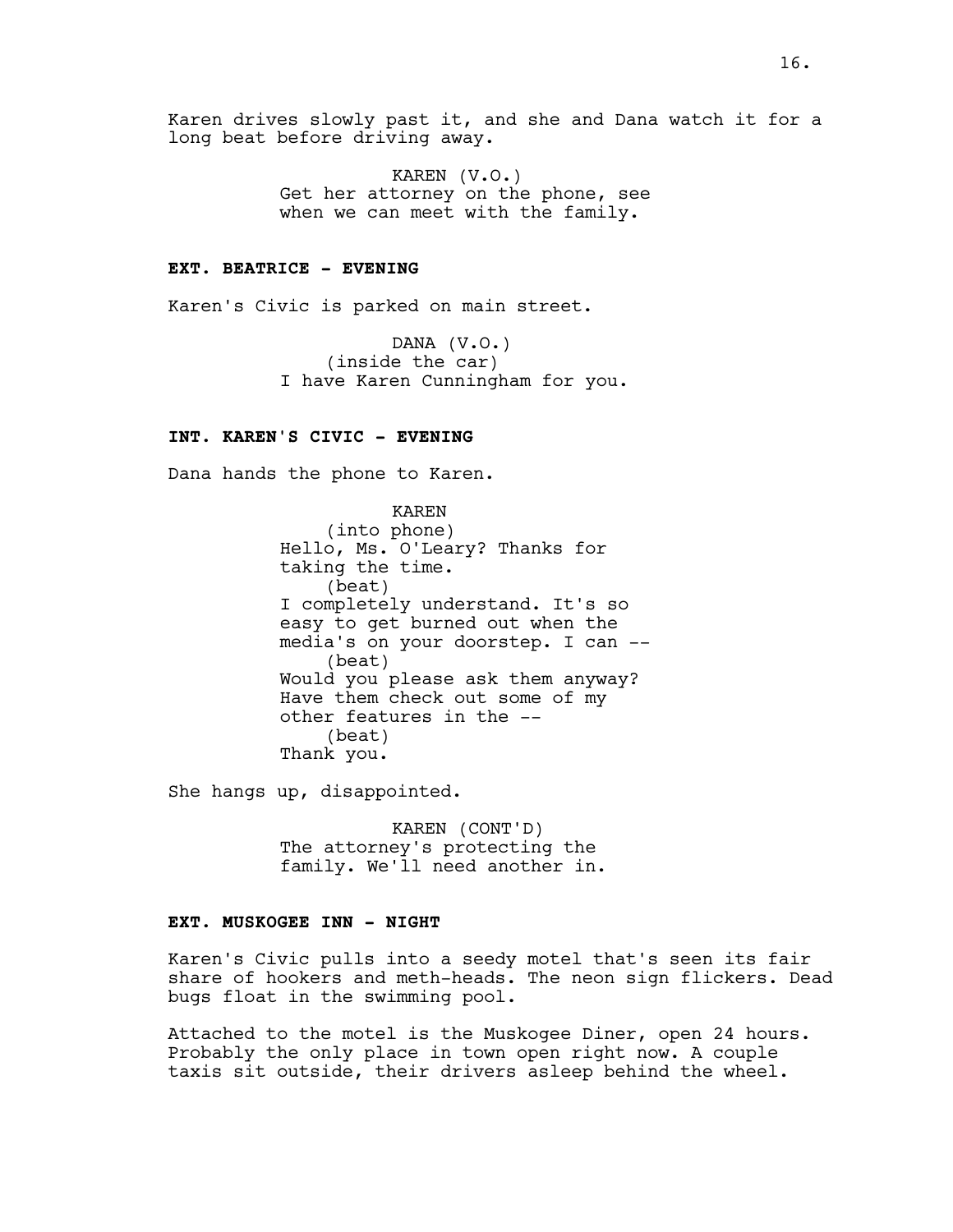Karen and Dana get out of the car, take a moment to marvel at the sight of the urban decay like visitors at a museum.

#### **INT. MUSKOGEE INN - LOBBY - NIGHT**

Dana checks in with the **TOOTHLESS LANDLADY**, 60s, who's wearing a grey Gilead t-shirt, and typing on what looks like a crusty Windows 95. Karen grabs some cash from an ATM.

> TOOTHLESS LANDLADY How long you gonna be stayin' here?

### KAREN

Two weeks.

**CHASTITY** enters, a gaunt 30-something who's done enough meth to look like she's in her 50s. Yellow teeth and a fearless miniskirt that shows off needle marks on her legs.

> CHASTITY Hey, could any y'all spare a dollar for the vendin' machine?

KAREN Sorry, all I got are credit cards.

The Landlady gives Karen a look, but doesn't say anything.

DANA I think I might. Hang on.

Dana digs out a dollar bill and hands it to Chastity.

CHASTITY Gee thanks. Say, y'all are news reporters, ain't ya? You here on account o' that Zeke Carver business?

Karen gives Dana a warning glance. Chastity picks up on that, scowling.

> CHASTITY (CONT'D) OK, fine I get it. Tryna stay confidential an' all that.

TOOTHLESS LANDLADY Y'all shoulda stayed up in Montgomery at one o' them Marriotts or Hiltons. They're awful nice.

The Landlady chuckles, but there's an edge to her words. She's not entirely joking.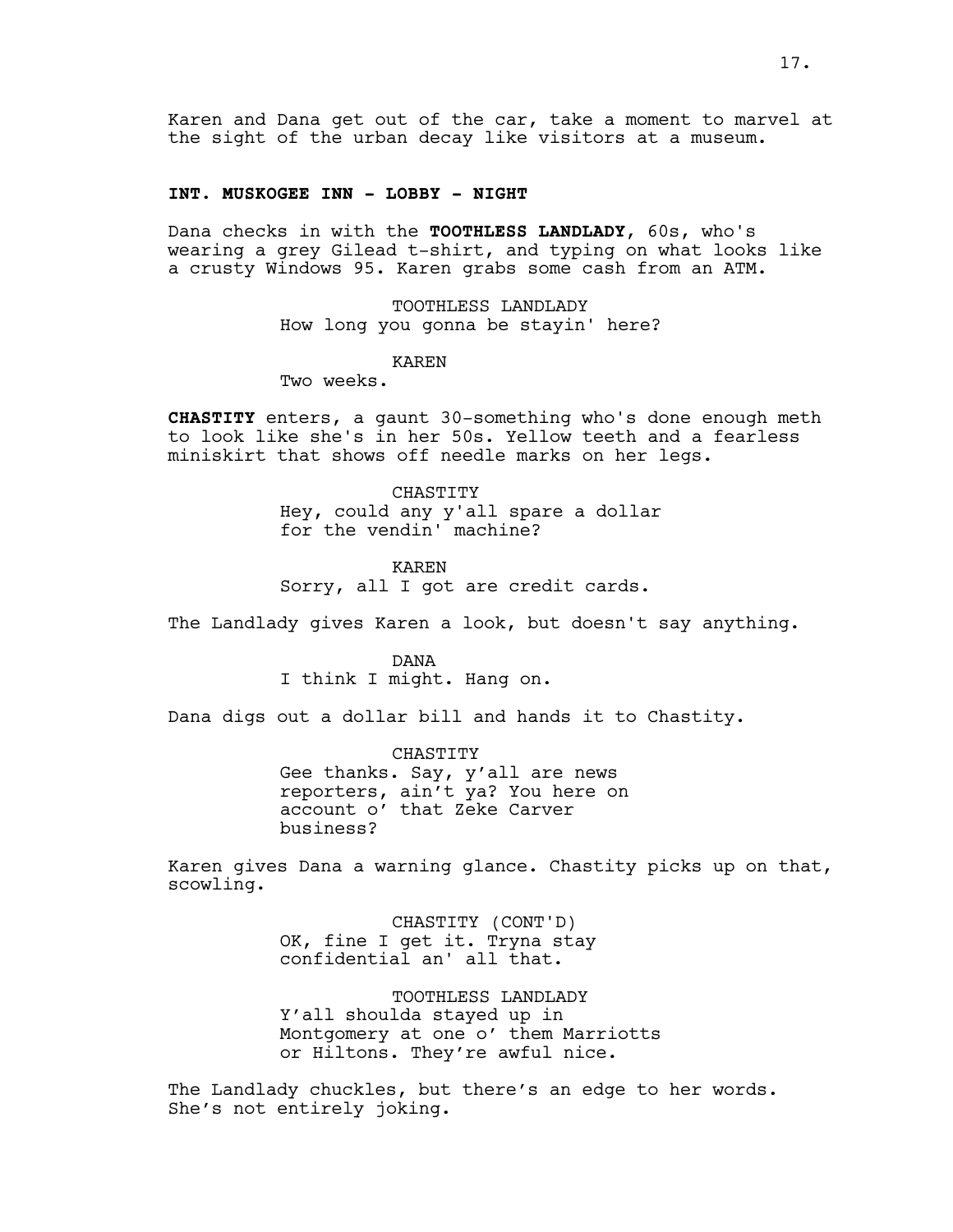KAREN We like being closer to the story.

CHASTITY Lemme know if you need any tips on the good fast food joints around here and whatnot. I'm Chastity.

TOOTHLESS LANDLADY Y'alls are in room two-oh-nine.

CHASTITY Shee-it! That's right next to mine!

SMASH CUT TO:

## **INT. KAREN AND DANA'S ROOM - NIGHT**

Karen and Dana try to sleep through the moans and grunts of sexual ecstasy coming from Chastity's room, perfectly audible through the paper-thin walls.

Dana heads into the bathroom with a blanket and a pillow, but Karen just lies awake in the darkness, simmering.

She turns on the TV, flips through local news channels. Their words intermingle, jumble together:

> LOCAL CBS REPORTER (ON TV) -- Carver offered his DNA voluntarily --

LOCAL ABC ANCHOR (ON TV) -- victim went home with Carver --

LOCAL NBC REPORTER (ON TV) -- Sheriff's department followed protocols --

# **INT. SHERIFF'S DEPARTMENT - DAY**

Karen and Dana walk into a press room with a healthy smattering of local and national reporters, print and TV.

Karen nods to a couple of reporters she knows, and then she and Dana take a seat next to one of them, **FRANK WILLIS**, 50s, an eagle-eyed veteran in the field.

> FRANK Didn't think I'd see you here.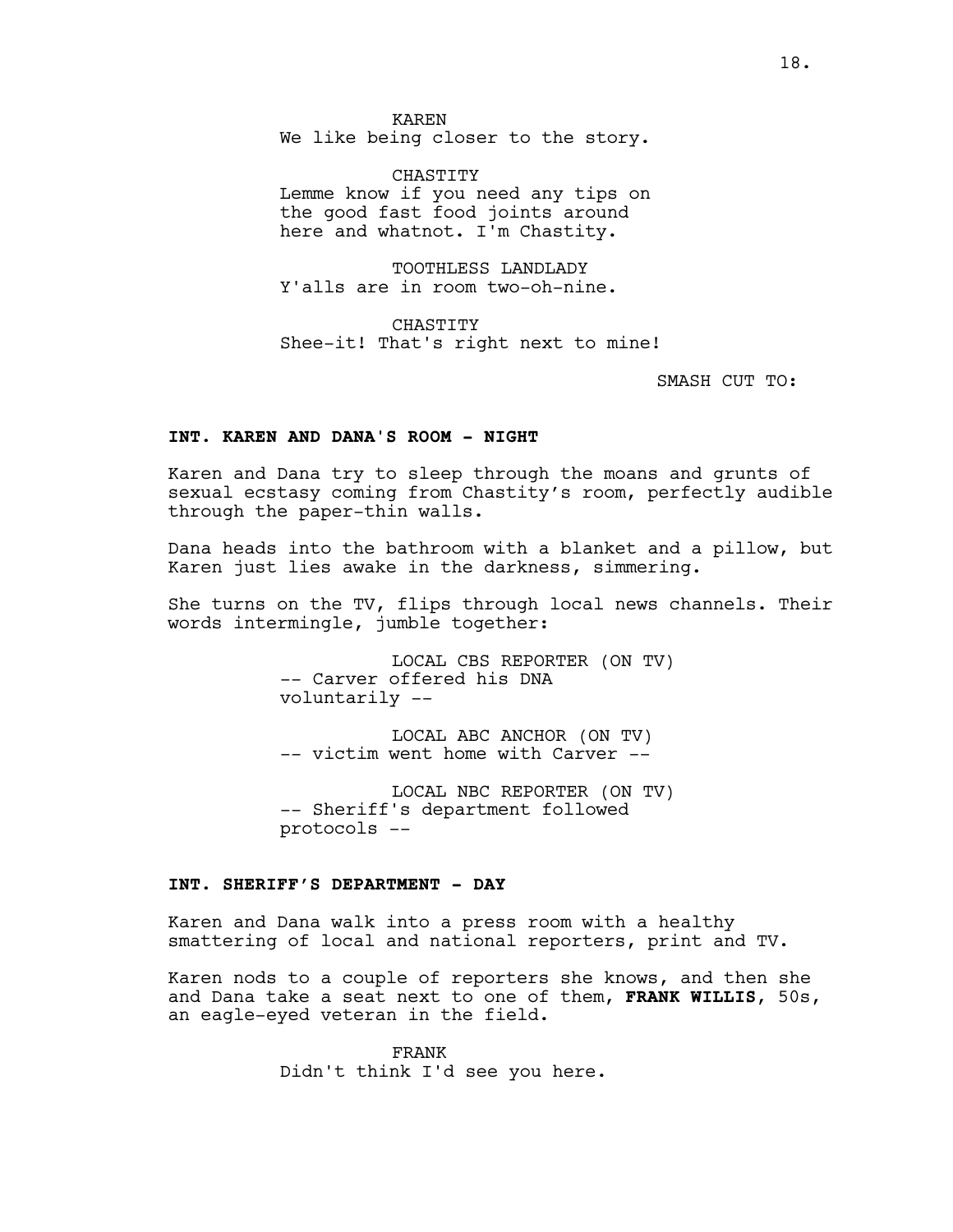## KAREN

Frank, this is my assistant, Dana Reed. Very bright girl.

Dana shakes Frank's hand.

FRANK

Karen's got a knack for picking the good ones. If you ever want to write for the Post, let me know.

Karen steers Dana away good-naturedly.

KAREN

Ok, alright. She doesn't want to move out of New York just yet. Back off.

FRANK You doing a feature on this?

#### KAREN

Technically it's on student-athlete sex crimes writ large, told through the lens of the Zeke Carver case.

FRANK

Classic Gary.

He and Karen laugh.

KAREN Am I the only one doing a long-form piece?

FRANK I think so. I'm just covering it for the Post while it's hot.

Karen chews on that.

Sheriff Chappell walks into the room, flanked by a couple deputies. The press quiets down immediately as Chappell takes the podium with his nameplate on it.

> SHERIFF CHAPPELL Since the details of the alleged crime itself are a matter of public knowledge, I'm gonna be coverin' our department's investigation in the months following the incident.

He glances at one of his deputies, exchanges a few words offmic. Then he returns to the podium.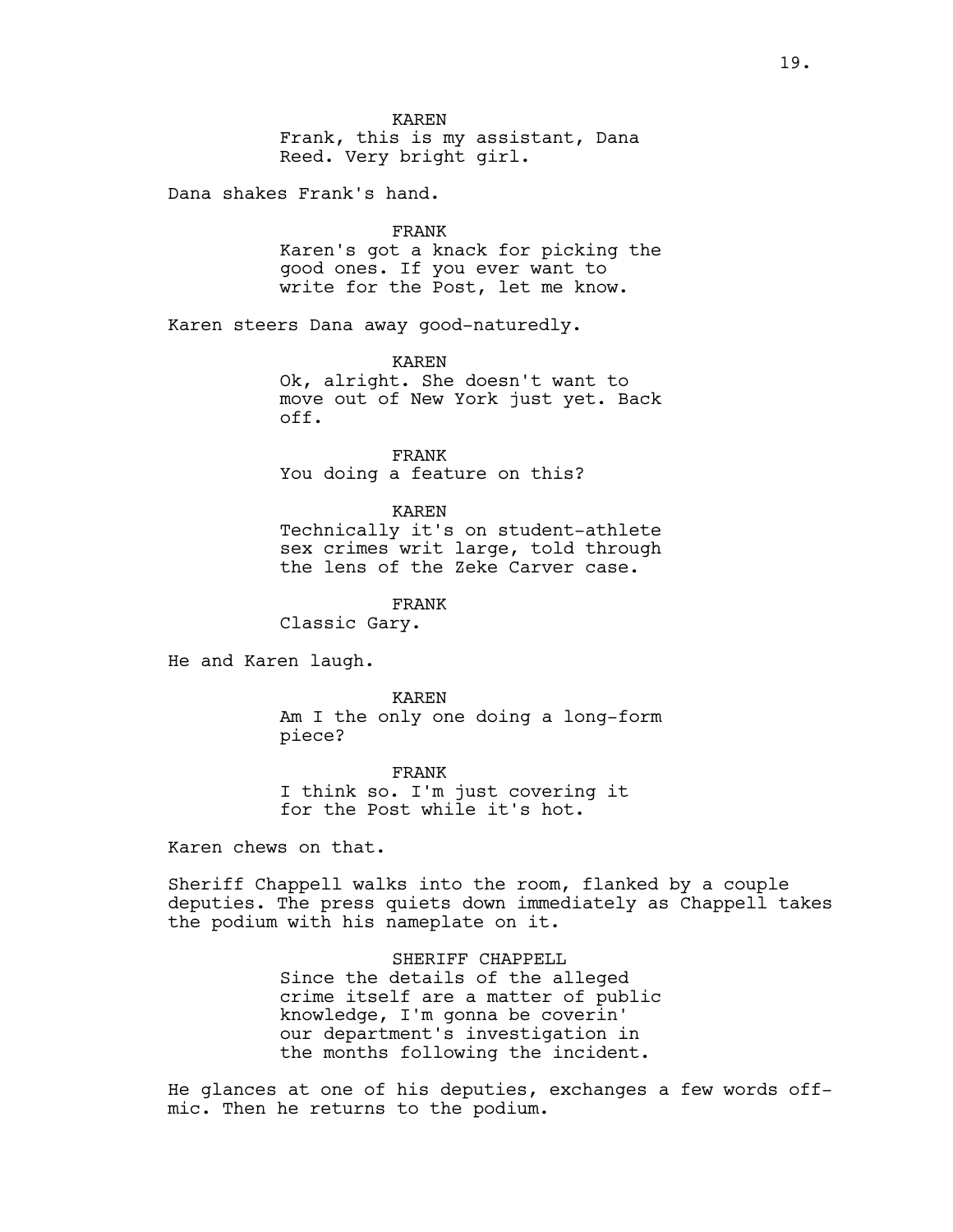SHERIFF CHAPPELL (CONT'D) The victim reported to us in August, and did a rape kit, but she declined to press charges 'cause she was worried about the community's reaction. Rumors that me or anybody in the department threatened her not to press charges are completely untrue.

Karen and Dana glance at each other.

SHERIFF CHAPPELL (CONT'D) We tried to speak to Mr. Carver in September, but his legal counsel advised him not to speak with us. At that stage, we could've got a warrant for Mr. Carver's DNA, but without the victim's participation and court testimony, the DNA alone wouldn't have met the burden of proof standard to make it worth goin' to trial. Unfortunately, this is a common aspect of sex crimes.

He takes a sip of water and then continues:

SHERIFF CHAPPELL (CONT'D) When the news got leaked and the names of the individuals became public knowledge, Mr. Carver came forward voluntarily and gave us a DNA sample in good faith, which we're now testin'. That about brings us up to speed. Any questions?

Hands shoot up, including Karen's. Chappell points at one of his buddies, grins.

> SHERIFF CHAPPELL (CONT'D) How you doin', Andi?

It's the local NBC reporter:

LOCAL NBC REPORTER Fine, thanks, Sheriff. What do you make of the fact that the victim accepted a ride home from Mr. Carver immediately after he allegedly raped her?

SHERIFF CHAPPELL It does cast doubt on the victim's story for us, I must admit. (MORE)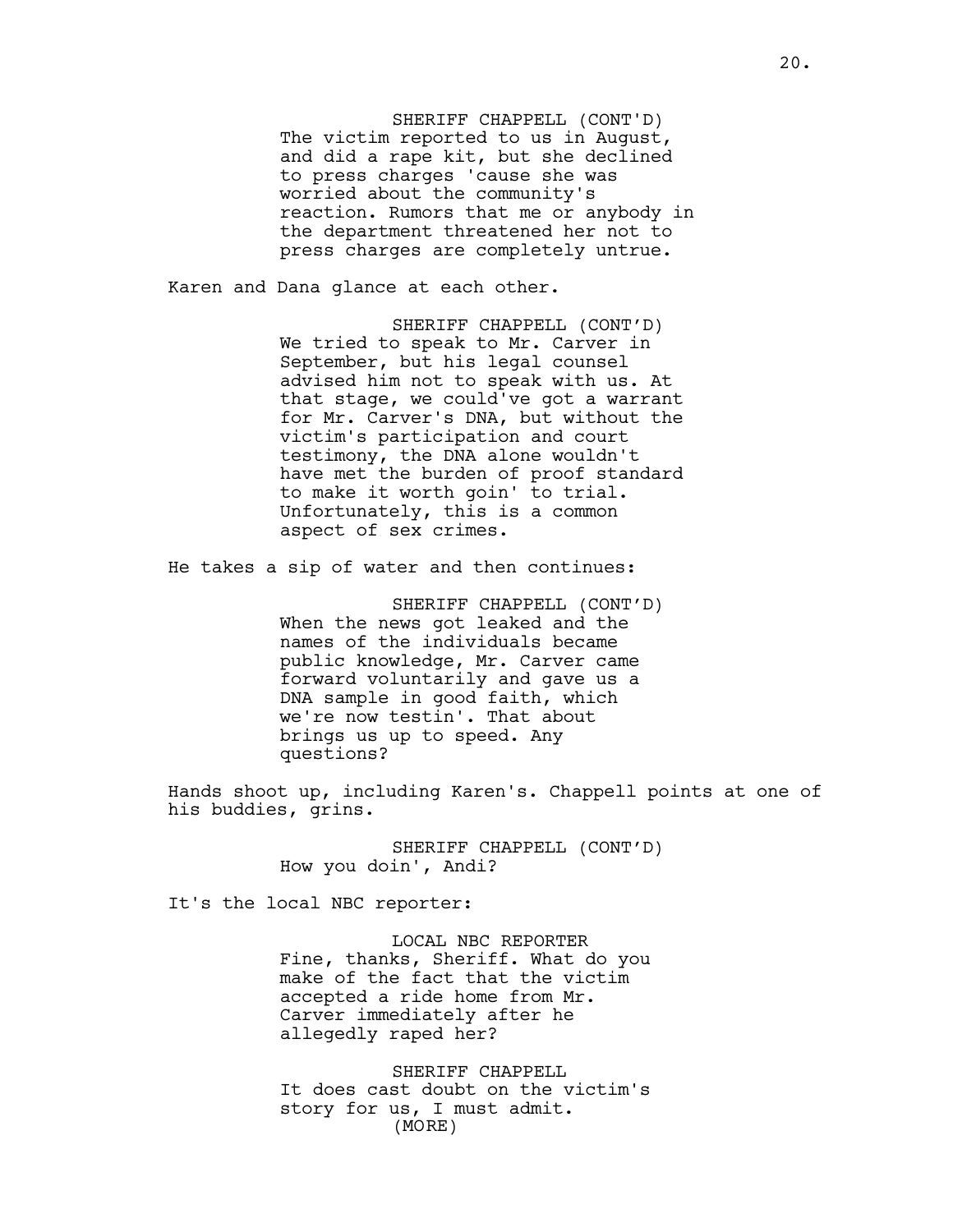We're currently lookin' into that. Thank you. SHERIFF CHAPPELL (CONT'D)

Chappell picks another softball reporter he recognizes:

SHERIFF CHAPPELL (CONT'D) Dan. Good to see you.

LOCAL CBS REPORTER Likewise. Is the upcoming college football schedule affectin' the timeline of the investigation at all?

SHERIFF CHAPPELL We are aware that we could be disruptin' the education and potential career of a very gifted young man, and we're accountin' for that as we wait for the truth.

Dana stands up, catching everyone by surprise. Even Karen.

DANA Is the victim's emotional and psychological distress affecting the timeline of the investigation at all?

Karen YANKS Dana back into her seat.

Chappell sizes them up.

His deputies are looking at them strangely, too, as are some of the locals in the room.

> SHERIFF CHAPPELL Absolutely it is. My job is to help victims get justice and feel safe in their community, but everyone is innocent until proven guilty. Can't forget that.

Off Dana, unable to keep the anger out of her eyes.

KAREN (V.O.) (prelap) Don't ever do that again, ok?

# **INT. KAREN'S CIVIC - DAY**

Karen drives through town. Dana sits shotgun.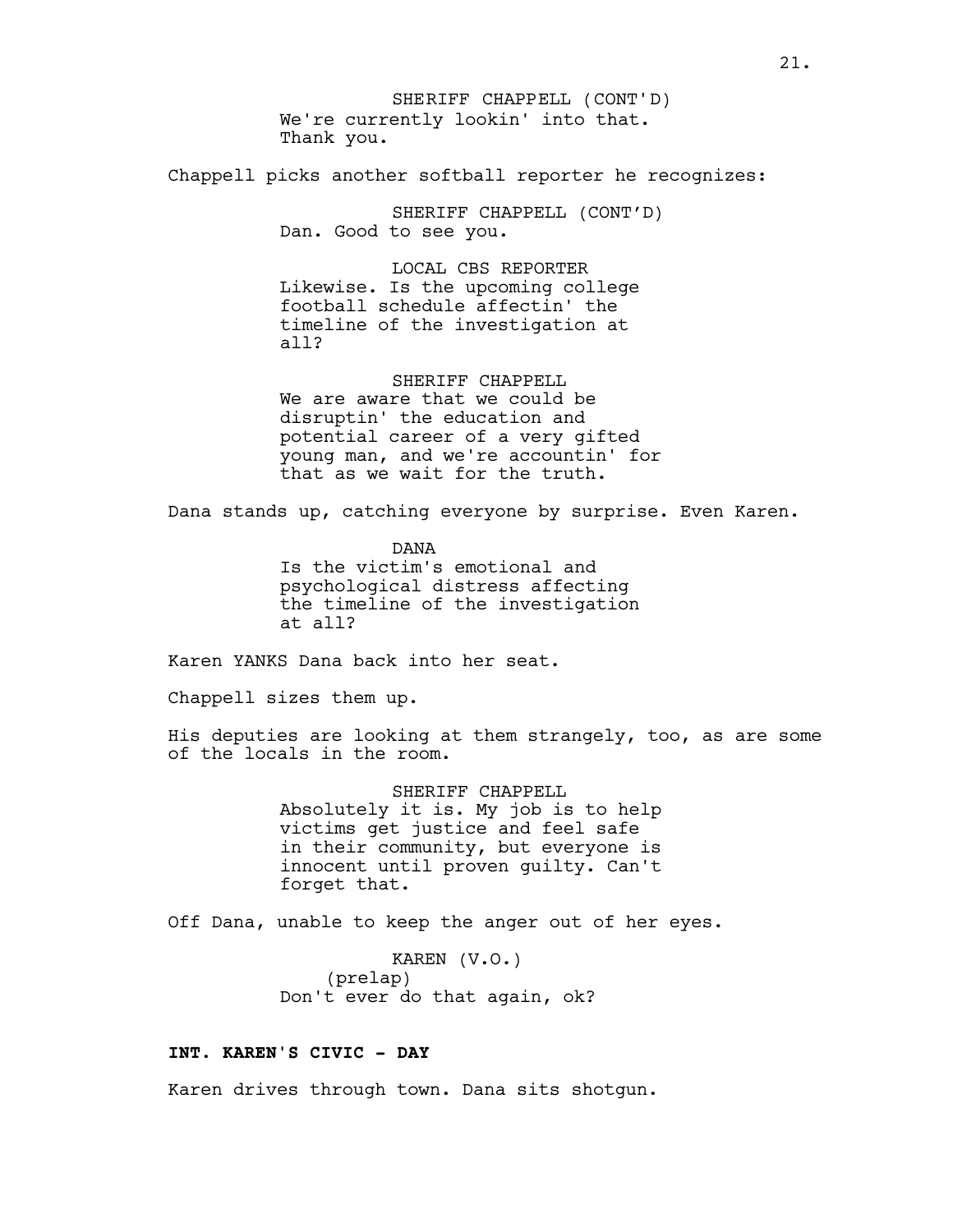KAREN

You paint a target on our backs, we can't get anything done here.

DANA

I'm sorry.

They sit in silence a moment. Dana's still upset.

Karen parks on a small residential street and opens her door.

DANA (CONT'D) What are we doing here?

KAREN

I want to talk to some of the locals before we get a reputation around here.

DANA

You sure that's a good idea?

But Karen gets out of the car.

# **EXT. BEATRICE - DAY**

Karen and Dana head up to a ramshackle house, knock on the door. A hound dog BARKS inside.

An **APPREHENSIVE MAN** cracks open the door.

KAREN Hello, sir. I work for The Messenger. I'm investigating the Zeke Carver --

APPREHENSIVE MAN Not interested.

He slams the door in her face.

# **AT ANOTHER HOUSE**

Another door opens to an equally suspicious woman.

KAREN Hello ma'am. I'm wondering what you could tell me about this business with Zeke Carver --

The door slams.

## **AT A THIRD HOUSE**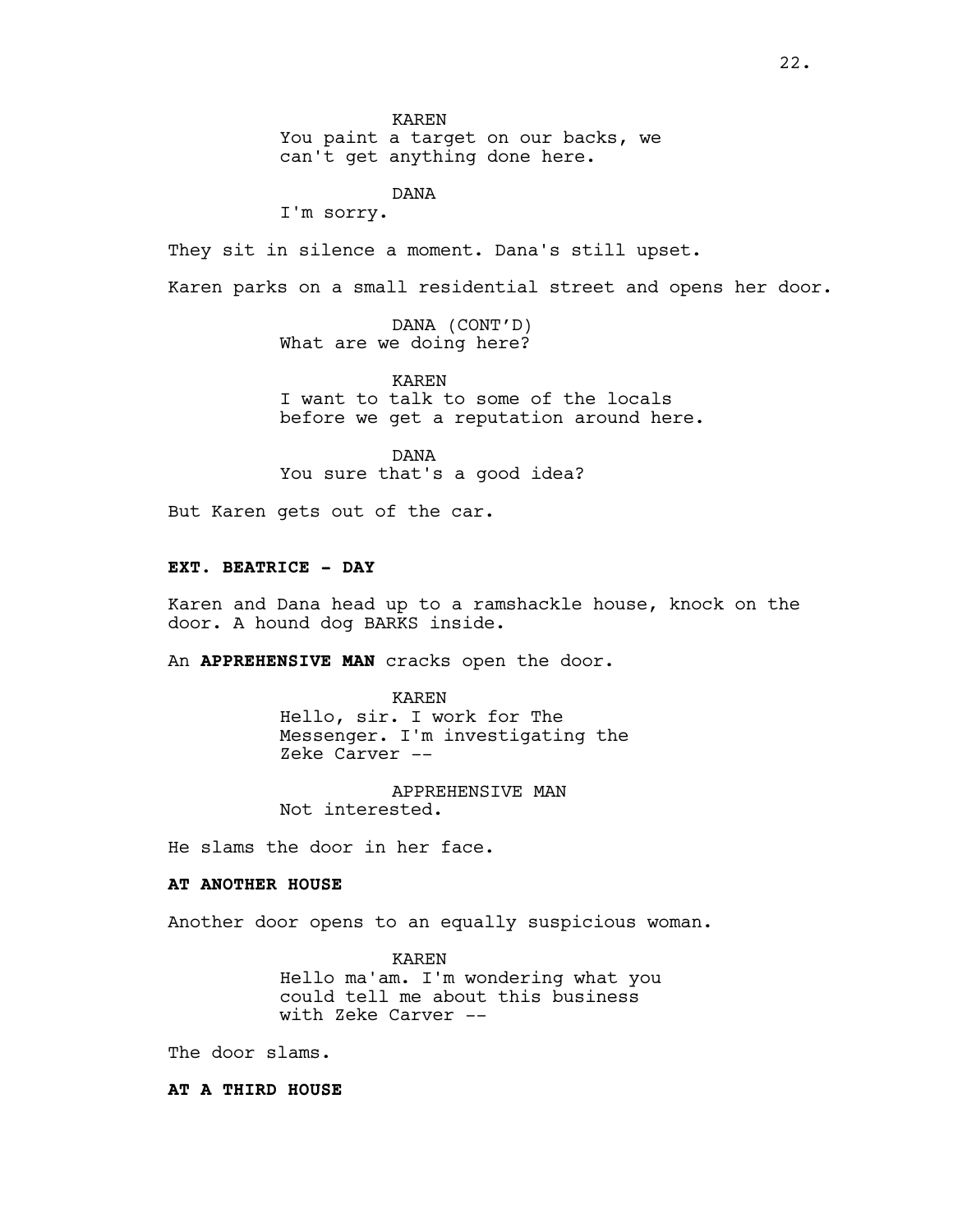KAREN (CONT'D) -- could you tell me anything about Zeke Carver --

The door slams.

## **AT A FOURTH HOUSE**

KAREN (CONT'D) -- Zeke Carver --

The door slams.

#### **AT A FIFTH HOUSE**

KAREN (CONT'D) -- Carver --

A DOUBLE-BARREL SHOTGUN pokes out the door.

Karen and Dana haul ass back to the car and peel away, tires screeching and smoking.

# **INT. KAREN'S CIVIC - DAY**

Karen and Dana catch their breath as they speed off.

KAREN I'm not sure that was a good idea.

Dana shakes her head, laughs.

## **EXT. VERONA APARTMENTS - DAY**

The Civic parks next to the lime green apartment building where Zeke brought Leah.

A gaggle of news vans are parked across the street, but the main difference between this building and Leah's place is the conspicuous lack of vandalism.

Karen and Dana get out of the car and head into the building.

#### **INT. VERONA APARTMENTS - LOBBY - DAY**

Karen and Dana walk past a lobby decorated with elegant concrete slabs and waterfalls cascading down frosted glass, to the front desk.

**JEB HARTLEY** (40s), the greasy haired manager, sits behind it.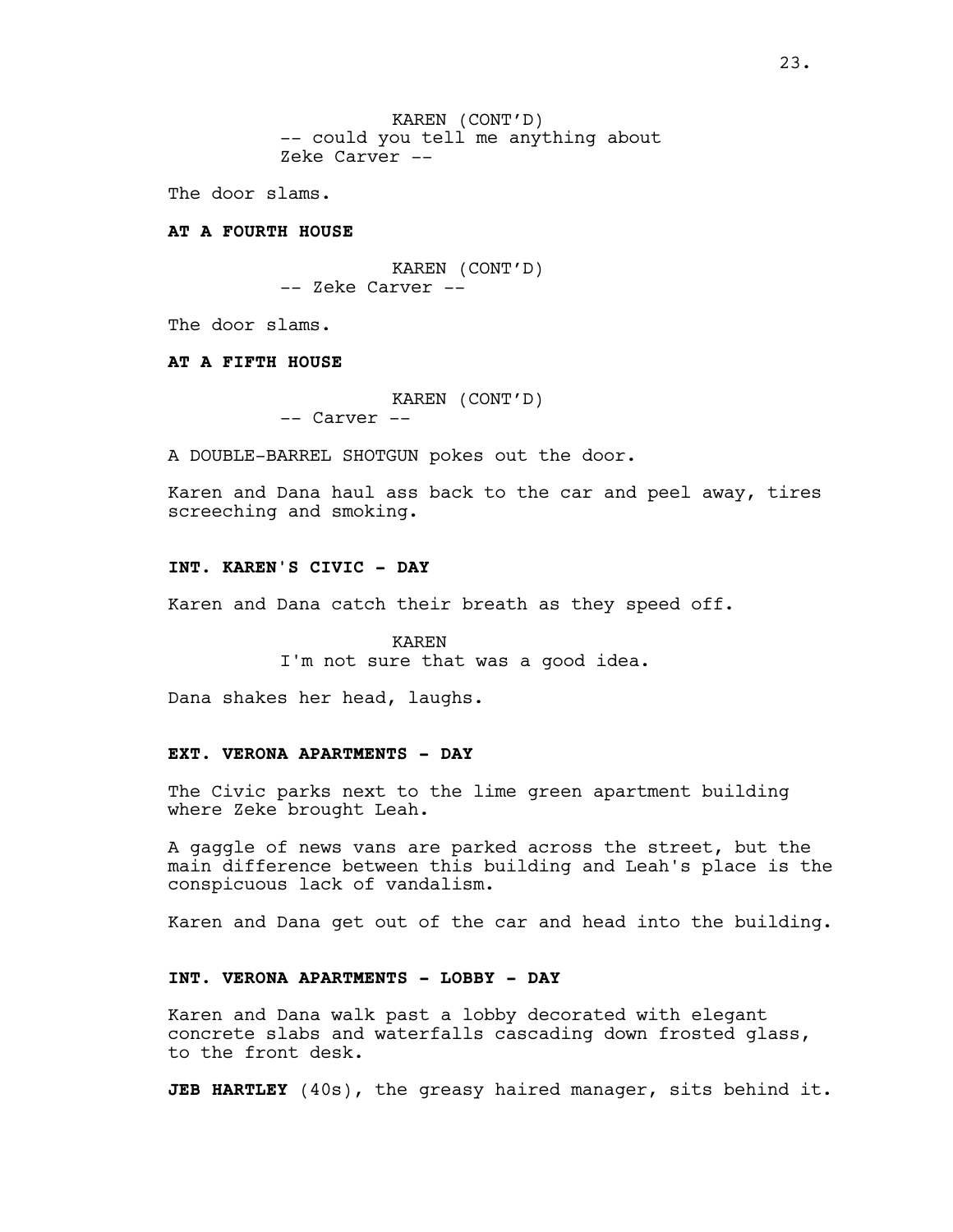KAREN Excuse me, this is where Zeke Carver lives, right?

Jeb shrugs.

JEB Maybe. Maybe not. Who's askin'?

KAREN

Listen, uh... (reading his name tag) Jeb. You want to name a price, or...?

JEB Really? Starts at two hundred bucks.

Karen and Dana glance at each other. It's been a rough morning.

KAREN

Screw it.

She pulls some cash out of her money clip, gives it to Jeb.

JEB Yeah, he lives here.

## KAREN

You wouldn't happen to have seen Carver bring that young woman back here that night, back in August, would you?

Jeb shakes his head.

JEB Front desk's manned nine to five.

#### KAREN

Did anybody from the Sheriff's department ever come by to talk to him?

## JEB

No sheriff ever came around here. I seen his daddy come by a few months ago, though. Kid's the spittin' image of his old man.

Dana frowns, grabs the case file out of her bag.

KAREN

Hm. Alright. Oh, and you don't have any security cameras?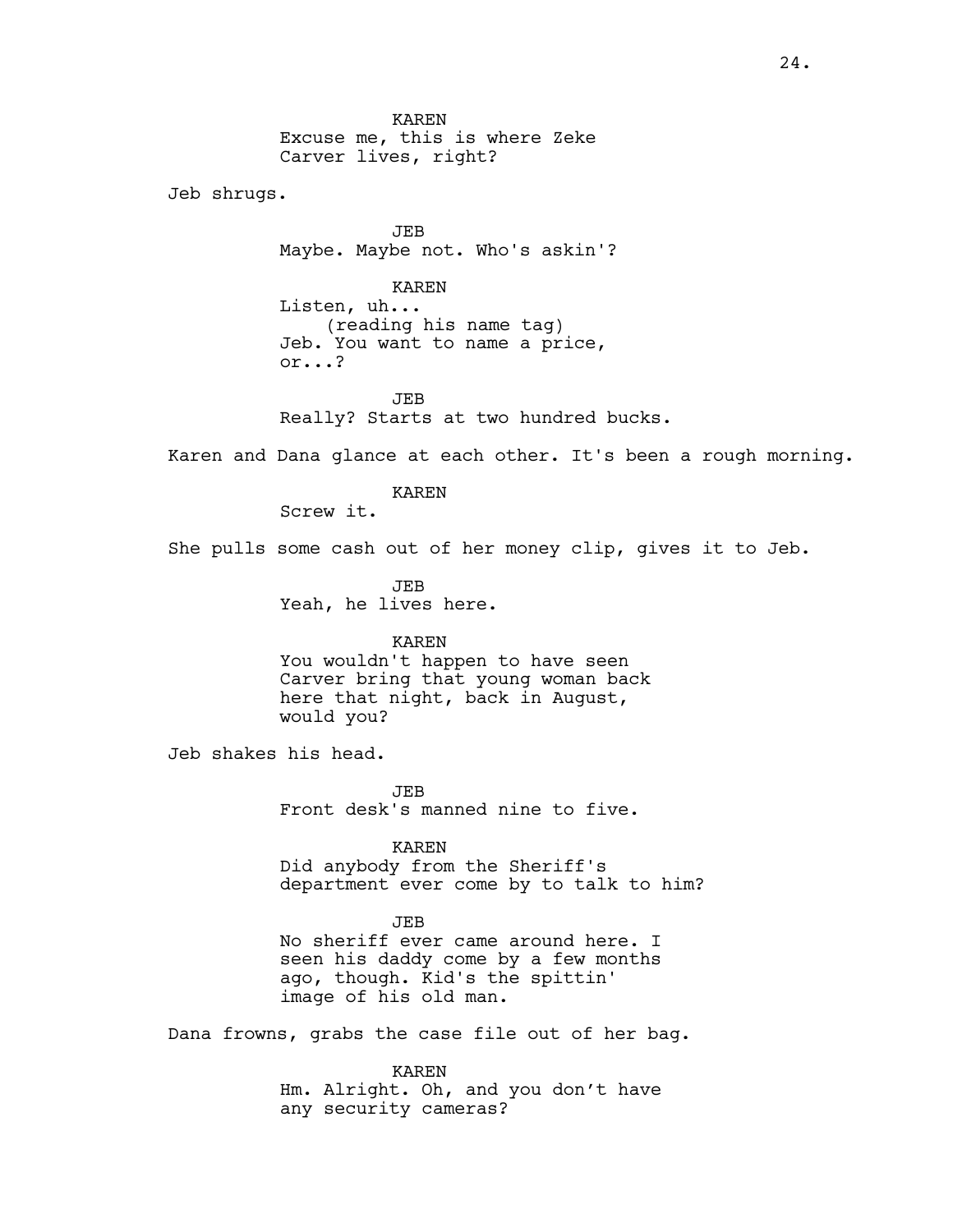KAREN (CONT'D) Alright, thanks for your time.

DANA

You ever seen Carver with this guy?

Karen glares at her, hoping this isn't another outburst like the one at the press conference.

Dana shows Jeb a photo of Zeke and his attorney.

Jeb shrugs.

## JEB

I dunno.

Karen shoves more cash at him, scowling.

JEB (CONT'D) Yep. That's him. That's his daddy.

DANA Yeah, that's not Carver's dad. That's his attorney.

JEB Huh. I just assumed --

DANA When did you see him here exactly?

Jeb stays mum.

KAREN Seriously? Come on.

She gives him some more cash.

JEB Round the end of August. First or second day of classes.

Karen and Dana share a significant look.

KAREN What's Carver doing with a criminal defense attorney a full month before the Sheriff says he tried to talk to him?

Just then, the elevator doors open, and who emerges but none other than Zeke Carver himself.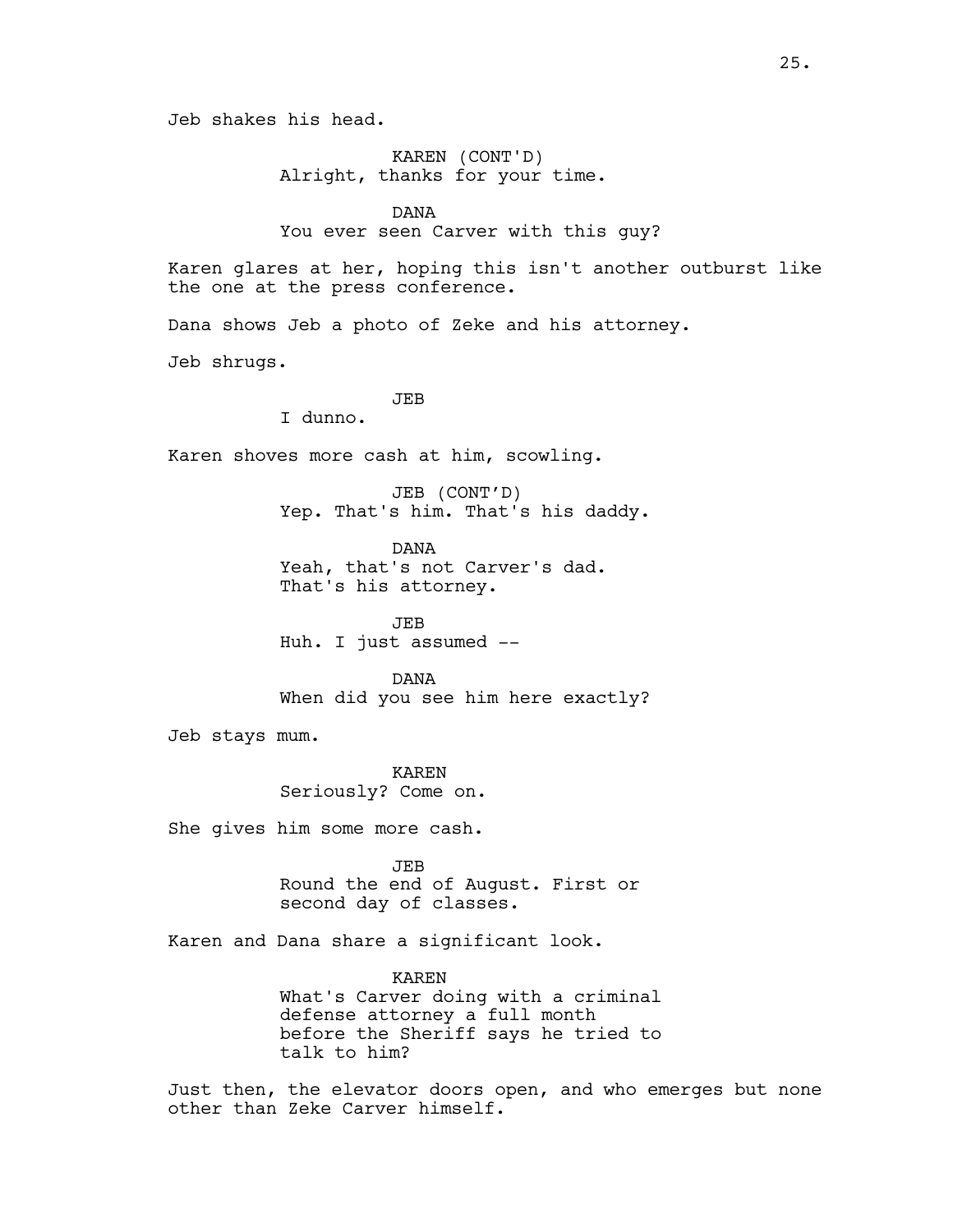Almost in slow motion, he passes by Karen and Dana, flashes a smile at them as they watch him intently. Probably thinks they're fans.

#### **INT. KAREN'S CIVIC - DAY**

Karen drives toward campus while Dana sits shotgun.

DANA Should we have set up a time to talk to Carver back there?

KAREN No, we don't show our hand until we've got solid evidence against him, or else he'll just cover his tracks better.

## **EXT. FITTS DORMITORY - DAY**

The Civic parks outside a brick building. The marquee reads: "FITTS DORMITORY."

> KAREN (V.O.) We'll probably never get to hear his honest story, though, unless he gets drunk and blabs to somebody.

Karen and Dana emerge and head into the dorm building.

# **INT. FITTS DORMITORY - LEAH AND ABBY'S DORM ROOM - DAY**

Karen looks around a two-person dorm room with standard-issue college beds and desks. All function over form. Dana stands by the door.

Abby Green watches Karen, awkwardly clutching her elbows like she's naked.

Karen picks up a framed photo of nine-year-old Leah and Abby in a small wooden fort in the backyard of Leah's house.

> KAREN You've known Leah a long time, huh?

> ABBY Yeah, we been best friends since we were nine.

KAREN Mind if I take some notes, Abby?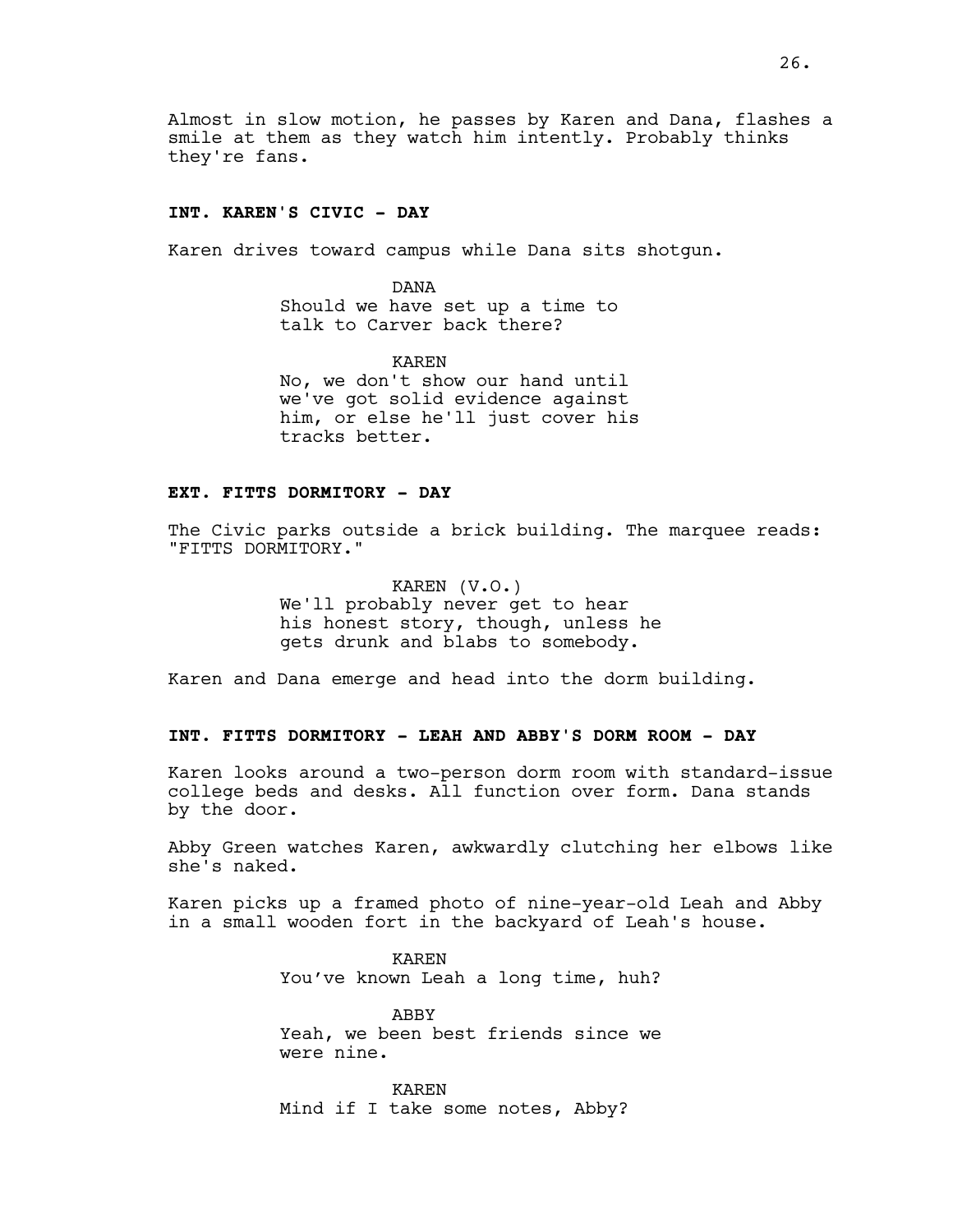Karen replaces the photo on Abby's bookcase, beside dog-eared volumes overflowing with pink post-its. Karen pulls out a notepad and a pen.

> KAREN (CONT'D) She's been living with her folks, I take it?

> ABBY She's thinkin' of movin' back here, actually. You know, 'cause her folks' place is gettin' vandalized an' everything.

Karen turns to Leah's side of the room, which is completely bare -- no one's lived here for a few months. Karen slides a finger across the dust collecting on Leah's desk.

> KAREN You guys knew Zeke a long time?

Abby shakes her head.

ABBY He's from Texas, I think. Came here for college, to play football.

KAREN What about Paul Whittaker?

Abby shrugs.

KAREN (CONT'D) He went to your high school, didn't he?

ABBY

He was two years ahead of me and Leah. We didn't really know him.

Karen raises an eyebrow at that.

KAREN You picked her up the night of the, uh, incident, is that right? What was she like?

Abby remembers for a second, darkening.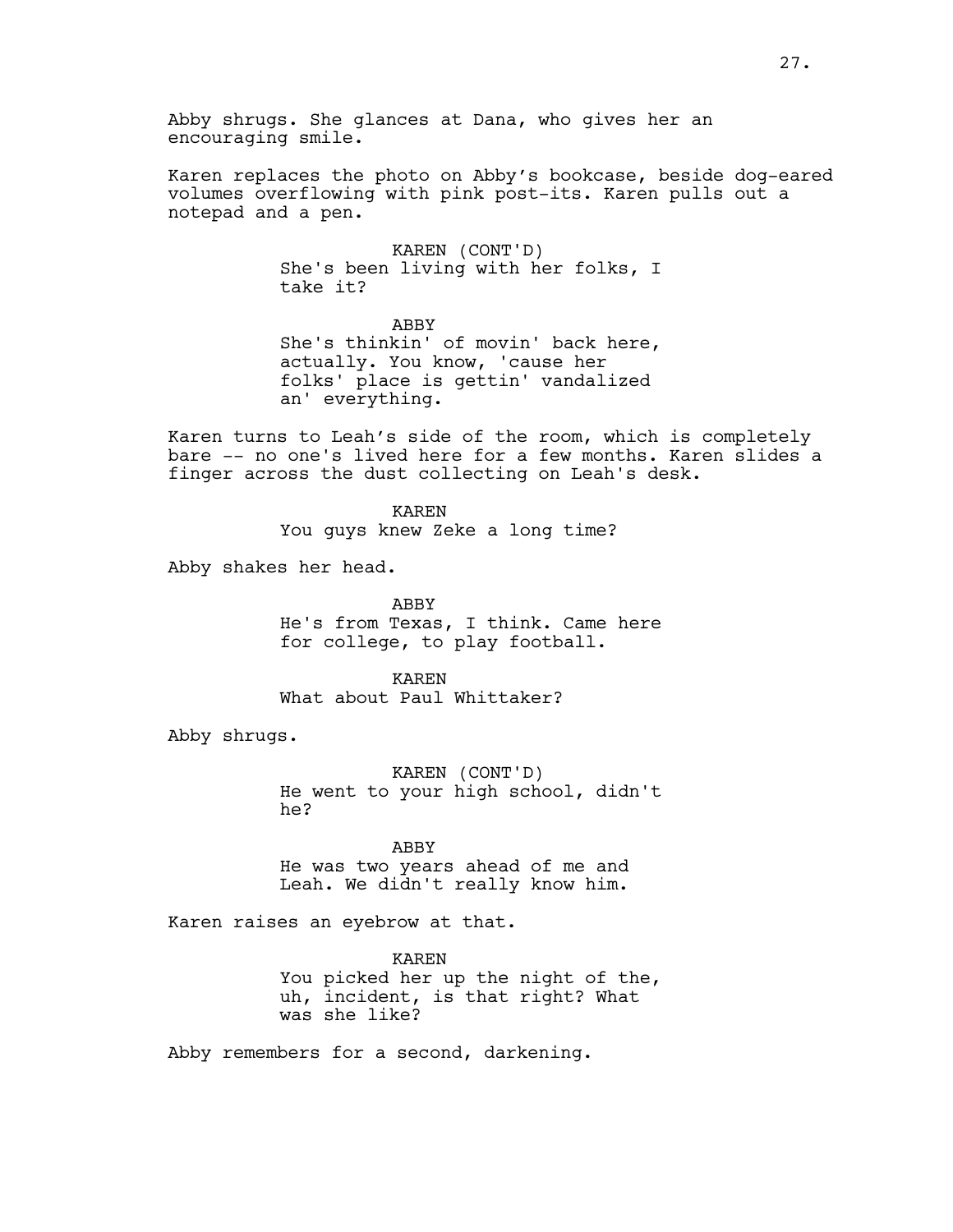ABBY

She was cryin', didn't want to be touched. I mean Leah's still real tore up. I don't blame her. When somethin' like that happens to you, you start lookin' twice at everybody.

Karen watches Abby's dead eyes, reliving a horrible memory.

KAREN

Here's what I'm wondering: she'd just been sexually assaulted by Zeke Carver. Why would she accept a ride home from him?

ABBY Because she'd just been sexually assaulted! Would you risk sayin' 'no' to the guy that did it?

Karen considers.

ABBY (CONT'D) An' the whole reason I had to pick her up is 'cause she gave him a fake address. She was too scared to tell him where she really lived.

KAREN She just got dropped off on the side of the road?

ABBY

At another dorm.

Karen knows the conversation took a wrong turn. She softens.

KAREN

I'm sorry. I don't mean to be so, you know... I just want to get to the truth. And I'd really love to get Leah's side of the story.

Abby backs off a little, too.

ABBY

Lotta people think she's just tryin' to bring down a quarterback. But who'd do that? I mean that's fuckin' suicide around here. Besides, he wasn't famous or anything when he an' Leah... you know.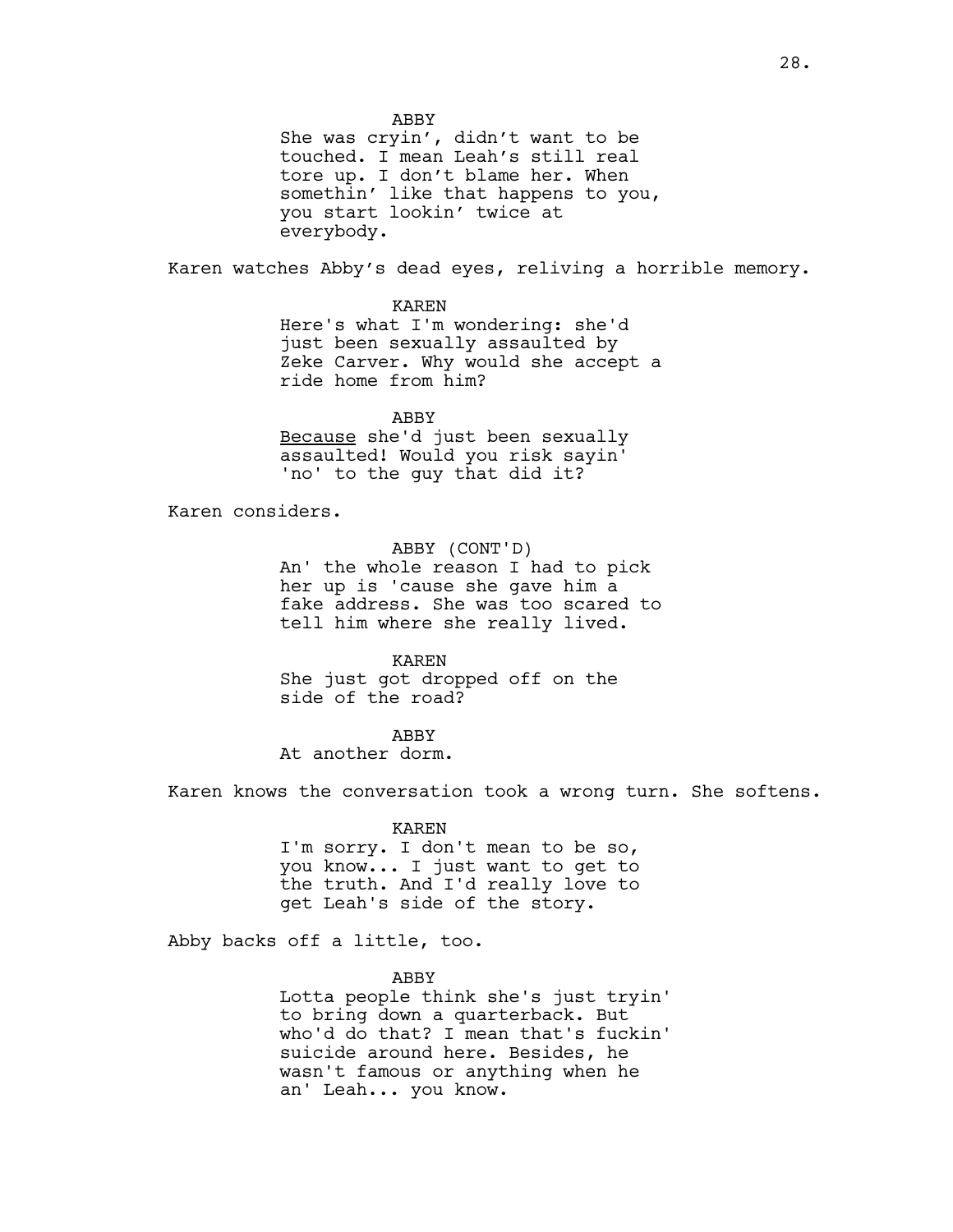KAREN What do you mean?

ABBY

He only got promoted from being the second-string quarterback in September, like a month later. We started winnin' after that.

KAREN So nobody really knew him until then or...?

ABBY Nah-uh. Not like they do now.

Karen makes a note of that. Abby looks satisfied with herself.

Dana's been looking at the bookshelf. She picks up a copy of A Tale of Two Cities, also victim to the post-it scourge.

> DANA You got quite the collection here. You an English major?

LEAH No, uh, comparative literature.

KAREN No way! I was a comp. lit. major back in the day. You know, when dinosaurs walked the earth.

Abby smiles.

KAREN (CONT'D) You must be a fan of Woolf.

Abby frowns, confused.

KAREN (CONT'D) Virginia Woolf? She said a woman needs a room of her own to write.

Karen gestures around Abby's dorm room.

Abby finally gets it, gives a courtesy chuckle.

KAREN (CONT'D) Bad joke. I'm sorry.

Dana rolls her eyes.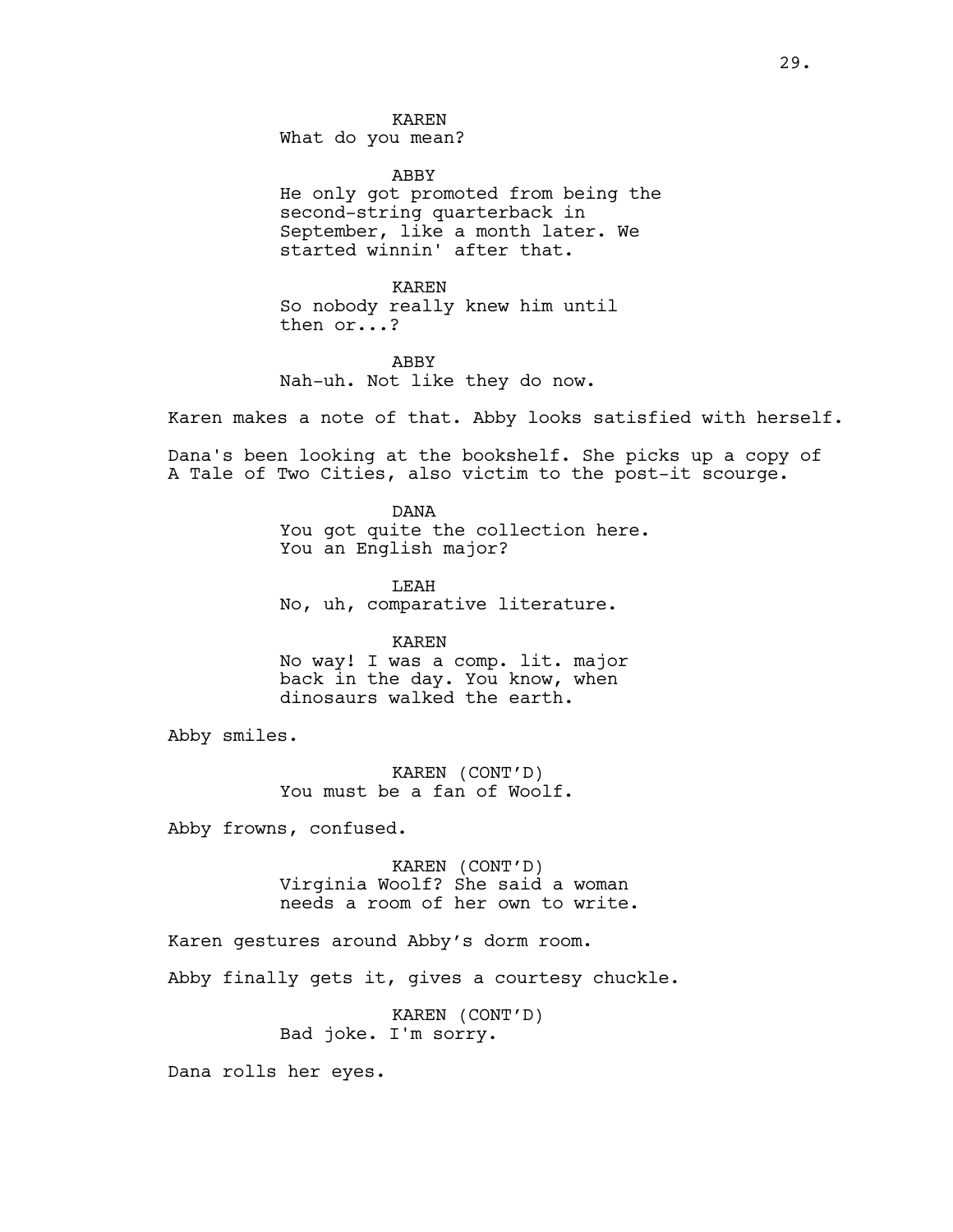Karen drives through Beatrice while Dana sits shotgun.

DANA She could get us a meeting with the Andersons.

# KAREN

That was my hope.

Karen grins at her. Great minds think alike.

Dana notices Karen's phone case, picks it up to get a better look. It's got a painting of a mythological Indian deity.

> DANA I like your phone case.

KAREN It's Yudhistir.

#### DANA

What now?

Karen's not surprised at the reaction.

#### KAREN

He was a great king in the Mahabharat, the epic Indian poem. He was so honest that his chariot floated above the ground. Not even his enemies doubted him.

DANA An Honest Abe for a different age. Now it makes sense.

# **EXT. MUSKOGEE INN - NIGHT**

The Civic pulls into the parking lot, while Karen continues telling the story:

> KAREN (V.O.) (inside car) The enemy kingdom had a great elephant who was named after their prince, Aswatthama.

Karen and Dana emerge from the car, trudge up to their room.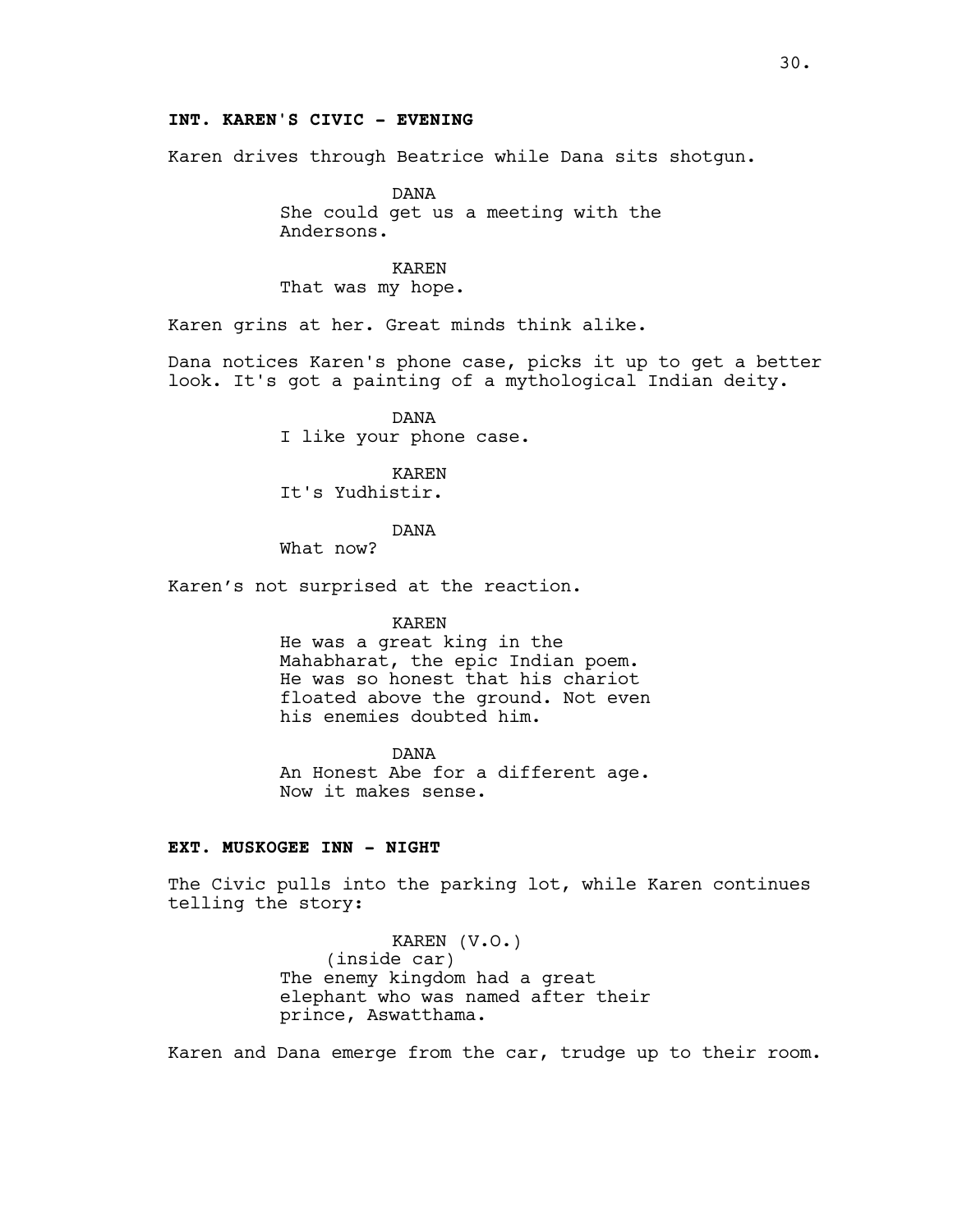#### KAREN

During a time of war, Lord Krishna advised Yudhistir to kill the elephant and let the news spread, very carefully: "Aswatthama is dead." No more, no less.

#### DANA

Jesus.

Dana leaps back from their motel room door.

Karen's confused until she follows Dana's gaze to:

The door: it's cracked open.

Karen and Dana stay frozen, unsure what to do.

Karen takes a deep breath, gets herself ready, nods at Dana.

Karen flings the door open!

# **INT. KAREN AND DANA'S ROOM - NIGHT**

They find the room exactly as they left it. Beds hastily made, clothes on chairs. No maid service here.

While Dana checks the drawers for all their belongings, Karen stares down the closed bathroom door.

> DANA Nothing's missing. I'll check with the owner if anyone came by earlier.

She heads out. Karen heads toward the bathroom.

She grabs a hair curler from the sink outside the toilet, wields it above her head like a weapon.

She opens the door to the toilet...

Ever. So. Slowly.

A dark shape behind the closed shower curtain.

Karen readies her weapon. Reaches out...

And FLINGS the curtain open! The shower's empty. The dark shape behind the curtain was just a shadow.

A SCREAM makes Karen jump out of her skin. But it's coming from next door: merely Chastity at it again.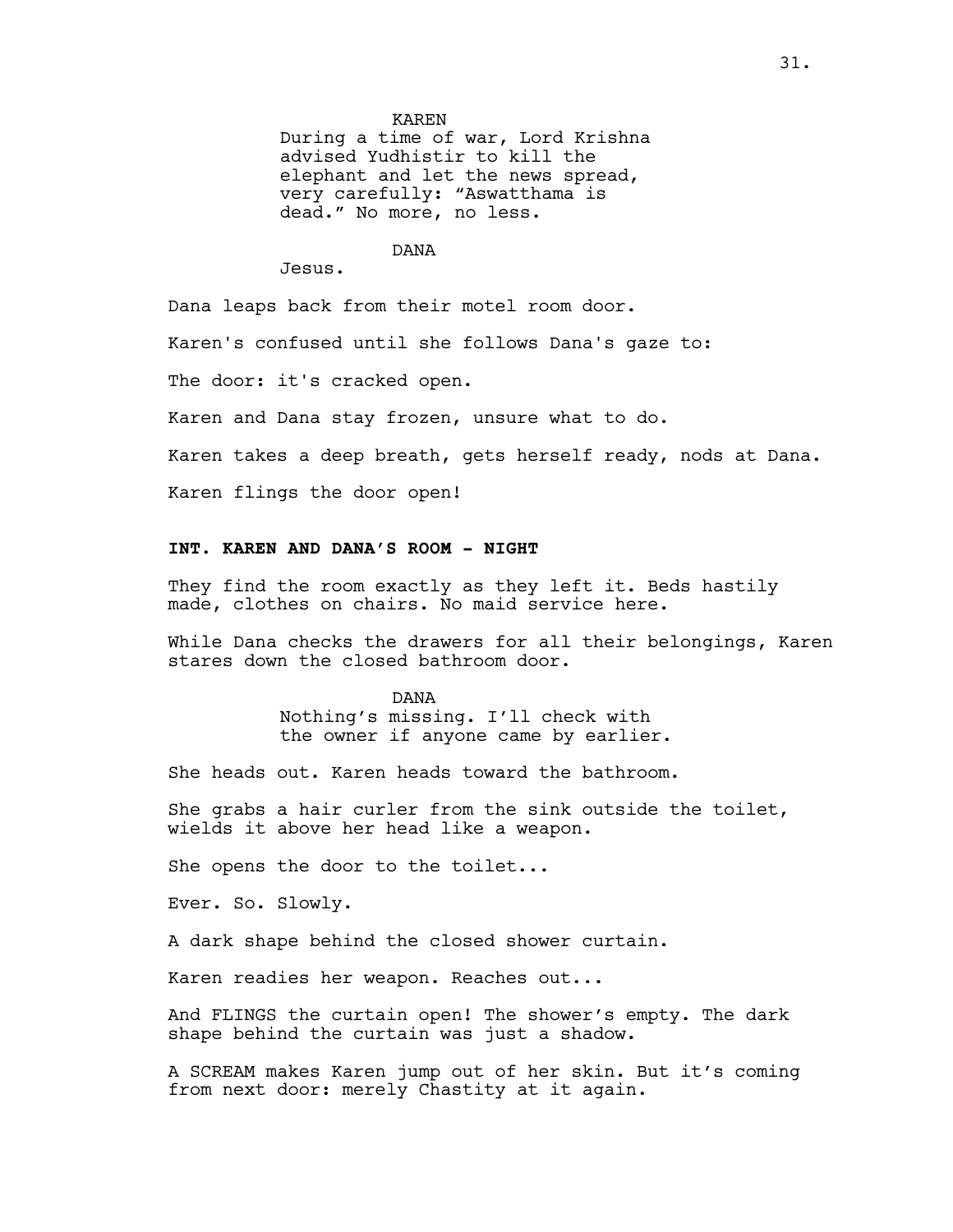Karen grumbles. Dana returns a moment later.

DANA (CONT'D) Landlady said nobody's come by at all today, and we've got the only keys to the room.

Karen and Dana take a moment, stare at each other, silently trying to rationalize this. But no dice.

## **INT. KAREN AND DANA'S ROOM - NIGHT**

Karen sits on the bed alone, using her laptop.

The motel door now sports the added protection of a table, armchair, and two suitcases wedged up against it.

Chastity's sex moans carry through the wall again. The sound of the news playing on TV and the shower -- presumably Dana - don't quite do enough to cover it up.

The sound of the water gets louder and louder until:

# **FLASHBACK: A sliced-open forearm floats on blood-red water, spilling over the edge of a bathtub.**

Karen shakes herself out of it. Flips channels, turns up the TV. All of them report on Zeke Carver or Gilead. She finally stops on ESPN.

> SPORTS CENTER ANCHOR (ON TV) If Gilead wins out, they're getting an invite to the SEC, no doubt about it. The question is: what does that mean for the future of the program?

SPORTS CENTER EXPERT GUEST (ON TV) One estimate says an SEC contract could triple the annual revenue of the entire university.

Karen's phone rings. She doesn't recognize the number on the caller ID. She answers:

> KAREN (into phone) Karen Cunningham.

BILL (V.O.) (over phone) Hi, this is Bill Anderson. I'm Leah's father. Our lawyer mentioned you wanted to speak to us.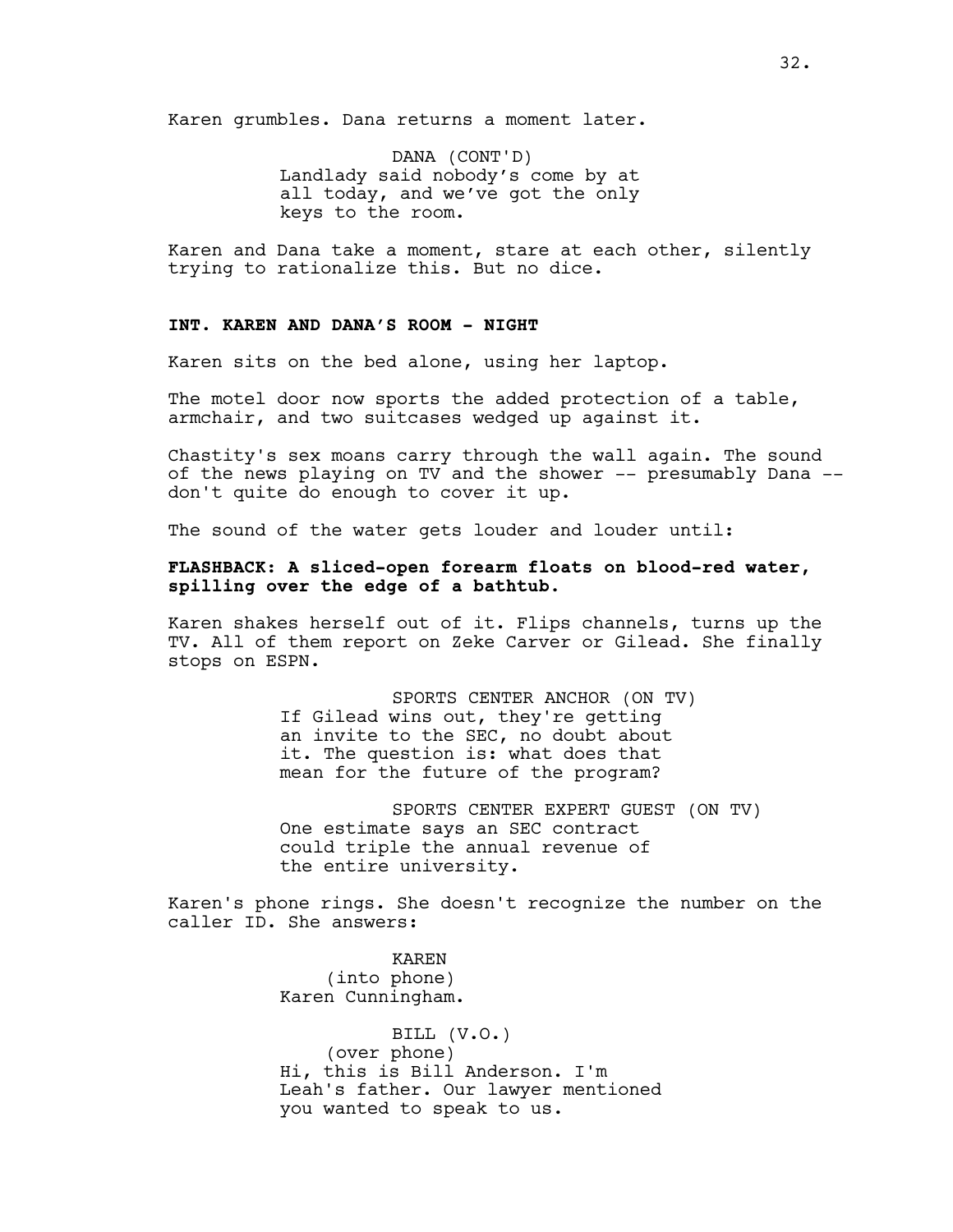**BILL ANDERSON**, 40 -- a dad who looks like he has a sizable gun collection -- leads Karen and Dana into the living room, where Leah and her mother, **IRIS**, wait for them.

> BILL This is my wife, Iris.

Karen and Dana ad-lib introductions with Iris, who looks like she probably makes the best damn apple pies in town.

Leah's been sizing up Karen and Dana like a dog ready to pounce. She's become a ragged shell of herself.

> KAREN And you must be Leah.

She doesn't shake Karen's hand.

LEAH Our lawyer said it'd help with the legal bills to do an interview.

IRIS Leah, honey!

KAREN I can't offer you money, unfortunately, but I can offer you something better.

LEAH

Like what?

Karen thinks for a moment. A practiced performance.

KAREN I was talking to one of my friends from another paper the other day. Turns out I might be one of the only people doing a feature on this story.

Before Karen can explain:

LEAH I know what a feature is.

KAREN Then you know that I might be the only journalist who's going to dig deep enough to get to the truth.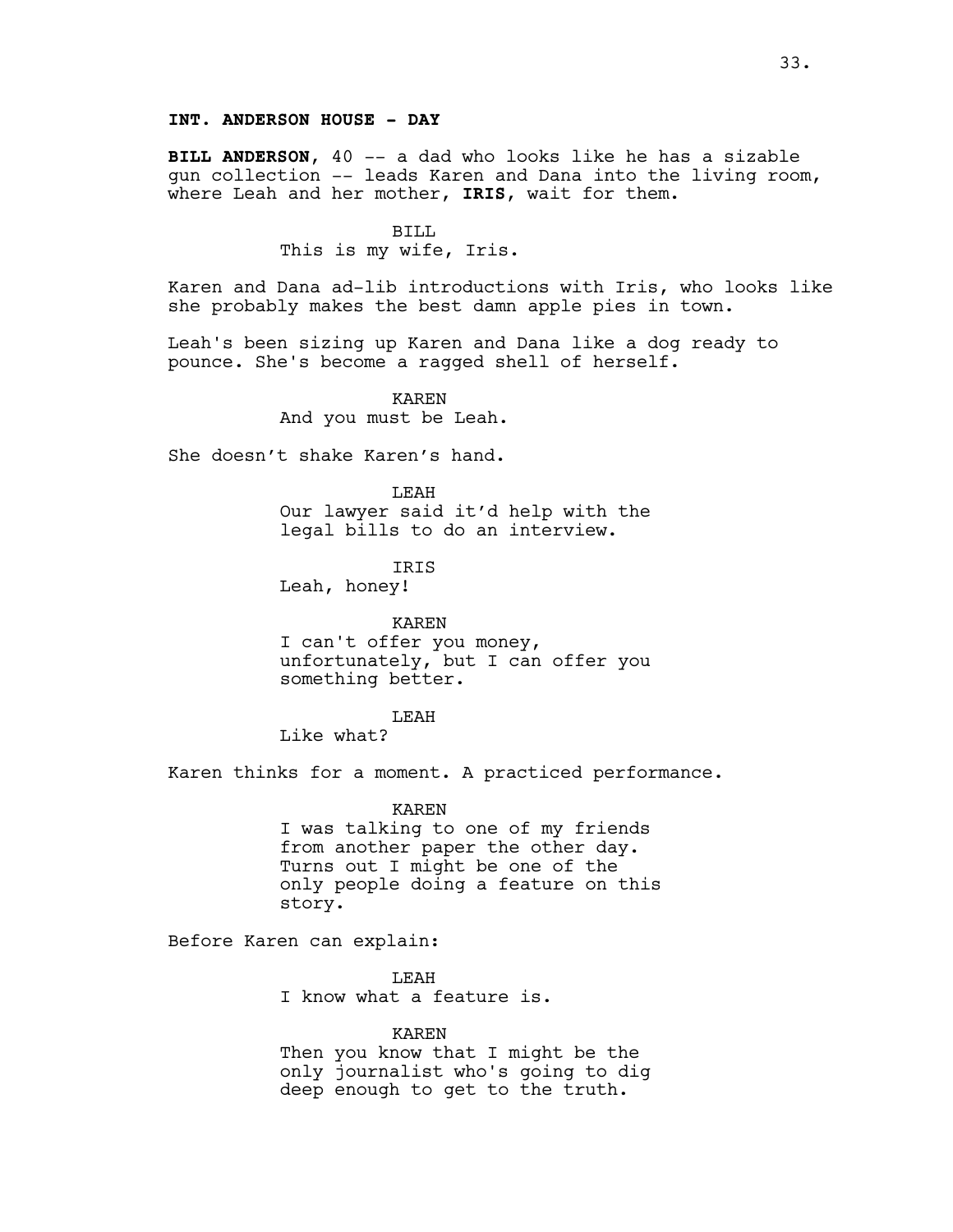Leah's face doesn't change at all.

KAREN (CONT'D) I think your community's confused about what really happened, and I think the people responsible are right outside.

Karen nods toward the news vans through the crack in the window curtains.

> KAREN (CONT'D) Their daily crime columns and nightly news updates just cover the latest soundbites. They never put it all together into a comprehensive story at the end; they just move onto the next spectacle. Nobody ever gets the whole picture, and god forbid if you unplug for one minute and miss half the story. But even if you don't, there's just so many news stories every hour, every minute, that you forget stuff in the noise. You can't help it. You remember what the big story was last week? Seriously. Do you?

Leah shakes her head.

KAREN (CONT'D) That's half the reason folks are rooting against you. Because they don't really know this story.

LEAH Or 'cause I'm the bitch that's ruinin' football season for 'em.

IRIS

Leah!

#### KAREN

What I'm offering is a unique opportunity to tell your whole story, start to finish, in a single, detailed article that'll give people everything all at once. The truth.

Karen lets that enticing opportunity hang in the air.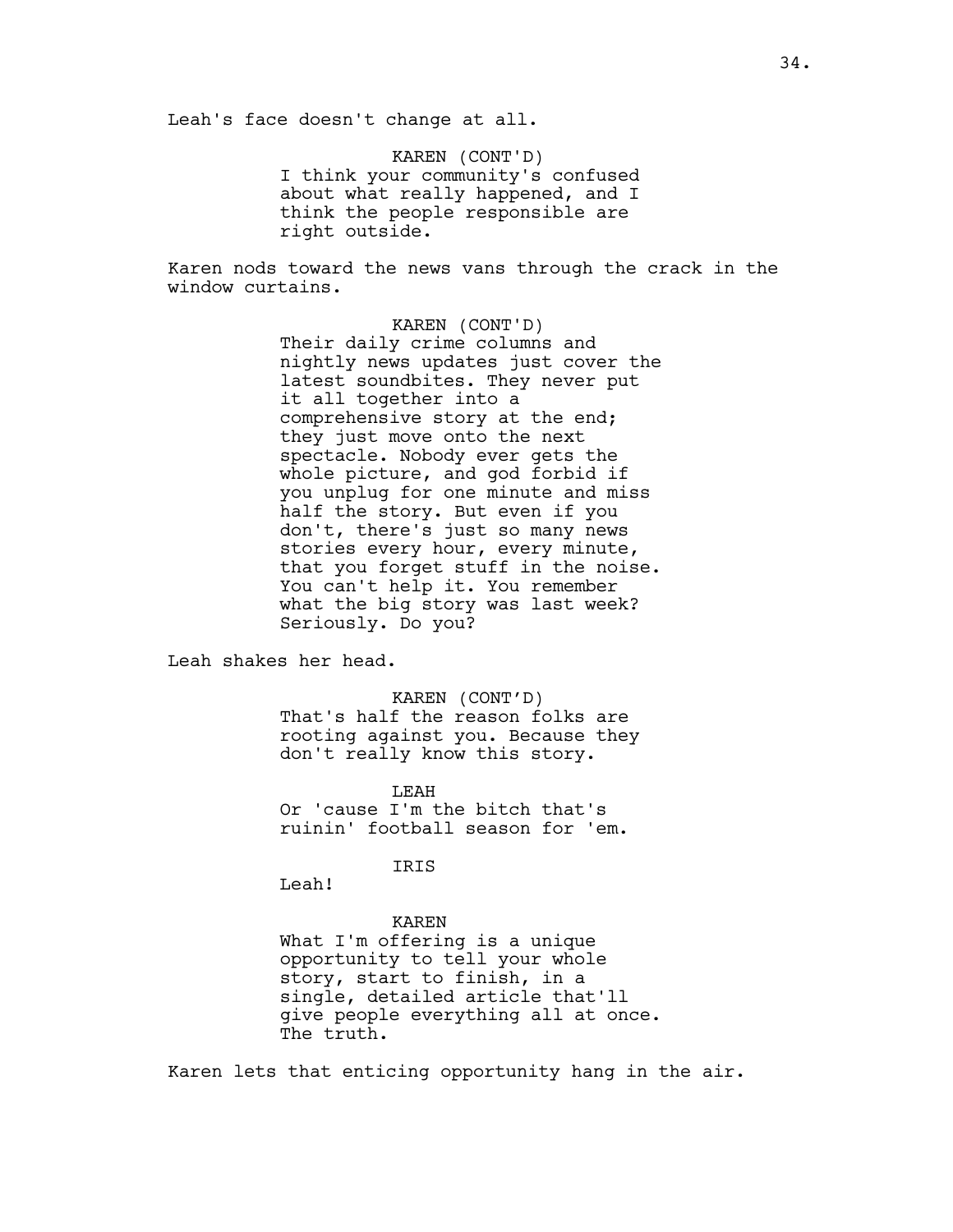BILL

Karen, that sounds real smart. I think it'd be a good idea to do an interview, get the truth out there.

He looks at Leah, compelling her to agree. Leah shrugs.

LEAH You gonna publish this story before the fifth?

## KAREN

What's on the fifth?

Leah, Bill, and Iris all glance at one another. Bill offers to tell her.

> BILL That's Gilead's final game of the regular season. If they win on the fifth, then that shitstain wins the Heisman -- pardon my French -- and the team goes to the playoffs. It's huge for them.

Karen shoots Dana a knowing glance.

KAREN

That's what? Uh, two weeks? That's awfully fast. But we'll do our best to make it work.

#### IRIS

He just, he made us scared to live in our own home, in our own town. And we been here all our lives. We want him to know what that feels like, to be scared.

Karen watches Leah to see if she reflects that. But she seems to be so far beyond that point, dead in the eyes.

> KAREN I should mention. We'd like to do Leah's interview on camera.

Leah's parents glance at one another, unsure. But Leah shrugs, doesn't seem phased.

> IRIS Y'all got a TV show too?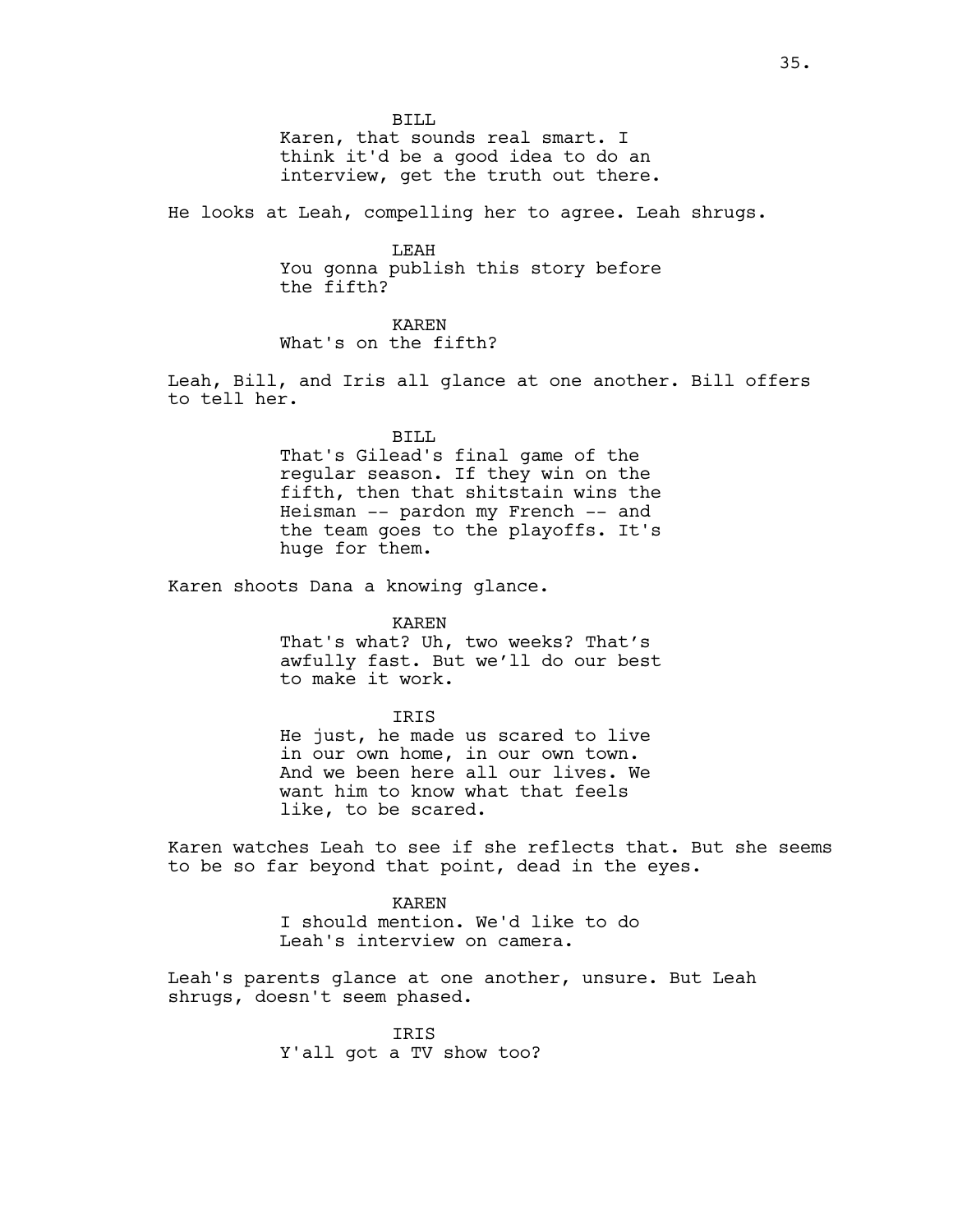KAREN No. It's going to be a long-form text article on our website with the video interview as the main feature. (beat) Here, I can show you our site.

She pulls up the site on her phone, hands it to Bill and Iris, who squint down their noses at it.

> KAREN (CONT'D) We're kind of like Vox or Medium.

Bill and Iris nod politely, clueless.

IRIS Is anybody here gonna read that?

Karen hesitates. But Leah voices her thought:

LEAH If I don't do any interviews anywhere else, prob'ly.

IRIS And you ain't offerin' money?

Karen doesn't know what to say. She knew this would happen.

#### **EXT. ANDERSON HOUSE - DAY**

The front door opens and Karen and Dana emerge. Bill, Iris, and Leah see them off from the stoop.

> IRIS So, uh, where y'all off to next?

> > KAREN

Talking to a former classmate of Leah's actually. Paul Whittaker?

### LEAH

Oh yeah, him and me never had any classes together. He was like two years ahead of me in high school. And, like, he was a jock. We didn't even know each other until I met him an' Zeke in August.

Everybody's a little taken aback at Leah's sudden loquaciousness.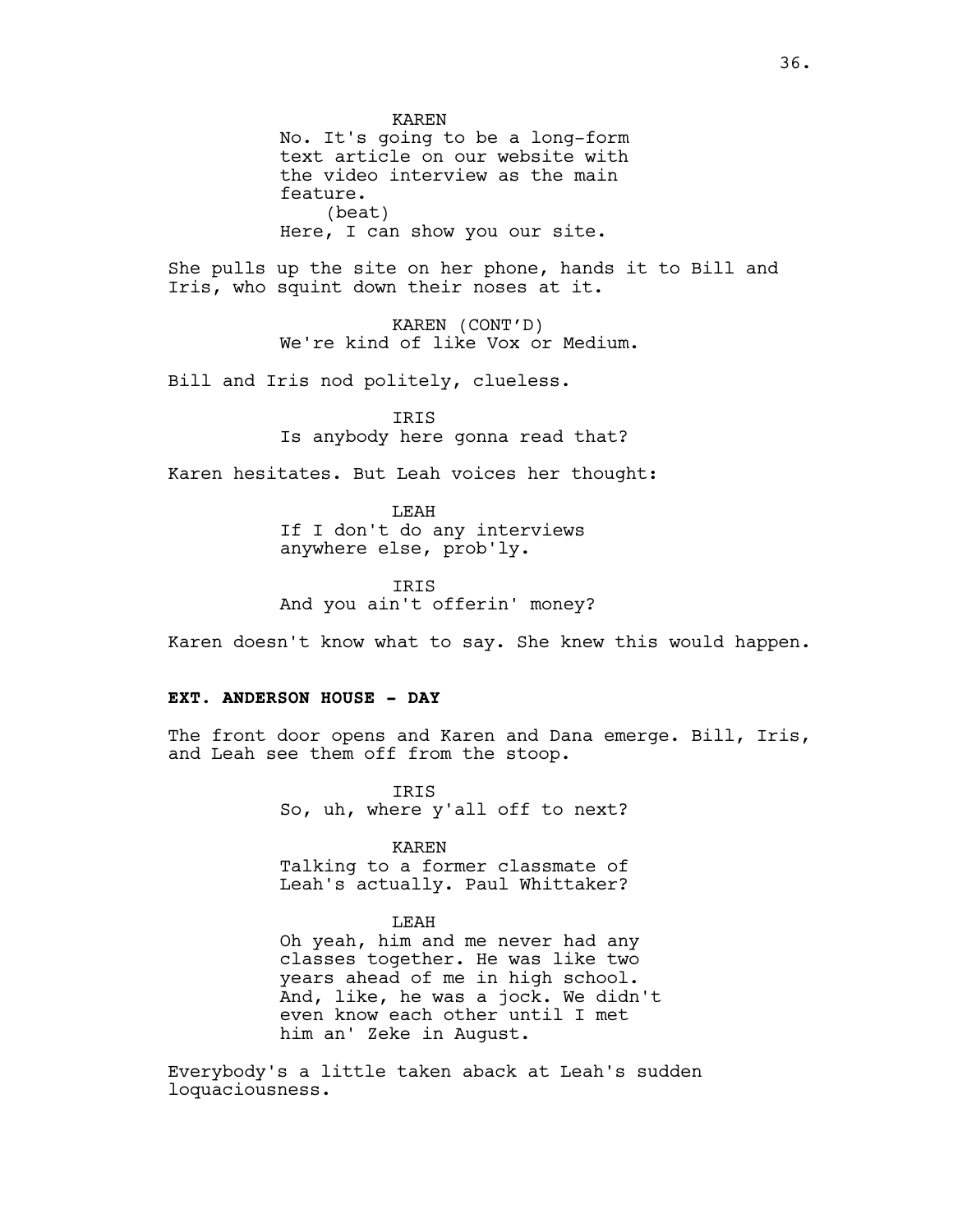LEAH (CONT'D) Just, you know, to clarify. You know. For the story.

Off Karen and Dana.

### **INT. KAREN'S CIVIC - DAY**

Karen and Dana get in the car and close the doors. Thinking about what Leah just said.

They look at each other. Dana pretends it wasn't a big deal:

DANA

What?

KAREN What the hell was that?

DANA What, Leah? I mean, I didn't know everybody at my high school.

KAREN Yeah, but you didn't grow up in a town with just a couple-thousand people.

Dana considers. Shrugs.

DANA Guess we can ask Paul.

But it's a bigger deal to Karen. She sits in that moment a little longer. This could actually be something she could sink her teeth into, get interested in...

She turns on the car, drives.

# **EXT. WAYMAN CHAPEL AME CHURCH - DAY**

Karen's Civic approaches a modest white church, the lone building in the middle of a two-acre clearing. The sounds of an upbeat BLACK GOSPEL CHOIR emanate from within.

### **INT. WAYMAN CHAPEL AME CHURCH - DAY**

**PASTOR BOYD**, 67, leads the choir, smiling wide, while the congregation claps and sings along.

Karen and Dana watch from the back, attracting odd looks.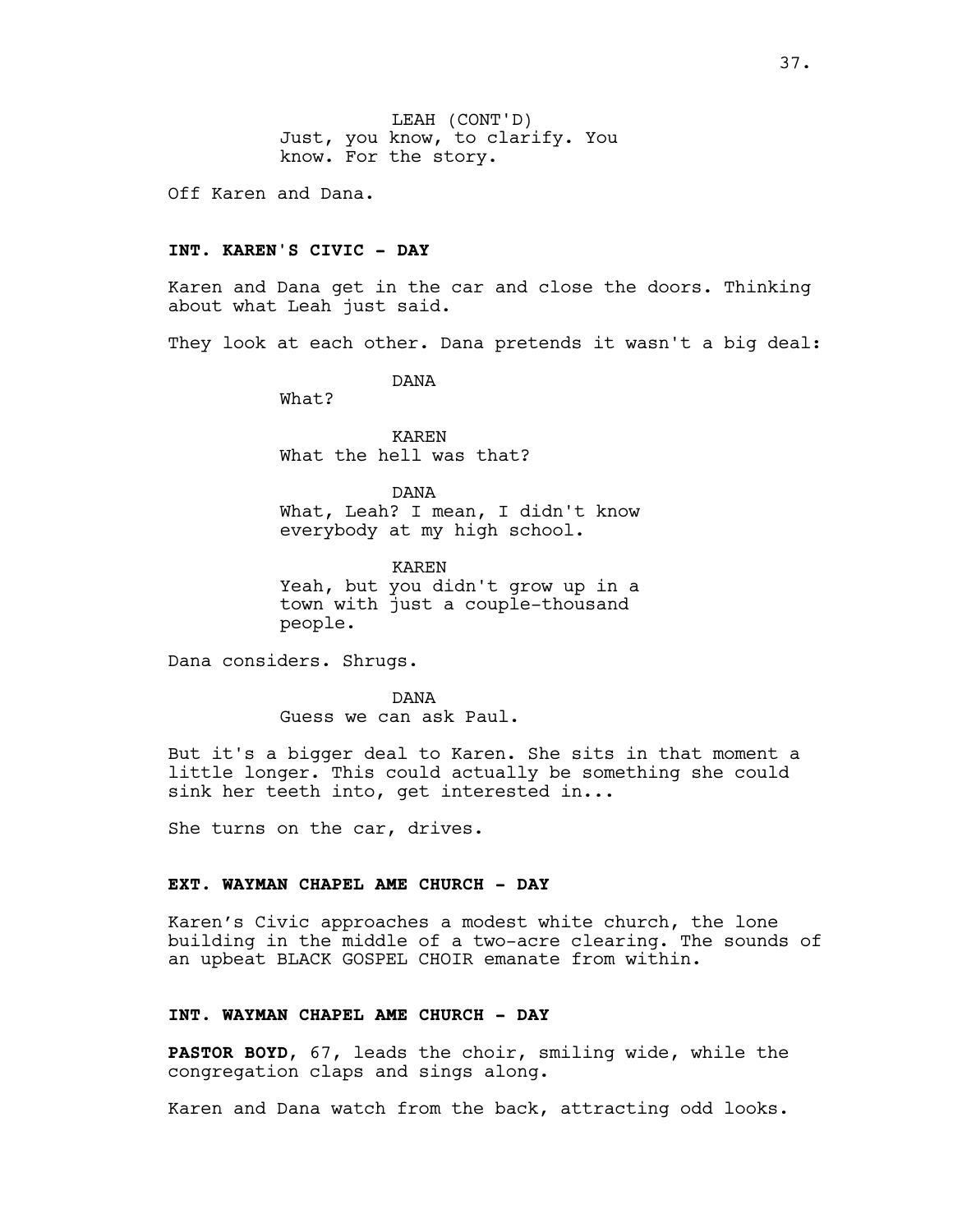Paul Whittaker is near the front of the congregation, singing his heart out.

A **FIVE-YEAR-OLD GIRL** breaks away from her mother and runs up toward the choir.

Paul doesn't skip a beat, takes the girl's hand and dances with her, laughing all the while.

### **EXT. WAYMAN CHAPEL AME CHURCH - LATER**

Karen and Dana wait outside while the congregation emerges from the church and loiters, chit chatting. A few members head out of the clearing via a dirt footpath.

Finally, Paul emerges from the church.

Karen and Dana watch from a distance as he shares a few words with the other congregants.

But after a moment, he approaches Karen himself.

PAUL You reporters?

KAREN Now why would you think that?

PAUL Somethin' tells me you ain't Methodists.

Dana steps forward, tries to bridge this a little.

DANA I'm Lutheran, but hey, we all the Lord's children, alright. Don't start gatekeepin' now.

Paul chuckles.

PAUL Alright alright. Take it easy.

DANA

I'm Dana. This is my boss, Karen.

Their conversation catches the eyes of churchgoers nearby. Even Pastor Boyd, who's emerged from the chapel, is watching.

> PAUL Guess you probably already know who I am.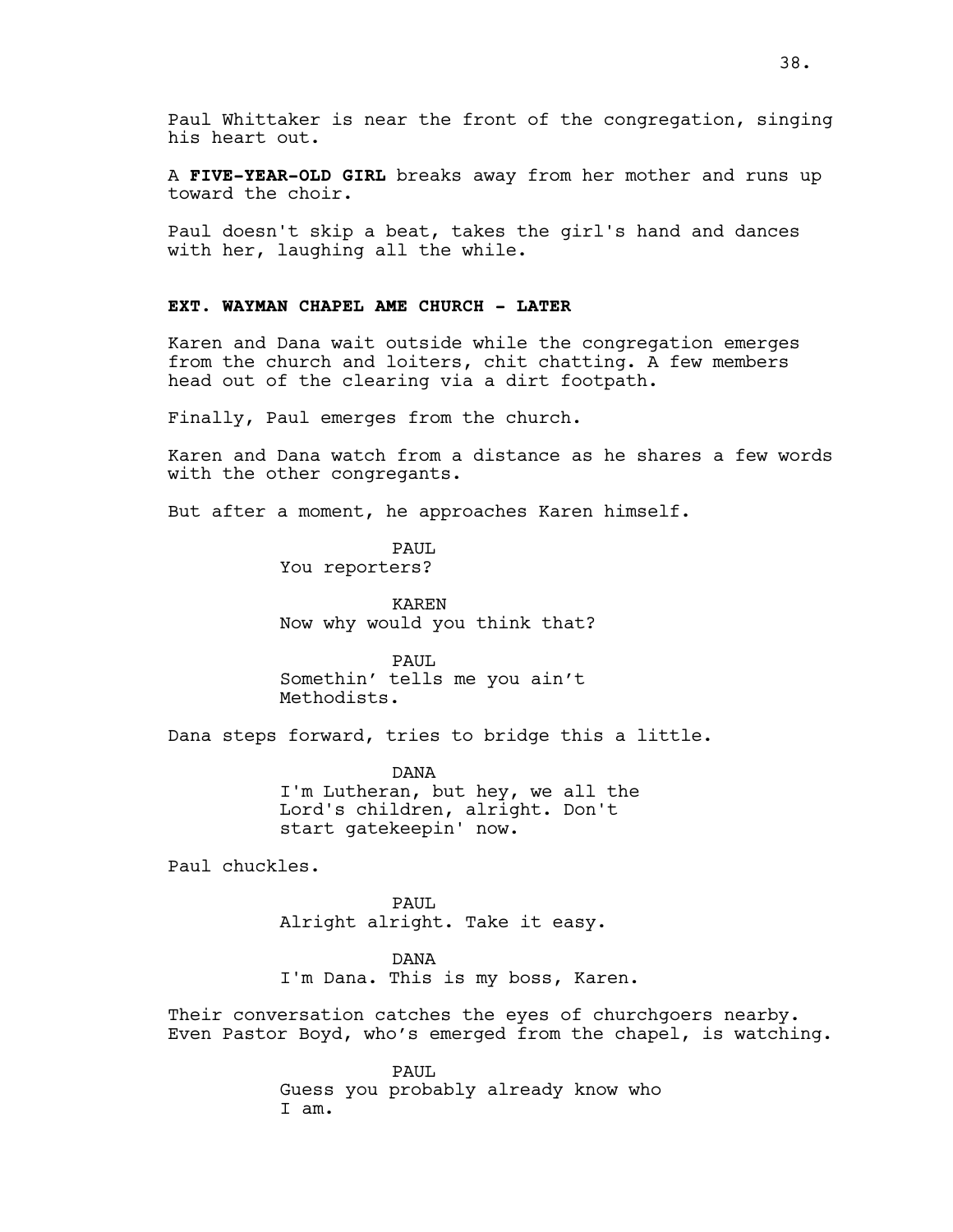DANA Wouldn't be talkin' to you if we didn't.

Pastor Boyd approaches them.

PASTOR BOYD Paulie, you want to introduce your guests?

PAUL Pastor, this is Karen, uh...

KAREN Karen Cunningham. I work for the Messenger. It's a news company.

PASTOR BOYD

Well now! We don't get visitors from the news too often round these parts. Dr. Isiah Boyd, nice to meet you. You gonna put Paulie on TV?

KAREN Yes, sir. I'd like to show how Paul always does the right thing, on and off the field, thanks to his faith.

Pastor Boyd cracks a wide smile, warms up to Karen.

Karen glances at Paul, squirming at the sound of her words.

PASTOR BOYD Now, say, that sounds mighty nice.

KAREN We could feature you too, Pastor. I'm sure you could vouch for him.

PASTOR BOYD That I could. Paulie's one of the role models at this here church. Always settin' an example for the youngins.

Karen watches Paul's eyes dart around nervously.

PAUL Dunno if I got time to talk, Ms. Cunningham.

PASTOR BOYD Aww, now that's a shame.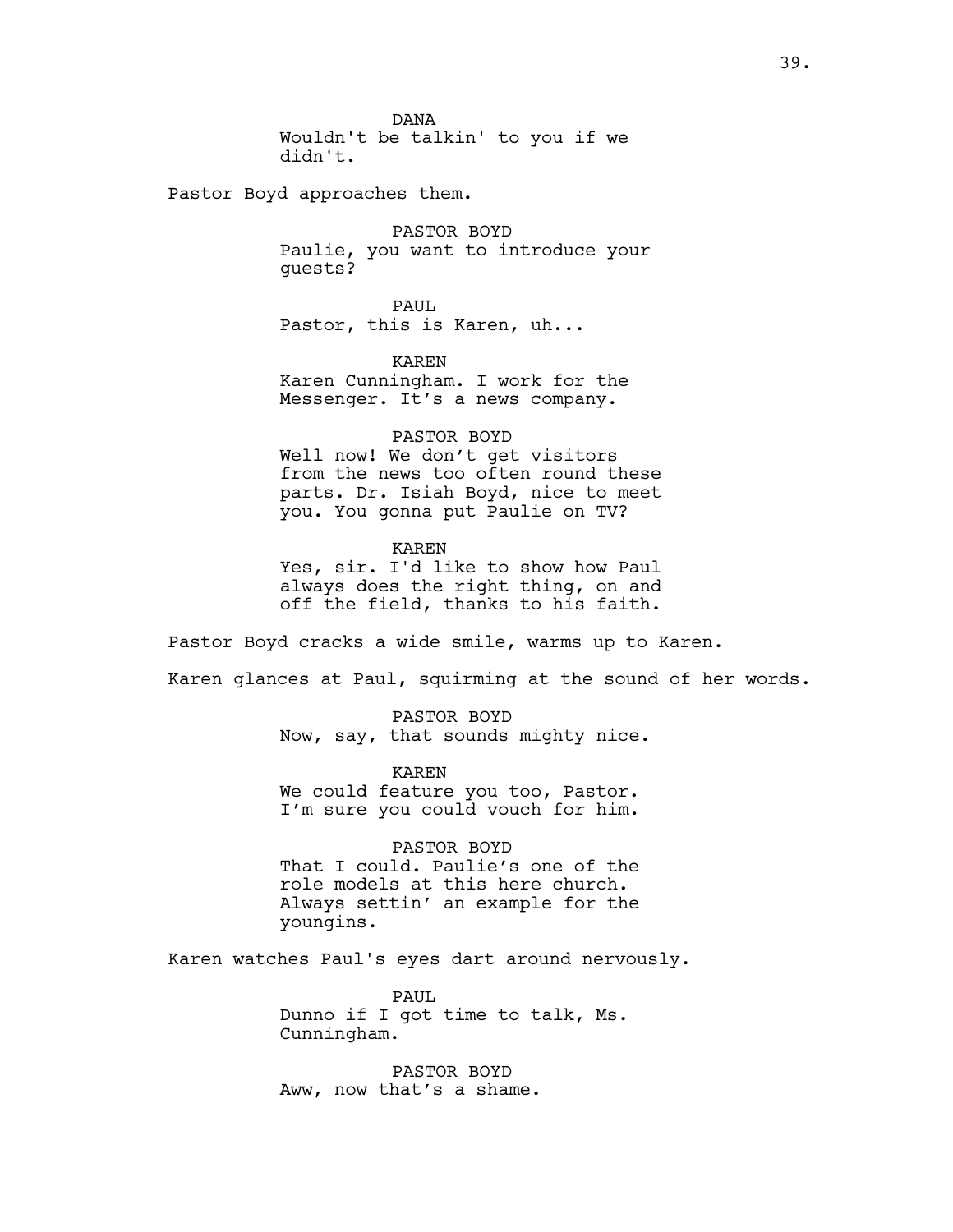PAUL Got finals comin' up. Playoff game too. Busy preppin'.

Pastor Boyd beams as though Paul's his own son.

PASTOR BOYD Ain't he diligent?

KAREN We can work around your schedule.

Paul hesitates, clearly in turmoil. He shakes his head.

KAREN (CONT'D) Just one question then. How long have you known Leah Anderson?

# PAUL

Since August.

Paul doesn't say anything else.

Karen looks in his eyes, searching for the truth.

PAUL (CONT'D) If that's it, I gotta get goin'.

Paul heads off.

He walks away. Pastor Boyd watches him a moment.

PASTOR BOYD Times I do worry about him. (off Karen) He been comin' to church a lot lately. Came to me and said he had to atone for somethin'.

KAREN When was that?

PASTOR BOYD Oh, round February maybe?

KAREN February? Did he tell you what happened?

Pastor Boyd shakes his head.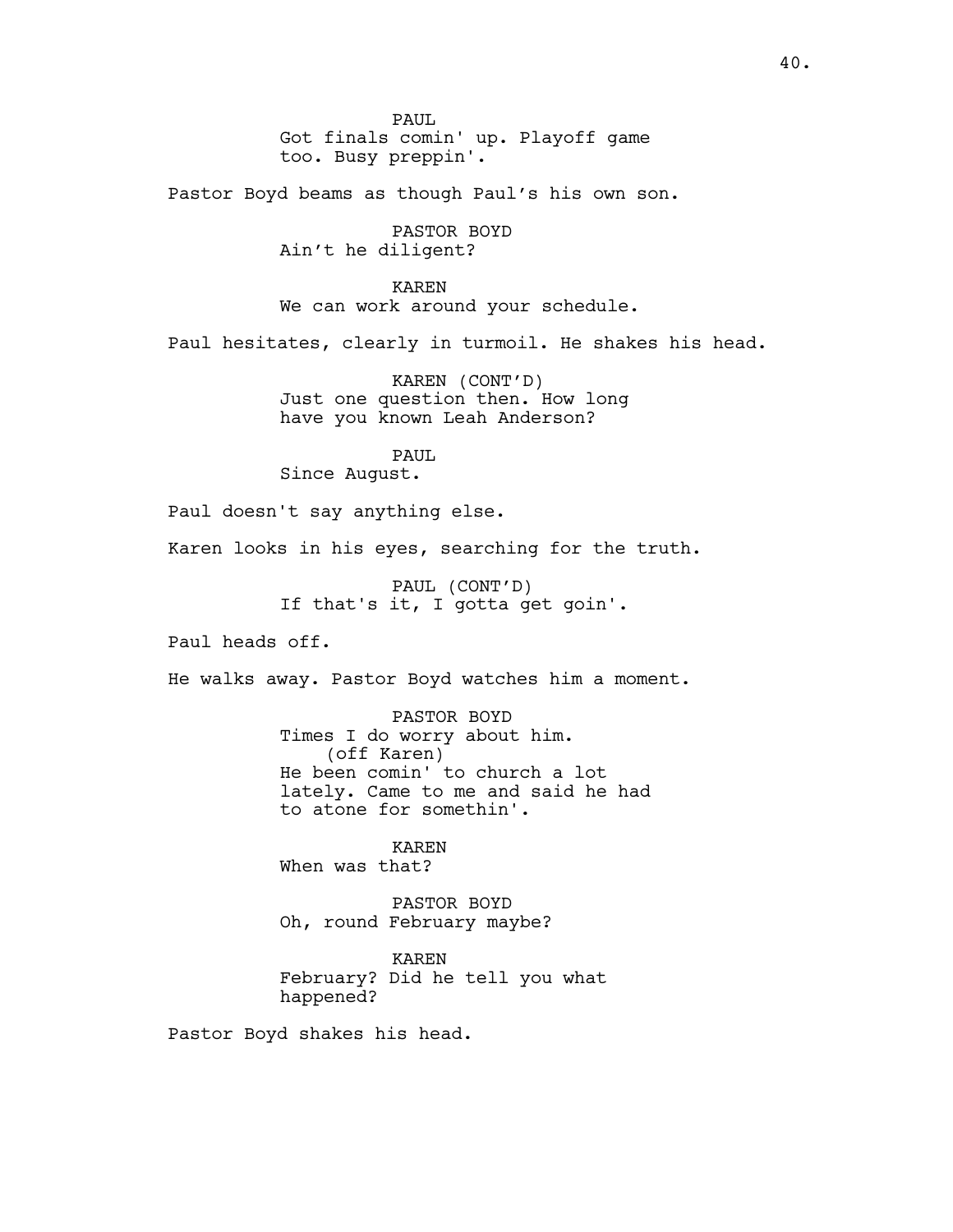PASTOR BOYD I don't make it a practice to pry when folks ask me for advice. Else they stop askin'.

# **INT. MUSKOGEE DINER - DAY**

Karen and Dana sip sodas at the diner attached to their motel. Dana uses her phone.

> DANA The school must've got Whittaker on a really short leash.

KAREN Yeah, because he's the only one who can save Carver if they end up finding his DNA in that rape kit. Can you imagine if he flipped?

Karen shakes her head: that would be insane.

DANA You think he's gonna?

Karen shrugs.

Dana waits for her phone to load something.

DANA (CONT'D)

Ok, so the pastor said Paul started going to church in February a lot, right? Well, according to the local papers, in January and February, there was a beauty pageant, the church put on a play, a couple old folks passed away, a few noise complaints, some drunk and disorderlies, um... nothing much really.

KAREN What was it that put the fear of god in him?

Dana shrugs.

The Toothless Landlady brings them their hamburgers, slams the plates down in front of them.

Karen and Dana are suddenly aware of the ugly looks they're attracting from the **THREE OTHER DINERS**.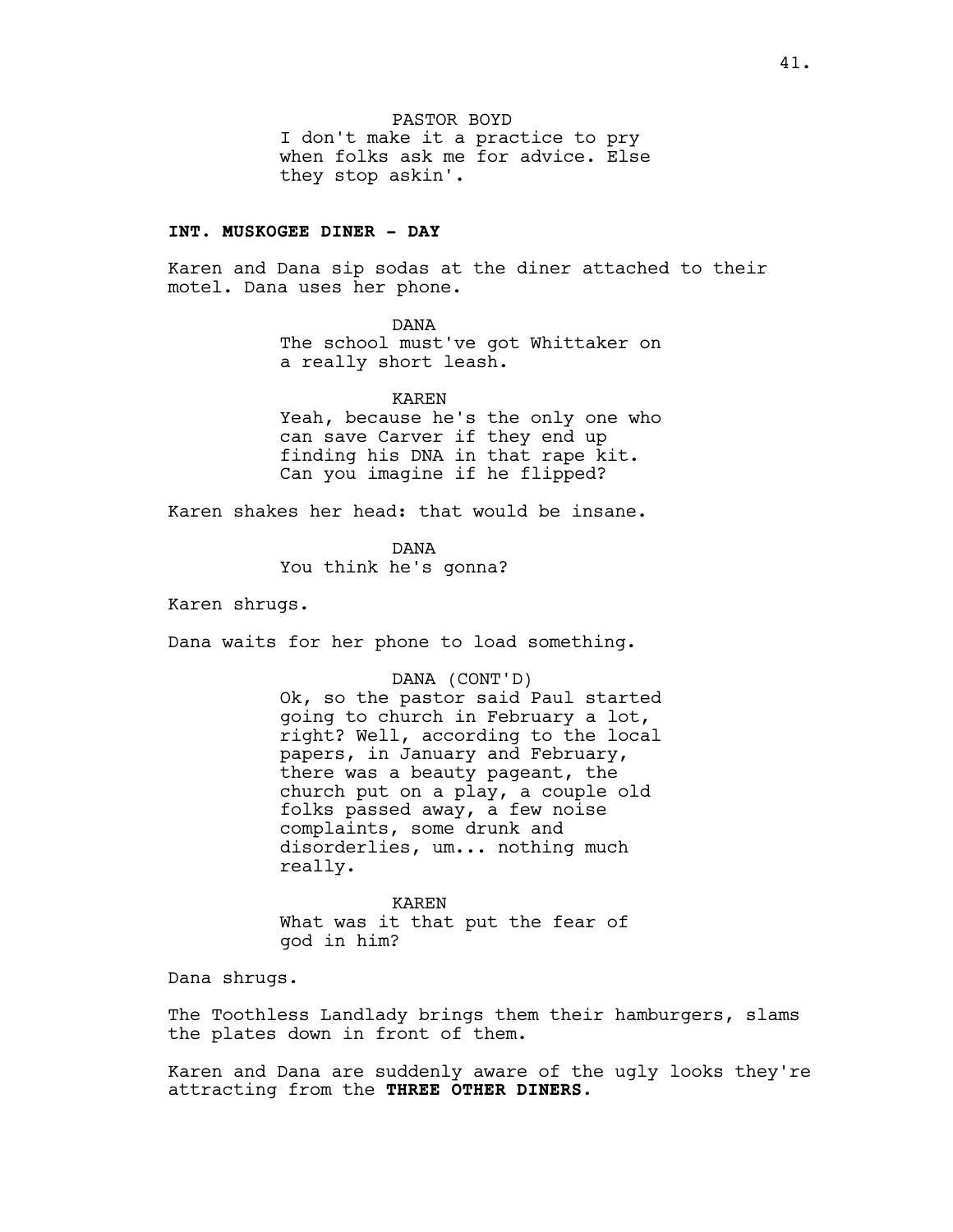KAREN (CONT'D) Uh, maybe we should get these to go.

### **INT. MUSKOGEE INN - LAUNDRY ROOM - EVENING**

While munching on her hamburger and waiting for a laundry machine to free up, Karen watches a small wall-mounted CRT TV:

ESPN Sports Center reports on Gilead.

SPORTS CENTER ANCHOR (ON TV) The Grey Wolves play the Tigers tomorrow, but Gilead's final test comes a week later --

Karen finds the remote and flips to NBC.

LOCAL NBC REPORTER (ON TV) -- music superstar's third album has already broken first-week sales records in the United States and the U.K.

### **EXT. ANDERSON HOUSE - EVENING**

One of the news vans extricates itself from the line of others and drives off.

## **INTERCUT ANDERSON'S STREET AND THE LAUNDRY ROOM**

Karen changes the channel on the TV:

LOCAL ABC ANCHOR (ON TV) -- video was released today of a 2014 police shooting of a black teenager in Chicago...

KAREN

Uh oh.

Karen pulls out her phone, opens Twitter.

Another news van pulls away from Anderson's house.

And another after it.

Karen scrolls through Twitter, changes the channel again:

LOCAL CBS ANCHOR (ON TV) -- Hollande said today that investigations into the attacks were making progress and...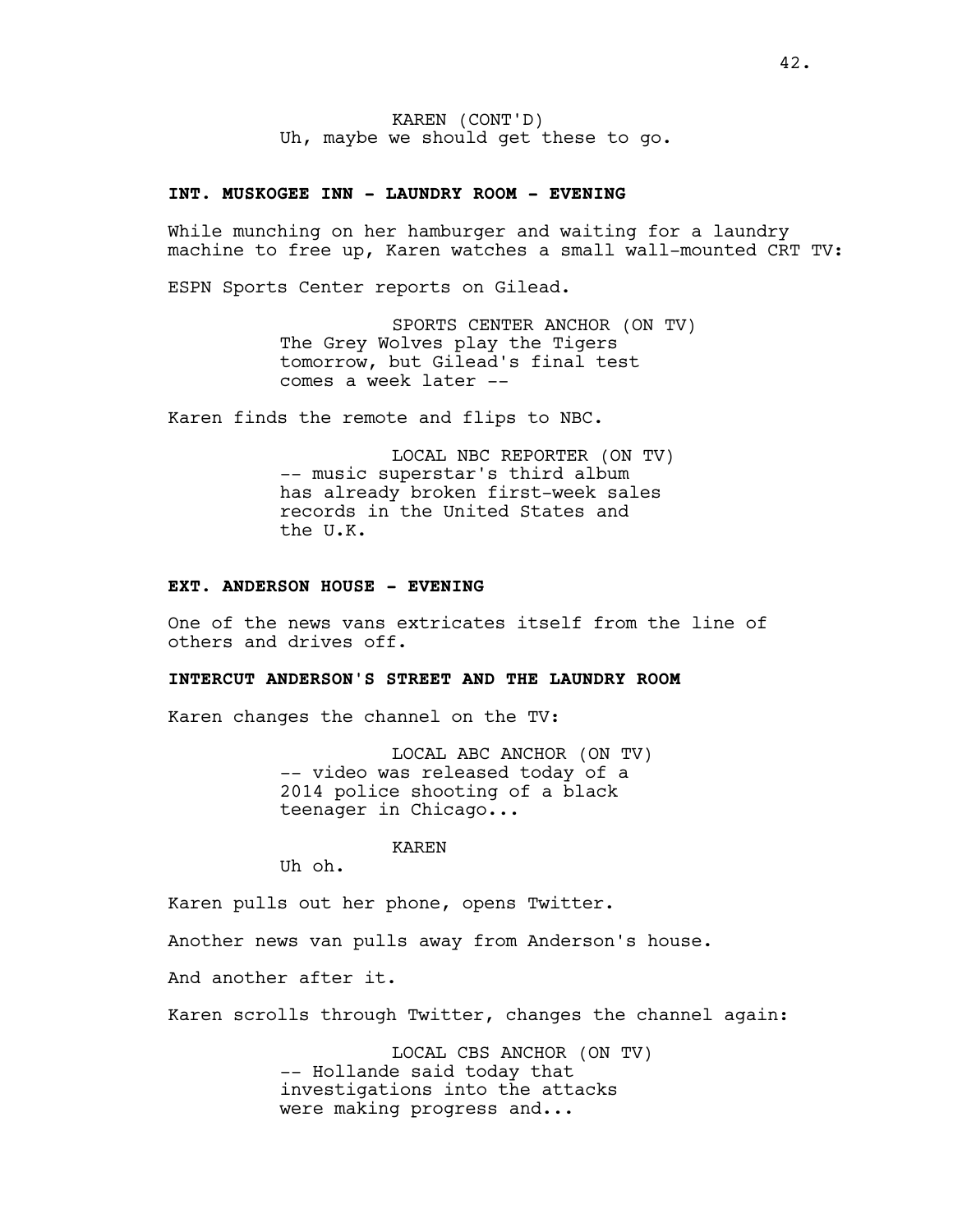The last couple of news vans drive away from the Anderson house, leaving the street empty.

Karen keeps scrolling through Twitter, brow furrowed. Is the story dead?

She doesn't have too long to worry, however, because another story grab her attention:

> LOCAL CBS ANCHOR (ON TV) (CONT'D) A White House report released today proves that the heads of the FBI and the CIA knew about the Russian leaks at least three weeks before they surfaced.

KAREN God damn it. I knew it. I told you, Gary.

Chastity walks in the room and starts fishing her clothes out of the occupied laundry machines.

> CHASTITY Afternoon, neighbor. You been waitin' long?

She sniffs her clothes, doesn't notice Karen's disgust.

CHASTITY (CONT'D) Prob'ly clean enough, right?

Karen picks up her stuff and heads for the door.

CHASTITY (CONT'D) I'll just be a minute!

KAREN Take your time, I'll come back.

Chastity shrugs, returns to her clothes.

PRELAP: The sounds of a crowd, swelling, in waves, louder, louder, louder --

### **INT. GILEAD FOOTBALL STADIUM - DAY**

The crowd swells to its loudest as a football sails through the air, past a sea of grey in the stands, and a Gilead receiver catches it.

He runs the ball back, trying to follow his teammates' blocks. He's brought down at the thirty-yard line.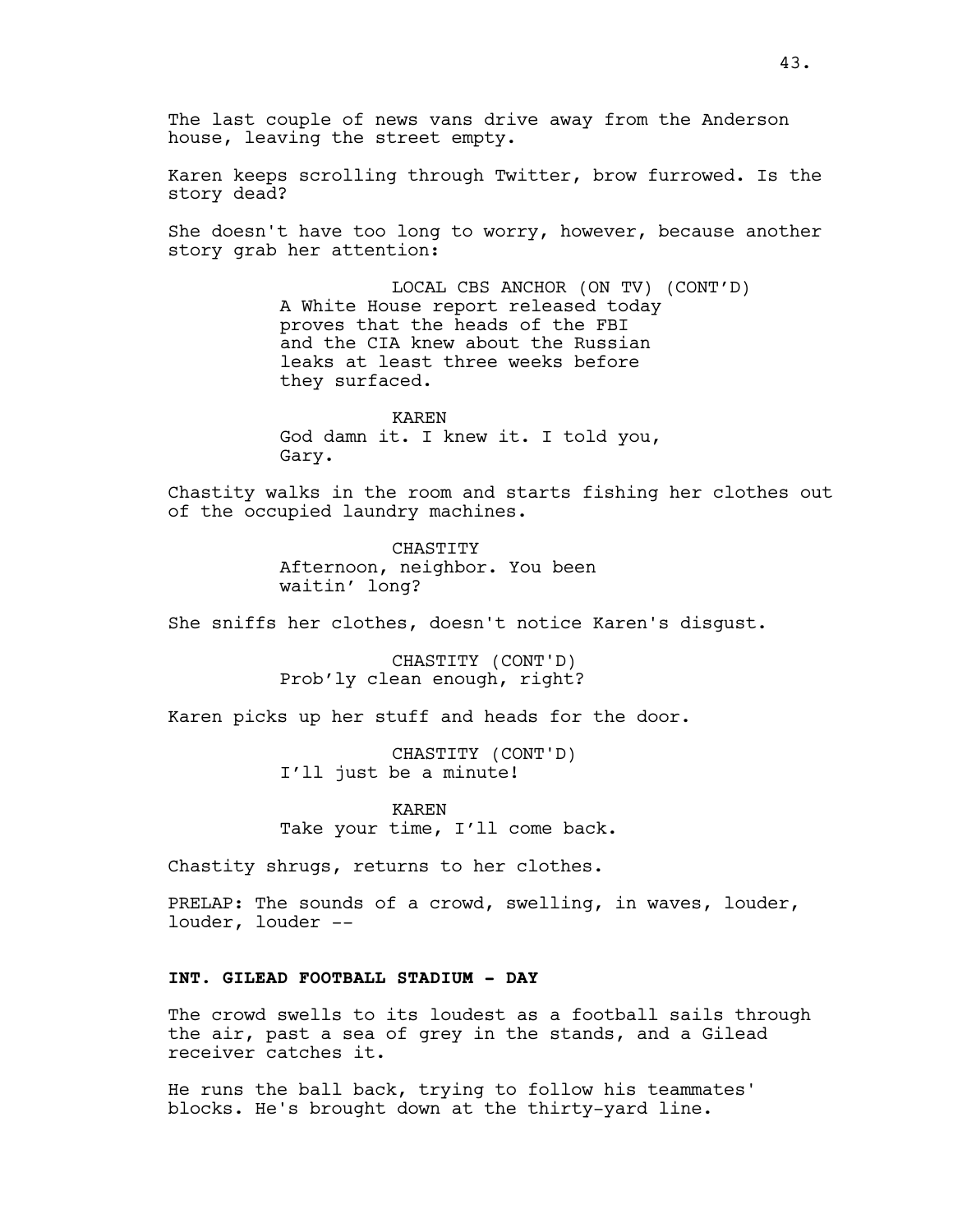Zeke Carver jogs onto the field with his offense amid cheers.

He readies his offense, calls out some audibles.

Takes the snap.

# **IN THE STANDS**

Karen and Dana sit in the visitors' section, a narrow stripe of purple jerseys in the mostly grey stadium.

Karen grabs her phone, reads the screen: "GARY CHOI."

# KAREN

I'll be back.

Karen heads for an exit and takes the call:

KAREN (CONT'D) (into phone) Gary! I was wondering when I'd hear from you.

### **EXT. GILEAD FOOTBALL STADIUM - CONCESSIONS AREA - DAY**

Karen continues speaking on the phone in the fairly empty concessions area behind the bleachers. The sound of the game is muffled, but not a whole lot.

> GARY (V.O.) (over phone) So, those Russian leaks --

KAREN (into phone) I told you. I told you they would blow up.

A loud cheer erupts from the stadium.

GARY (V.O.) How long are you thinking on the Carver thing?

KAREN I know, it's kind of starting to lose traction, even locally.

GARY (V.O.) What do you have left?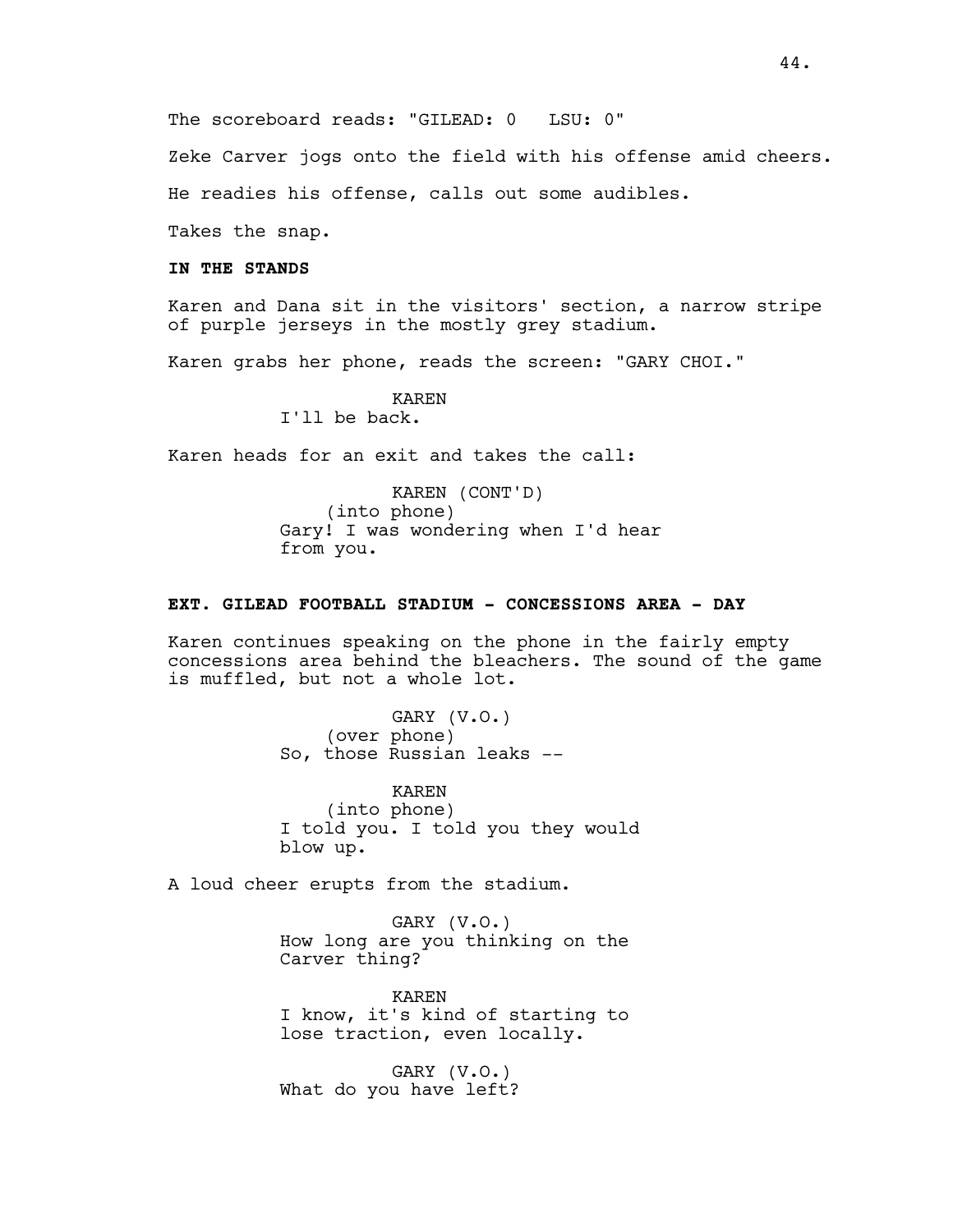KAREN I still want to speak to some medical and administrative professionals if I can --

GARY (V.O.) Talk to one and attribute them with 'experts say.'

Karen hesitates, doesn't like the sound of that.

GARY (V.O.) Do you want the Russian leaks or not?

KAREN Ok, alright. Fine. The interview with the victim is on Friday. You think we can publish Monday morning?

GARY (V.O.) Can you get it done any sooner?

KAREN Sooner than Monday? Yeah alright.

Another loud cheer drowns Karen out.

GARY (V.O.) What was that?

KAREN I said ok! Don't give that story to anyone else.

GARY (V.O.) Give it to Tom?

KAREN Oh go to hell.

She hangs up with a grin.

Yet another huge cheer makes the stadium rumble.

# **EXT. GILEAD FOOTBALL STADIUM - DAY**

As Karen returns to the stands, she looks at the scoreboard, mouth agape:

"GILEAD: 14 LSU: 0"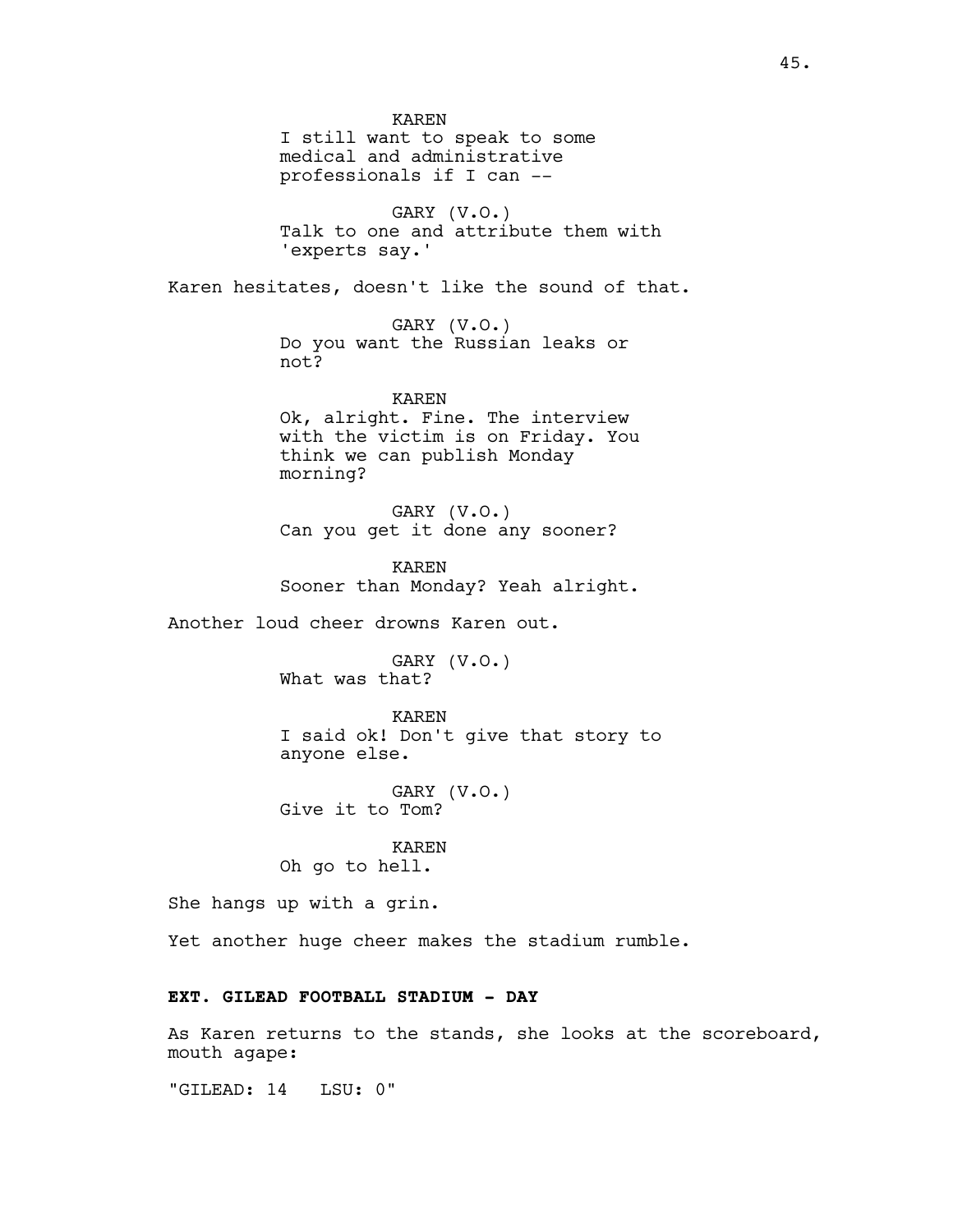#### **ON THE FIELD**

Zeke makes an insane play, dodging tackles left and right, nailing a backwards pass to extend the play -- showmanship combined with godlike physical prowess.

The crowd is loving every second of it.

# **IN THE STANDS**

Karen rejoins Dana.

DANA Check it out. Paul's on the bench.

### **ON THE FIELD**

Sure enough, Paul's sitting on the sidelines in Gilead sweats. No pads, no helmet, no jersey.

> KAREN (O.S.) And he's not injured or ineligible or anything?

### **IN THE STANDS**

Dana shakes her head at Karen.

KAREN (CONT'D) His GPA's fine?

DANA There's nothing wrong with him. I checked.

She holds up her phone as proof.

KAREN Wonder what they're punishing him for.

DANA You think he blabbed to anybody about Carver?

KAREN If he did, I wish he'd blabbed to us.

# **ON THE FIELD**

Paul glares at Zeke and his coaches. Doesn't talk to anybody.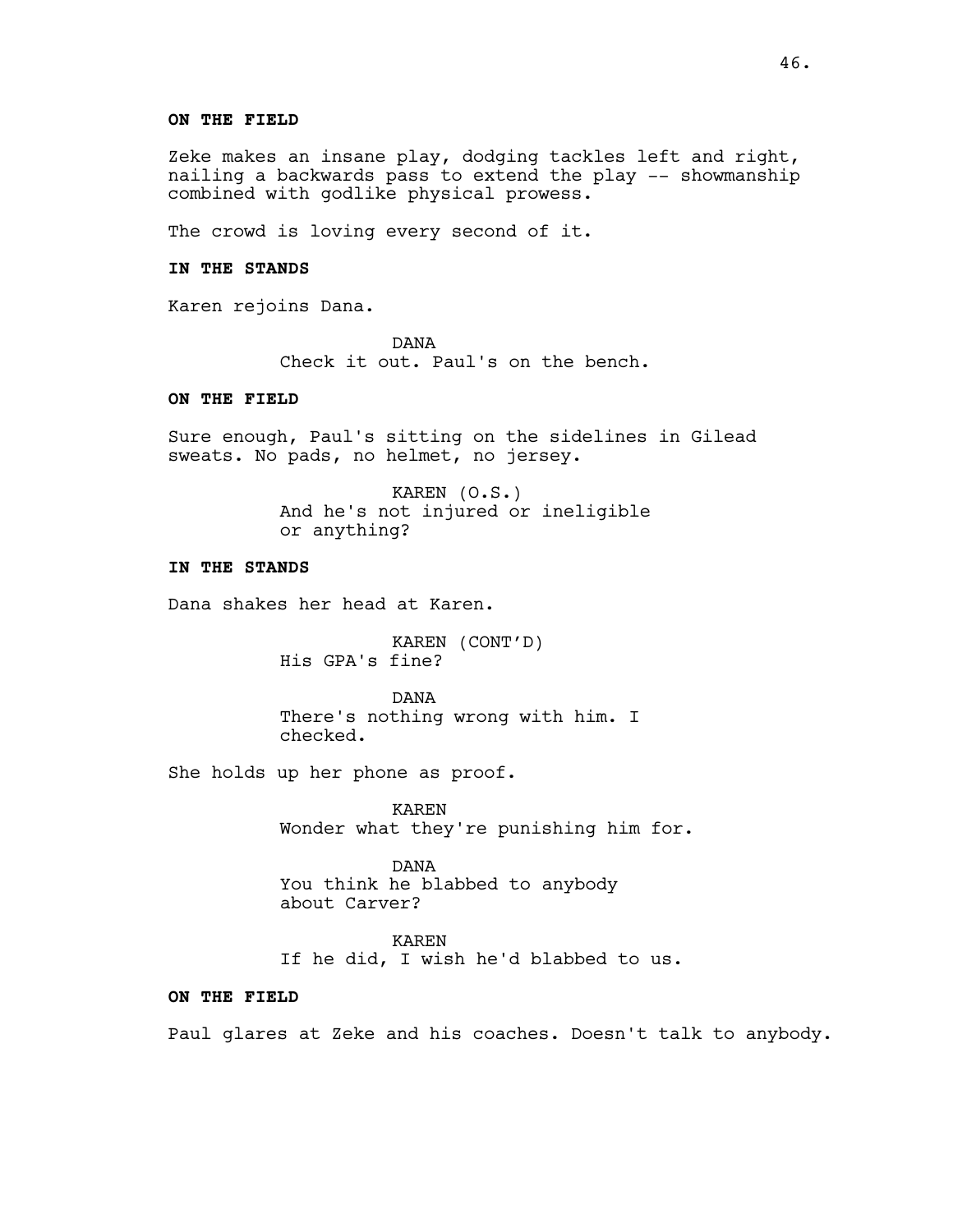### **EXT. MONROE COUNTY HOSPITAL - DAY**

A decaying, single-story brick building practically in the middle of nowhere. Just a small liquor store nearby and a handful of homes scattered around.

Karen's Civic parks in front of the hospital. Karen and Dana emerge, head inside.

### KAREN (V.O.)

(prelap) Thanks for meeting with us, Ms. Garland.

### **INT. MONROE COUNTY HOSPITAL - CAFETERIA - DAY**

Karen and Dana sit across a table from **AUGUSTA GARLAND**, the S.A.N.E. Nurse who examined Leah on the night of the assault.

The dining hall is modestly sized, so the tables are packed tightly together. Karen tries to keep her voice down.

> KAREN What does a sexual assault exam consist of?

S.A.N.E. NURSE / GARLAND I collect clothing, bodily evidence, and take photographs of the survivor's body. I conduct the first round of questioning with the survivor, before law enforcement --

KAREN So you actually heard Leah's story?

Garland glances around, takes a moment before she nods. She doesn't elaborate, however.

Karen notices a few men in doctors' coats glancing at them. Realizes that Garland's conscious of them.

> KAREN (CONT'D) Is that too specific to talk about?

GARLAND I'm afraid it is, unfortunately.

Garland grabs a napkin and a pen, starts scribbling on it.

GARLAND (CONT'D) Any other questions I can answer?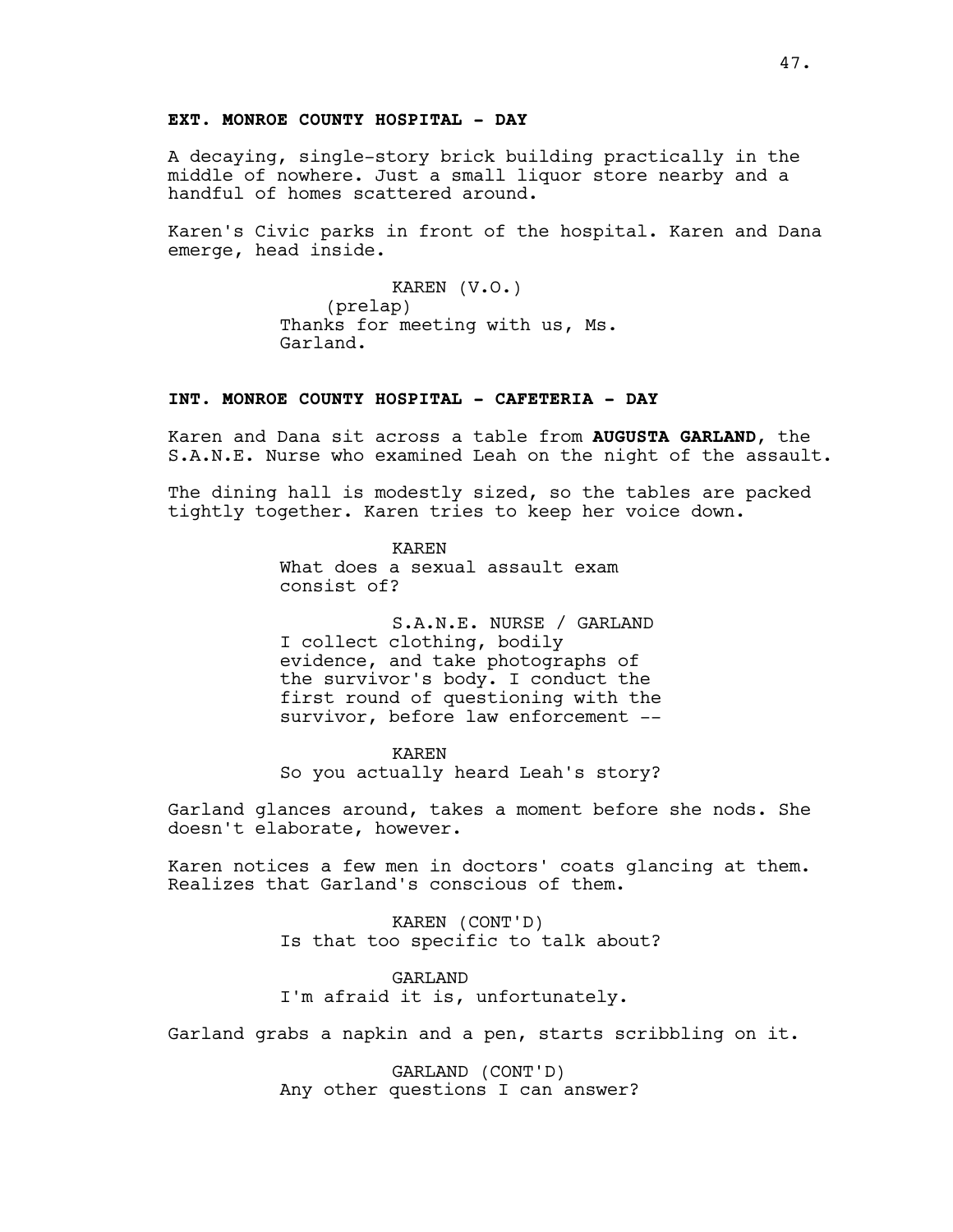Garland finishes scribbling and slides the napkin to Karen. It reads: "COUNTY LAKE @ 4:30"

> KAREN I think that's all I need. Thanks.

GARLAND You know, not many people around here read The Messenger.

DANA Do you read it?

GARLAND

Sometimes.

# **EXT. MONROE COUNTY LAKE - EVENING**

Karen and Dana join Garland at the edge of a swampy lake nestled among the trees. She's still wearing her scrubs. Garland offers Karen and Dana a cigarette, but they refuse.

> GARLAND Don't let that charmin' bastard fool you. This ain't his first time at the rodeo.

She hands Karen a pink folder. Karen opens it up, finds photocopied documents detailing a sexual assault. Descriptions of evidence, measurements, even photographs of a girl's nude, bruised-up body.

KAREN

This is from Leah's rape kit?

GARLAND Nah uh. That's somebody else's.

KAREN Somebody else accused Carver of rape?

Garland nods. Karen's jaw drops.

Karen starts reading the report. Most identifying information has been blacked out.

> GARLAND She came in too late for us to get any evidence off o' her. She'd already showered.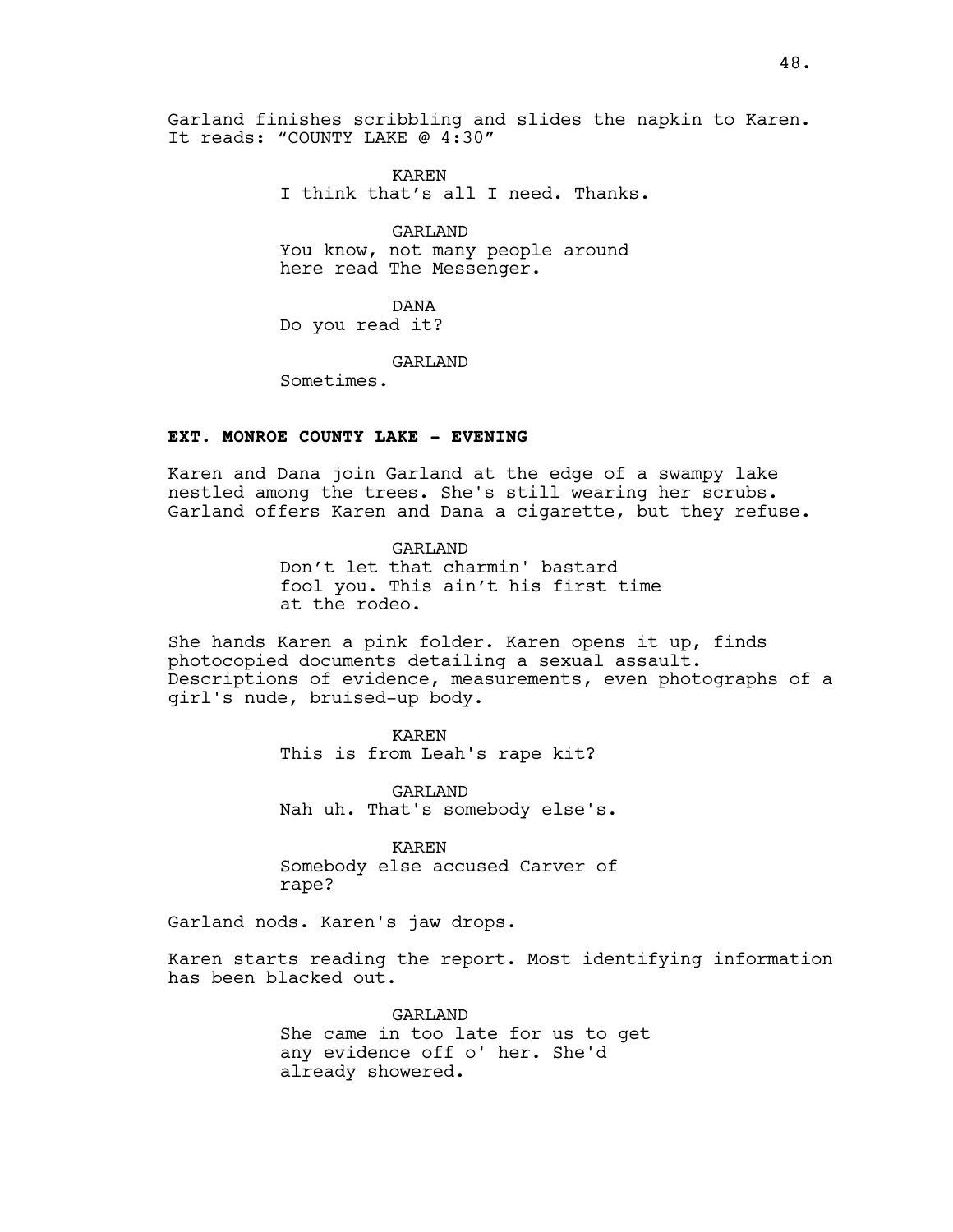DANA

Did any other girls accuse him?

### GARLAND

None that I know about, but I wouldn't be surprised if there were others. Guys like Zeke Carver do this over and over.

### DANA

Really? Why? He could probably get any girl he wants.

#### GARLAND

He is getting any girl he wants, because guys like him know that date rape's impossible to prosecute. The guy always claims it was consensual, and how are you gonna prove otherwise, beyond a reasonable doubt, unless he said so in a text message or something?

### DANA

Then what's the solution?

Garland shrugs.

#### GARLAND

Either we make rape a lower standard of proof, which means anybody you ever had sex with could ruin your life if they wanted, or we accept that rapists are gonna walk unless a lot of survivors come forward. And even then, it takes years, it takes a critical mass of accusers and media attention and the entire fuckin' zeitgeist to put some of these guys away.

Dana stares at her feet. Bleak.

Karen's still engrossed in the report. Every picture of the girl's body is cut off at the neck. No face.

> KAREN Who filed this report? Who was the victim?

Garland shakes her head.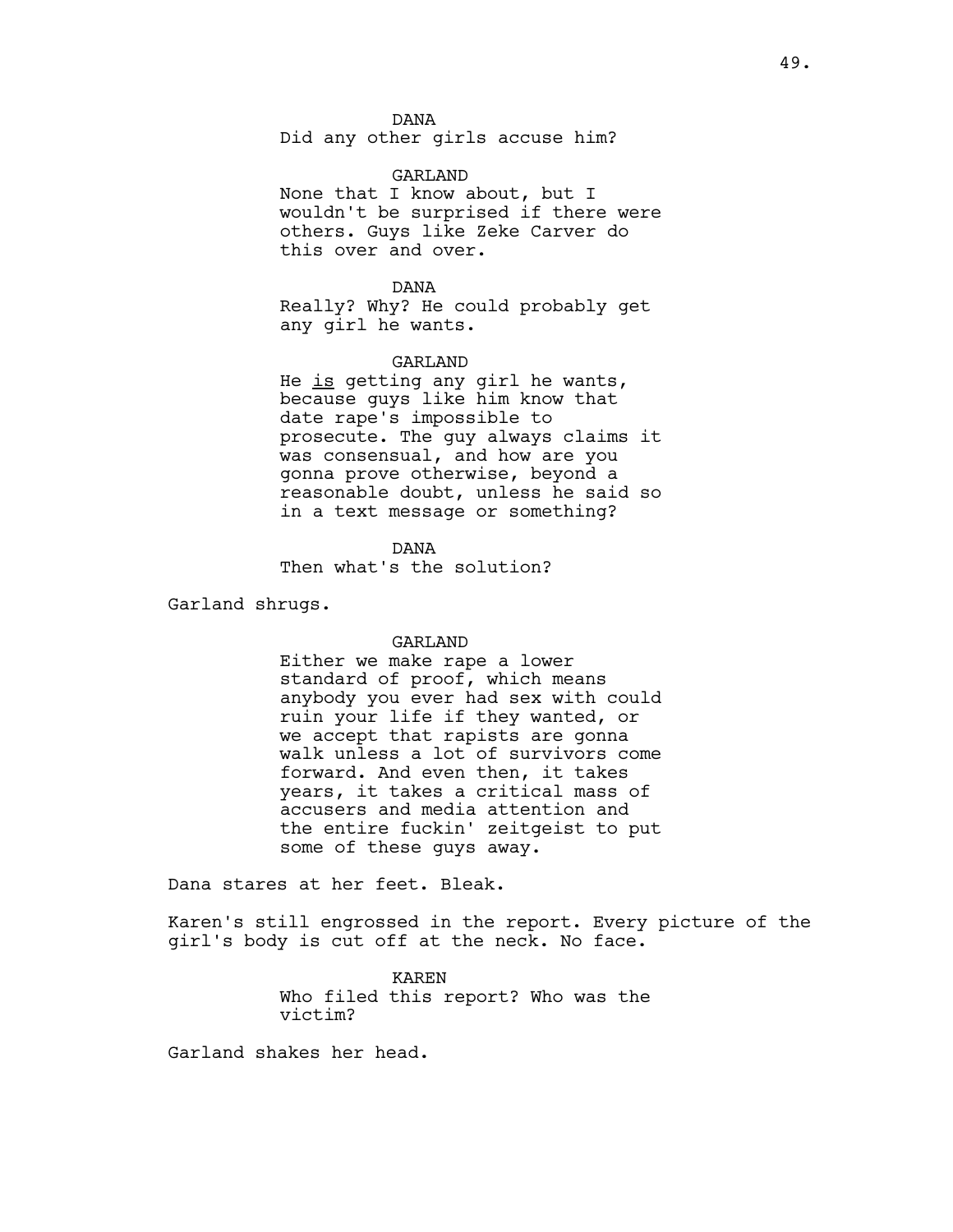GARLAND I actually don't know. Another nurse did this report.

Karen continues reading, a little peeved.

Garland lights up, takes a long drag.

#### DANA

Aren't guys like Carver a risk for the school?

GARLAND Not as risky as it'd be to get rid of 'em. They lose Carver and they start losin' games. Ticket sales go down, ad revenue, donations -- and this year? Boy, there's even more at stake.

DANA

Like what?

KAREN An invite to the SEC.

### GARLAND

Bingo. You get it. I mean that kind of money? I got friends on the city council, there's talk of buildin' a big ol' solar plant down here. If people got jobs again, soon all the shops'll come back, all the restaurants, and the movie theaters, and the bars. I mean we could finally be a real town again.

That old paper mill groans on the horizon.

DANA Is that worth all this?

#### GARLAND

'Course not. But that's how people think. They don't see what I see, all these broken folks.

Karen continues reading. Her eyes go wide. She shows Dana the report, points to:

"AFRICAN AMERICAN, GILEAD FOOTBALL PLAYER. WITNESS."

She points to the date on the report: "FEBRUARY 26."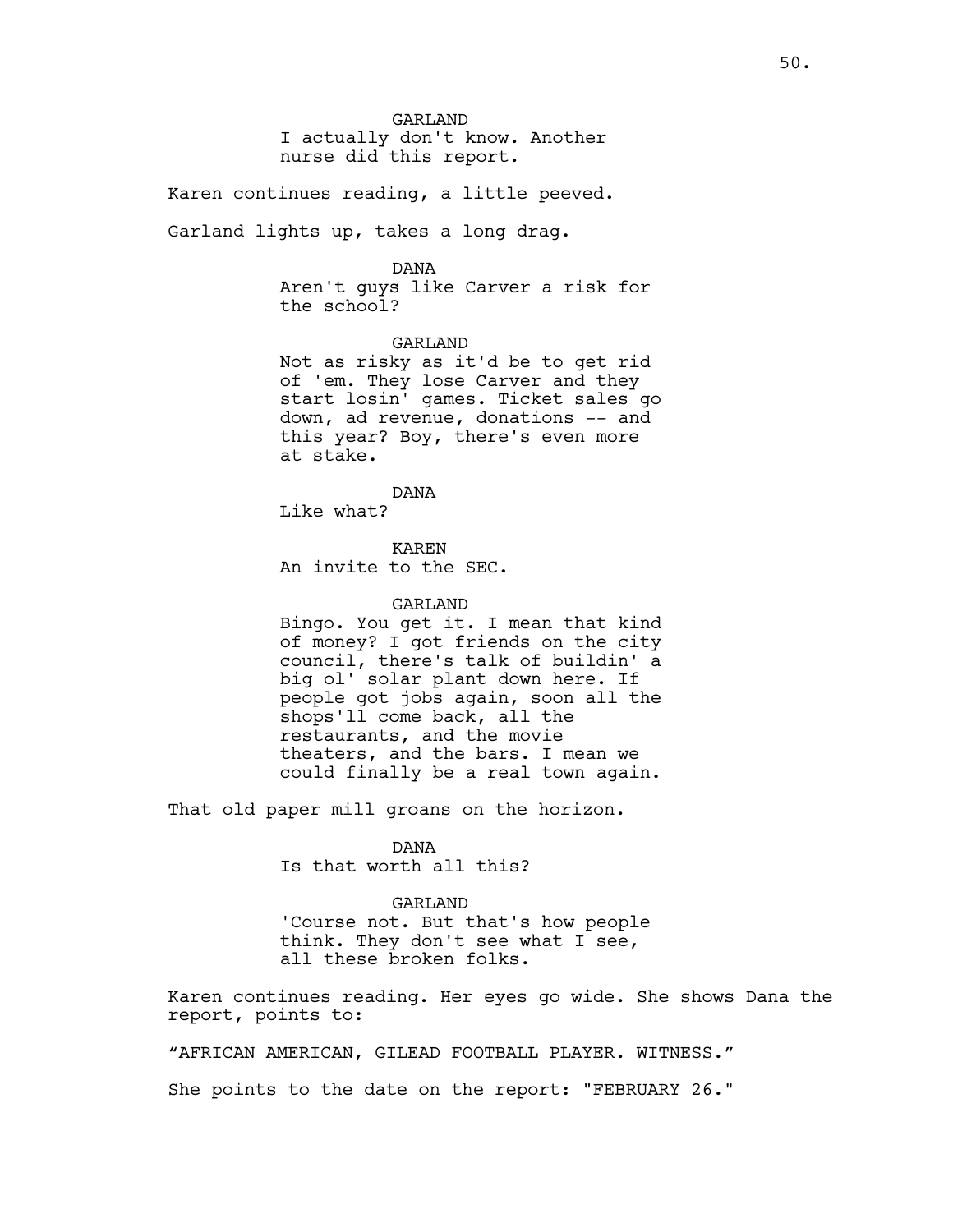Dana's eyes go wide, too.

KAREN Does Anderson know about this?

Garland nods.

Karen and Dana share an even more significant look.

GARLAND Can I just say -- this might be too much -- but whatever you've heard about her, don't listen to it.

KAREN What should we have heard about her?

### **EXT. BEATRICE - DAY**

Karen raises her fist to knock on the door of a ramshackle little house. But she hesitates. Worried.

Eventually, she RAPS on the door.

After a moment, it opens a crack. A single eye stares out. Children scream inside the house.

> KAREN What can you tell me about Leah Anderson?

A long beat, while that single eye sizes Karen and Dana up.

Finally, the door opens wider. An **OVERWEIGHT MOM**, 20s, stands there, the sounds of her children no bother to her.

> OVERWEIGHT MOM Y'all are them reporters, right? From The Messenger?

KAREN Yeah, that's right.

OVERWEIGHT MOM Well, the first thing you oughta know about Leah Anderson? She kinda gets around.

Dana rolls her eyes.

# **MONTAGE: KAREN AND DANA CANVASS BEATRICE**

- A **BURLY CONSTRUCTION WORKER** speaks to them over a bag lunch.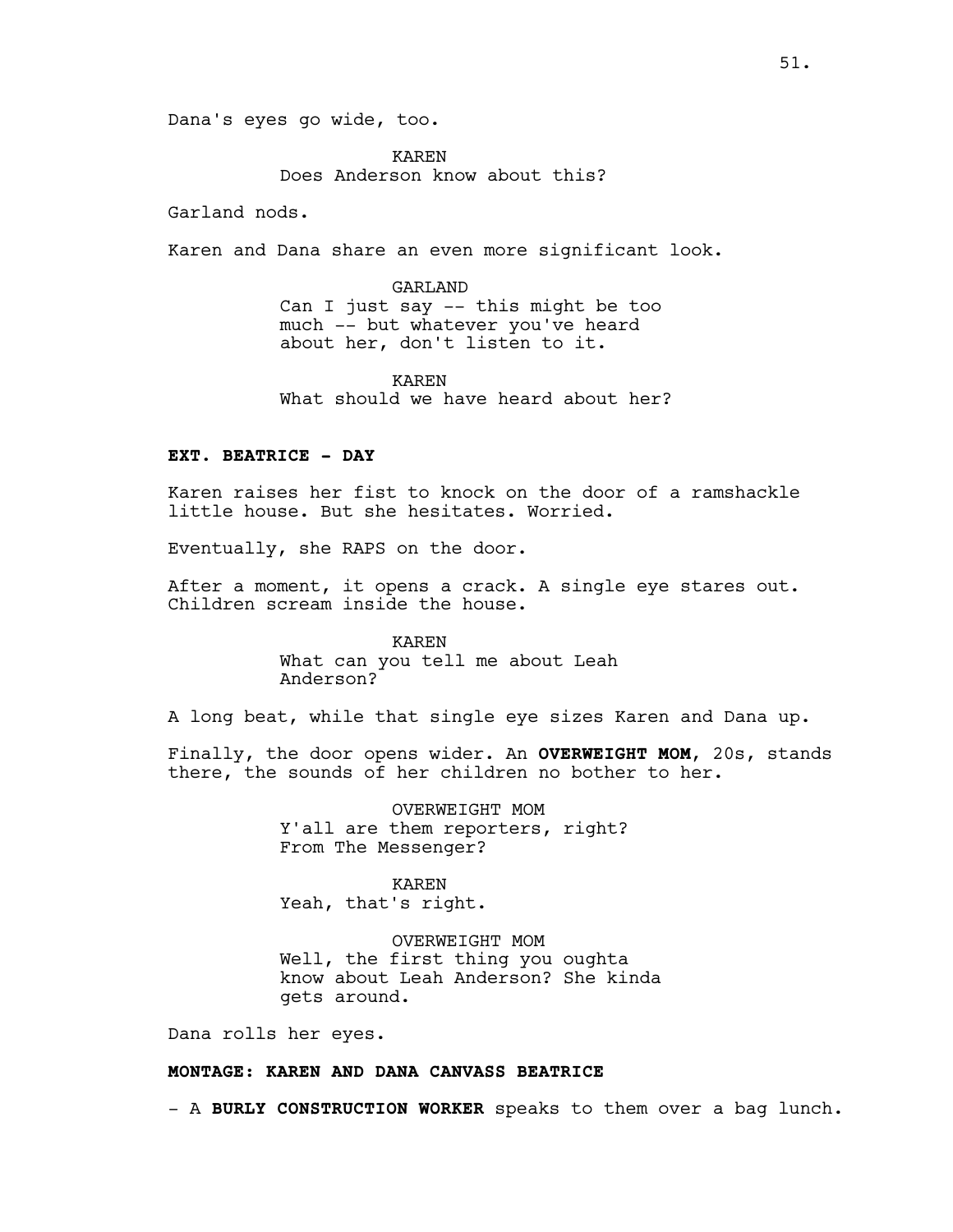BURLY CONSTRUCTION WORKER Around here, everybody's kinda got a label, like it or not.

- A **FRAT BRO** talks to them on campus.

FRAT BRO Oh yeah, she's the uh... (lower voice) School slut. (normal voice) At least in high school she was.

- The **GENERAL STORE OWNER** speaks to them over the counter.

GENERAL STORE OWNER Town slut now, I guess.

Dana's jaw locks at the sound of that word.

- In an empty lecture hall, a **YOUNG ADJUNCT** talks to them.

YOUNG ADJUNCT Rumor has it she was even foolin' around with one of her high school teachers a few years back.

Dana sighs.

KAREN While she was in high school?

YOUNG ADJUNCT Yep. And one day, this guy just quits teachin'. Moves outta town.

The young adjunct looks like he's just dropped the mic.

Karen looks skeptical. Dana could punch this guy.

# **EXT. BEATRICE HIGH SCHOOL - DAY**

Karen and Dana emerge from the Civic in the parking lot of a decrepit high school. A marquee reads: "BEATRICE HIGH SCHOOL."

A single central building is surrounded by a handful of portables that have been in use far longer than intended.

Karen heads toward the school, but Dana hangs back.

DANA

Wait.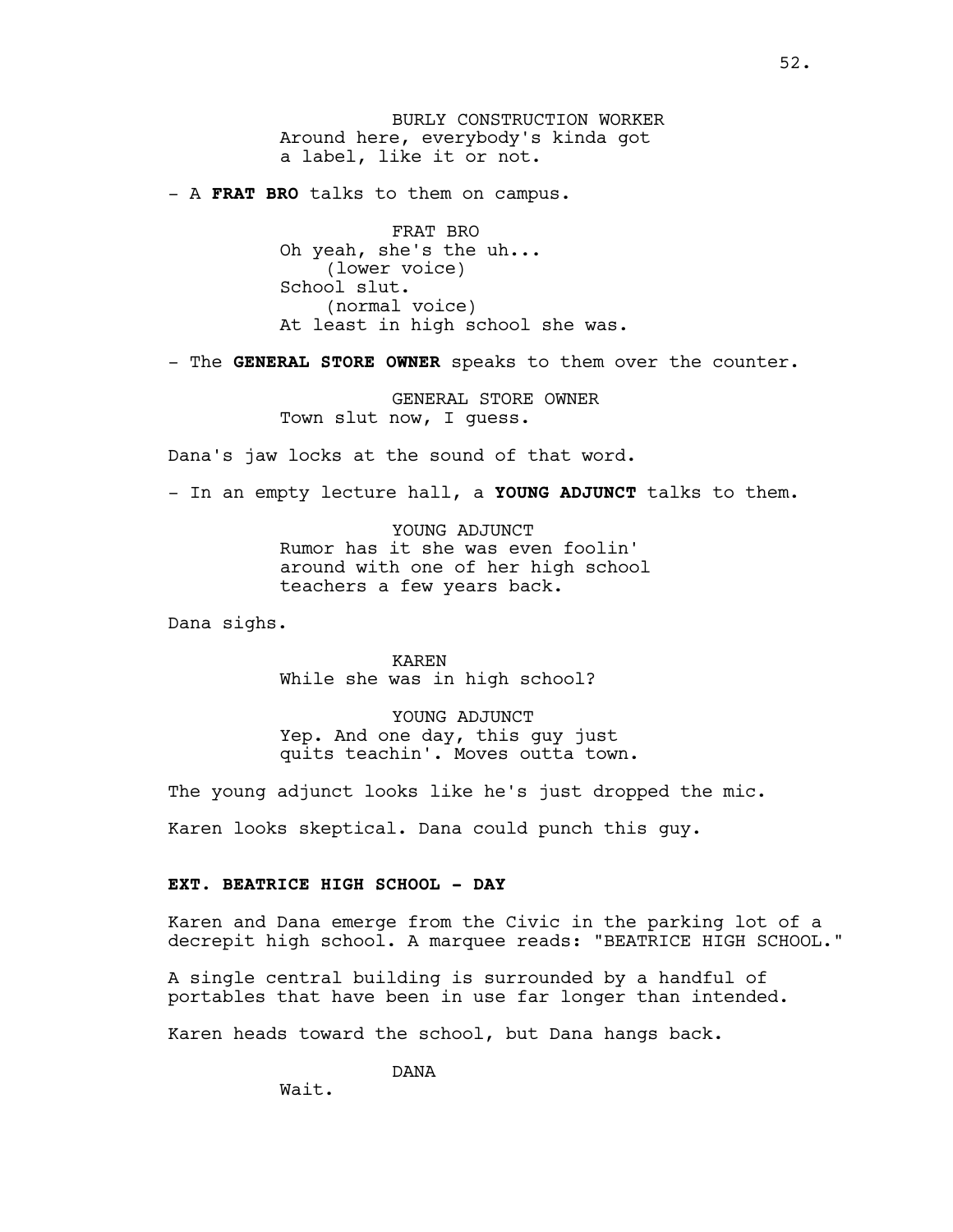Karen turns around.

### DANA (CONT'D)

Are we really doing this? Shouldn't we be checking on that other accusation against Carver instead of some old rumor about Anderson?

### KAREN

Anderson's hiding something about this case too.

DANA It just doesn't seem related to me.

Karen studies her. Empathizes.

KAREN It was always going to be ugly here.

#### DANA

Yeah, I know. I should have told you this was gonna be hard for me, but just, I dunno, I didn't want you to bring one of the other interns.

Karen grasps Dana's shoulder warmly.

#### KAREN

Take the rest of the day off. Clear your head. I need you back at it tomorrow, ok?

Dana nods, begrudgingly accepting the compromise. Karen gives her the car keys and heads into the school alone.

## **INT. BEATRICE HIGH SCHOOL - COUNSELING OFFICE - DAY**

A **SCHOOL COUNSELOR** shows Karen a yearbook headshot of a handsome but boyish man, rolled-up sleeves on his crisp white button-up: **JAMES HAYWOOD**, late 20s.

> SCHOOL COUNSELOR Jimmy Haywood. He was a good guy. Still lives around here somewhere I think.

KAREN So this really happened? Anderson got him fired?

Karen snaps a cell phone photo of the yearbook picture.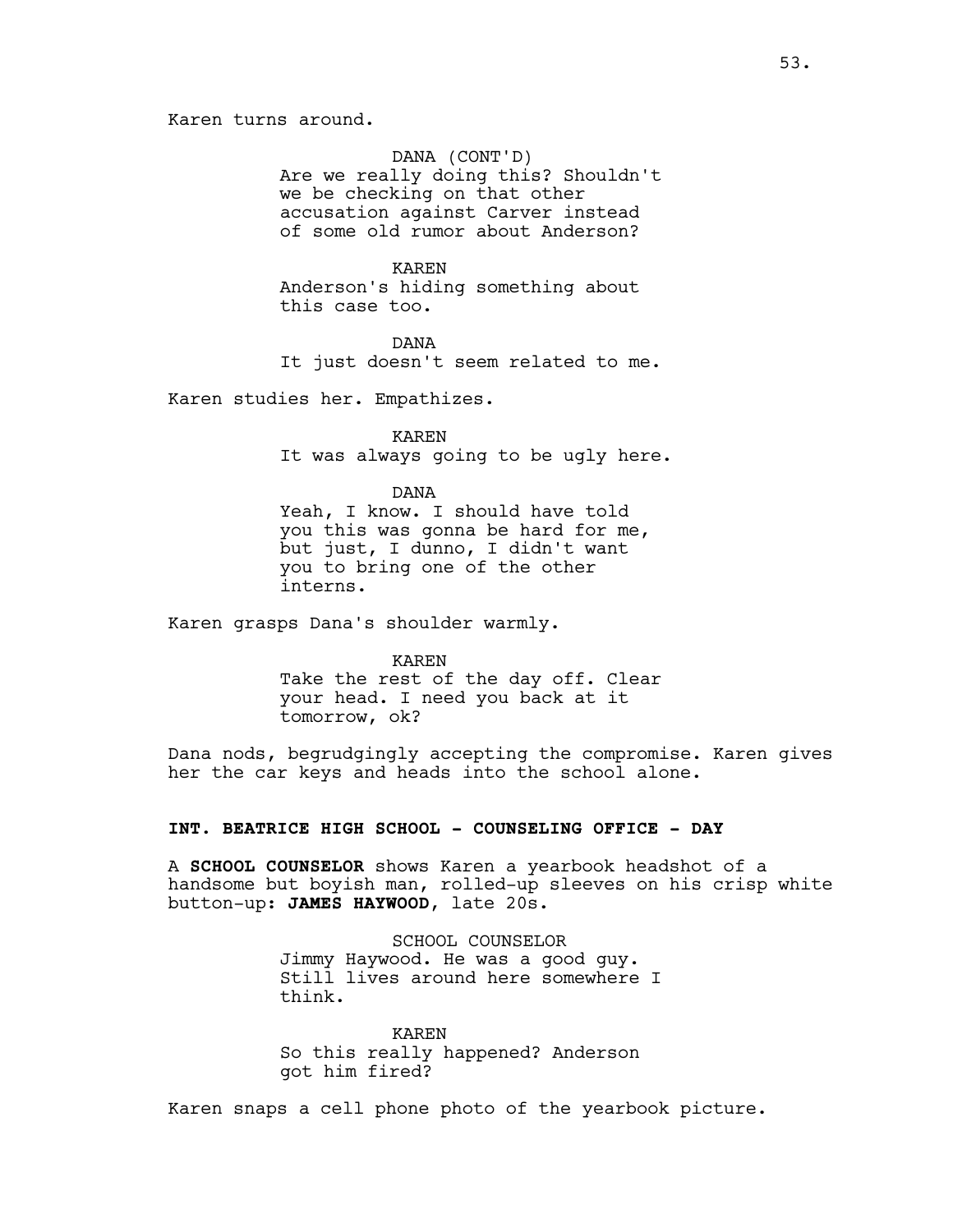SCHOOL COUNSELOR Technically he resigned, but everybody knew why.

KAREN Is there any proof?

## **INT. BEATRICE HIGH SCHOOL - GYM - DAY**

A **CHUNKY P.E. TEACHER** speaks to Karen in an echoing gym.

CHUNKY P.E. TEACHER No, I don't think so.

KAREN But they were romantically involved?

CHUNKY P.E. TEACHER Oh yeah, they were real close.

KAREN And there's proof of their romantic relations?

CHUNKY P.E. TEACHER Well, no, not specifically that. But, I mean, she was all over him a lot.

Karen frowns.

KAREN You know anything about this Carver case?

### **INT. BEATRICE HIGH SCHOOL - PERFORMING ARTS CENTER - DAY**

Karen speaks to a **SPACY DRAMA TEACHER** in the back of the auditorium while her students rehearse on stage.

> SPACY DRAMA TEACHER I definitely don't think he did it. I mean, look at all the charity work he does, and the volunteering and everything. He doesn't seem like the kind of guy who turns out to be a rapist, y'know?

Karen shakes her head.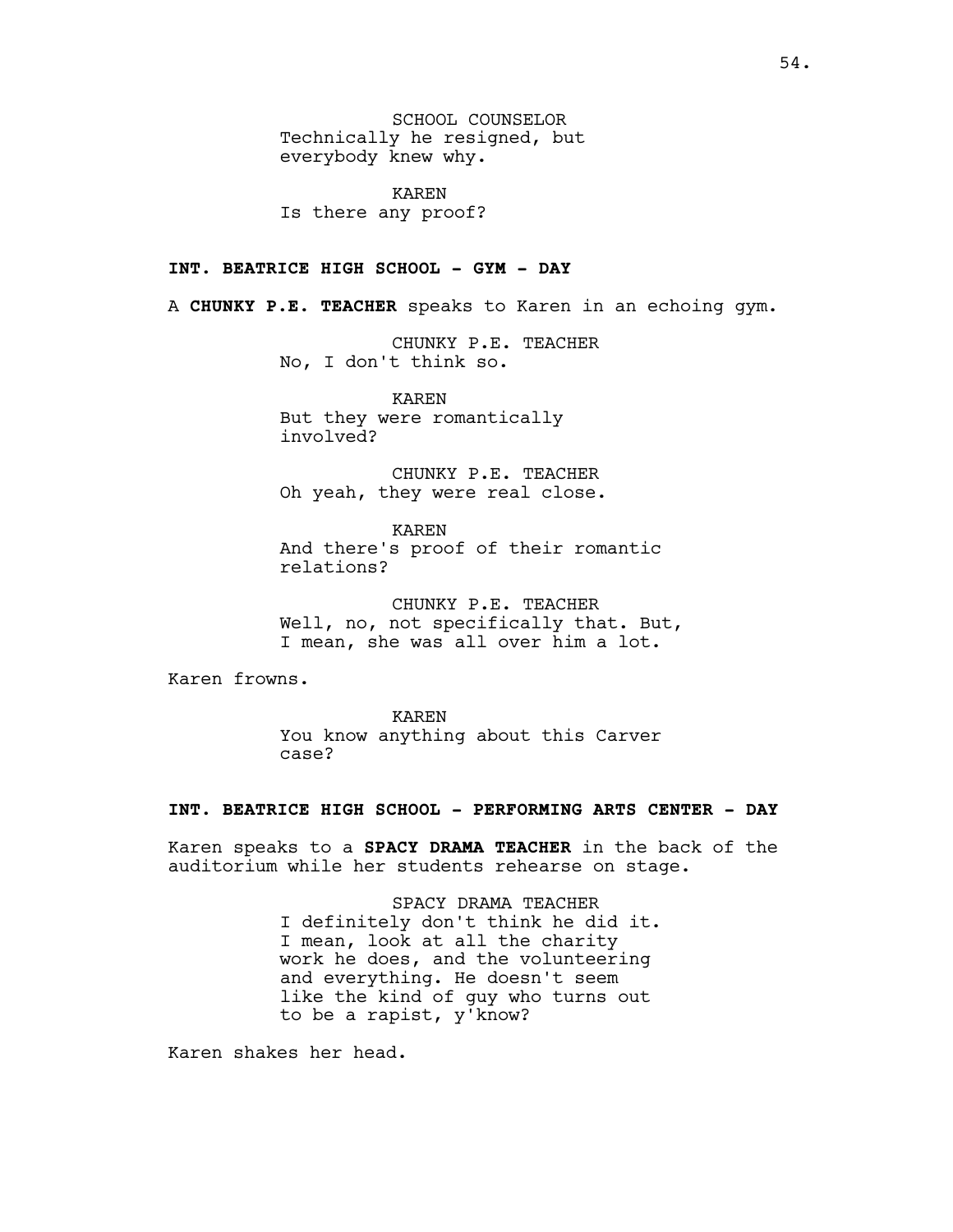### **INT. BEATRICE HIGH SCHOOL - COUNSELING OFFICE - DAY**

The counselor continues speaking to Karen.

SCHOOL COUNSELOR Carver becomes the starting quarterback in September, and then a month later, Anderson says he raped her? Timing's awful convenient.

KAREN The rape actually happened almost a month before he became the starter.

The counselor looks confused by this new information.

# **INT. BEATRICE HIGH SCHOOL - GYM - DAY**

The P.E. teacher questions Karen:

CHUNKY P.E. TEACHER Why'd she only start talkin' about it after he became the first-string QB?

KAREN She reported to police the same night she was raped. But the press only broke the story later.

#### **INT. BEATRICE HIGH SCHOOL - PERFORMING ARTS CENTER - DAY**

The drama teacher questions Karen too.

SPACY DRAMA TEACHER How come there wasn't a DNA match then?

KAREN Because they're still testing Carver's DNA right now.

That comes as news to the teacher.

ABBY (V.O.) (prelap) No way! It's all just rumors.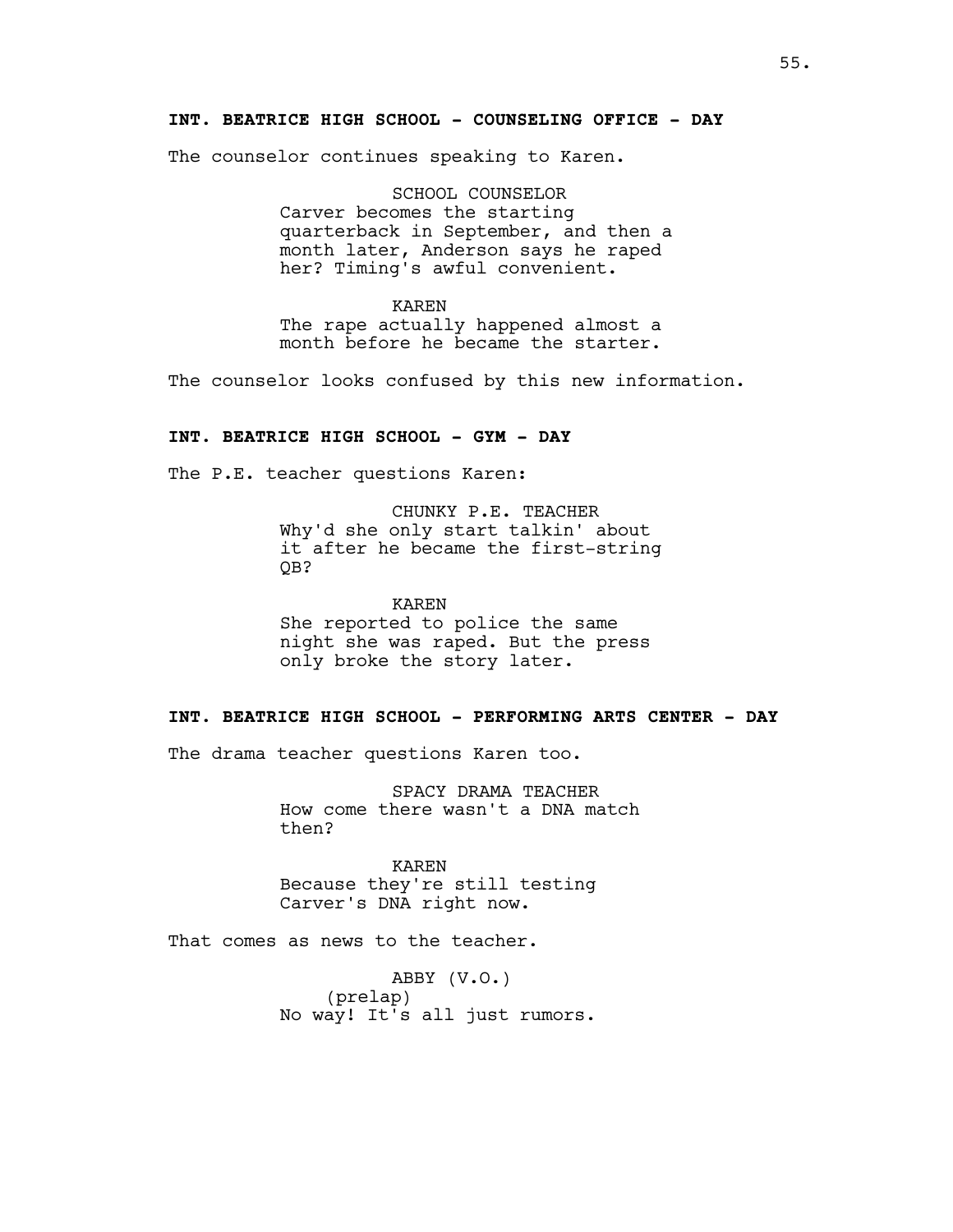# **INT. FITTS DORMITORY - LEAH AND ABBY'S DORM ROOM - DAY**

Abby looks scandalized at Karen. She's busy tidying up her dorm room. She's expanded to Leah's empty side of the room, which contains a lot of her textbooks and papers.

Dana's still out for the day.

#### ABBY

I mean, Mr. H. was her favorite teacher. Mine too, a lot of people's. But she wasn't havin' sex with him. She wasn't havin' much sex, period. She was a flirt, sure. But she wasn't a slut.

Karen makes a note of that.

KAREN

She must have known people were calling her that behind her back.

ABBY

Yeah but she liked it. I mean, who wants to be known as a virgin in high school if they can help it?

Abby re-organizes a drawer.

ABBY (CONT'D) But like, even if she was having sex a lot, so what? How come a guy who likes sex is normal, but a girl who likes sex is a slut?

Karen considers. She thinks of something else.

KAREN Abby, I know I asked you this already, but are you sure Leah didn't know Paul Whittaker from before college?

ABBY Why do you ask that?

KAREN It seems like they might have met before that night.

Abby shakes her head, frowning.

ABBY If that's true, it's news to me.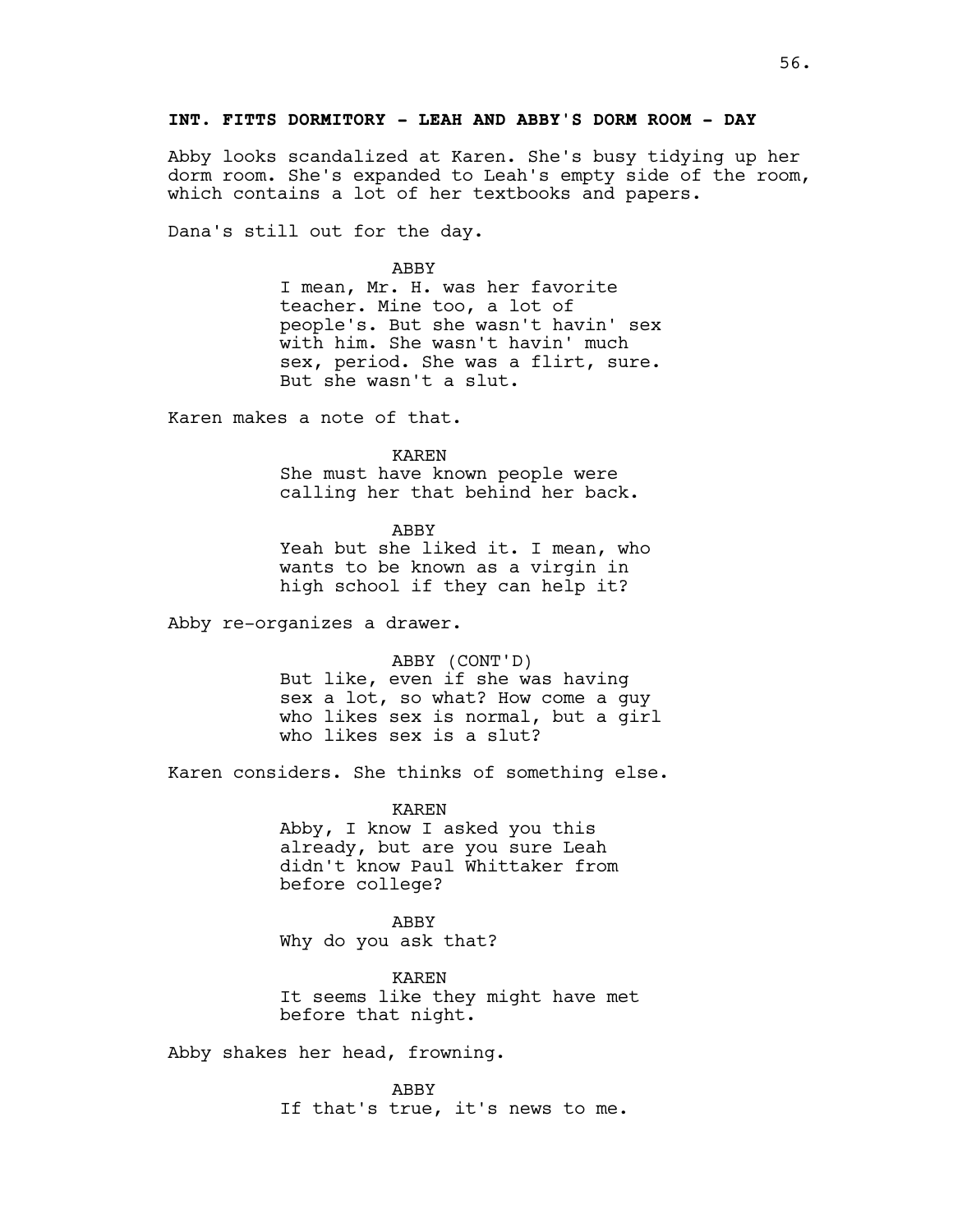### KAREN

I'd have to ask her about it, huh?

Abby shrugs.

### ABBY

I'm gonna have to ask her about it.

Karen nods, satisfied. Puts that question to bed in her mind.

BZZ BZZ.

Abby's phone vibrates on the table. Karen sees the text message pop up on the lock screen:

"JUST MET PAUL"

Karen tries to hand Abby the phone casually, but BZZ BZZ:

"HE FUCKING SHOWED CHAPPELL"

Karen hands the phone to Abby. Says nothing.

The moment Abby checks her texts, she knows Karen saw.

A long, silent moment. A million thoughts run through both Abby and Karen's minds.

Karen plays dumb.

Another notification interrupts them.

Abby checks her phone. Karen sees a brief flash of terror on her face.

> ABBY (CONT'D) Hey, so actually I forgot about somethin' I gotta go do. Sorry. You can let yourself out.

Abby grabs her things and SLAMS the door on her way out. Karen stands there in shock for a moment. Then follows her:

# **EXT. FITTS DORMITORY - DAY**

Karen walks out of the building, looks around.

She spots Abby heading into a parking garage.

Karen stares after her, her mind racing.

She follows Abby into the garage.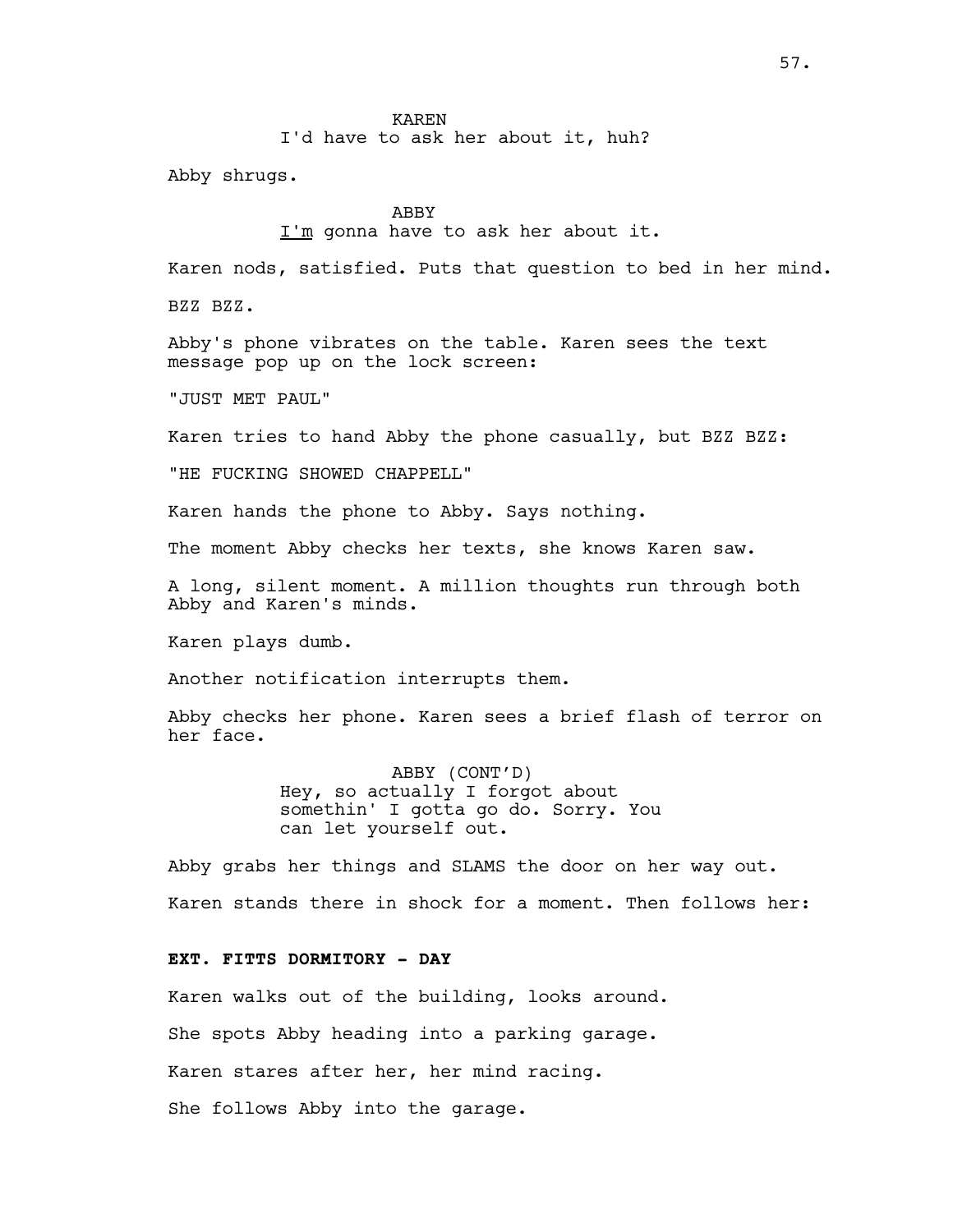### **INT. KAREN'S CIVIC - DAY**

Karen follows Abby's station wagon on the freeway.

### KAREN Where are you going?

The station wagon exits: "KOLB CITY ROAD."

Karen follows, puts some distance between herself and Abby so she won't be spotted.

#### **EXT. KOLB CITY ROAD - EVENING**

The two lane road cuts through a dense wood. There are no other cars apart from Abby's and Karen's.

After about a mile, Abby pulls over right behind Leah's SUV on the side of the road.

Karen rounds a bend and parks her Civic out of sight. She gets out of her car, sneaks toward the station wagon.

But Abby's not inside it. Leah's SUV's empty too.

Karen hears twigs snapping in the woods:

It's Abby, stalking into the forest, already deep inside and going further, unaware of Karen's presence.

> KAREN Down the rabbit hole, I guess.

#### **EXT. WOODS - EVENING**

Karen follows Abby's silhouette on foot, nearly a footballfield's length behind her.

After a few moments, Abby enters a clearing.

As Karen gets closer, she spots Leah in the clearing as well. Abby tugs on Leah's arm, trying to pull her away.

Karen continues toward the two of them more quietly.

A TRAIN RUMBLES IN THE DISTANCE.

When Karen gets close enough, she realizes that Leah's standing on a set of train tracks that cut through the clearing, her back turned to the approaching locomotive.

Abby's trying to pull her off the tracks.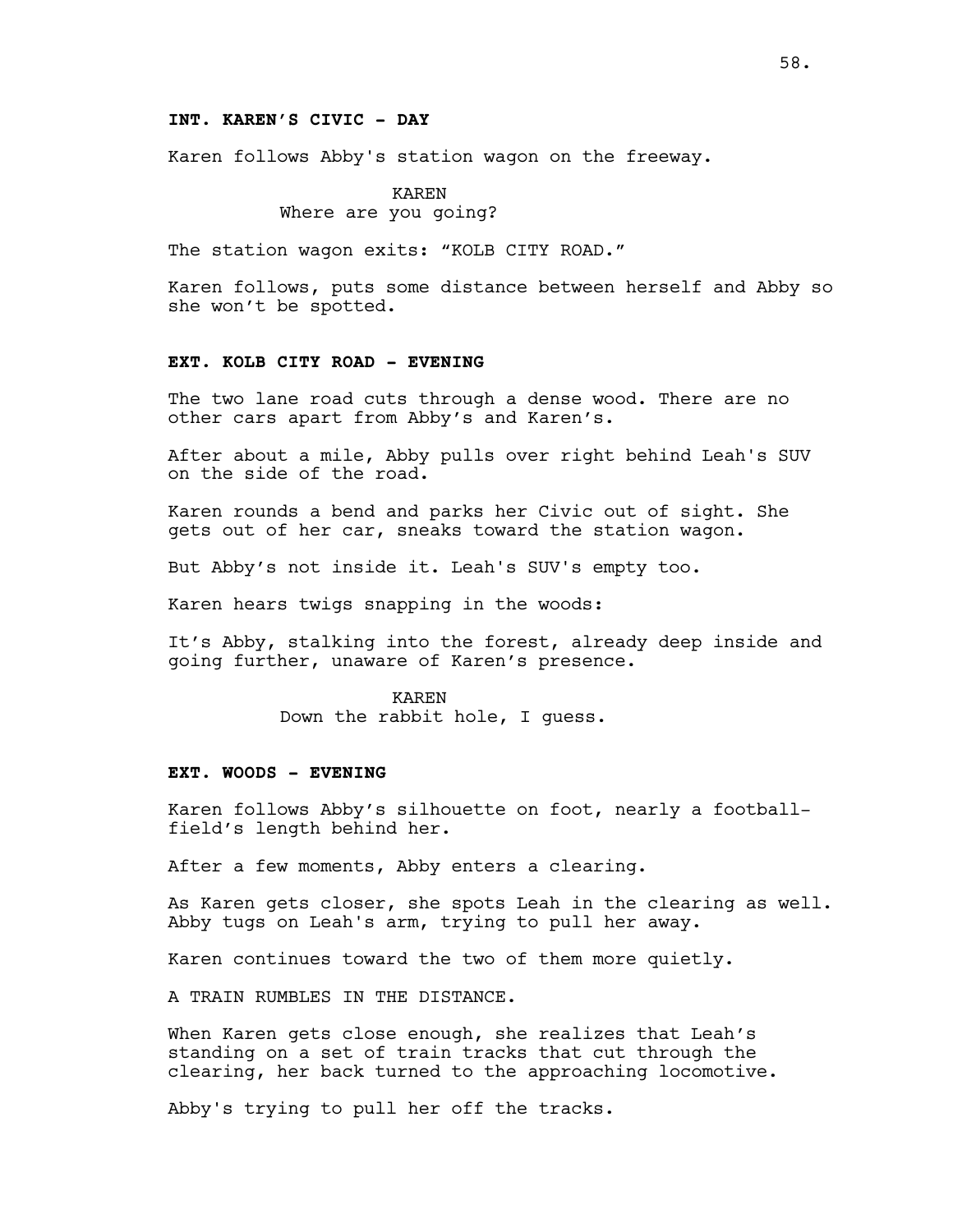# **FLASHBACK: blood oozes out from under a bathroom door in a sparse apartment with stacks of dusty unpacked boxes.**

The train gets closer. Its din mutes the rest of the world.

Karen inches forward, adrenaline entering her bloodstream. She gets ready to run in and save Leah herself.

# **FLASHBACK: a young woman's hair hangs off the edge of a bathtub. She lies still. The running faucet causes an overflow.**

But Karen never has to move. Leah eventually succumbs and lets Abby pull her off the tracks and into a tearful embrace.

The train roars past them ten seconds later, its horn blaring.

After a few moments, Abby leads Leah back into the woods, toward the road.

Karen keeps herself hidden, makes sure Abby and Leah are none the wiser about her presence there.

# **INT. KAREN'S CIVIC - NIGHT**

Karen drives through Beatrice, trying to process everything.

KAREN (V.O.) (prelap) I think Leah's trying to get Whittaker to come out against Carver.

### **INT. KAREN AND DANA'S ROOM - NIGHT**

Karen and Dana speak over Chastity's moans from next door.

KAREN Abby got a text from Leah that said Whittaker 'showed Chappell.'

DANA You went to see Abby? How long were you talking to her?

KAREN Not long. It got awkward after I saw that text, and she ended the interview pretty fast.

DANA Took you a while to get back.

Karen glances at her watch.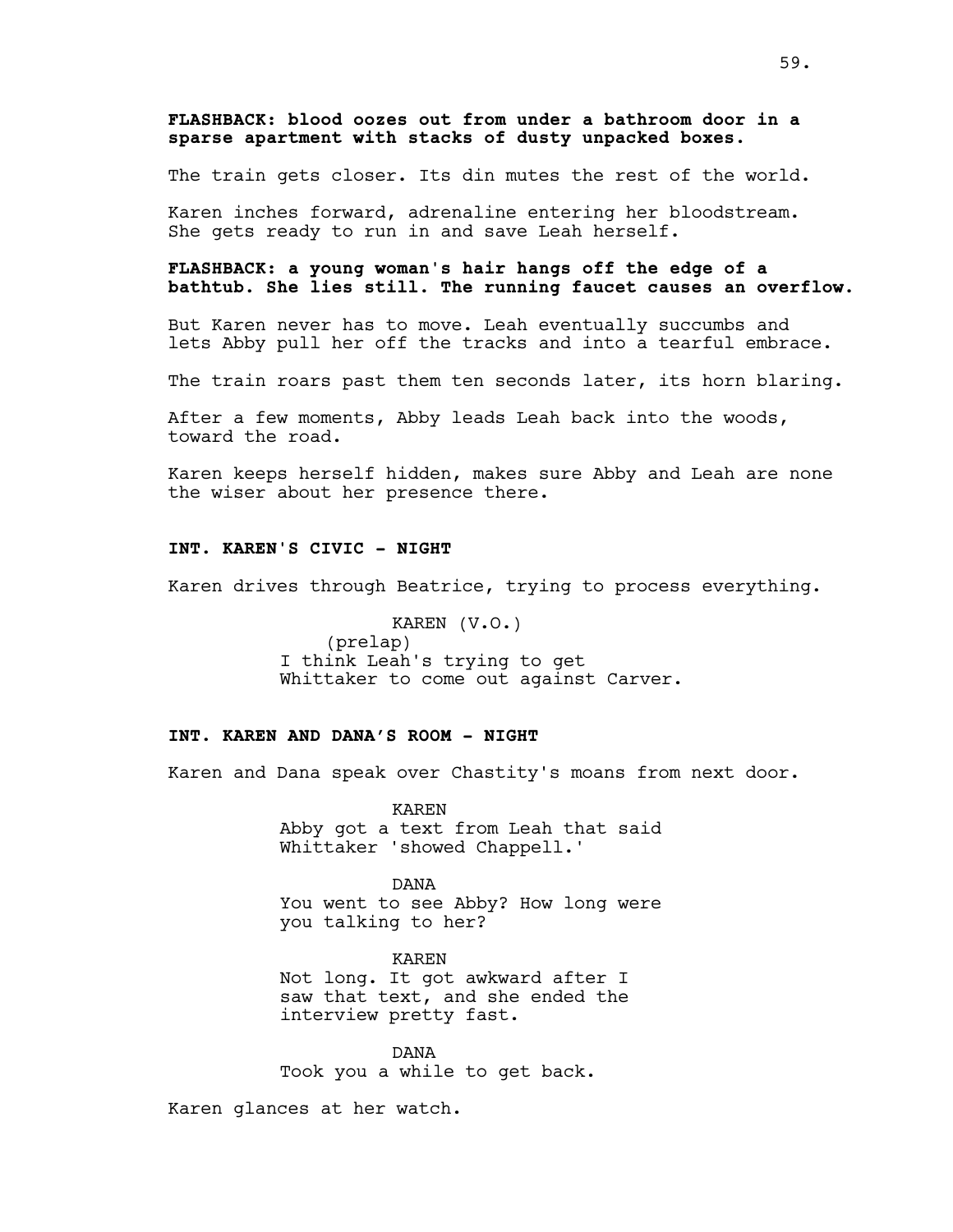KAREN

Yeah, you're right. I guess I must've been talking to her longer than I thought.

Dana frowns, knows something's up.

Karen heads for the bathroom, escaping Dana's piercing gaze.

Dana shakes her head as the sound of the shower starts up, barely drowning out Chastity's sex noises.

FADE TO BLACK.

#### **INT. KAREN AND DANA'S ROOM - MORNING**

Karen blinks awake, stretches.

She turns the TV onto the news, low volume. She watches for a minute, but doesn't quite register what's onscreen:

"VIDEO SURFACES OF RAPE COMMITTED BY HEISMAN FRONTRUNNER, ZEKE CARVER"

Karen shuffles off into the bathroom.

Beat.

Karen runs back to the TV, staring at the screen.

KAREN Dana, wake up. Wake up!

Dana awakens, sits bolt upright.

DANA What? What's happening?

KAREN There's a video.

DANA

What?

KAREN Somebody leaked a video of the rape.

Dana claps a hand over her mouth.

Karen rushes to pull up the video on YouTube. Dana joins her as she clicks play on her laptop: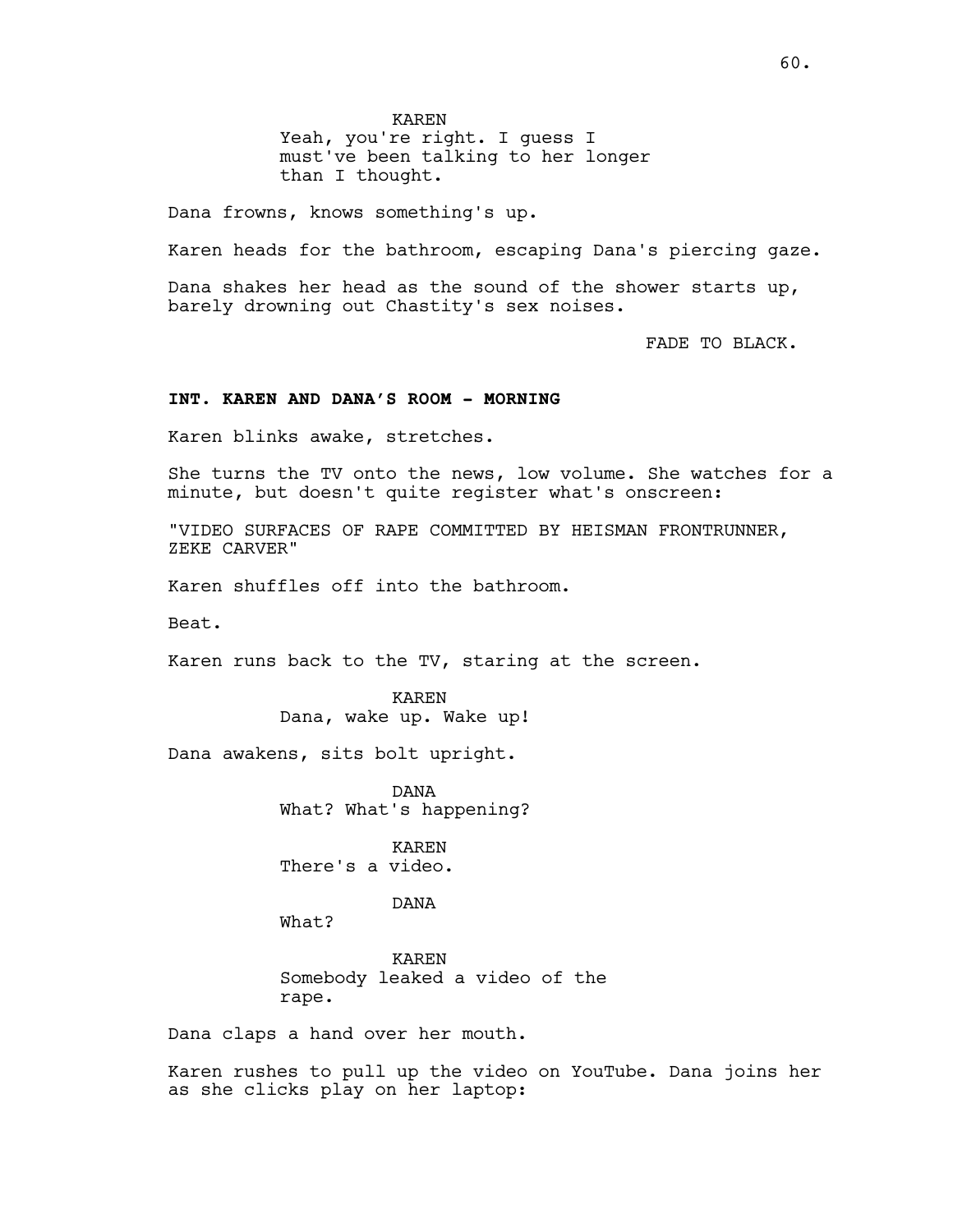### **INT. ZEKE AND PAUL'S APARTMENT - NIGHT**

*Paul looks straight into the camera, grinning nervously. A girl's voice off screen is unintelligible, muffled.*

```
PAUL
```
*(whispering) So Zeke got a girl in there. We gon prank him.*

*The camera shakes for a few seconds before it settles on a mirror where Paul checks out his reflection. His phone sits in his breast pocket, his camera facing outward.*

*He takes a deep breath. His grin is gone.*

*We burst into the bedroom. It's dark, grainy, shaky.*

*PAUL (O.S.) (CONT'D) Eyy, somebody left the door unlocked.*

*The camera focuses on Leah and Zeke on the bed. Zeke's trying to pin her down so he can get down to business, but she's pushing him away as best she can.*

> *LEAH No... stop... I don't wanna...*

> *PAUL Dude. She tellin' you to stop.*

*But Zeke doesn't pay any attention to him, finally pins Leah's arms down.*

*Paul finally steps in, tries to pull Zeke off Leah. But in the struggle, the camera shakes violently, making it impossible to see what's happening.*

> *ZEKE Get the fuck outta here!*

*Suddenly we're in bright light, back in the living room --*

*Leah's cries escalate into wild, unabashed screams. Sheer terror in her voice.*

> *LEAH (O.S.) NO! HELP! PLEASE!*

*Her wailing continues over:*

*The camera settles. It's fallen onto the ground, looking up at Zeke and Paul struggling in the doorway.*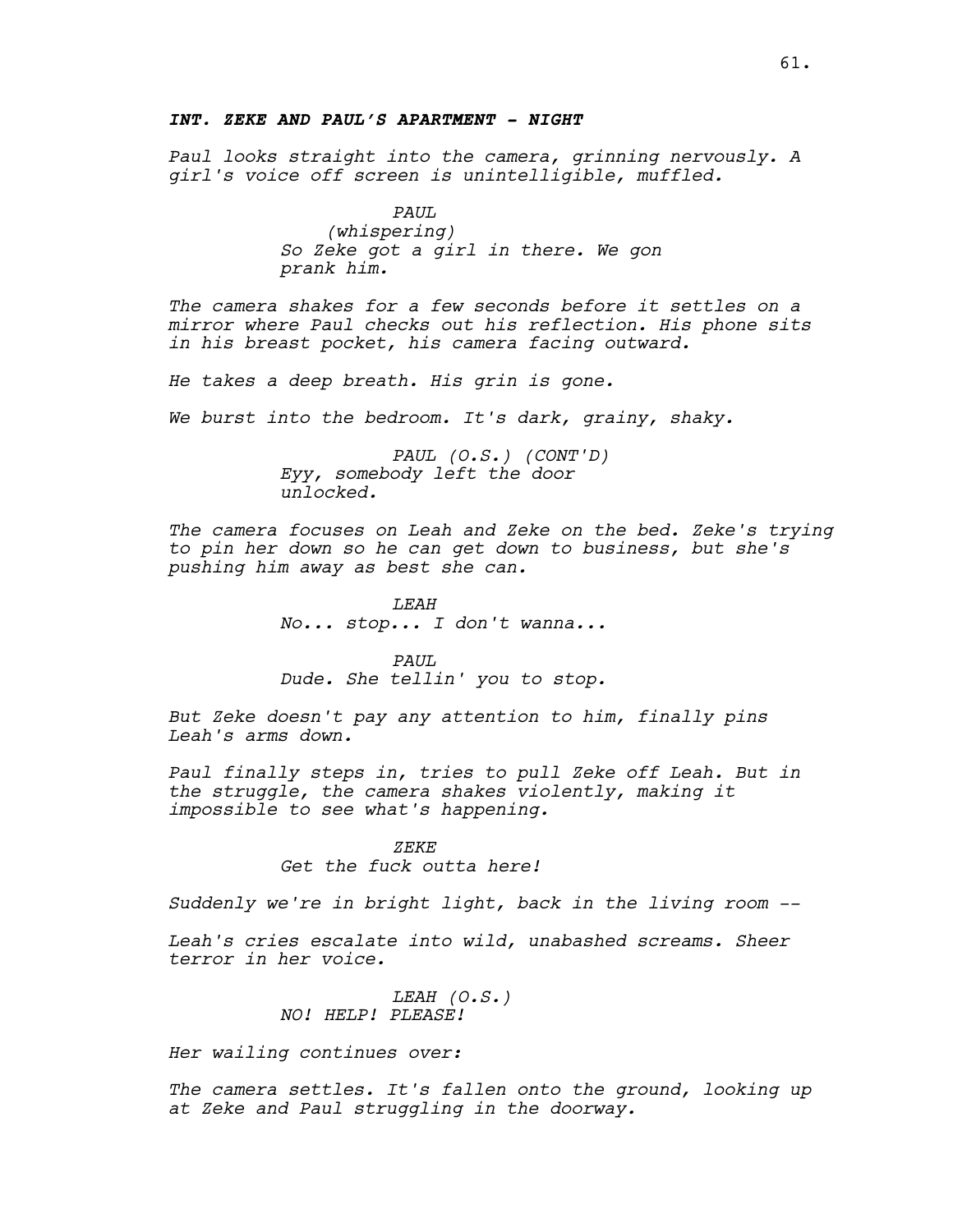*Zeke pushes Paul out, slams the door. It bounces open again.*

*Paul tries to get back into the bedroom, keeps fighting Zeke.*

*But Zeke throws Paul to the ground and finally manages to shut the door.*

> *LEAH (O.S.) (CONT'D) (inside bedroom) NOOOO! PLEASE! STOP! ZEKE!*

*Paul tries the doorknob, but it's locked. He bangs on the door in hopeless desperation.*

> *PAUL Stop! Dude! This ain't right! Don't do this!*

*He slams his shoulder into the door, tries to break it down. It doesn't give. He tries again. And again. And again. It's a miracle that the door doesn't splinter or split.*

*Paul doubles over, breathing hard, his ashen face staring straight into the camera.*

*Inside Leah's screams suddenly become muffled. Unintelligible.*

*Paul finally picks his phone up and stops recording, cutting Leah off.*

#### **INT. KAREN AND DANA'S ROOM - MORNING**

Karen and Dana stare at each other in silence for what seems like forever.

They turn on the TV, flip to the news.

# **NEWS MONTAGE - CASE CLOSED:**

- A handheld shot of officers leading Zeke and Paul across a parking lot in front of the County Jail. Zeke wears a suit and tie, Paul an orange jumpsuit.

> NBC NEWS CORRESPONDENT (V.O.) A stunning development today in the Zeke Carver sexual assault case. A cell phone video filmed by a witness to the assault was anonymously leaked --

- Sheriff Chappell holds a press conference. The news graphic at the bottom reads: "DNA TESTS MATCH CARVER."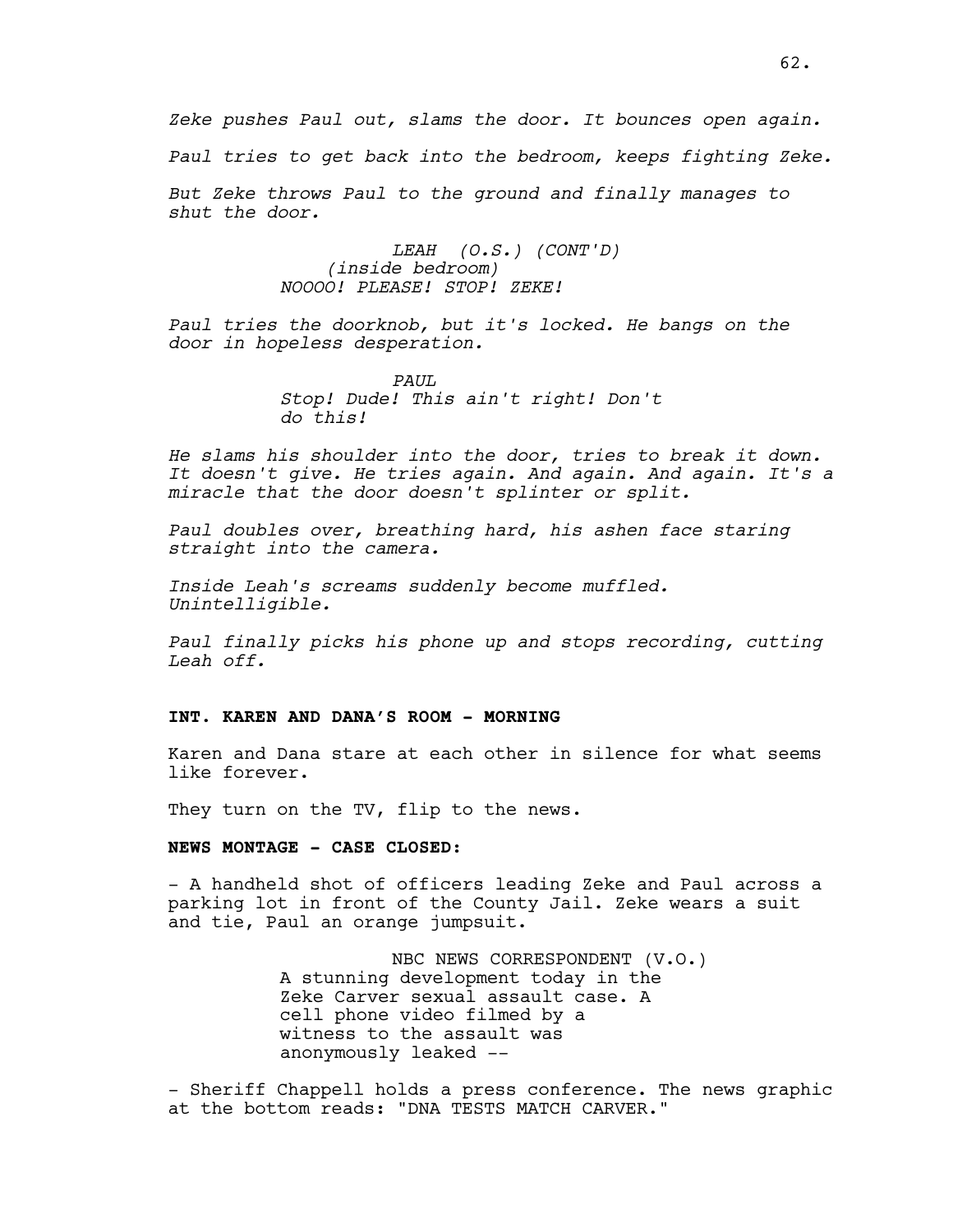ABC NEWS ANCHOR (V.O.) -- DNA results followed almost immediately after, corroborating the victim --

- **HEAD COACH BEN GIBSON** addresses media at football practice.

COACH GIBSON -- both been suspended from the team pending legal proceedings --

- A massive crowd of protesters, news vans, and news crews crowded outside the Anderson house, more than ever before. A fresh coat of toilet paper, eggs, and vegetables covers the house and front lawn.

> CBS NEWS CORRESPONDENT (V.O.) -- backlash has only intensified in the hours since the leak  $-$ -

- A protester in a Gilead jersey screams into the camera:

JERSEY-CLAD PROTESTER -- why the fuck did she go home with him if she didn't know what to expect?

- Protesters start pushing reporters around, start tearing cameras out of peoples' hands.

> PRO-ZEKE PROTESTERS (chanting) Fuck the media! Fuck the media!

- Leah's SUV emerges from the Anderson garage and maneuvers through the crowd, all the while being pelted with eggs and vegetables by angry protesters.

> NBC NEWS CORRESPONDENT (V.O.) The victim's family has evacuated their residence for fear of --

- Zeke and his attorney stand in front of a judge in a courtroom, who bangs his gavel.

> CBS NEWS ANCHOR (V.O.) -- both posted bail earlier today --

- A massive crowd of jersey-clad football fans and reporters outside the lime-green Verona Apartments burst into applause when Zeke and his attorney emerge from a car. Zeke waves to the crowd as he heads back into his apartment.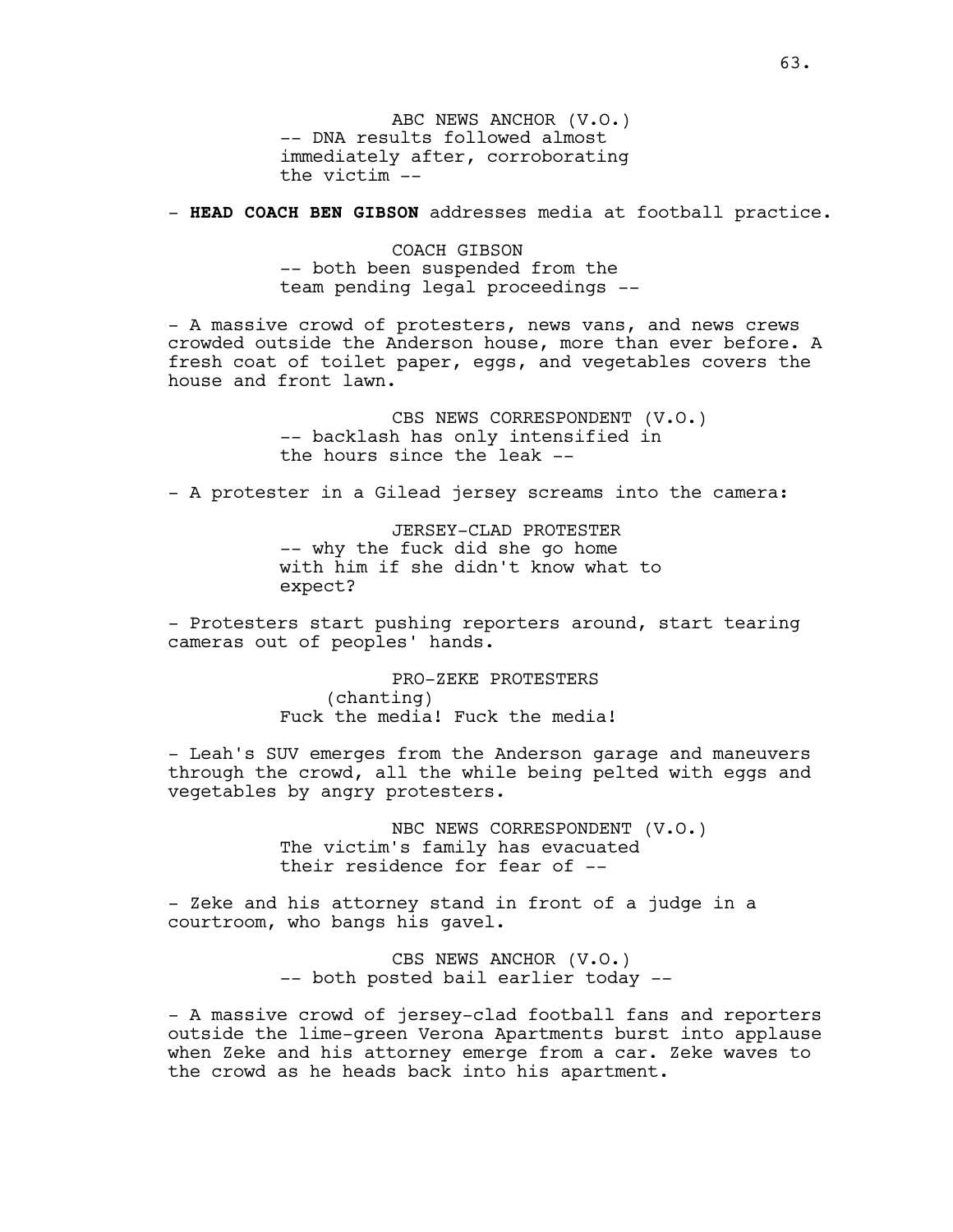ABC NEWS ANCHOR -- Whittaker also faces a great deal of backlash --

- A series of protesters and college students being interviewed:

> DRUNK PROTESTER What kinda pervert films that shit?

BESPECTACLED COLLEGE STUDENT He's a fuckin' snitch. His ass ain't lastin' two minutes in prison. Literally.

MUSCULAR COLLEGE STUDENT He better get the fuck outta here if he knows what's good for him.

- The chanting of the crowd grows into a crescendo:

PRO-ZEKE PROTESTERS Fuck the media! Fuck the media!

### **END MONTAGE**

## **INT. MUSKOGEE INN - DAY**

Karen furiously types away on her laptop, finally writing her article. Half a dozen coffee cups sit nearby, and the trash is full of sandwich wrappers.

Dana sits at her own laptop, reading Karen's article as she writes it in realtime, correcting typos whenever they pop up.

Karen rests for a minute, stands up, stretches.

DANA You need any coffee? A red bull?

KAREN Nah, just some fresh air.

DANA

You should prep for Leah's interview when you get back.

Karen flashes Dana a thumbs up as she heads out.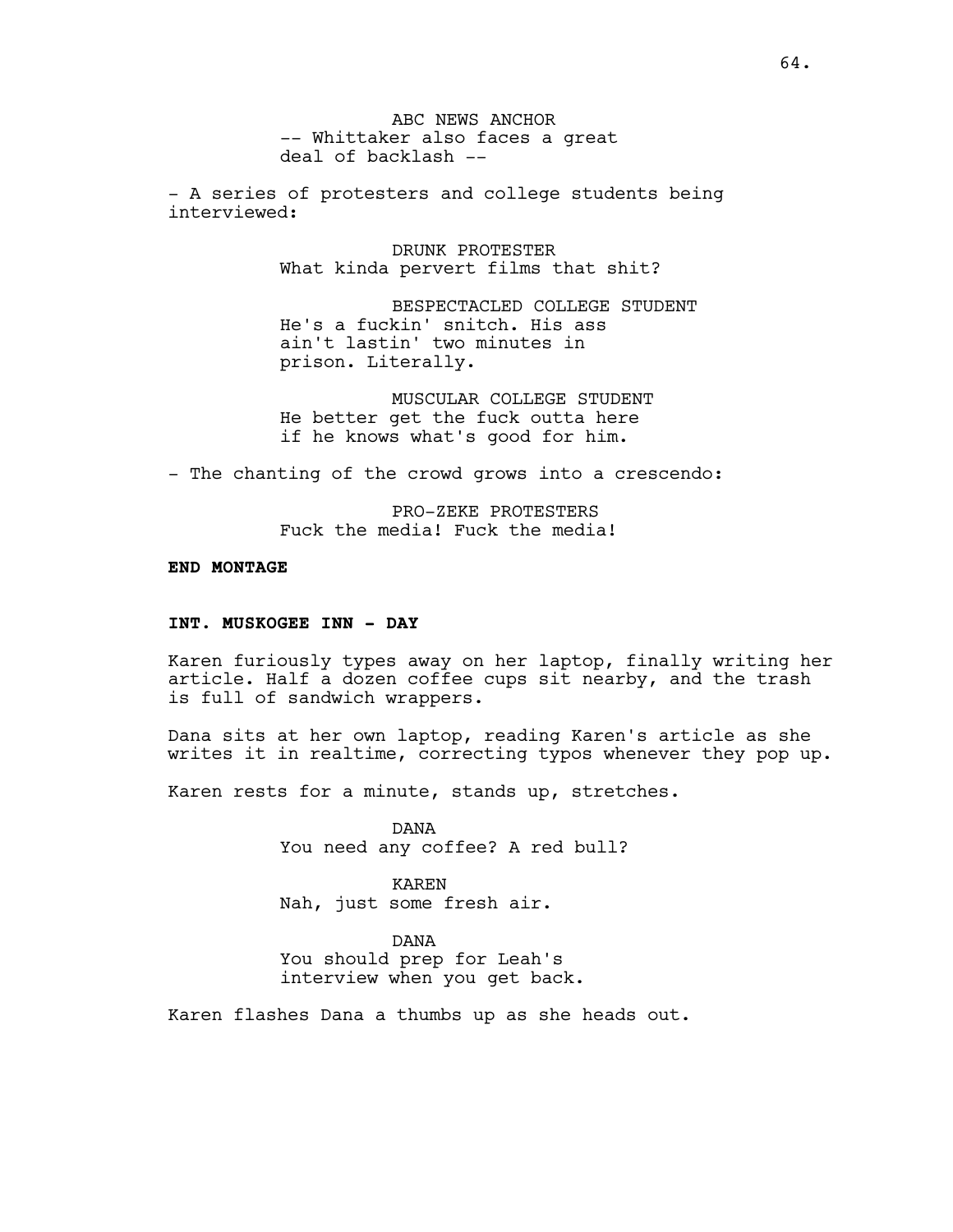### **EXT. MUSKOGEE INN - DAY**

Karen walks around the edge of the parking lot, trying not to fall asleep standing up.

Her phone rings.

KAREN (into phone) Hey Bill, how are you? (beat) Yeah, we're all set for Wednesday. The camera crew's going to arrive at one, and I'll be there at one thirty. We should be able to knock everything out by five or six. (beat) Ok, see you tomorrow.

CHASTITY (O.S.) Hey, how's that story o' yours comin' along.

Karen turns, sees Chastity heading out of the laundry room with a bundle of clothes.

> KAREN It's coming along.

Karen keeps walking.

CHASTITY Somethin' mighty strange 'bout that sex tape video, am I right?

KAREN You mean the rape?

CHASTITY Why was they facin' the door with they asses pointin' at the pillows?

Karen slows down.

CHASTITY (CONT'D) An' why'd that girl only start hootin' an' hollerin' halfway through?

KAREN Seems like you're victim-blaming.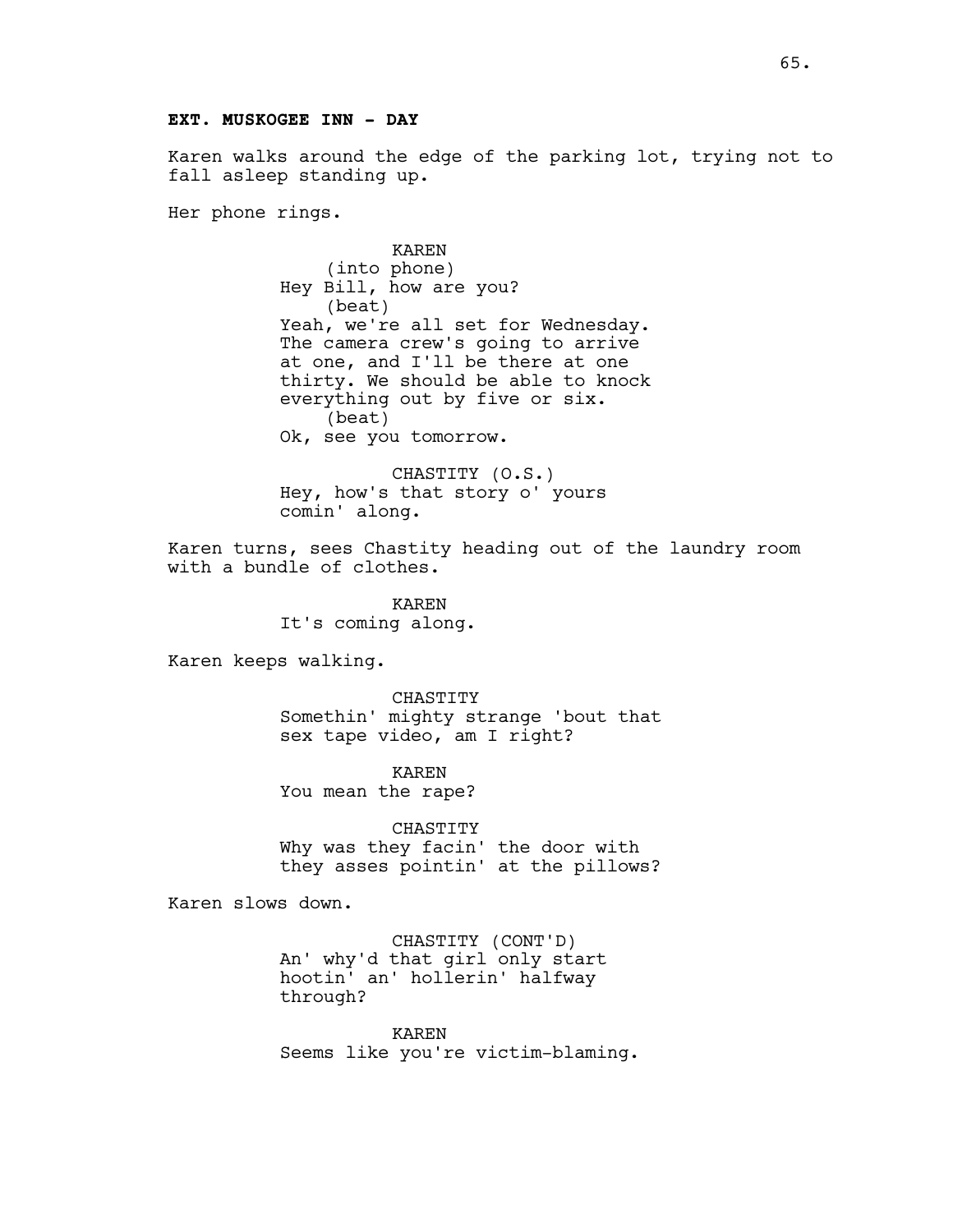CHASTITY An' how come the bedroom door was unlocked if he was tryna fuck somebody in there?

Karen doesn't have an answer. Chastity shrugs.

CHASTITY (CONT'D) Like I said, it probably don't mean nothin'. Just thought it was strange is all.

Chastity walks away. But the seed of doubt stays with Karen.

### **INT. KAREN AND DANA'S ROOM - DAY**

Karen and Dana watch the rape video on the laptop again.

ON SCREEN: Leah and Zeke are indeed facing towards the door, even though the pillows are on the other side of the bed. As Leah resists, she pushes Zeke's chin up.

> KAREN Look, she's making sure the camera can see his face.

ON SCREEN: Leah turns her head toward the camera, too.

PAUL (V.O.) (in video) Dude, she tellin' you to stop.

ON SCREEN: As Zeke pushes Paul out of the room, Leah's screams suddenly become insanely loud.

> LEAH (V.O.) (in video) NO! HELP! PLEASE!

ON SCREEN: Zeke tries to slam the door shut, but it bounces back open. He shoves Paul out again and finally manages to get the door closed. Paul tries the doorknob, but it's locked.

> DANA Whoa, did you see that? How'd that door bounce open like that?

Dana rewinds, plays that part back again.

ON SCREEN: The door slams shut, but bounces open again. How? Karen rewinds, steps through the video frame-by-frame.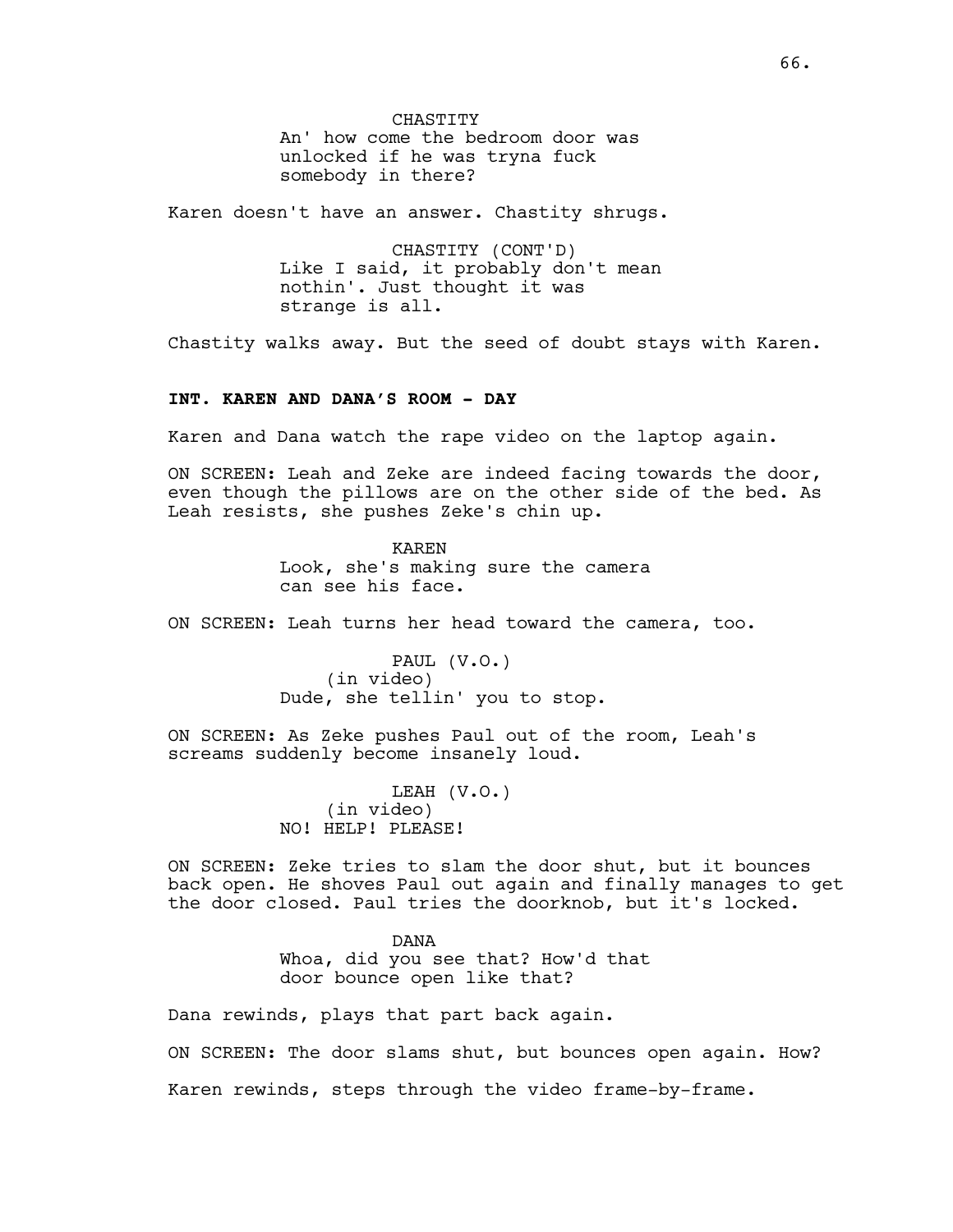ON SCREEN: As the door slams shut and opens again, there's a brief white flash on the door lock. A reflection.

> KAREN Somebody taped over the lock.

DANA It was Paul. It had to have been.

Karen continues stepping through the video, frame-by-frame.

ON SCREEN: Just before Zeke manages to get the door shut and locked, he brushes the door lock.

> DANA (CONT'D) Right there, he ripped off the tape.

Karen and Dana stare at each other, a chill running down their spines. Case not closed.

> DANA (CONT'D) What do we do?

KAREN Leah and Abby will deny everything. Whittaker probably won't talk either.

DANA He's probably the one who leaked it.

Karen paces around, racking her brains. Click. She's got it.

# **INT. MIDDLE-MANAGEMENT OFFICE - DAY**

Karen slides a cell phone across the desk.

ON SCREEN: the Beatrice High School yearbook headshot of James Haywood, the teacher that Leah supposedly got fired.

The receptionist who takes the phone sits at the edge of a generic office floor, filled with low-walled cubicles.

> RECEPTIONIST Never knew his name was James. Hang on one sec.

She picks up the phone, dials.

RECEPTIONIST (CONT'D) (into phone) Hey John, I got a couple o' journalists here who wanna --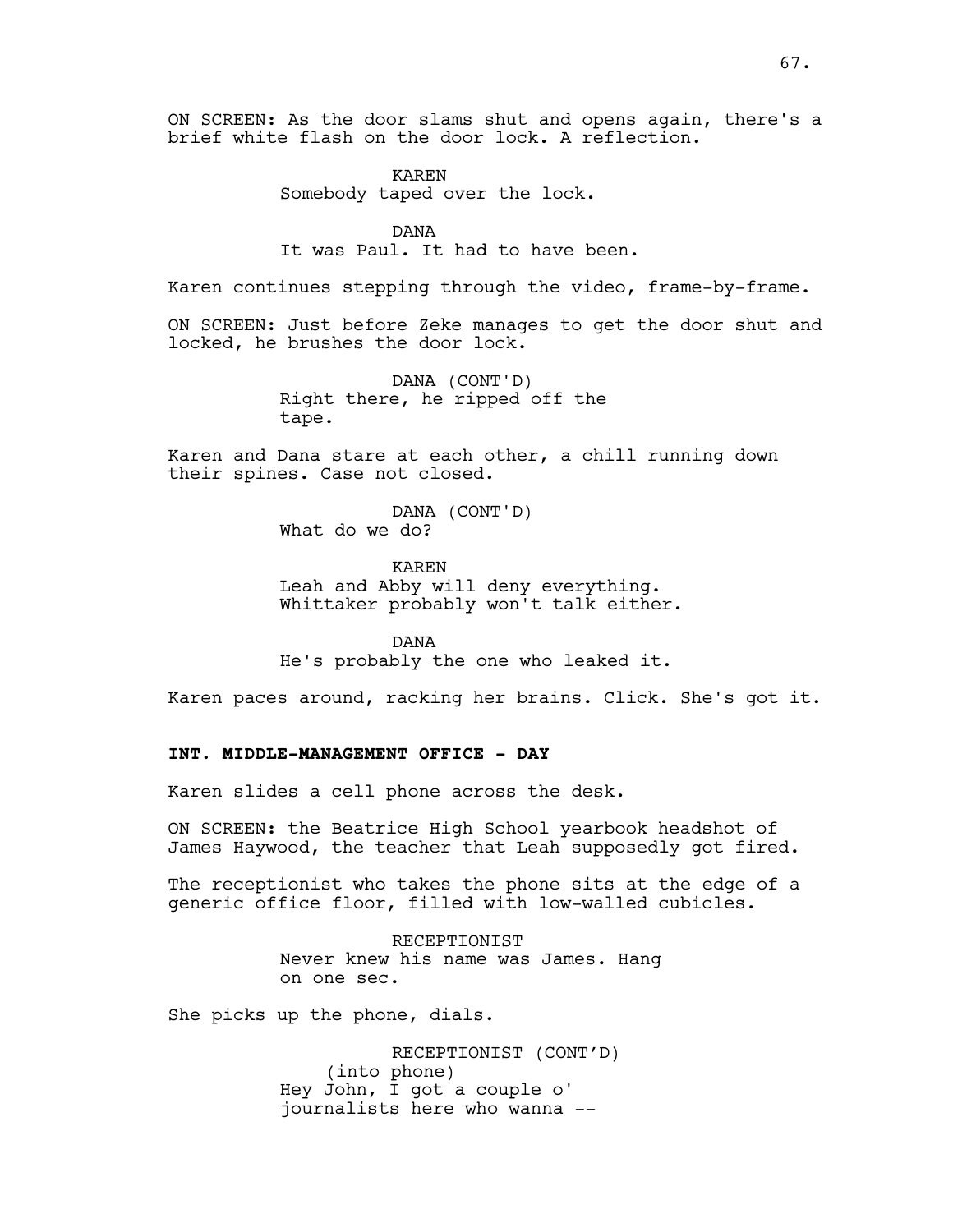As Karen looks around, she spots Haywood staring at her over his cubicle wall. He ducks out of sight.

> RECEPTIONIST (CONT'D) He's real busy today. But maybe try callin' him an' see if you can schedule somethin'?

She hands Karen a business card.

KAREN You know, I think I saw him over there. Could we just...

RECEPTIONIST I can't let you see him without an appointment, unfortunately.

### **INT. KAREN'S CIVIC - DAY**

Karen and Dana sit in the parking lot of the office building, watching the front doors, munching on chips.

> KAREN Maybe we should talk to Leah's therapist, see if Leah's faking her PTSD or something.

Dana takes a long time to respond through her frown.

DANA It's still a rape though. You get that, right?

Karen takes a second too long to respond.

DANA (CONT'D) Whoa, no no no --

KAREN

What?

DANA Carver still forced himself on somebody who's saying 'no.' He didn't know she was pretending. It's still a rape.

KAREN It won't read that way to people.

Dana's about to let it rip --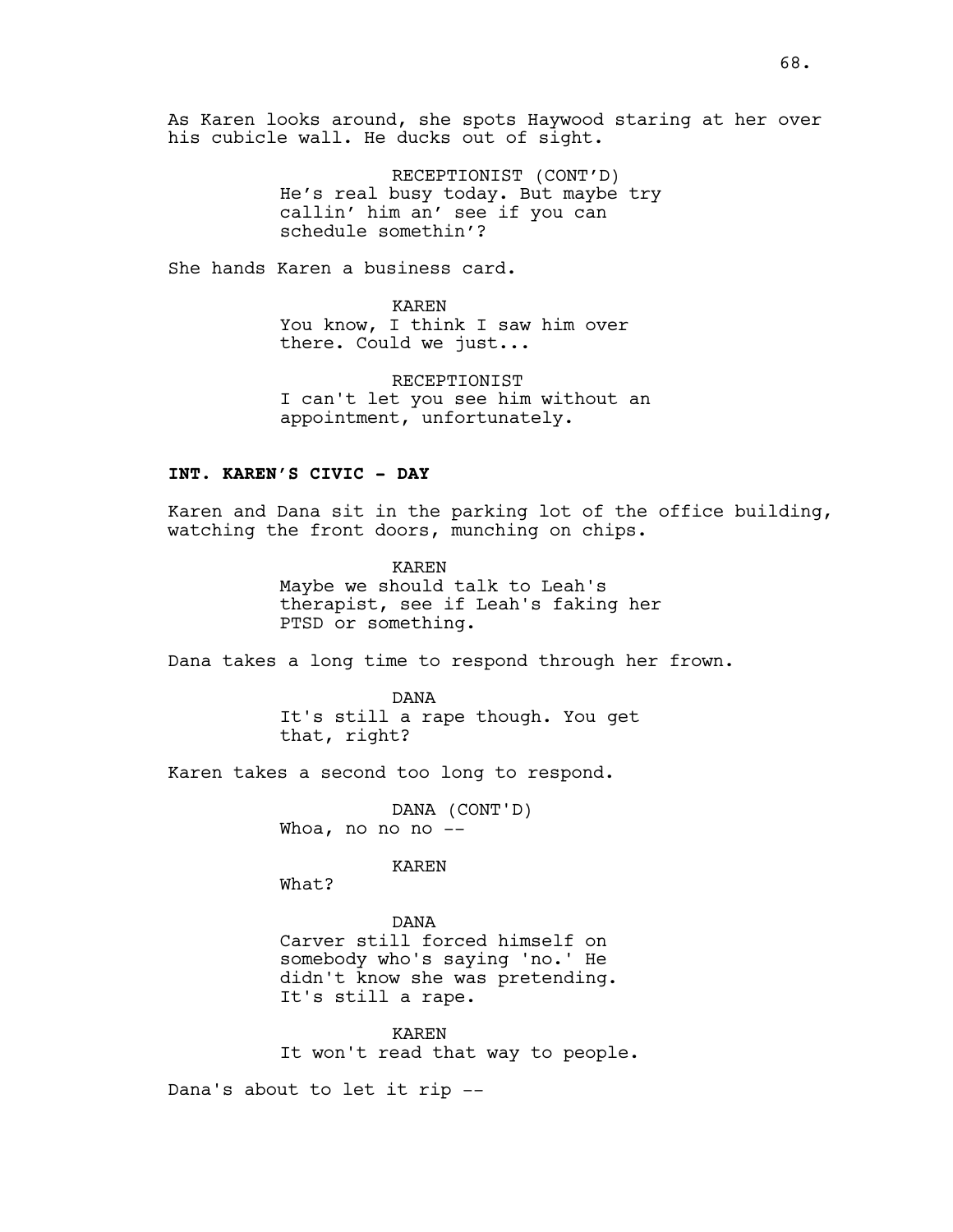KAREN (CONT'D) But Dana listen, ok, just hold on. Our job is to investigate every lead until we find the truth.

#### DANA

That's a cop out. You --

Karen spots Haywood emerging from the building. She jumps out of the car. Dana watches her from inside.

Karen tries to speak to Haywood. He ignores her, gets in his car. She tries to block him. But he gets around her.

But then Karen shouts, loud enough for Dana to hear too:

### KAREN (muffled) Did Leah Anderson get you fired?

Haywood's car screeches to a halt at the edge of the lot.

# **EXT. MONROE COUNTY LAKE - DAY**

Karen, Dana, and Haywood sit on a park bench by the lake where they spoke to Garland.

#### HAYWOOD

I don't want you recordin' this, takin' notes, nothin'. None of this goes in your article.

Karen hesitates to grant him that. But eventually she nods.

KAREN Did she cost you your job?

HAYWOOD I resigned, technically. Made a difference. 'Bout two and a half years ago.

KAREN She blackmailed you?

HAYWOOD I deserved it. Somebody would've caught us eventually, and not everybody would have given me a choice.

DANA So you guys really were...?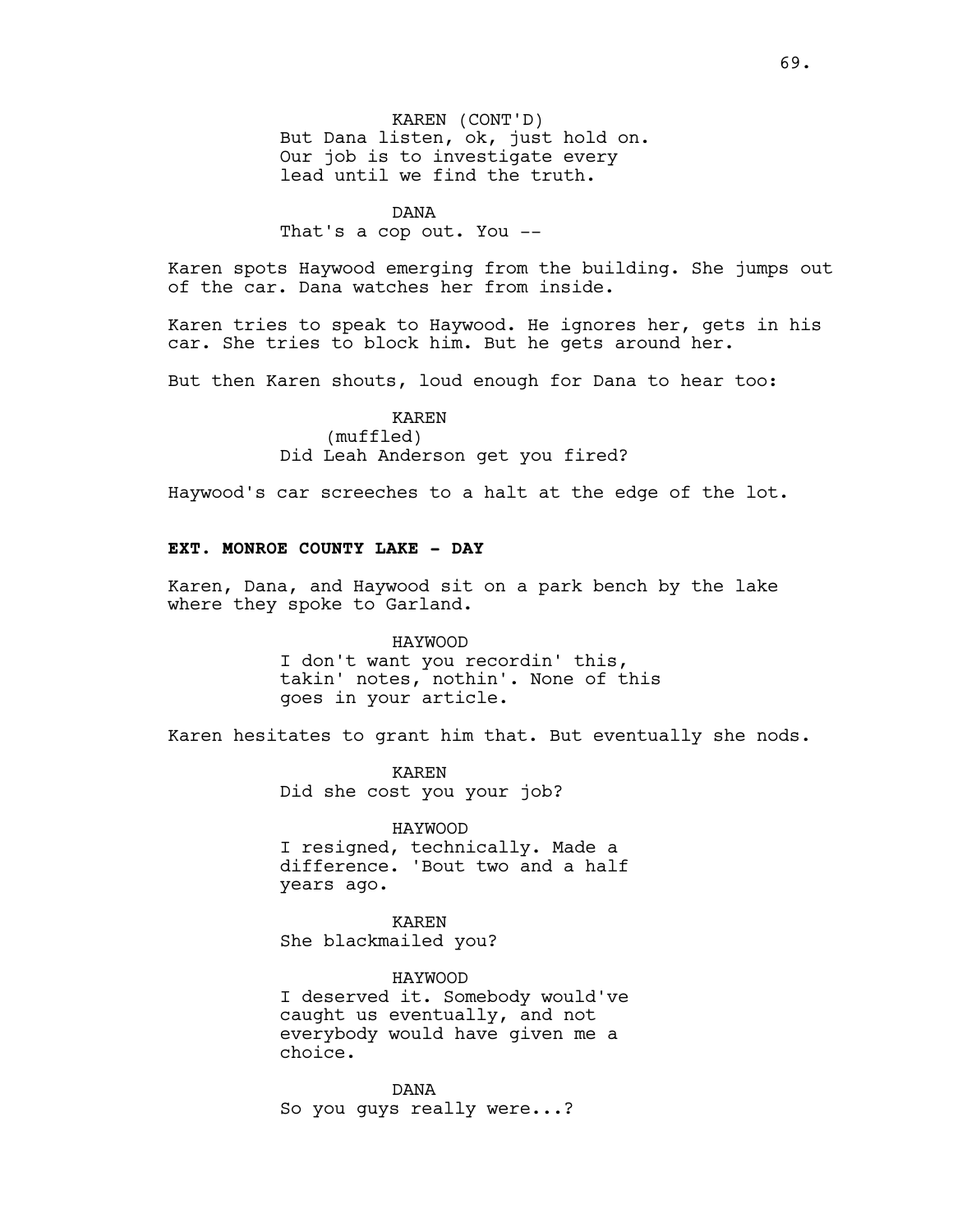Karen and Dana both breathe a sigh of relief.

HAYWOOD (CONT'D) No, it was another student.

Karen and Dana's jaws both drop.

HAYWOOD (CONT'D) None of this gets published, you understand? And it wasn't statch rape, 'cause he was -- I mean she was eighteen. And it was consensual, ok?

KAREN Ok, alright. Nobody's gonna know about this.

Haywood finally calms down.

HAYWOOD

I taught Leah for two years, so I know her pretty well. She's real... how do I put it nicely? Leah's got a real strong sense of right and wrong, and sometimes she takes that into her own hands, even if it's wrong of her to do that.

KAREN How would she do that?

HAYWOOD In my case, she got pictures of me foolin' around with uh, you know.

Dana squirms, uncomfortable with all this. Karen ignores her.

KAREN And she threatened to publish them?

HAYWOOD No, she'd have gone to the administration. She wouldn't have published them.

KAREN You sure about that?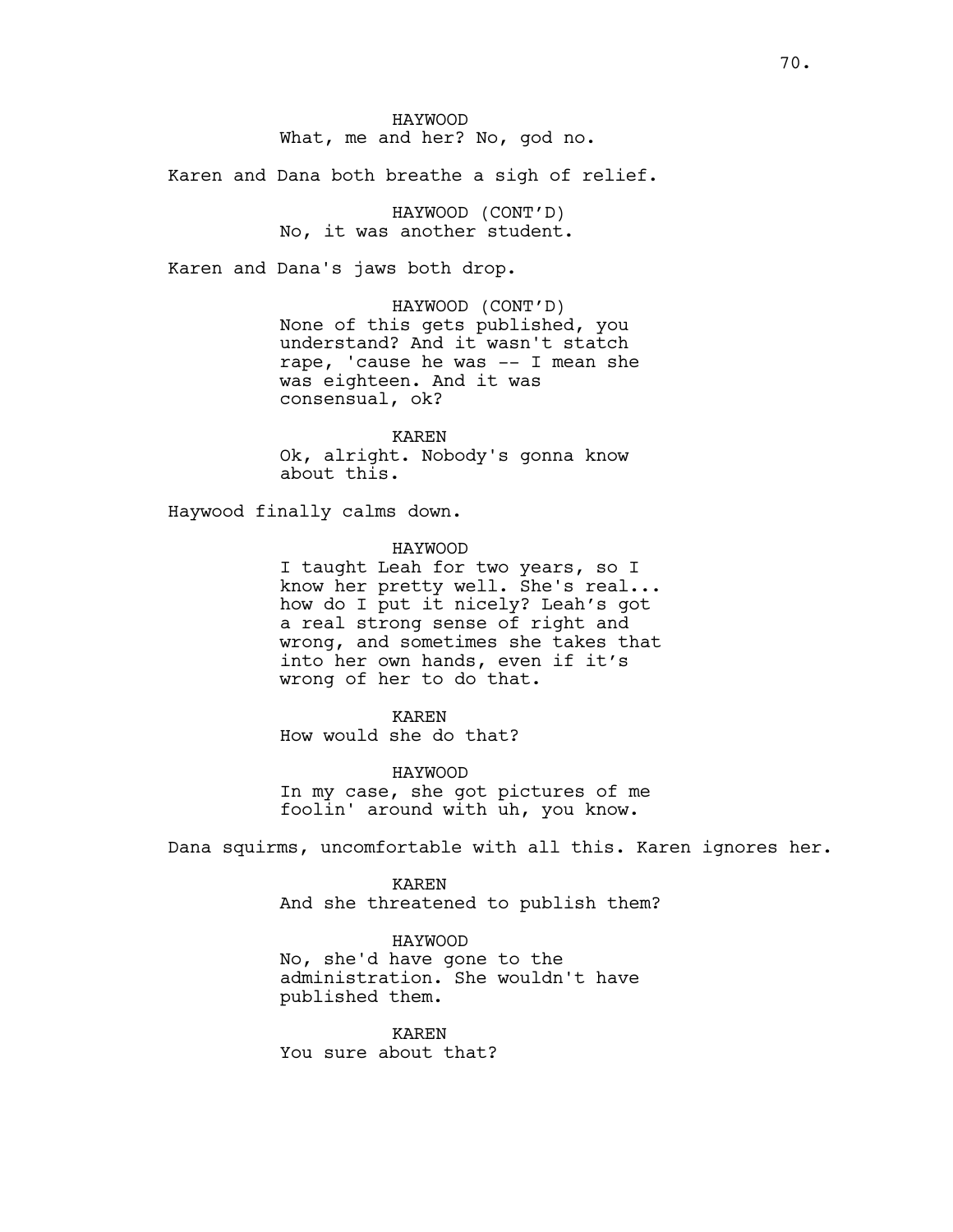HAYWOOD

She could've told everybody what I did, she could've told everybody which student --

A jogger passes. Haywood shuts up until they're alone again.

HAYWOOD (CONT'D) She let me leave with my reputation intact. That's more'n I deserved. And she never outed that student.

KAREN Why are you defending her?

Haywood shakes his head.

HAYWOOD

I'm just sayin' she's not just some crazy psycho. She's got this weird code of principles.

Karen processes all this for a moment.

KAREN If I promise never to ask that student about this, or tell anyone else about it, could you tell me who it was?

## **EXT. GILEAD PRACTICE FIELD - DAY**

Paul Whittaker sits in the stands, longingly watching his team practice without him and without Zeke.

Coach Gibson spots Paul watching, walks over to Paul while the team runs drills.

> COACH GIBSON Get the fuck outta here.

PAUL Coach, I just wanna watch --

COACH GIBSON I'm not your coach anymore. Get your ass out.

Paul hangs his head and walks out.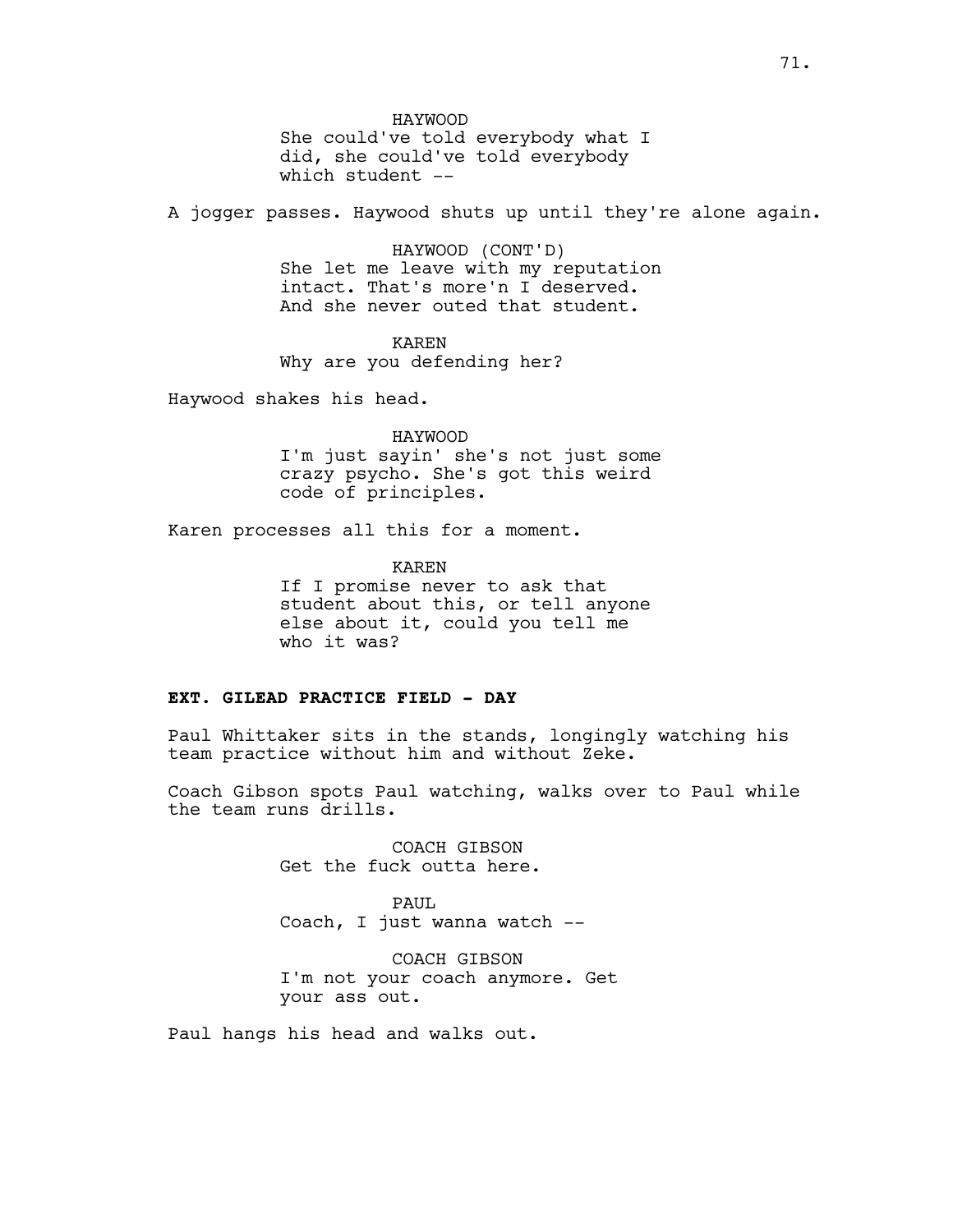#### **INT. KAREN'S CIVIC - EVENING**

Karen drives back to Beatrice while Dana argues with her from the passenger seat.

> DANA You'd love for this whole thing to be some big hoax.

KAREN Why would I want that?

DANA Because it'd make for a better story than --

KAREN No, this is about the truth.

Dana laughs dryly.

KAREN (CONT'D) If Anderson really is trying to frame Carver, then people deserve to know.

DANA This is a rape apologist's wet dream. Every time a --

KAREN That's a little hyperbolic --

DANA

No, every time a girl is raped, the Zeke Carvers of the world will hold Leah Anderson up as an example --

KAREN

No they won't --

DANA

-- of how girls are just sluts, trying to get innocent guys --

KAREN And even if they did, that shouldn't censor us from telling the truth --

DANA The truth? Really? Is that why you took this story? Or was it to literally destroy lives?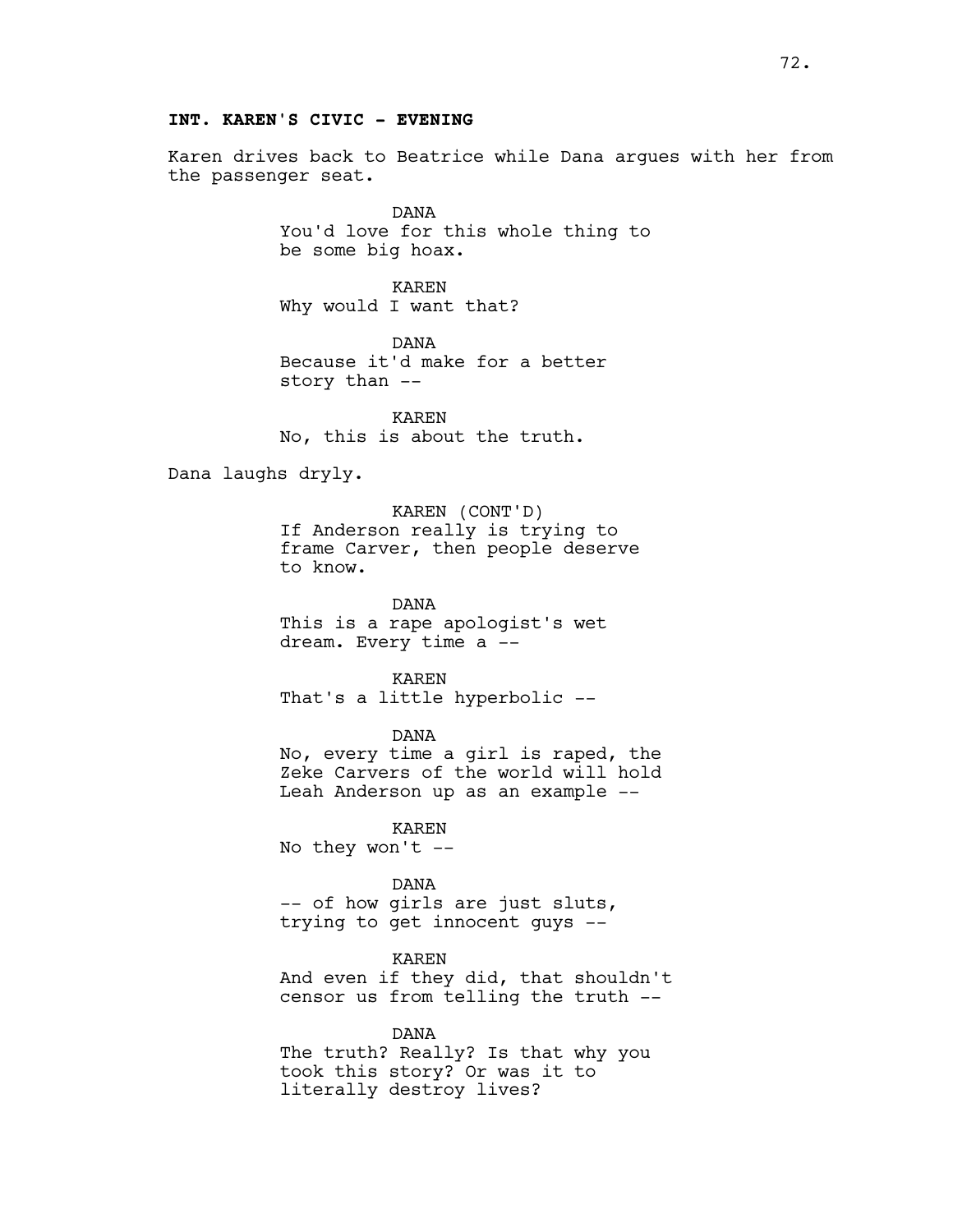Karen doesn't say anything.

**FLASHBACK: a gavel bangs on a pedestal in slow motion, each impact an explosion of noise.**

She shakes it off.

# **EXT. MUSKOGEE INN - NIGHT**

Karen parks outside the diner and she and Dana emerge.

DANA Can I get the car keys?

KAREN Where are you going?

DANA Dinner. I need some space.

Karen tosses her the keys and heads inside.

# **INT. OL' CREOLE GRILL - NIGHT**

Dana sips a mint julep and reads a novel in a dark sports bar decked out in Gilead gear, colors, sports photos. Just a couple college-aged patrons at this hour.

> LEAH (O.S.) Where's Karen?

Dana turns to see Leah sitting down next to her.

DANA She's back at the motel. I needed a drink. What are you doing here?

LEAH You're not the only one who needed a drink.

The **BARTENDER** -- late 20s, tattoos cover both her arms - approaches and hands Leah a beer.

> LEAH (CONT'D) Saidy! Shit, I was hopin' to see you.

BARTENDER Long time no see, girl. How you doin'?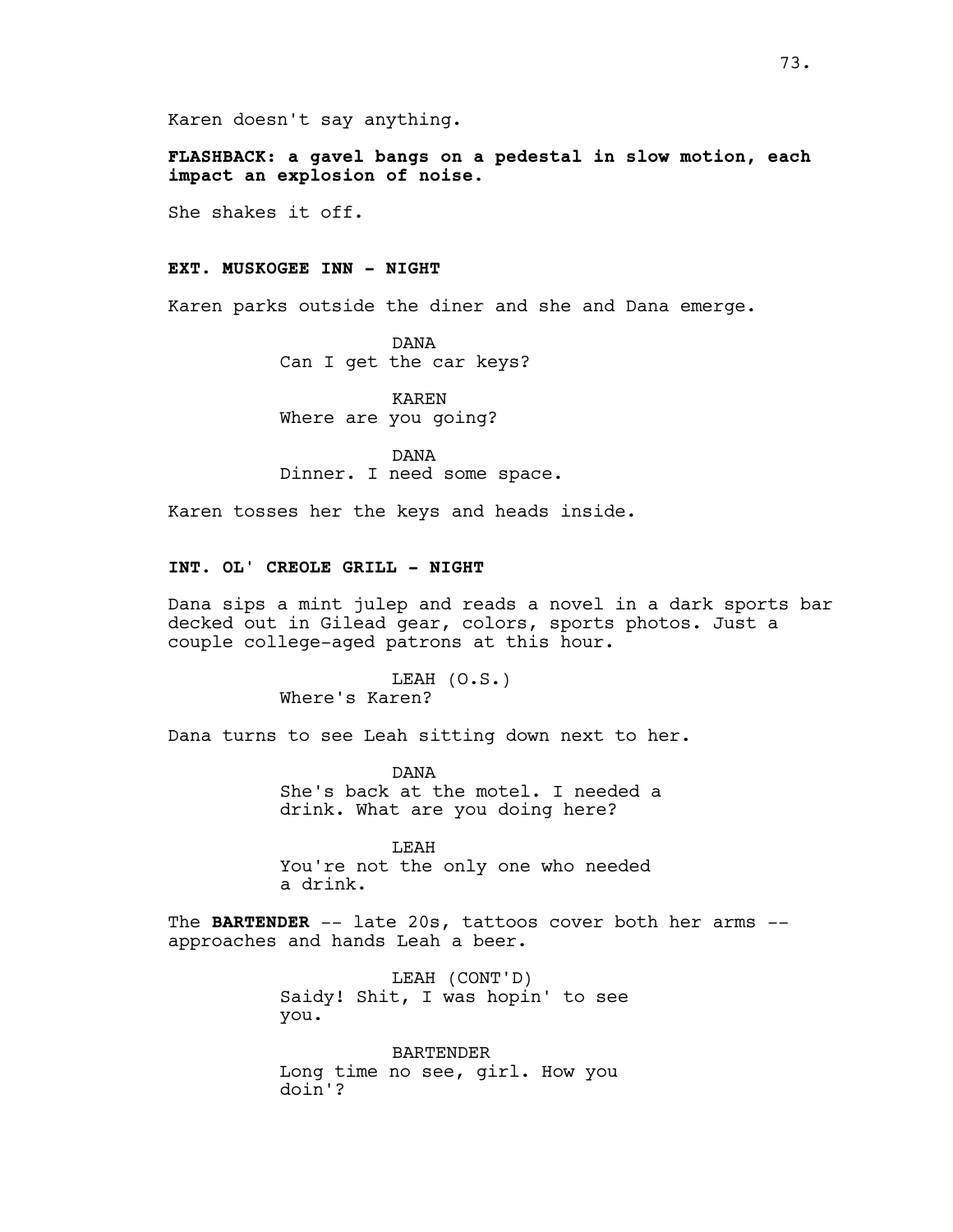Leah chuckles and takes a big swig of her beer.

LEAH Transferred to Auburn.

BARTENDER Congrats, girl!

LEAH Shoulda gone there in the first place, but uh...

BARTENDER You're not still goin' down to them, you know...?

Leah doesn't say anything.

BARTENDER (CONT'D) Leah, come on. No. Things are gettin' better. You're back in school. Don't throw that away.

Leah glances over at Dana and the Bartender shuts up, a little self-conscious.

> BARTENDER (CONT'D) I'm off at eleven. (to Dana) You doin' ok, hon?

Dana nods, and the Bartender walks away.

Leah tries to stall the question on Dana's lips:

LEAH (re. the bartender) She's smart as fuck. Dropped outta college, opened up this place 'bout five, six years ago. Made enough money to start her own tattoo parlor in June, too. She makes bank.

DANA What was she asking you about?

LEAH Oh, Auburn? Yeah, I transferred --

DANA No, the other thing.

Leah feigns confusion. But Dana won't let it rest.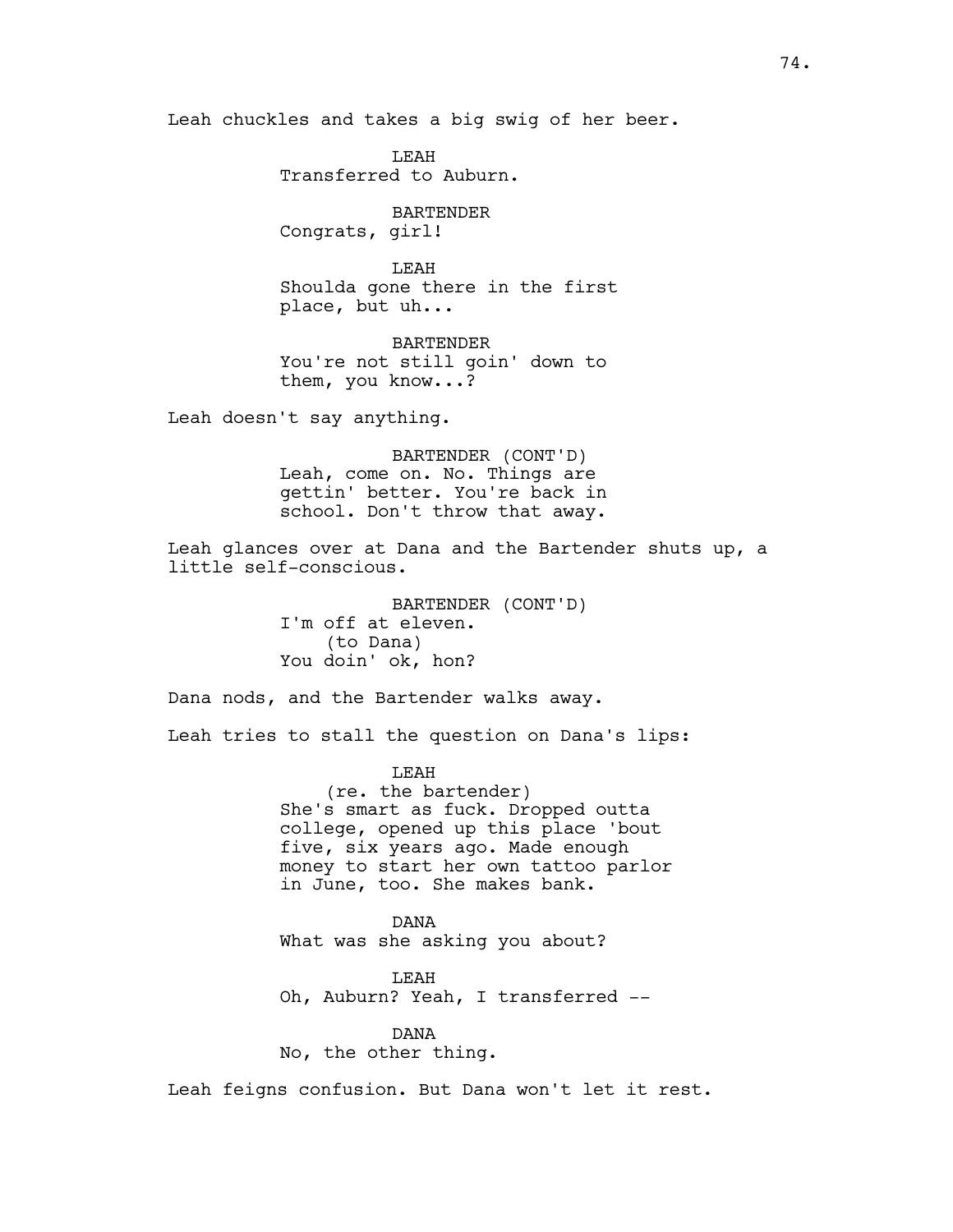Leah sighs, shakes her head.

LEAH There's a couple train tracks runnin' through the woods around here. Sometimes I go an' check 'em out.

DANA What do you mean? At the train station?

LEAH Nah, just wherever the trains are passin' through.

DANA And where do you watch these trains from?

Leah doesn't respond right away. She takes a drink.

# **INT. KAREN AND DANA'S ROOM - NIGHT**

Dana unlocks the door and enters to find Karen watching the news from her bed.

> DANA Saw Leah at the bar.

> > KAREN

Oh yeah?

DANA I think she's... tried to take her own life.

Karen's face darkens. She looks at her feet. Not the reaction Dana was expecting.

> DANA (CONT'D) Wait, did you know about this?

KAREN No, no no no. No. I just, uh, I just remembered, you know I had a friend who --

DANA You knew about this, didn't you?

Karen knows she's caught.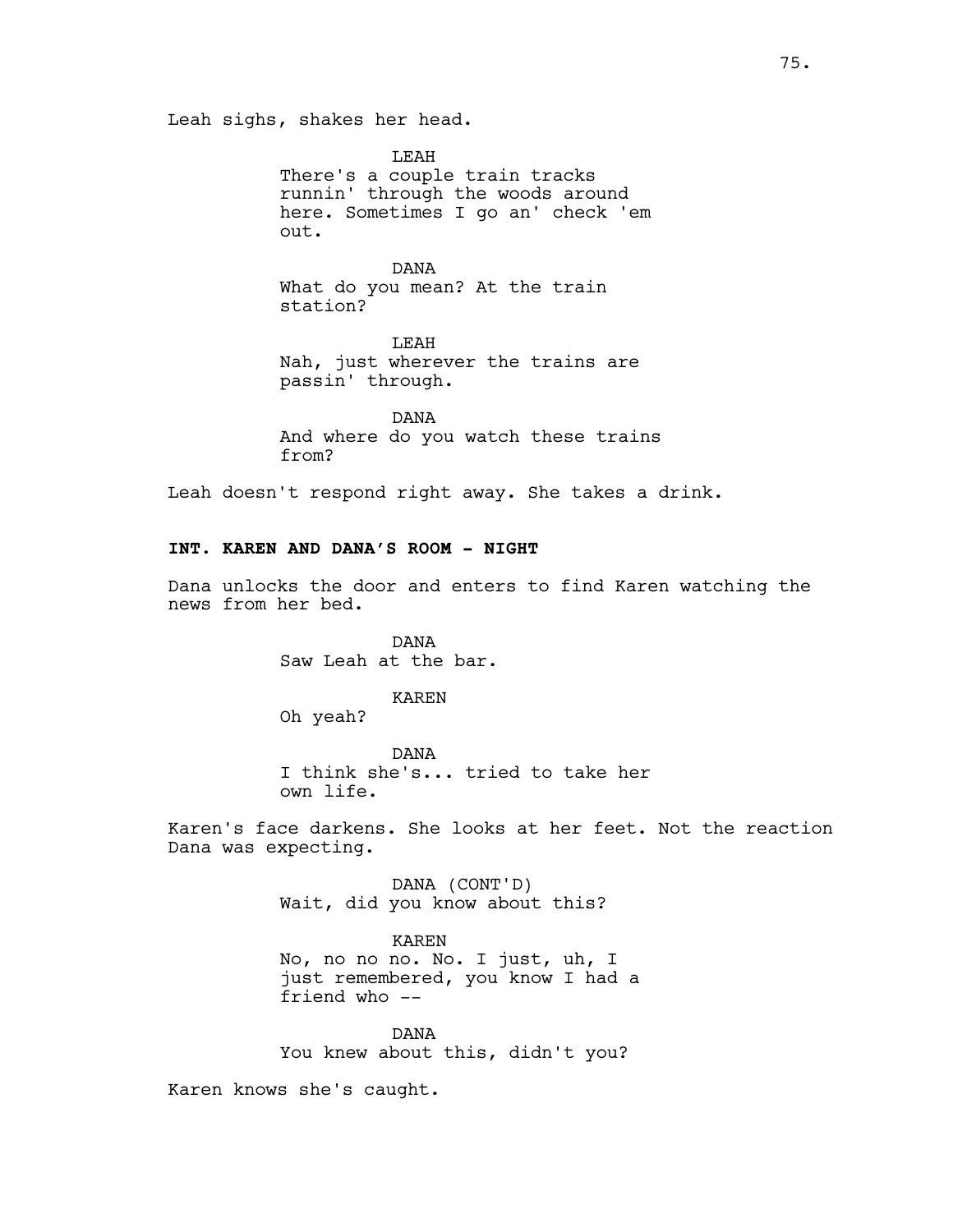DANA (CONT'D) And you still think she's faking this? Karen hesitates a moment too long to answer. DANA (CONT'D) It's a rape! She's telling him to stop -- KAREN But she might not mean it -- DANA But he doesn't know that -- KAREN But we do  $-$ DANA No we don't! That's your incorrect guess! This suicide thing proves she's for real. KAREN Not necessarily. DANA Why else would she be suicidal? KAREN Maybe because of the media scrutiny, or maybe the vandalism or the death threats. Which only happened after the story went public. DANA You're just looking for the kind of sensationalized headline you like to complain about. KAREN Whoa, calm down. My job is to report the truth, no matter how ugly it is --

> DANA No matter who dies?

Karen says nothing.

Dana starts opening drawers, pulling her clothes out.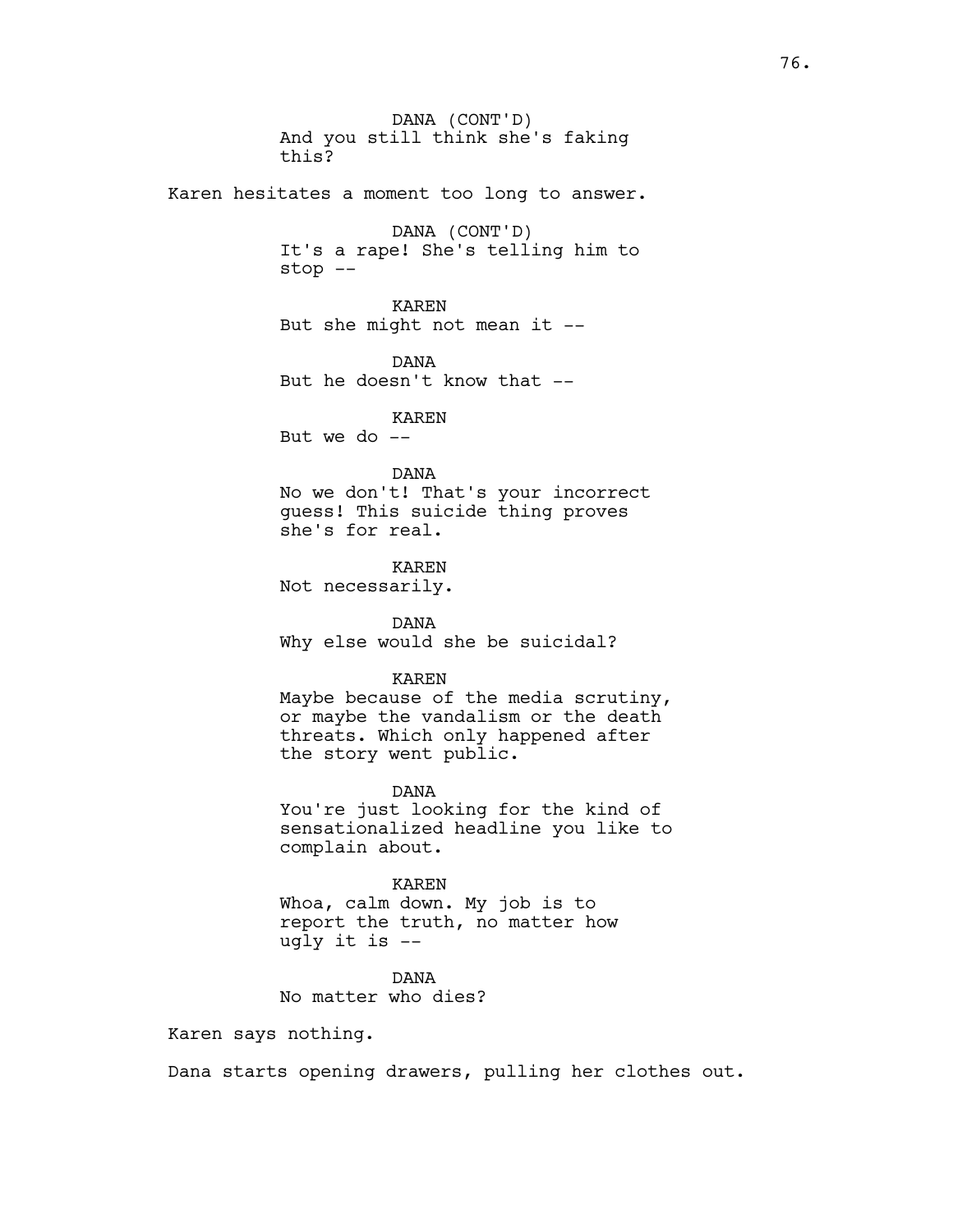What are you doing?

DANA

See, you always say you have to report the truth and everything, but I can tell you don't really believe that. It's just a lie you tell yourself so you can sleep at night after one of your stories fucks somebody over.

KAREN Hey, watch it. Don't talk to me like that.

Dana shrugs. She pulls out her luggage bag and starts throwing her clothes inside.

> KAREN (CONT'D) Dana, stop. Just stop for a second. Where are you going?

DANA A part of you knows I'm right. That's what's so weird. You know this story's over and you're just grasping at straws. But you're doing it anyway. And I just don't get why.

Karen shakes her head, stubbornly clinging to denial.

DANA (CONT'D) Can I ask you a question? When you found out she was walking in front of trains, did you tell anybody? Her parents, or her psychiatrist or anybody?

KAREN

Abby already knew about it. I thought it was under control. I didn't want to cause anymore drama for her.

Karen knows how bad it sounds as she's saying it.

DANA You're not a truth nazi. You just like being thought of as one.

Karen can't hide the sting there.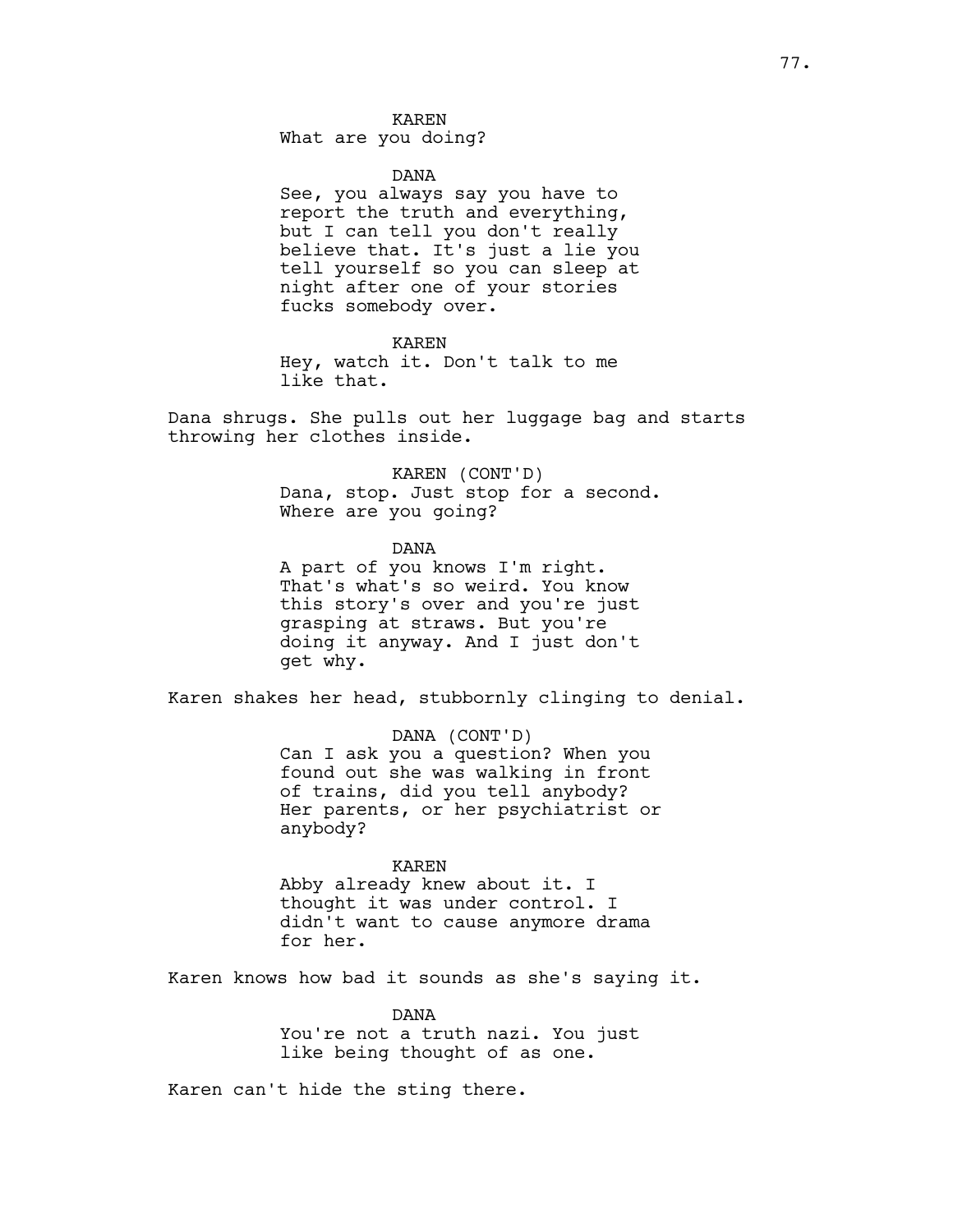Dana heads for the door.

KAREN Dana, where are you going?

DANA New York. Hopefully Tom still needs interns for his next thing.

Dana exits, knowing how much she's hurt Karen.

KAREN

Dana, come on.

But Dana's gone. Karen runs after her:

# **EXT. MUSKOGEE INN - NIGHT**

Karen does everything but physically hold Dana back as she heads for the stairs:

> KAREN Dana, don't do this. Please, we can talk this out.

But Dana heads all the way to the street corner, where she gets into one of the taxis sitting outside the diner.

The driver loads up her bag in the trunk and drives off.

Karen hangs her head, all alone on the walkway of the motel.

# **INT. KAREN AND DANA'S ROOM - NIGHT**

Karen heads back into the room, deathly quiet.

She takes a few steps around, trying to figure out what to do with herself. She opens a couple drawers, closes them.

She happens upon the Gideon's Bible in the nightstand. She sits down on the bed, tries to read.

No sooner has she gotten into the text do Chastity's sex moans start up from next door.

Karen throws the Bible at the wall. But the noises don't stop.

Karen storms into the bathroom: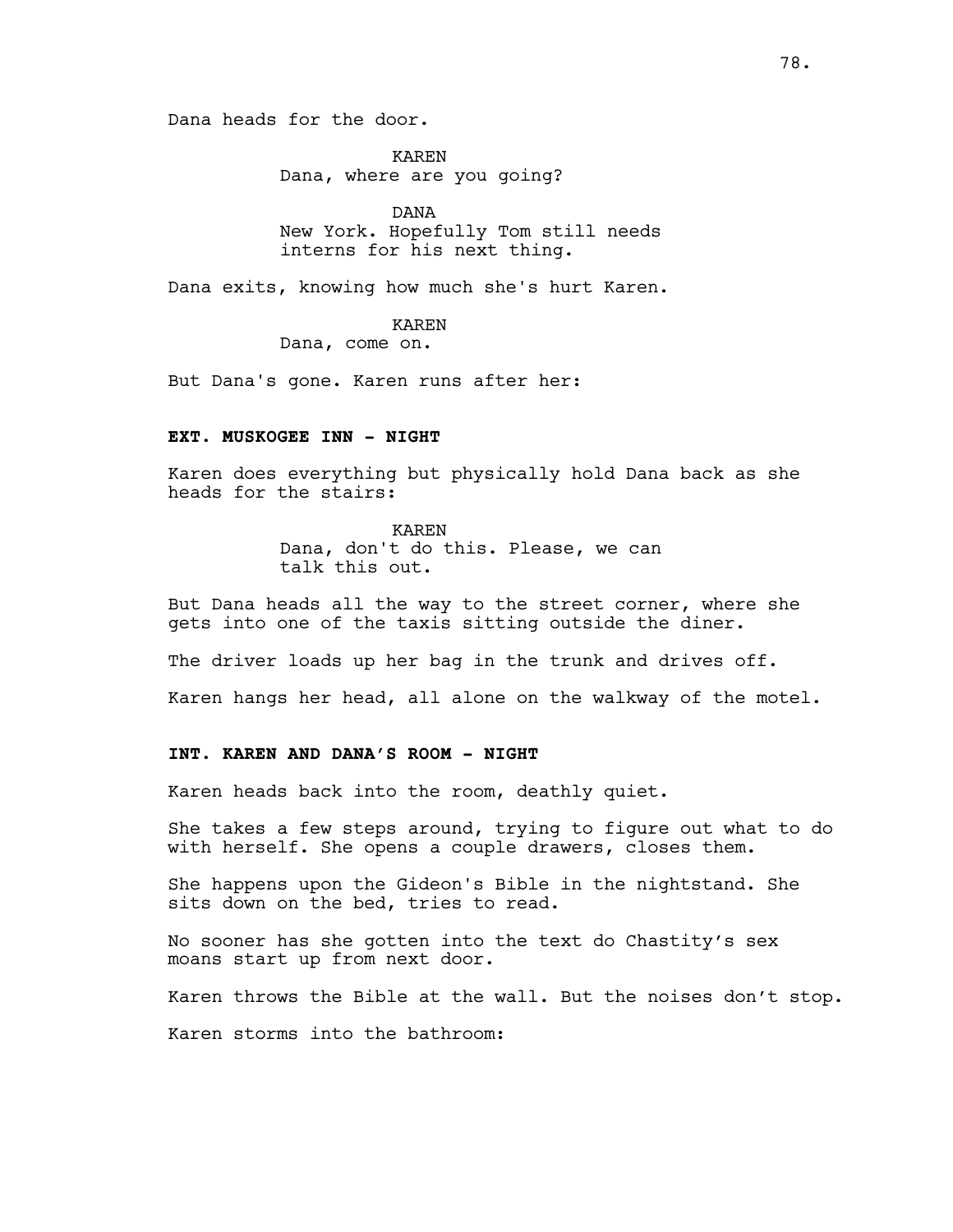#### **INT. KAREN AND DANA'S ROOM - BATHROOM - NIGHT**

She turns on the shower, finally drowning out the moans.

As she waits for the water to warm up, she looks at herself in the mirror. But the glass fogs up, hiding her reflection.

She pulls off her clothes and steps into the steaming hot shower. She puts her face right up to the showerhead.

Karen's sopping wet hair match cuts:

**FLASHBACK: the girl in the bathtub. Water from the faucet flowing down her hair and her face.**

Karen stares at her own feet, where blood pools. But when she blinks it's gone.

**FLASHBACK: water overflows from the bathtub, but when it hits the ground, it suddenly turns into blood.**

Karen stares at her hands, bloodied.

BANG BANG BANG. Someone's pounding on the bathroom door.

Karen jumps into the corner of the shower, terrified at the sounds, unable to speak.

She's got a very hazy view of the door through the sheer shower curtain.

BANG BANG BANG

The door blasts off its hinges and Karen SCREAMS.

The intruder yanks the shower curtain aside -- it's Chastity.

CHASTITY Come on! We gotta get outta here!

The walls of Karen's motel room are ablaze, but the fire hasn't spread into the bathroom yet.

Chastity yanks Karen out of the shower. Karen quickly snatches a towel to cover herself up.

# **INT. KAREN AND DANA'S ROOM - NIGHT**

Chastity pulls Karen across a narrow pathway that's still clear of the flames.

Karen's suitcase, her laptop, her legal pads -- all of it is already a smoldering mess.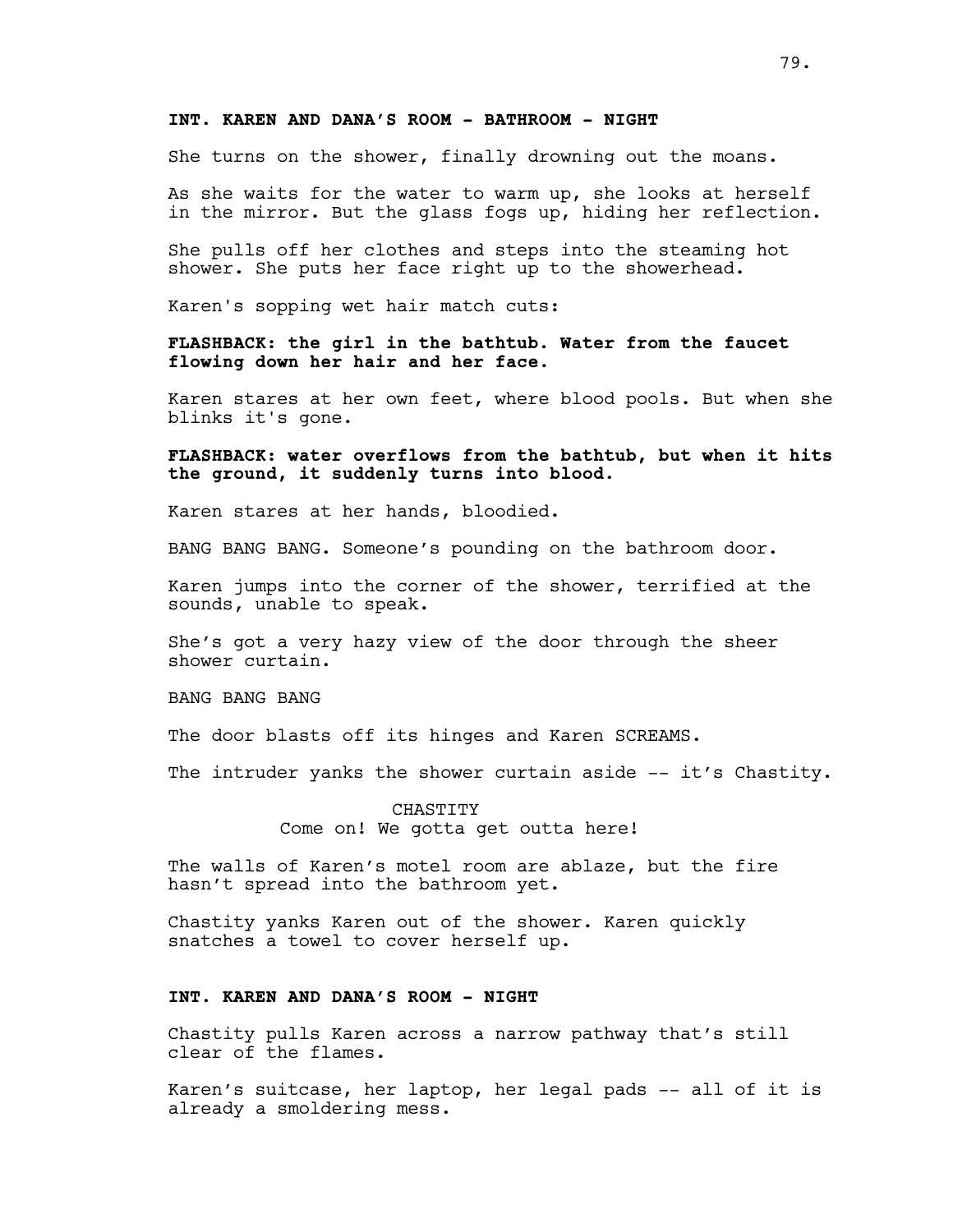But the PINK FOLDER Garland gave her lies just outside the reach of the flames.

# KAREN

Wait!

Karen lunges for it, grabs it, YELPS in pain.

Her towel's ablaze -- the cost of that one possession.

Chastity yanks her back to the door. Karen loses the towel.

#### **EXT. MUSKOGEE INN - NIGHT**

Chastity pulls a completely nude Karen out to the parking lot. A crowd's already formed, watching the fire spreading outward from Karen's room.

Karen tries in vain to cover herself up.

Chastity strips down to her bra and panties, hands her clothes to Karen.

Karen's lost the luxury of pinching her nose at them, and scrambles gratefully into Chastity's shirt and pants.

> KAREN What are you gonna --

> > CHASTITY

Don't worry 'bout me, honey. I got some spare clothes outta my room 'fore the fire got too big.

Chastity heads over to a pile of clothes and other personal effects in the middle of the parking lot, dresses herself.

Wailing sirens precede the ambulance and fire truck that pull into the parking lot.

Karen watches the firemen work for a moment.

But she's interrupted by the Toothless Landlady grabbing her and spinning her around.

> TOOTHLESS LANDLADY This is all your fault! If your bitch ass hadn't a been nosin' around 'bout this Carver thing, this wouldn't a happened!

But Chastity gets between the two of them.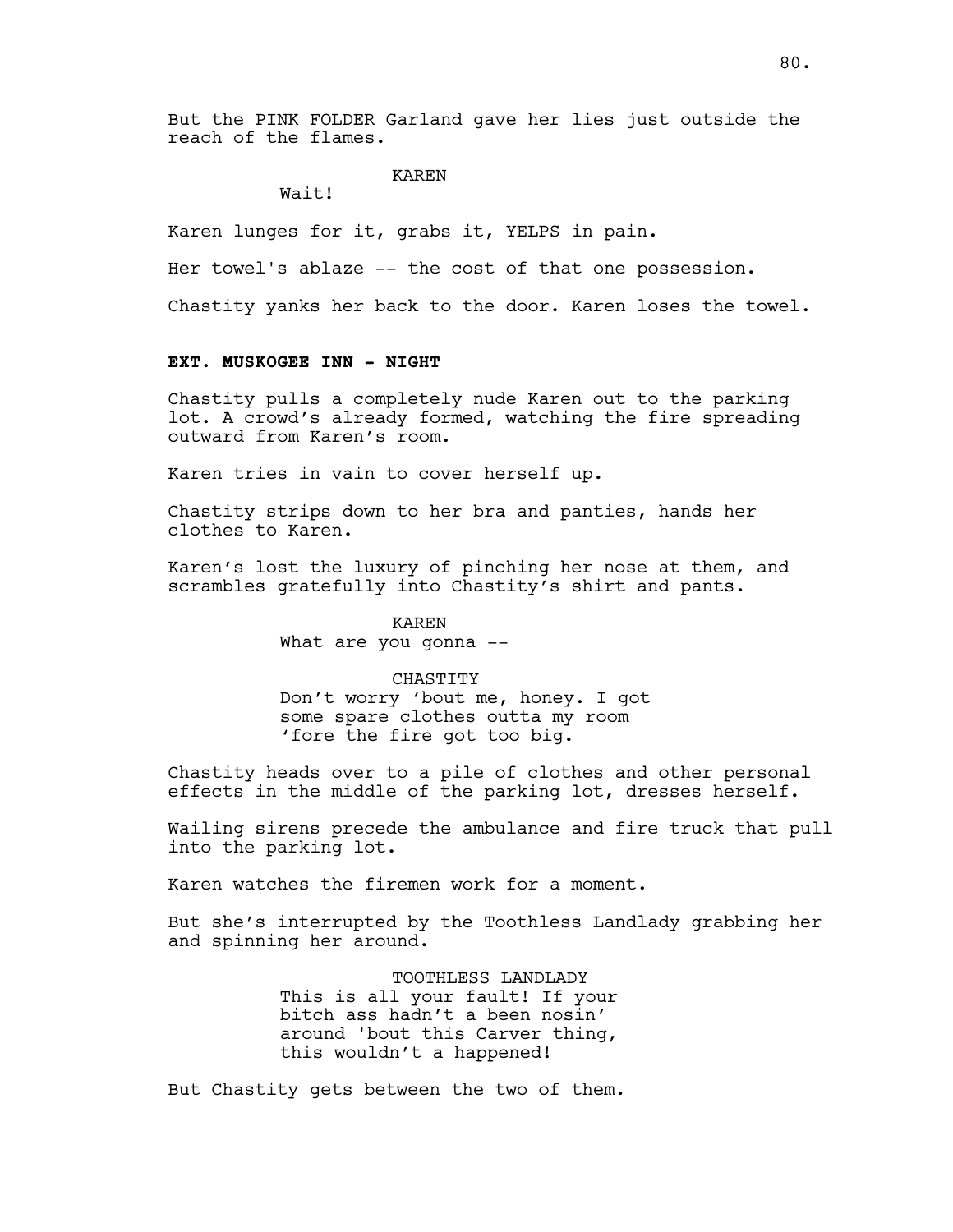CHASTITY Maureen, calm your tits. This ain't nobody's fault but whoever caused the fire.

TOOTHLESS LANDLADY / MAUREEN Bullshit! You seen any other rooms on fire? They's goin' after her.

Karen suddenly becomes aware of everyone watching her. She looks from face to face, trying to figure out who started the fire. It could be any of them. Or did the culprit escape?

> CHASTITY Maureen, I know you're mad, but this ain't her fault.

TOOTHLESS LANDLADY / MAUREEN Fuck you, Chastity! You ain't welcome here no more!

CHASTITY Yeah? Fuck you too, then!

As the Toothless Landlady walks away in a huff, Chastity returns to Karen.

> CHASTITY (CONT'D) Hey, don't worry 'bout her. She's always been a fuckin' bitch. You need any money or anythin'?

Tears well up in Karen's eyes. She tries to remain stoic.

CHASTITY (CONT'D) Say, where'd your friend go?

KAREN

She left.

Without another word, Chastity pulls a wad of cash out of her pocket and starts counting out a bunch of twenties.

> KAREN (CONT'D) No, I just need some money to call my boss, I'll use the payphone.

CHASTITY Listen to me. You ain't safe here tonight. You best take a taxi out to Montgomery, put up there for a while.

She shoves a couple hundred bucks into Karen's hands.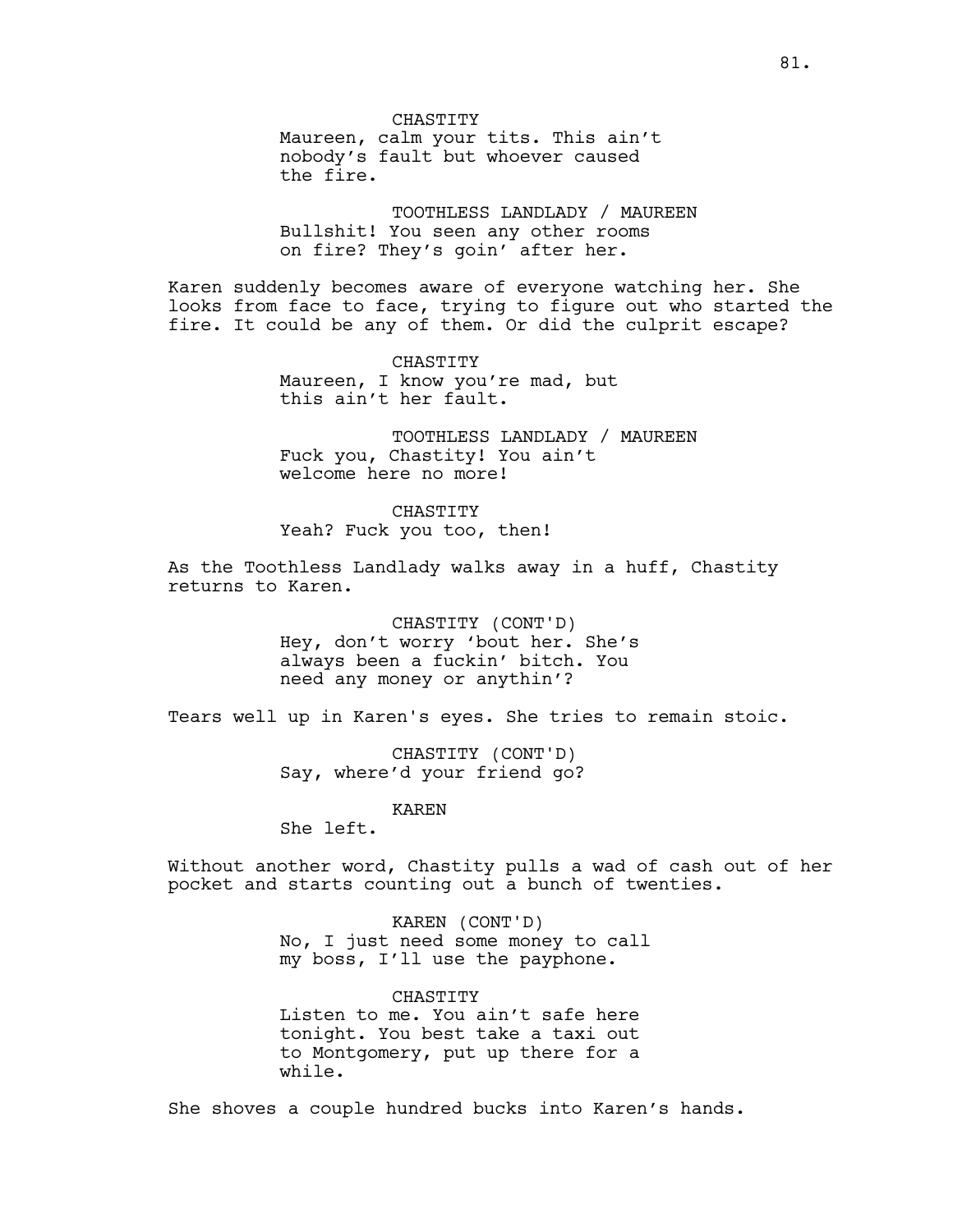#### KAREN

A taxi?

Chastity nods to Karen's Civic. It's been beaten to a pulp. Broken glass, slashed tires.

> CHASTITY Come to think of it, I might need to come too, seein' as how Maureen told me to fuck off an' all.

Sheriff Jim Chappell approaches them.

SHERIFF CHAPPELL Ms. Cunningham? Were you stayin' in room 209?

When Karen sees him, her jaw drops. This man is going to be the one taking her testimony?

> SHERIFF CHAPPELL (CONT'D) I'm sorry to see you under these kinda circumstances. Mind if I ask you a few questions?

Karen gives Chastity a wordless look of gratitude, and then heads off with Chappell.

Chappell leads Karen to the edge of the parking lot where it's a little more private. He sets his clipboard on the trunk of an unmanned police cruiser.

> SHERIFF CHAPPELL (CONT'D) So, tough night, huh?

KAREN Yeah, I was in the shower. My assistant had just stepped out. Next thing I know, Chastity - she's in the room next door --

Karen suddenly notices Chappell's just watching her talk, an odd look on his face.

> KAREN (CONT'D) Are you gonna write any of this down?

SHERIFF CHAPPELL Real pity, losin' the QB right before the playoffs.

KAREN

Excuse me?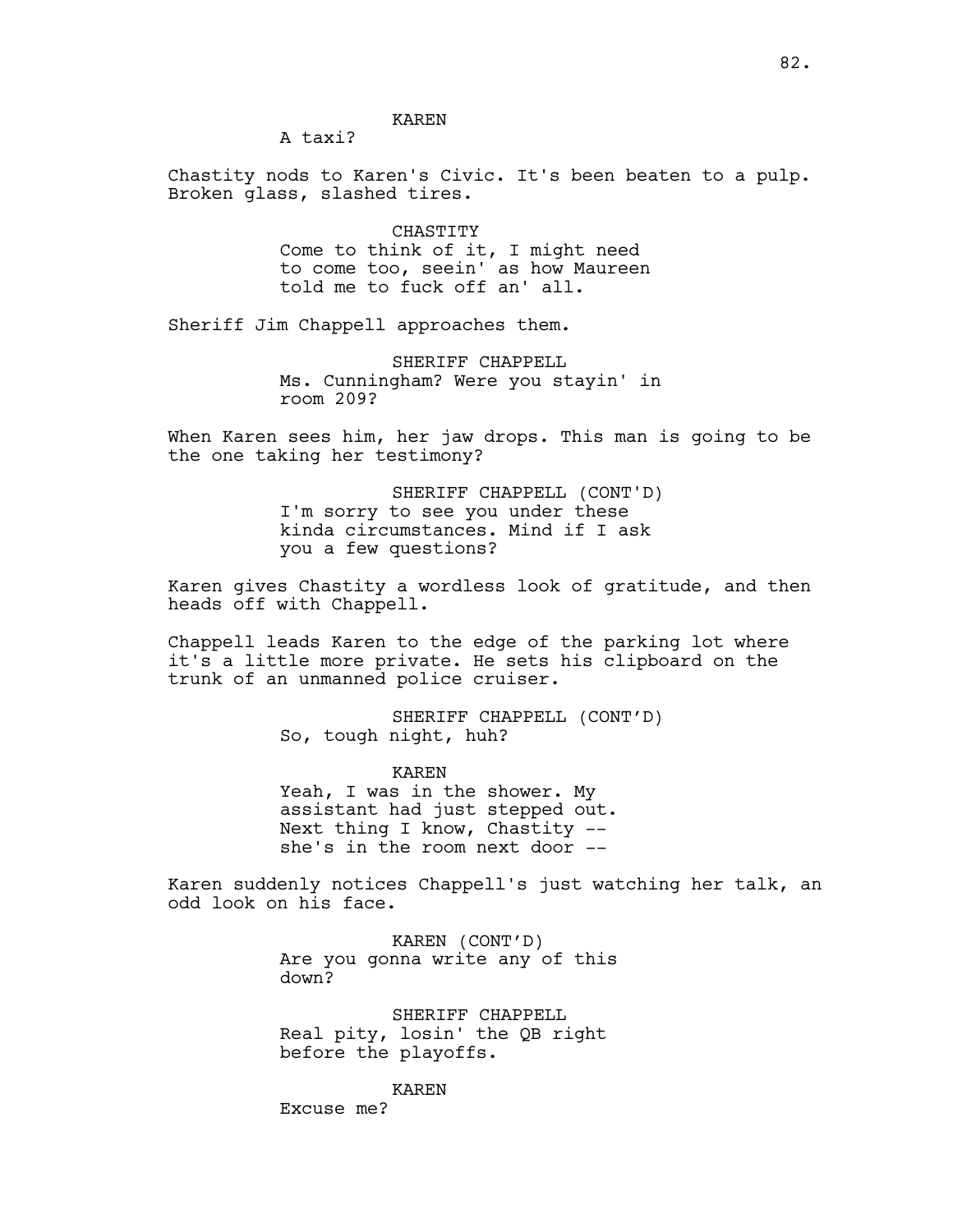SHERIFF CHAPPELL I think they woulda won, too. Everything. The whole championship. Lotta money woulda flowed into this town.

He whistles.

KAREN

Real pity the girl he sexually assaulted is suffering depression and PTSD and a total violation of her personhood.

SHERIFF CHAPPELL Oh absolutely. It breaks my heart. Truly it does. You've got to understand me on that. But what about all the other people who are suffering here 'cause jobs are dried up, business is gone, hopin' the team could give 'em a new start? Destroyed their future --

KAREN Yeah, Zeke sure did.

Chappell hardens. Stares Karen down. But before he responds:

DEPUTY (O.S.) Jim! You got a sec?

Under the Deputy's gaze, Chappell finally walks away.

DISSOLVE TO:

#### **EXT. MONTGOMERY MARRIOT - DAWN**

The sun rises over a twelve story hotel and city that's more modern than any building in Beatrice. The streets are just starting to fill with early morning activity.

#### **INT. MONTGOMERY MARRIOT - KAREN'S ROOM - DAY**

Late afternoon sun spills through the windows when Karen finally stirs. Chastity's on the balcony, smoking.

Karen notices a tray of breakfast pastries, fruit and coffee nearby. Chastity must have brought it.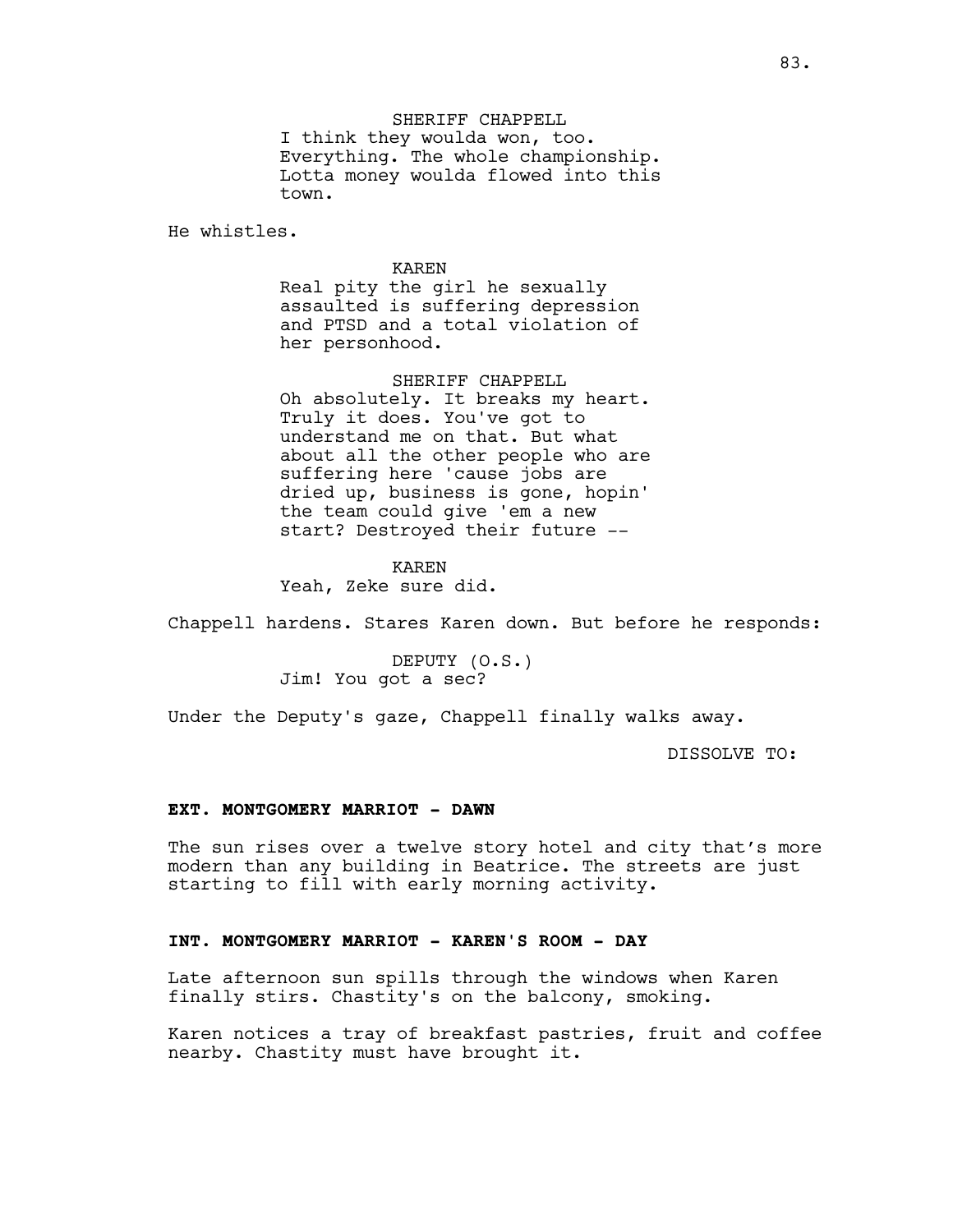#### **EXT. MONTGOMERY MARRIOT BALCONY - DAY**

Karen joins Chastity on the balcony, still wearing her clothes from the previous night.

> CHASTITY Oh, good. You're eatin' somethin'.

Karen holds up an orange she grabbed from the tray.

They stand in awkward silence for a beat. Chastity smokes.

CHASTITY (CONT'D) Say, how's that story o' yours comin' along?

KAREN One version might be the biggest story I've ever written. The other version might be forgotten in a month.

CHASTITY Well shit. You should write the first one.

Chastity can't quite figure out why Karen's so unhappy.

CHASTITY (CONT'D) Bein' raped sucks.

Karen chuckles, nods.

CHASTITY (CONT'D) Why you laughin'? You ever been raped?

KAREN No, I'm sorry. I agree. Just the way you --

**CHASTITY** Just 'cause I like fuckin' people don't mean it can't happen to me.

Karen gets serious again.

KAREN No, I'm sorry. I've never been able to, uh, talk about it honestly. (beat) A friend of mine was raped. Long time ago. I was there when it happened.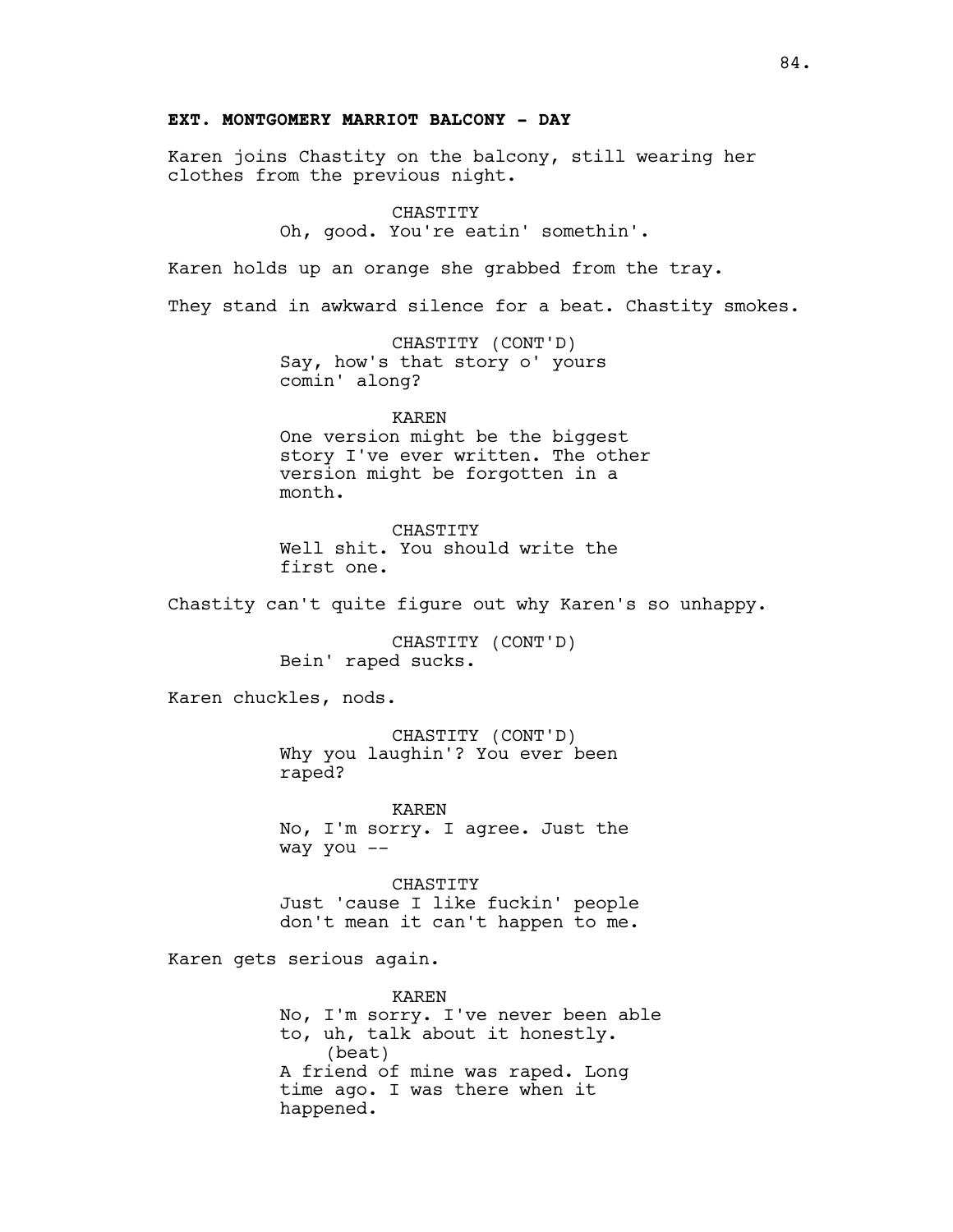**FLASHBACK: from inside the bathroom, something bangs onto the door from outside. BANG. BANG. BANG. An anguished moan --**

> KAREN (CONT'D) When they asked me if I saw him, in my apartment, that night...

**FLASHBACK: the gavel bangs on the pedestal in slow motion once again, each strike a thunderous boom.**

> KAREN (CONT'D) I should have said I saw him. I knew it was him in there.

CHASTITY He walked, didn't he?

KAREN It was just a little white lie. Might have saved her life.

**FLASHBACK: water and blood flow out from under the door.**

CHASTITY Aw, don't blame yourself, babe. They always go free.

# **FLASHBACK: a girl lies in an overflowing bathtub, the faucet running down her hair and her unmoving face.**

Karen's eyes well up with tears at the memory.

KAREN In my head, I don't know... I thought maybe if Leah was lying about this, then my friend lied too...

Chastity puts an arm on Karen's shoulder.

KAREN (CONT'D) I've been telling the truth ever since. Trying to, anyway. Failing at it, lately. Telling the truth is always better than lying, right?

Chastity bursts out laughing.

CHASTITY Oh lord help me! Oh sweet Jesus!

KAREN What's so funny?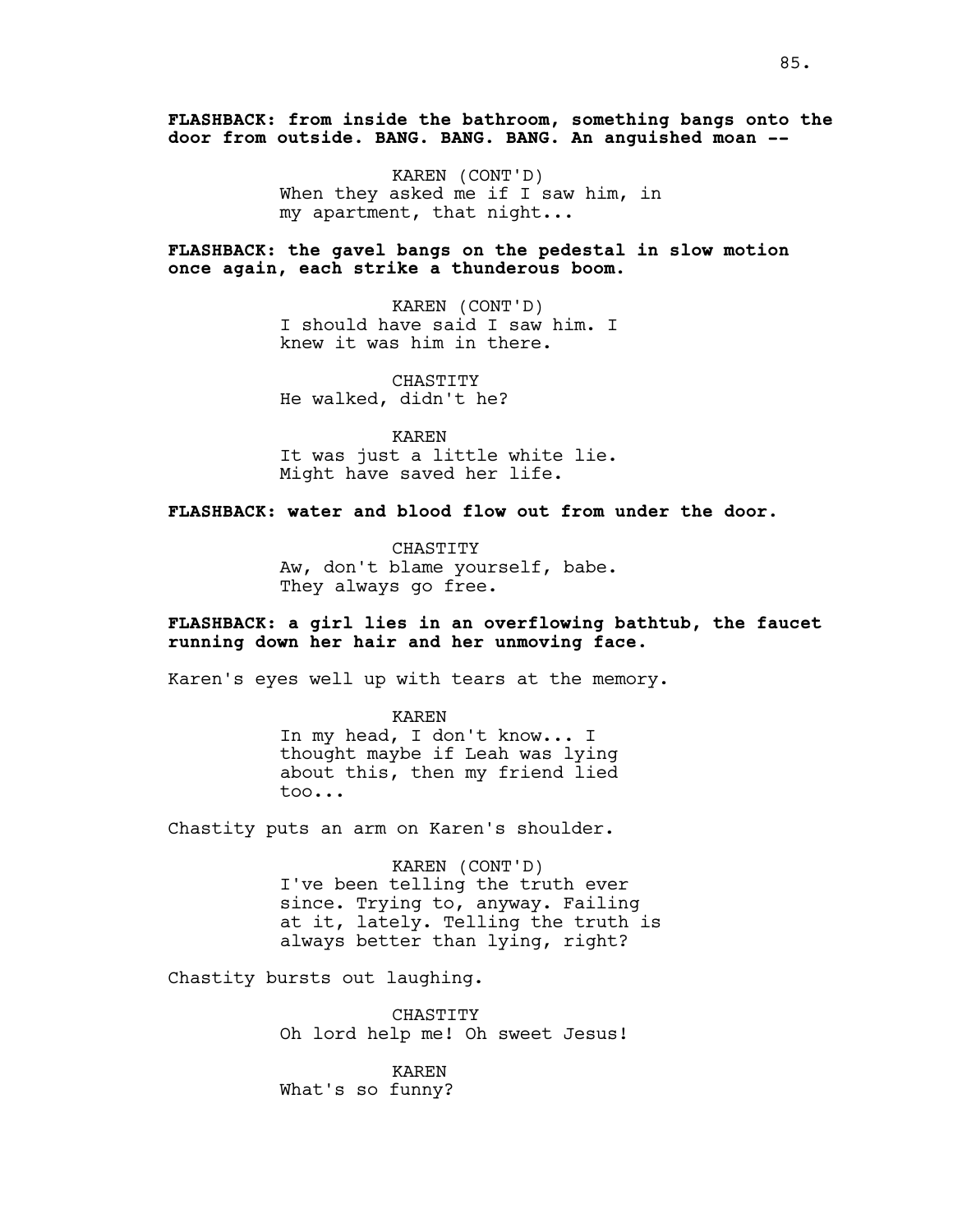#### CHASTITY

Truth-tellin' ain't always better than lyin'. That's some first-grade bullshit. If you saw a midget, you wouldn't say 'hey, you're short.'

#### KAREN

Well, no, but you can't call him a midget either. That's just common courtesy.

#### CHASTITY

Exactly. There's all kinds o' reasons to tell lies. You can't go 'round makin' absolutist statements like 'the truth is always right' when somethin' as basic as common courtesy proves you wrong.

Karen is taken aback at Chastity's sudden eloquence.

#### **INT. MONTGOMERY MARRIOT - FRONT DESK - DAY**

The **RECEPTIONIST** hands Karen a brown box. The return label has the name "GARY CHOI" on it, with a New York address.

Karen rips it open on the spot: a new company cell phone, laptop, and credit card.

#### **INT. MONTGOMERY MARRIOT - GIFT SHOP - DAY**

Karen drops a big pile of stuff in front of the cashier: tshirts, shorts, a toothbrush, toothpaste, tampons -- every basic necessity she can think of.

#### **INT. MONTGOMERY MARRIOT - KAREN'S ROOM - DAY**

Karen sits on the bed, setting up her phone. Once the welcome screen goes away, her phone buzzes with a handful of notifications. Emails, texts, missed calls.

The last one lingers onscreen a second, a text from Bill Anderson: "HEARD WHAT HAPPENED. YOU OK? NEED TO POSTPONE?"

Karen stares at her phone a long time, not sure how to respond. After a long beat, she taps out a response:

"I'M STILL ON IF YOU GUYS ARE"

Chastity comes in from the balcony, starts gathering her things up, packing them away.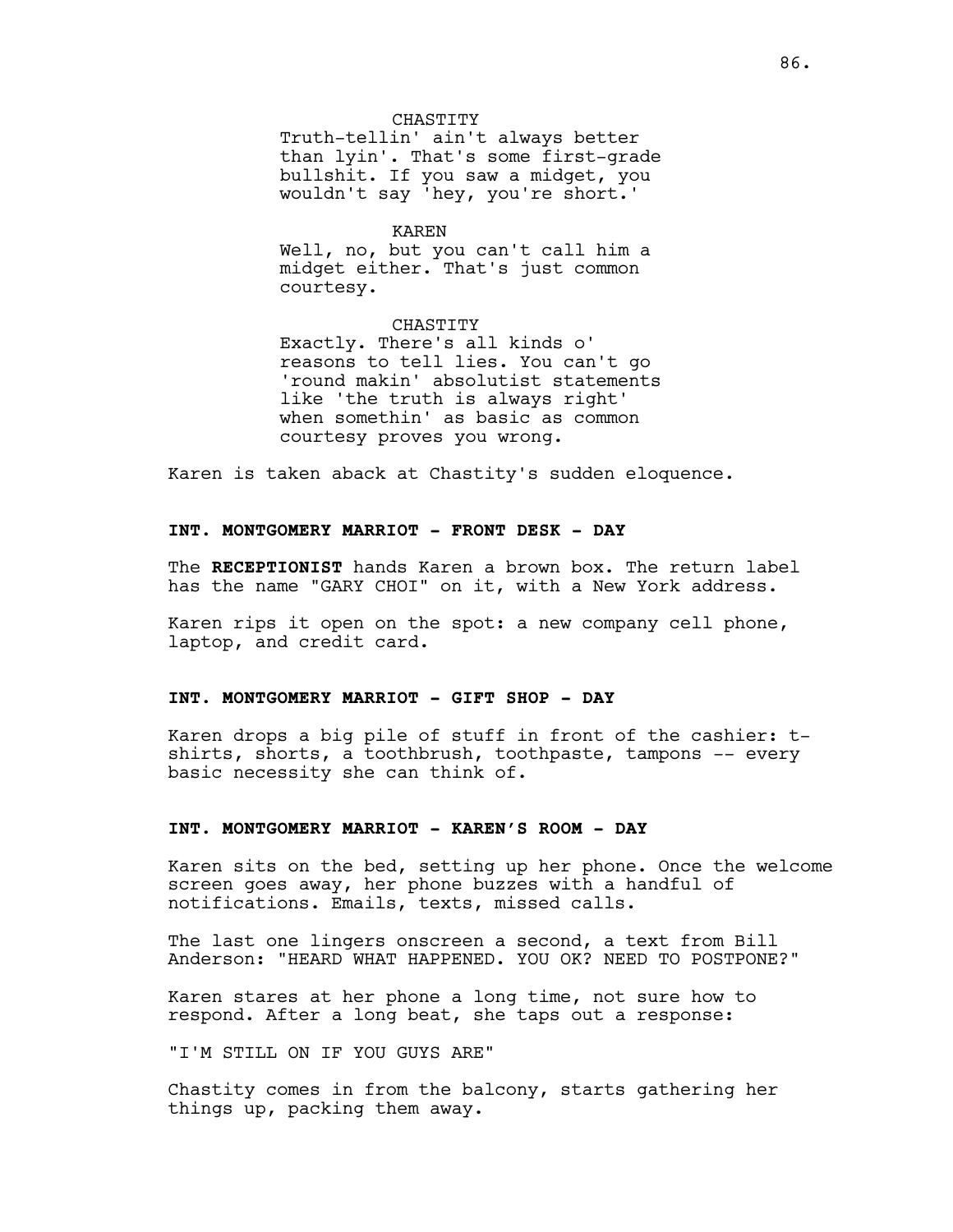KAREN You heading out?

CHASTITY Yeah, figger I'll find a motel round the edge of the city that'll have me. Gotta get back to work.

KAREN Really? You have to?

CHASTITY Why would I wanna stop? Gettin' to fuck and take off my clothes for money --

Karen shakes her head, can't help but laugh.

CHASTITY (CONT'D) Oh, right, I forgot. Y'all think it's immoral.

Karen did not expect to hear some cold reality from Chastity.

CHASTITY (CONT'D) Just 'cause I admit I like to fuck, unlike the rest o' y'all.

KAREN I didn't mean to judge --

CHASTITY Just 'cause I ask men to pay for it upfront instead of in drinks, meals, and movie tickets.

KAREN

I'm really sorry.

Chastity shakes her head at Karen. She grabs her bags, clothes, and a few coat hangers stolen from the hotel and heads for the door.

> CHASTITY Wanna know where rapists come from? Not from folks who's sexually satisfied.

Karen stops her from leaving.

KAREN Chastity, I'm sorry. Please. I should be thanking you. You saved my life.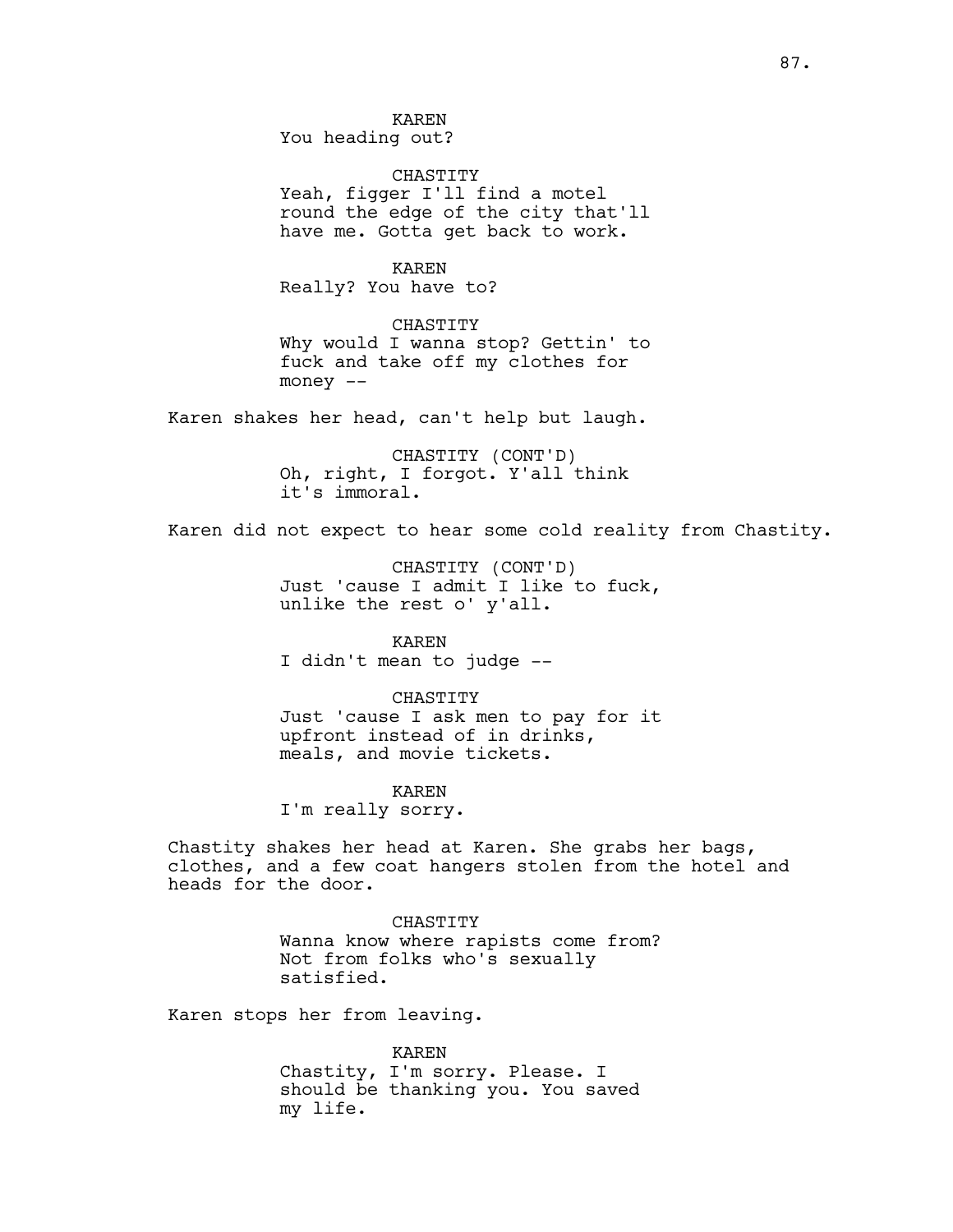CHASTITY It's human decency. Even us whores got it.

And with that last chastisement, Chastity leaves.

# **EXT. ANDERSON HOUSE - DAY**

A film crew stands idly outside a grip truck.

A Camry pulls up outside the house and Karen emerges from it. A new rental car.

But as she walks up to the house, her phone rings.

KAREN (into phone) Bill, look outside.

Bill emerges from the house and meets Karen on the lawn.

BILL Karen, I think we might need to reschedule.

KAREN What? Why?

BILL You must've been on the road. News just came in. Judge ruled the video inadmissible.

KAREN What? The one of Carver...

BILL Yeah, that one. Said the Sheriff found it on Whittaker's phone without probable cause to search it.

KAREN You're kidding me.

Bill shakes his head.

KAREN (CONT'D) But that's bullshit. They got the video from the leak online, they never...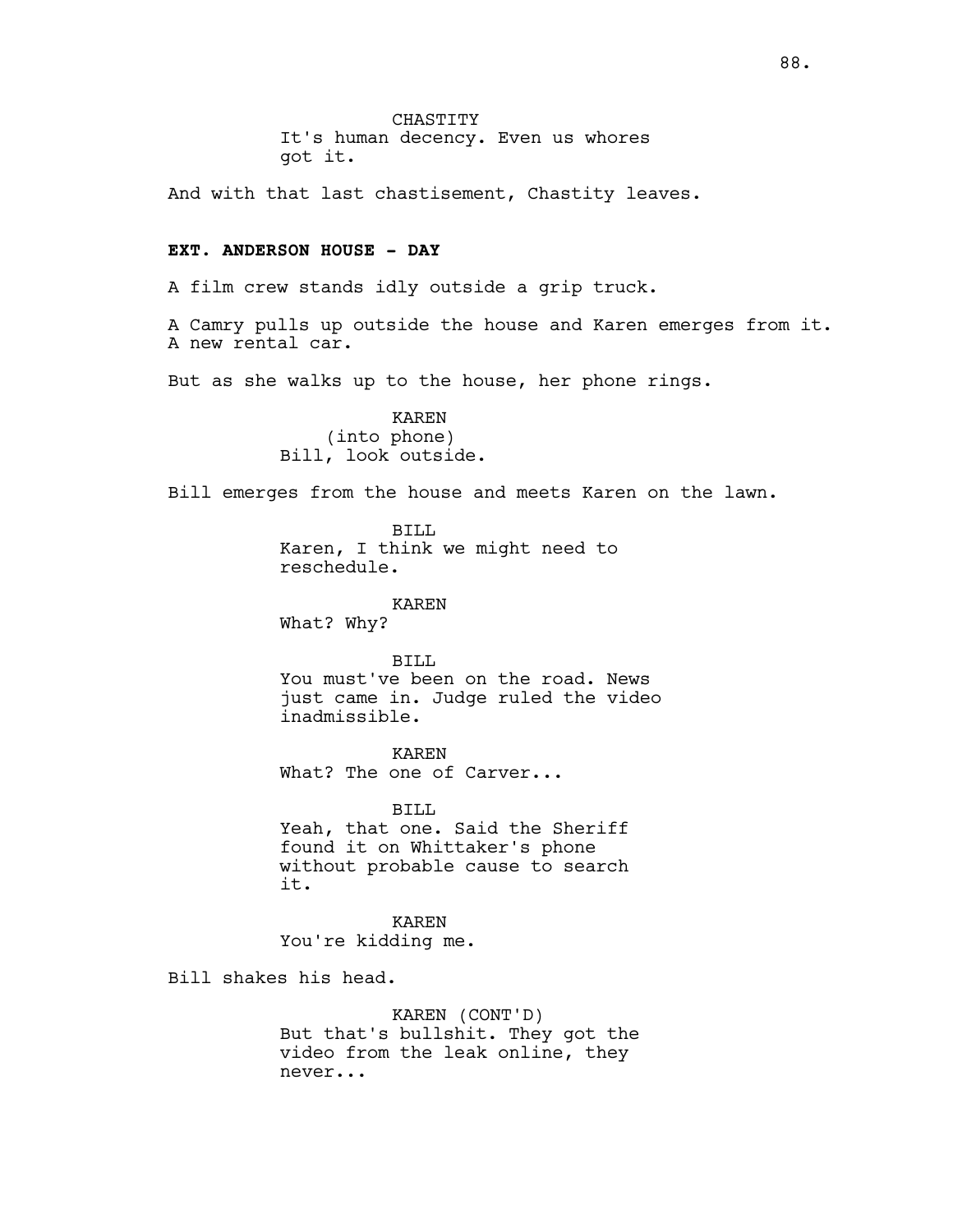Karen scrambles to find her notepad -- wait, it got destroyed in the fire.

BILL

What?

KAREN Whittaker took that video to the Sheriff voluntarily, the day before it leaked online. He tried to get Carver arrested.

BILL

Are you serious?

KAREN That's why they benched him that one game. That's gotta be why. It's in my notebook... which I lost in the fire.

She deflates.

BILL But that'd mean we could still use the video in court? Right?

Karen nods.

BILL (CONT'D) Well come on then, we gotta tell Leah 'bout it!

He rushes inside the house, and Karen follows him.

# **INT. ANDERSON HOUSE - LIVING ROOM - DAY**

A couple crew members stand by half-set up equipment, the work on hold for the moment, in case of a cancellation.

Bill rushes into the room and hollers to Iris and Abby.

BILL Karen can prove Whittaker showed the Sheriff the video all by himself!

IRIS Oh lord, Karen, is that true?

Iris envelops her in a tearful embrace.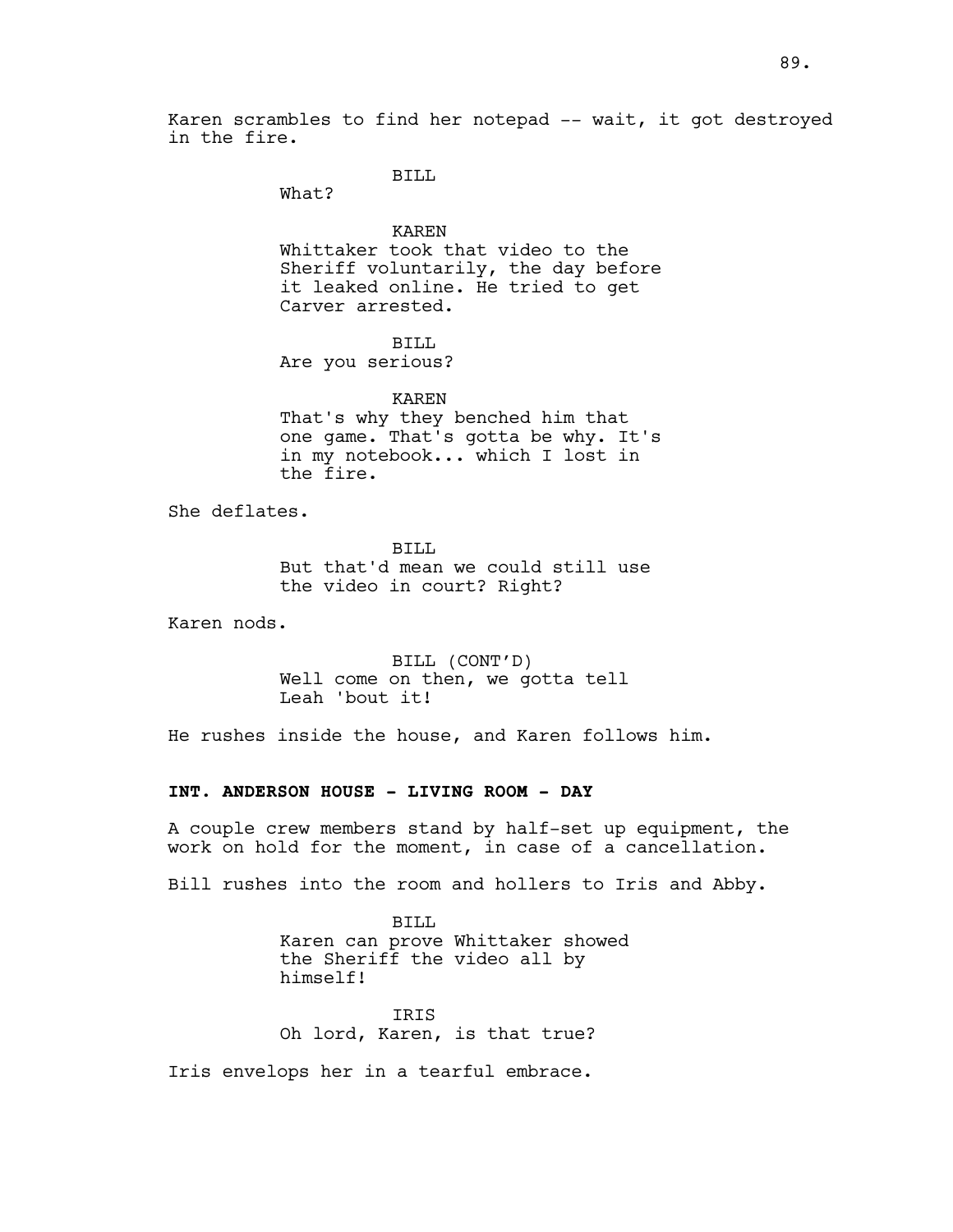# I'm gonna go tell Leah.

He rushes off into the house and Iris follows him.

Karen's left alone with Abby and a few crew members.

She gestures for Abby to follow her to:

### **EXT. ANDERSON HOUSE - BACKYARD - DAY**

Karen and Abby step outside, slide the glass door closed.

KAREN You already knew Whittaker showed Chappell the video, didn't you? Leah texted you about it.

Abby stares at the ground. Karen waits for an explanation.

ABBY Leah was tryin' to get him to leak the video.

KAREN Yeah, I got that much. When did that start?

ABBY 'Bout a month after she an' Zeke...

KAREN

She just suddenly remembered that Whittaker had his phone out?

Bill and Iris slide open the glass door, emerge.

IRIS We can't find her.

They head over to a tree fort built around an oak tree in the backyard, look through it quickly.

#### BILL

Leah! Where are you, babe?

Abby joins them when they head inside to keep searching, only too glad to be shot of Karen.

Karen approaches the tree fort, a gorgeously-constructed oak castle with battlements, towers, and passageways inside, navigable only by a small child.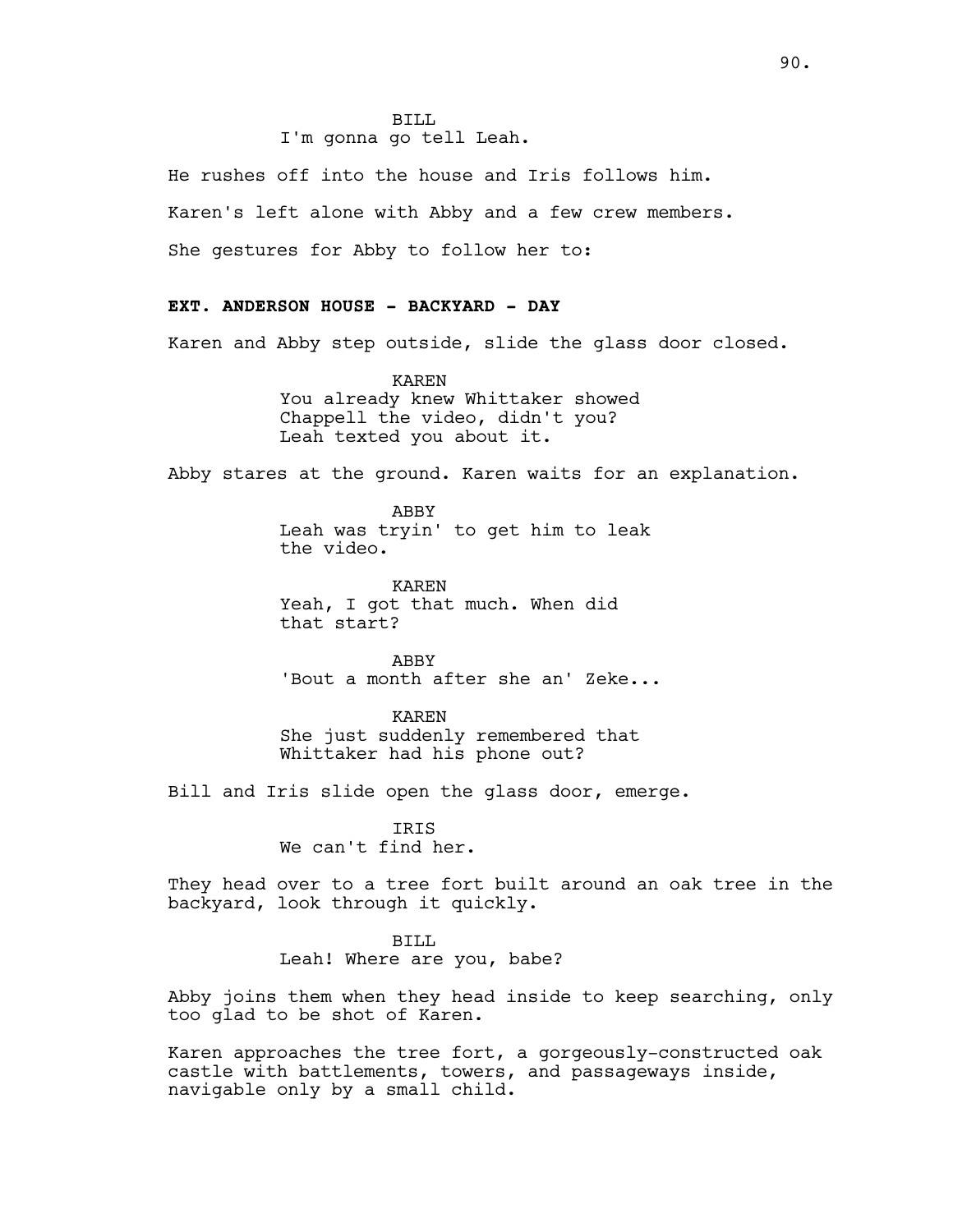She hears a car revving up.

Karen glances around the side of the house, notices Abby's station wagon pulling out of the driveway and roaring off down the road.

Karen tries to understand. And then it clicks. She runs.

#### **EXT. HIGHWAY - DAY**

Karen's Camry blazes onto the highway, easily doing eighty as it swerves around other cars that almost seem like they're standing still in comparison.

Karen's phone rings. "BILL ANDERSON." She hesitates to answer. At long last:

> KAREN (into speakerphone) I'm sorry I left. No time to explain. I know where Leah went.

BILL (V.O.) (from speakerphone) Where?

KAREN Train tracks off Kolb City Road. Couple miles out of town.

A SIREN WAILS.

Karen sees a cop in the rearview, speeding up to catch her.

KAREN (CONT'D) Follow the sirens.

She hits the gas.

A welcome exit approaches: "KOLB CITY ROAD."

She barrels down the exit ramp.

# **EXT. KOLB CITY ROAD - DAY**

The cop car starts catching up to her on a long straightaway.

It just barely pulls up along side her --

Karen SLAMS the brakes, pulls over next to the woods.

The cop car whizzes past her, too slow to react.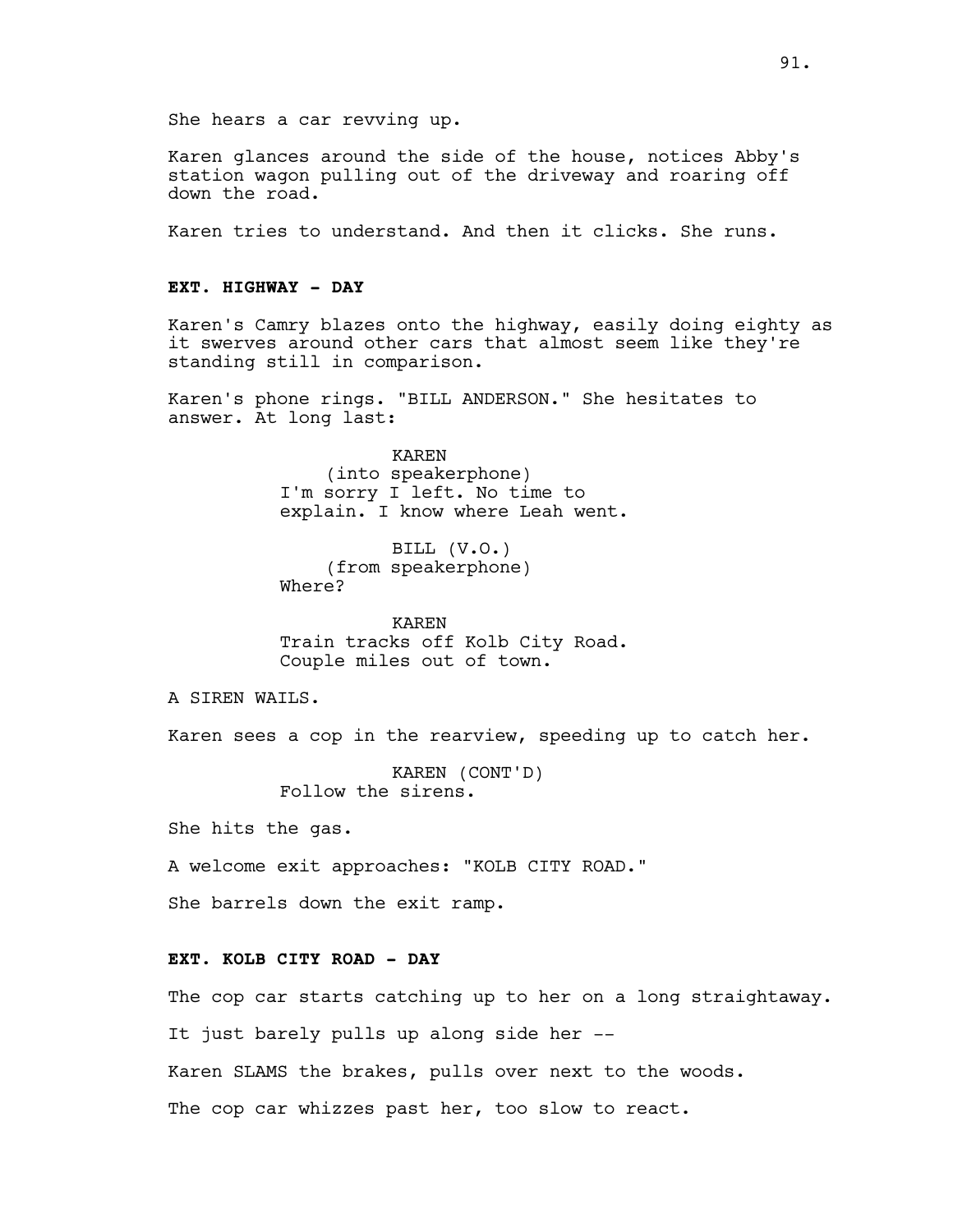Karen parks next to Leah's SUV. Abby's station wagon is nowhere to be found.

Karen gets out and runs into the trees, while the cop doubles back to find her.

# **EXT. WOODS - DAY**

Karen leaps over boulders and roots.

The steady chugging of an APPROACHING TRAIN.

Karen's foot gets stuck in the mud and she falls.

She hears the terrifying SCREECH of the train's brakes.

Karen gets back to her feet, pushes herself forward as fast as she possibly can.

There's the clearing up ahead. Leah's standing on the tracks.

KAREN

LEAH! GET AWAY! GET OFF!

Leah's eyes snap open.

Karen waves her arms.

But Leah looks away, to the other side of the tracks.

KAREN (CONT'D) OVER HERE!

Karen runs toward the tracks, ready to leap toward Leah. But someone else runs up on the other side of the tracks: Abby.

She pushes Leah off the tracks --

Straight into Karen's arms --

And then she's gone.

The train barrels through the clearing.

Karen and Leah are frozen for a moment.

There's blood on the train tracks.

And then Leah starts kicking and struggling to get away from Karen, screaming. Tears welling up.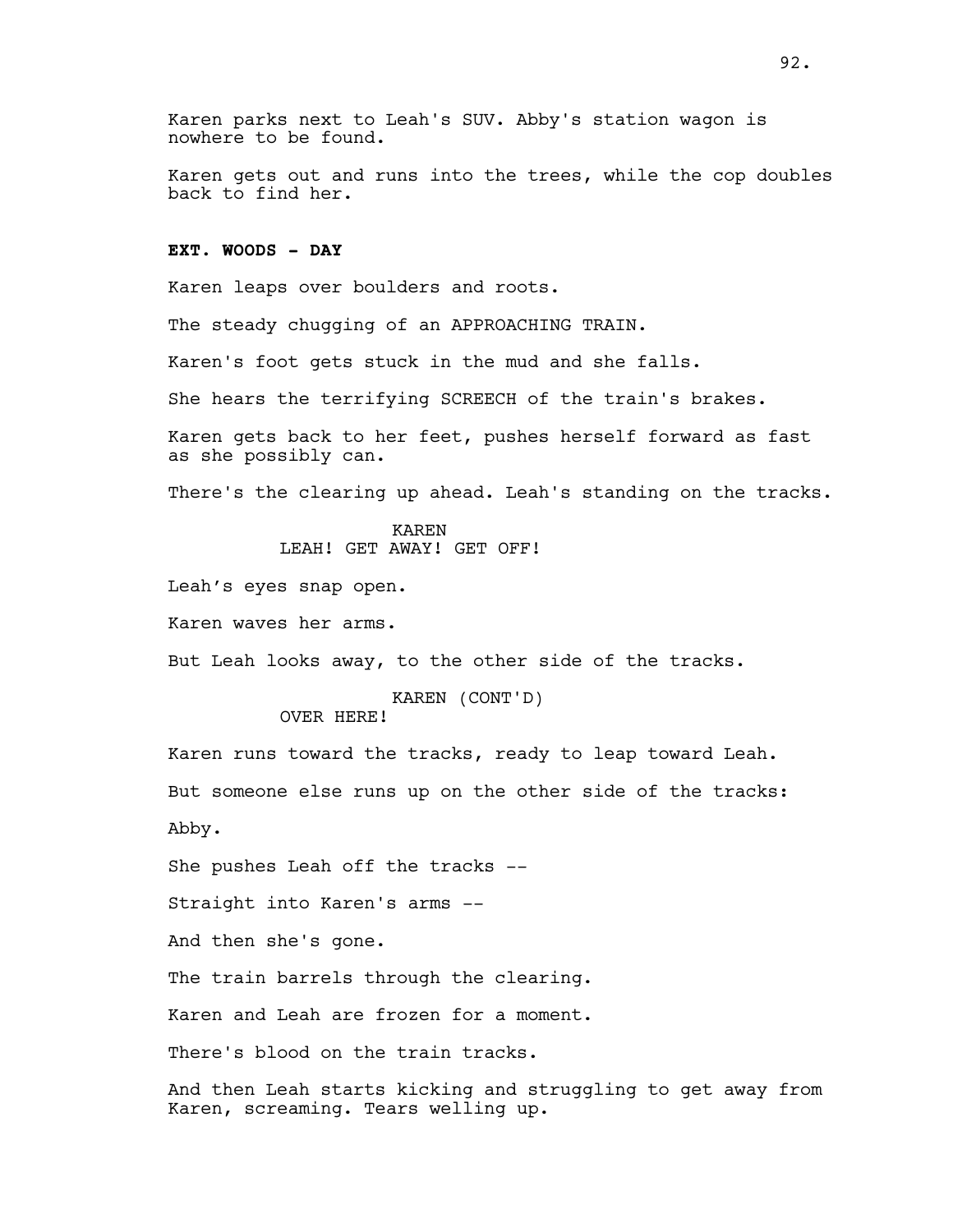But Karen holds onto her tightly, doesn't let her run back to her best friend.

#### LEAH

# ABBY! ABBY!

Karen's ears RING, and all other sounds fall away.

# **FLASHBACK: Younger Karen struggles with the locked bathroom door, panicking at the water seeping out from underneath it.**

Growing pale, Karen drags Leah away from the train.

**FLASHBACK: Younger Karen kicks at the door, once. Twice. Thrice. Finally gets into the room.**

As Karen pulls Leah toward the trees, they're greeted by cops with guns drawn.

**FLASHBACK: Younger Karen discovers the girl in the overflowing bathtub. Her wrists drain blood into the warm water.**

Karen releases Leah to the cops, staggers away.

**FLASHBACK: Younger Karen rushes to her, screaming M.O.S. The ringing in Karen's ears becomes deafening.**

Bile rushes up Karen's throat. She keels over and throws up.

CUT TO BLACK.

#### **NEWS MONTAGE:**

Cut between various news clips, headlines, and images, while various reporters' voices overlap, reporting on the latest developments out of Alabama:

> NBC NEWS CORRESPONDENT It's being called the greatest transgression of justice in recent memory.

ABC NEWS ANCHOR A judge ruled inadmissible an incriminating video depicting a sexual assault --

CBS NEWS ANCHOR -- led to the victim's attempted suicide and her best friend's sacrifice --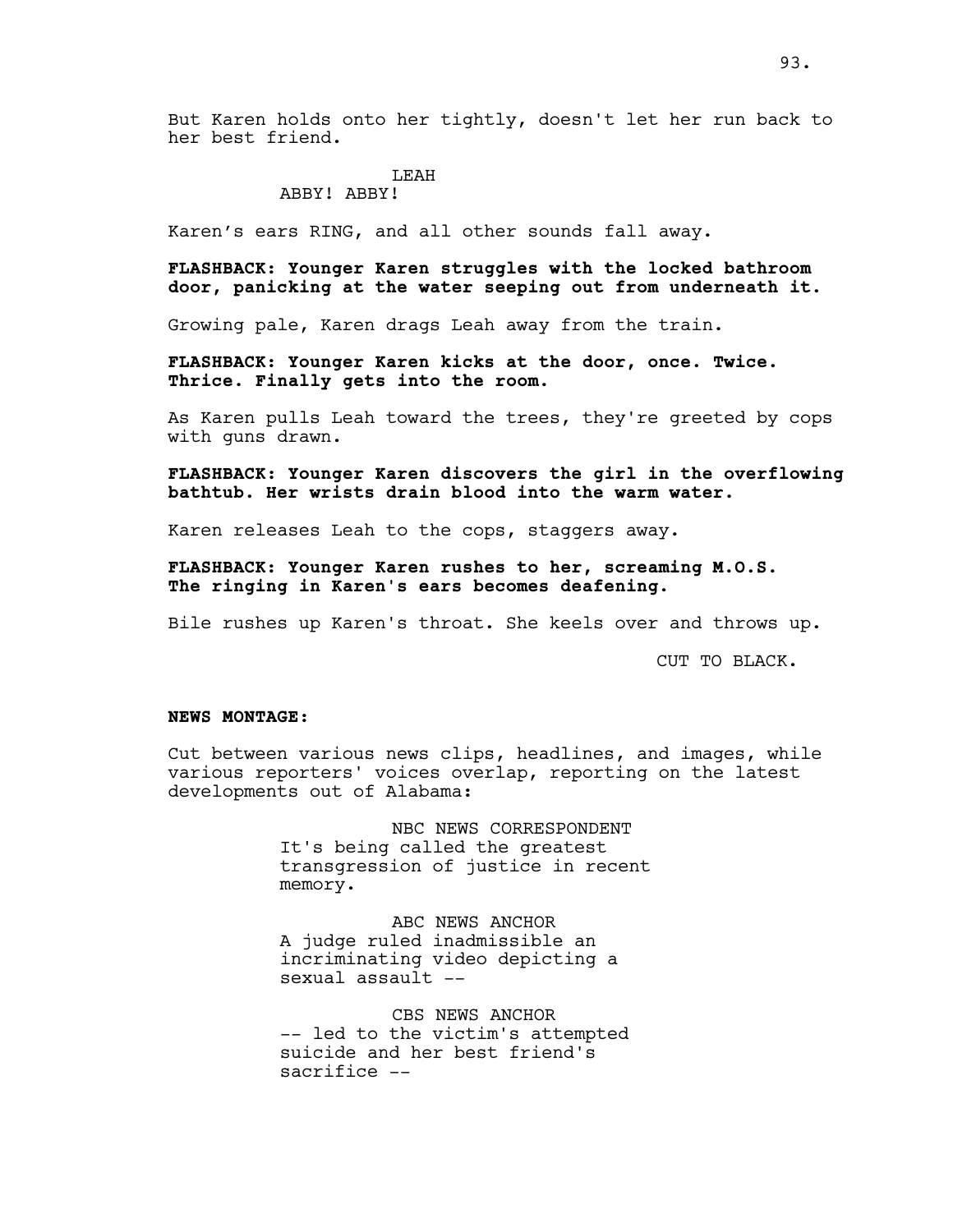SPORTS CENTER ANCHOR -- in the path of a speeding train.

#### **EXT. WOODS - DAY**

Handheld news footage of a huge pile of flowers, cards, photos and other mementos of sympathy at the base of a tree. The train tracks are in the background.

> NBC NEWS CORRESPONDENT (V.O.) Advocacy groups across the country have unanimously decried Judge Percy's decision --

FOX NEWS ANCHOR (V.O.) -- though legal experts believe that the publicity of the case rendered the idea of an unbiased jury impossible, regardless of the video's --

# **INT. SHERIFF'S DEPARTMENT - DAY**

Sheriff Jim Chappell addresses a press conference.

SHERIFF CHAPPELL I made a grave error investigatin' this case, I admit it. And it cost the state a conviction. I'll never forget that. Keeps me up at night, it truly does.

#### **EXT. UNIVERSITY OF PHOENIX STADIUM - DAY**

Sheriff Chappell, dressed in Gilead colors and looking wellrested enough, waves to tailgaters.

He heads toward a football stadium about five times the size of Gilead's, and passes under a large banner that reads:

"2016 COLLEGE FOOTBALL PLAYOFF NATIONAL CHAMPIONSHIP"

"GILEAD GREY WOLVES VS. CLEMSON TIGERS"

#### **EXT. GILEAD PRACTICE FIELD - DAY**

Coach Gibson addresses reporters at the end of team practice.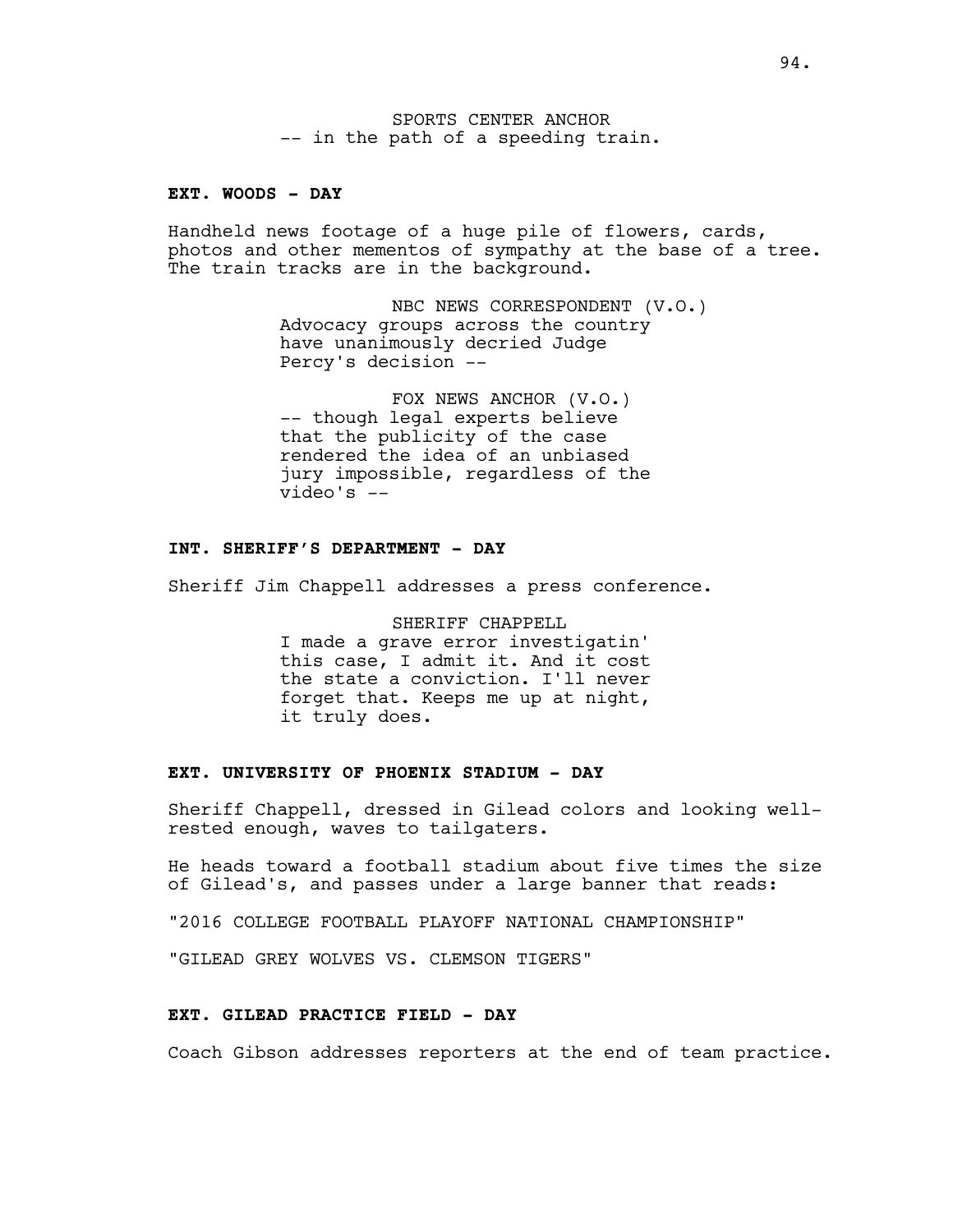COACH GIBSON We reinstated Zeke to the team when it became clear the state had no case against him.

# **EXT. GILEAD COURTYARD - DAY**

Zeke Carver, wearing a suit and tie, emerges from a building and into the campus courtyard with his lawyer behind him.

Carver raises his arms in victory as he approaches a large group of friends and family members waiting for him. They applaud him, hug him, pat him on the back.

> LOCAL ABC ANCHOR (V.O.) -- university also found Carver not guilty of any violations of the student code of conduct --

> LOCAL NBC REPORTER (V.O.) -- has called on the department of education to invoke Title 9 and launch a federal investigation of Gilead --

FOX NEWS ANCHOR (V.O.) -- sources in the West Wing said there were no such plans for a Title 9 investigation --

On the other side of the courtyard, in full view of Zeke, a small group of students protest against him.

> NERDY STUDENT PROTESTER (addressing a news camera) We're out here because in America, it's become normal for rapists to get away with it. Not anymore.

HIPSTER STUDENT PROTESTER We know for a fact that this guy is a rapist. It's on camera. So why's he still out there in the world? Why's he still playing football? Why's he still winning awards?

#### **INT. SONY THEATER - NIGHT**

Zeke sits in the audience with other college football stars, their parents, coaches, and football VIPs.

At the podium, a **HEISMAN TRUSTEE**, 60s, opens an envelope: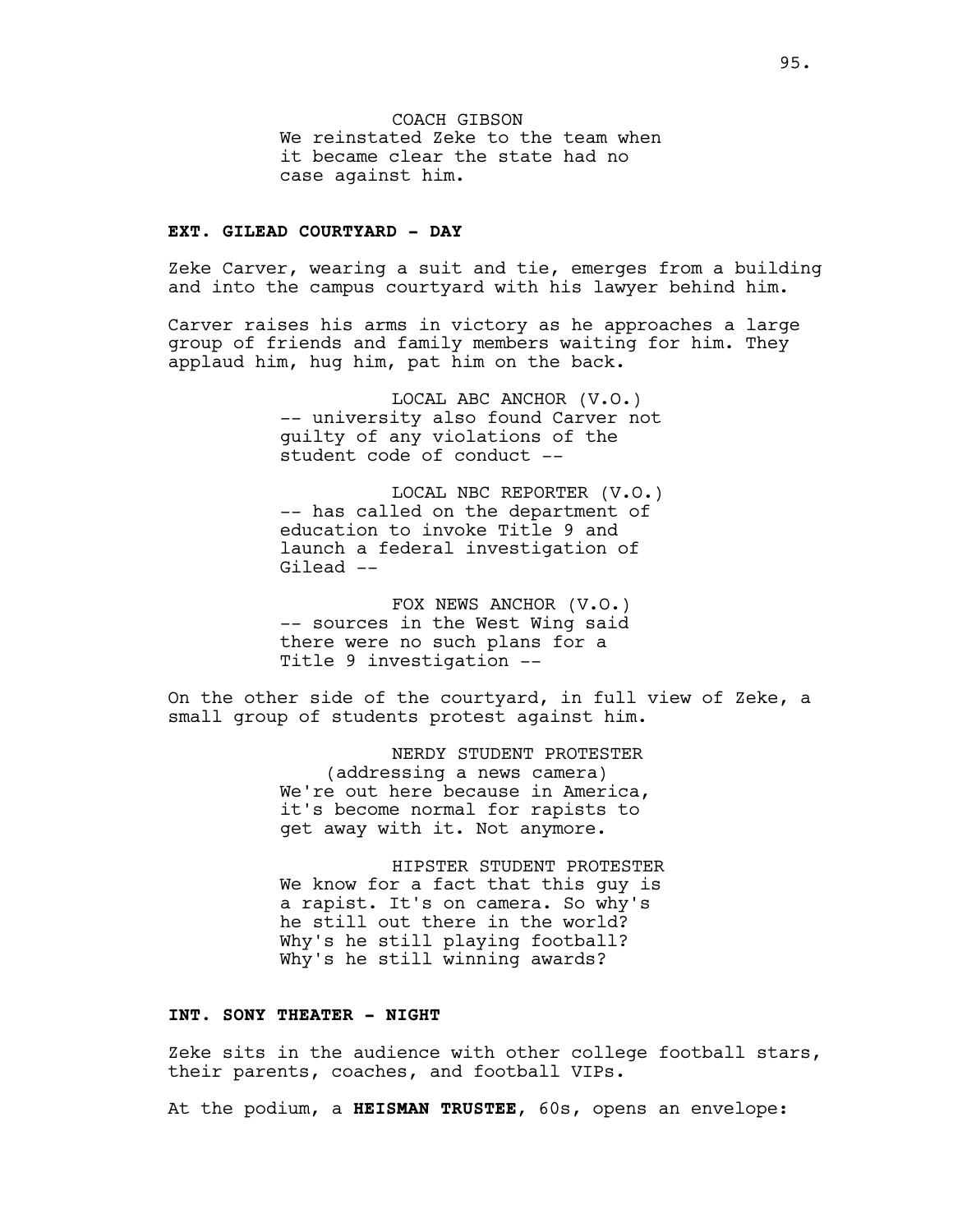HEISMAN TRUSTEE The winner of this year's Heisman Trophy is Zeke Carver.

The theater bursts into applause, and Zeke stands up in the front row. He hugs the runners-up, his parents, and his coaches before heading up to the stage.

> CBS NEWS CORRESPONDENT (V.O.) Reactions in the small Alabama suburb surrounding Gilead University have been mixed.

# **EXT. BEATRICE - DAY**

Cut between some familiar faces around Beatrice speaking into the camera for impromptu news interviews:

> GENERAL STORE OWNER Listen, the kid made a mistake. I'm sure he regrets doin' that.

> BURLY CONSTRUCTION WORKER I don't think the Sheriff did anything wrong, honestly. I think it's our laws that are screwed up.

#### FRAT BRO

At the end o' the day, the fact's still the same: that girl shouldn't have been dressed like that, out that late, drinkin' so much.

MUSIC MAJOR What about that guy who videotaped 'em, huh? That's a violation of privacy.

#### **INT. ZEKE AND PAUL'S APARTMENT - DAY**

Paul watches TV in his apartment alone.

ON SCREEN: football. Gilead leads by double-digits.

A flashy graphic at the bottom reads: "COLLEGE FOOTBALL NATIONAL CHAMPIONSHIP."

Paul cracks open a beer, takes a long swig.

He tosses the bottle cap into a trash bin nearby, which already has a few dozen others, as well as his crucifix necklace.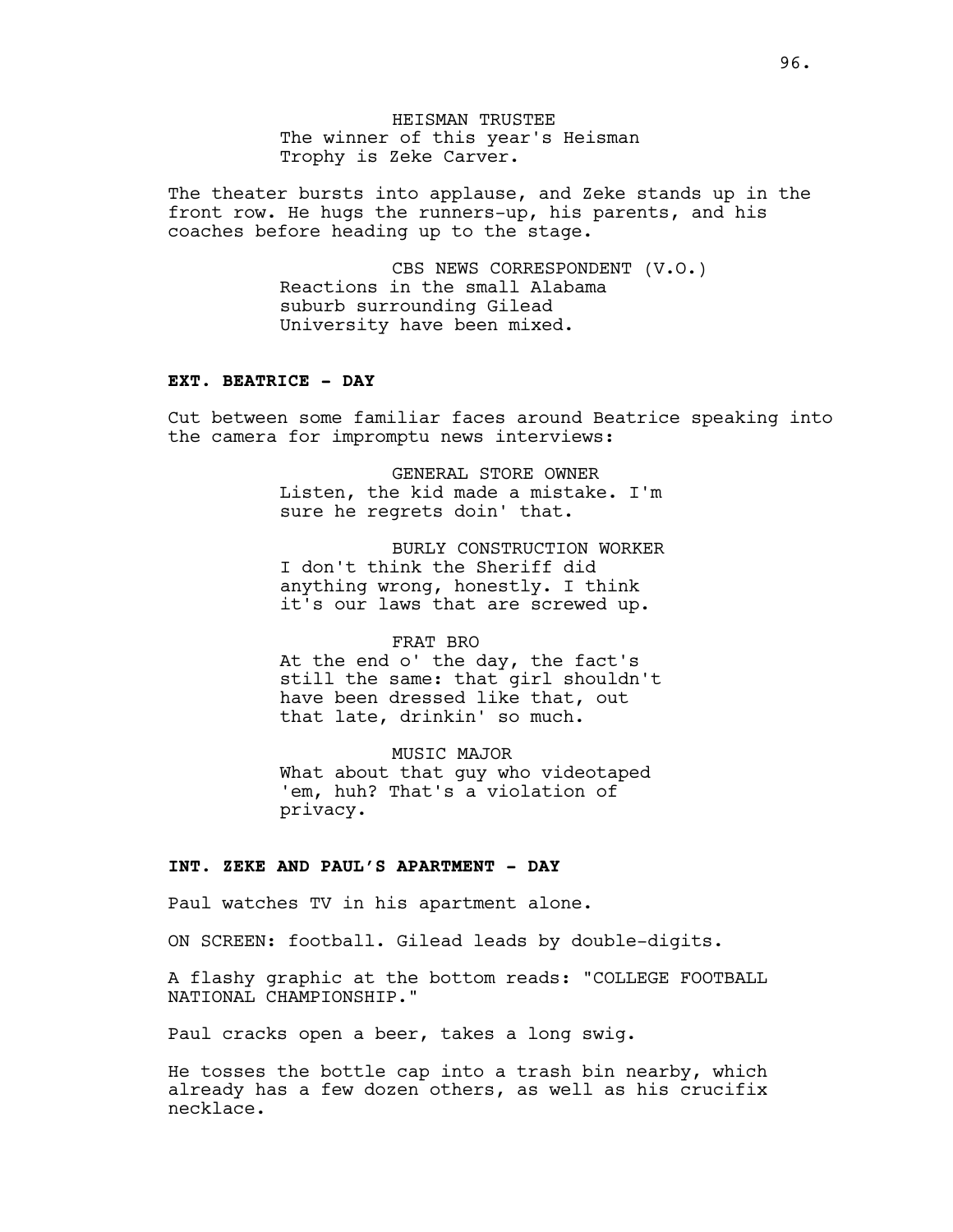### **EXT. BEATRICE CEMETERY - DAY**

A small crowd, all clad in black, stand around a coffin and an empty grave in solemn, tearful remembrance. A photo of Abby sits on an easel nearby. Leah gives the eulogy.

> LEAH Words can't even describe my guilt. I try to take strength from her sacrifice, like she woulda wanted me to, but not a moment goes by I don't wish she were speakin' at my funeral instead of this.

Karen watches from the edge of the cemetery.

She notices Paul Whittaker in the distance, watching as well.

Karen's phone rings. She attracts a couple dirty looks as she hurries to her car to take the call.

# **INT. KAREN'S CAMRY - DAY**

Karen gets in and shuts the door.

KAREN (into phone) Gary.

GARY (V.O.) (over phone) Your intern walked out on you?

KAREN She was just having some personal issues with the subject matter. She did a great job while she was --

GARY (V.O.) She said you're chasing ghosts.

Karen glances back toward Abby's grave in the distance.

KAREN I'm sorry. I didn't think it would take this long, but --

GARY (V.O.) Oh, you don't need to apologize to me. I'm just glad you're enjoying this story.

Karen laughs dryly at that.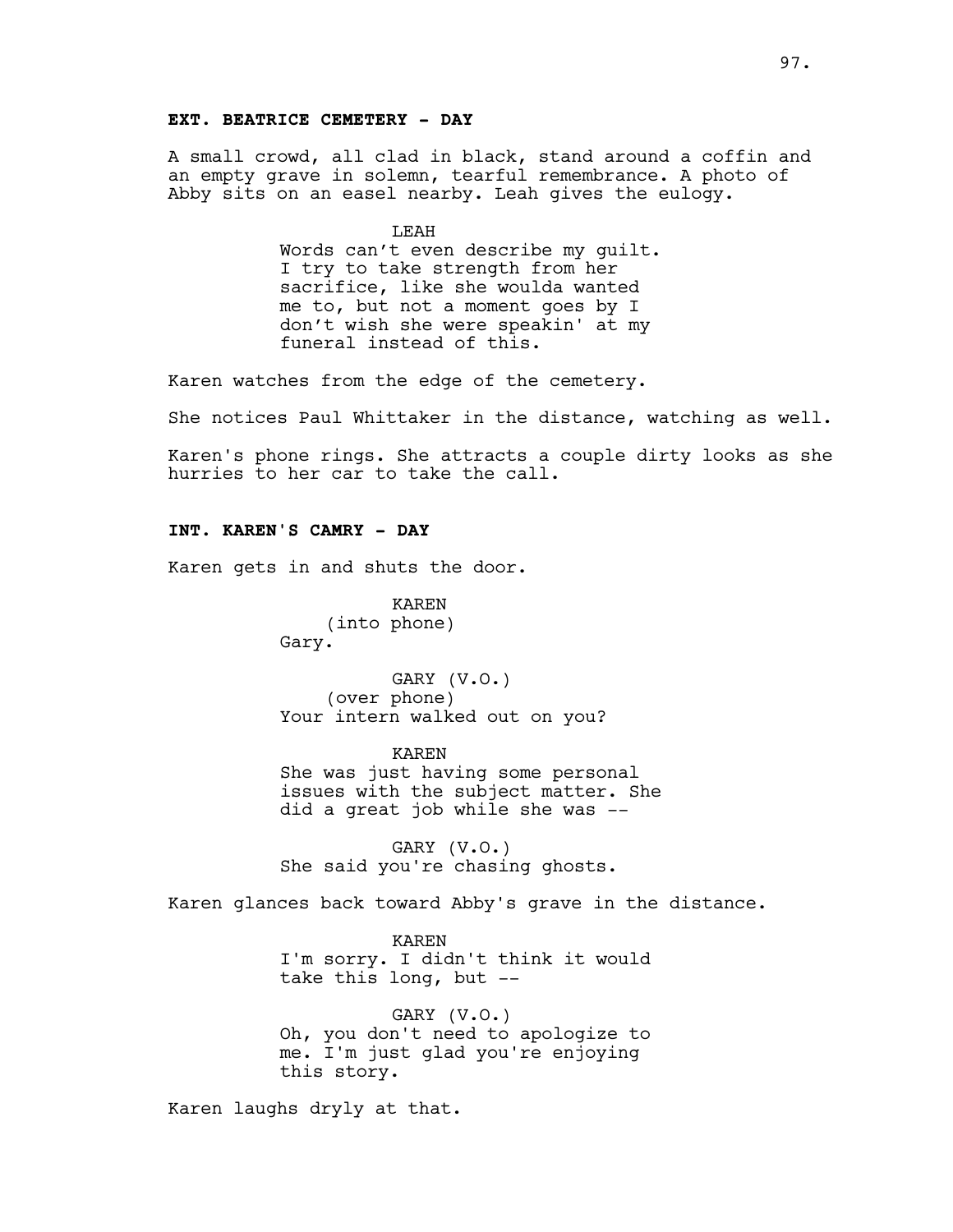GARY (V.O.) But I did plan on having you back sooner to cover the Russia leaks.

KAREN You gave it to Tom, I take it?

GARY (V.O.) I'm about to. You want to convince me why I shouldn't?

Karen thinks about this for a long time. Finally, she hangs up the phone.

She stares at it for a long beat, and then dials a new call. She starts driving. Eventually, Karen leaves a voicemail:

> KAREN (into phone) Hey, Dana. It's Karen. Hope you're doing well.

# **EXT. CAUSEWAY MOTEL - DAY**

Karen's Civic pulls into a motel whose only improvement over the Muskogee Inn is the eggshell white color of the building.

> KAREN (V.O.) Anderson's going on camera today. We got delayed by, uh, well, everything.

Karen parks and heads toward the stairs.

KAREN (V.O.) If I could -- Just... I'm sorry. I'd love to hear your voice. Please call me back.

She puts her ear up to a door. Silence. Then she knocks.

After a moment, Chastity answers the door.

CHASTITY Why howdy! Fancy seein' you here.

Karen hugs Chastity.

KAREN I wanted to give you these back. I washed them and everything.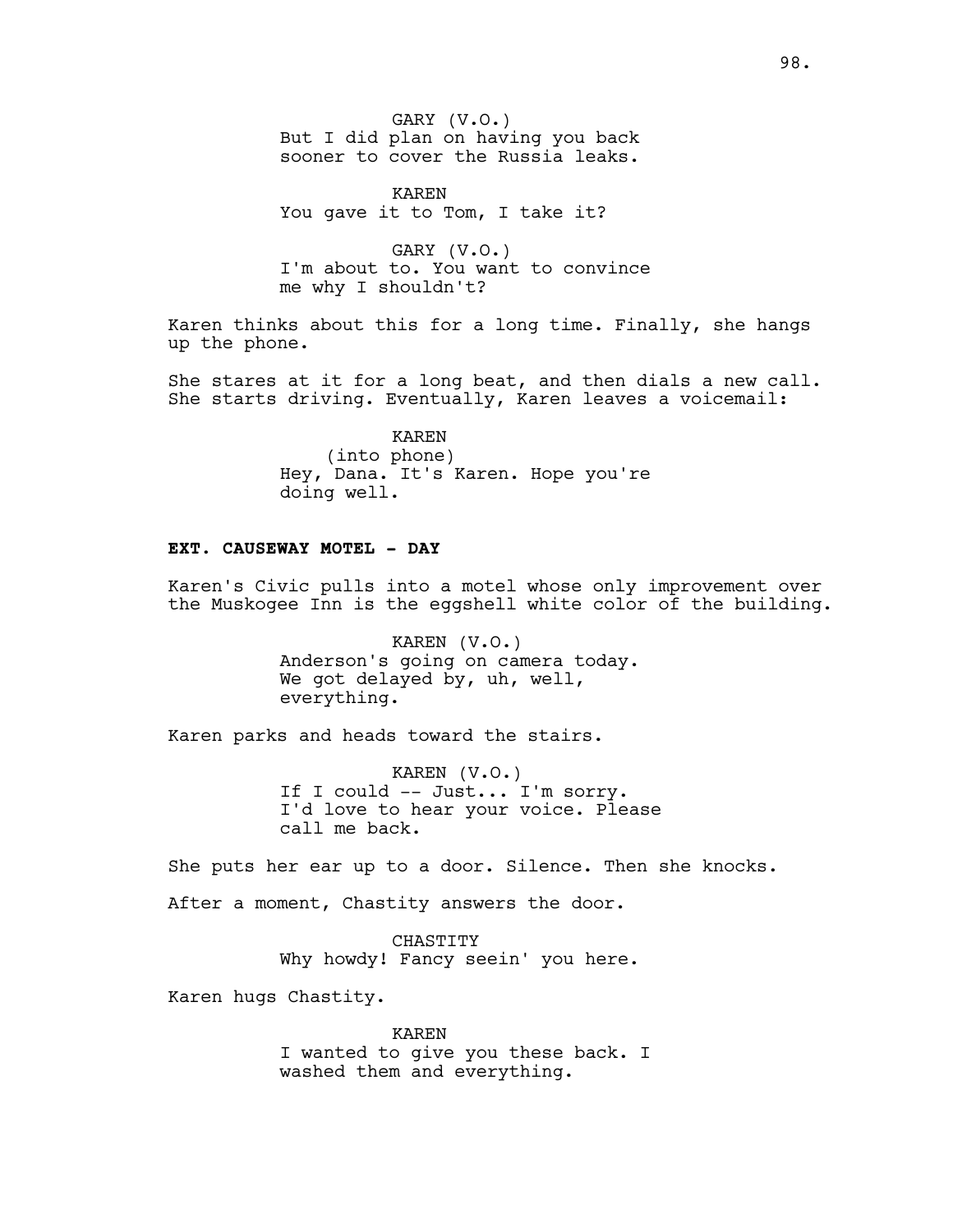Karen fishes and envelope and some clothes out of her purse, the ones Chastity lent her during the fire.

> KAREN (CONT'D) Thanks again.

CHASTITY What was I supposed to do? Let your naked ass freeze out there?

Karen laughs.

CHASTITY (CONT'D) Say, how's that story o' yours comin' along?

Karen shrugs.

CHASTITY (CONT'D)

Think I mighta been wrong about the girl. Remember what I said about that video? I dunno. Ain't nobody gets suicidal without a damn good reason.

KAREN

And nobody tries to frame somebody without a damn good reason either.

# **INT. ANDERSON HOUSE - BILL AND IRIS'S BEDROOM - DAY**

A makeup artist works on a sharply-dressed Leah, while Karen and her parents sit nearby.

> KAREN Now remember, if you stutter or you make a mistake or anything, just pause and restart your sentence. We can edit out anything we don't like.

Leah barely reacts. Dead in the eyes.

BILL How many questions you got?

KAREN A good number, but I probably won't ask all of them.

An **ASSISTANT DIRECTOR** sticks her head in the door.

ASSISTANT DIRECTOR Hi folks, how're we doing?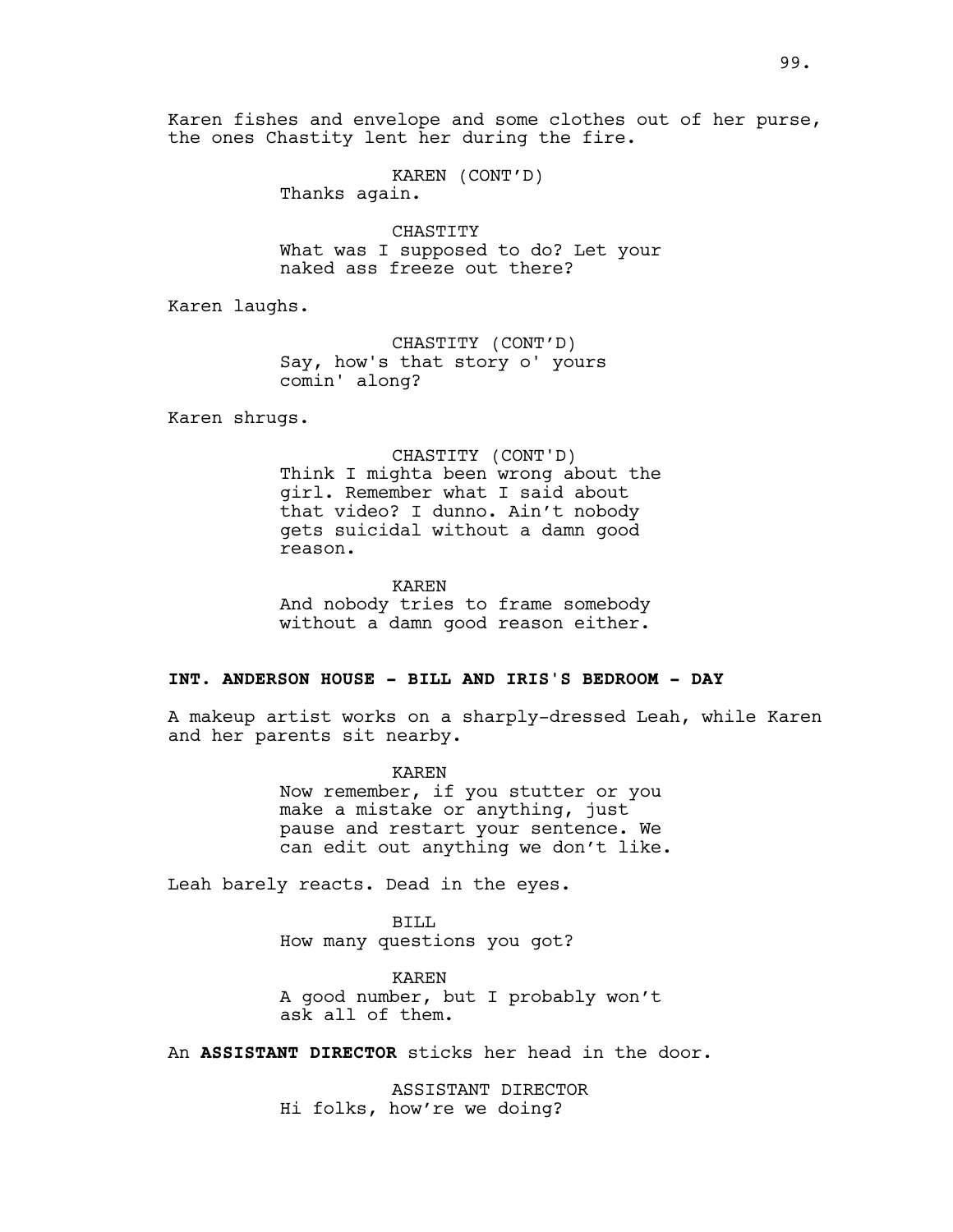They give nonverbal responses: "ok, under the circumstances." ASSISTANT DIRECTOR (CONT'D) We're getting pretty close, so if you want to come on down in five minutes, that'd be perfect. Everyone nods, and the Assistant Director exits. Karen's PHONE RINGS. She checks it: "DANA REED." KAREN Would you excuse me a moment? Karen steps out of the room: **INT. ANDERSON HOUSE - UPSTAIRS LANDING - DAY** Karen closes the door behind her and takes the call. KAREN (into phone) Hey. DANA (V.O.) (over phone) Hi. KAREN How's, uh... how's things with, uh...?

> DANA Good. Busy.

A long pause.

DANA (CONT'D) I heard Zeke walked.

The crew's chatter from downstairs carries upstairs. Karen steps into another room to get some quiet:

# **INT. ANDERSON HOUSE - LEAH'S BEDROOM - DAY**

Karen shuts the door behind her as she steps into the very pink girls' bedroom.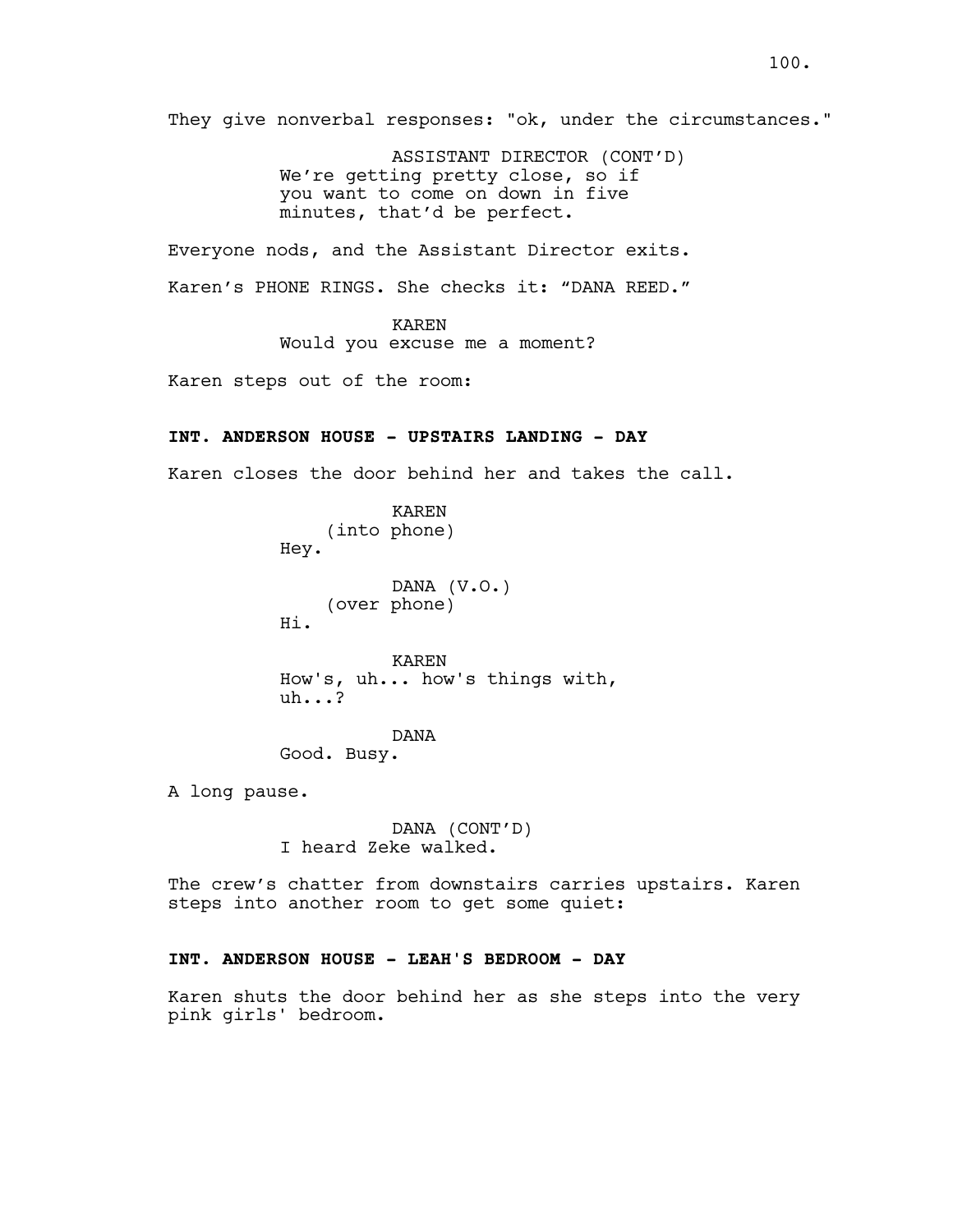KAREN

Yeah, they can still sue him in civil court, but the D.A.'s probably going to drop criminal charges.

DANA

That's what you wanted, right?

There's a definite bite to Dana's words.

# KAREN

Not anymore.

Dana doesn't say anything.

KAREN (CONT'D) You hear about Abby?

DANA

Yeah. Damn. I mean a couple weeks ago, we were standing in her dorm room, talking to her... she had all those books... it's hard to believe.

Karen glances around the room. She pauses over a small stack of books on the desk with a bunch of pink post-its sticking out of the pages.

> KAREN All those books...

Karen's eyes de-focus.

*ABBY (V.O.) (prelap flashback) She was cryin', didn't want to be touched.*

### **INT. DORM ROOM - DAY (FLASHBACK)**

*Karen glances at the bookcase, full of dogeared volumes overflowing with pink post-its.*

> *ABBY I mean Leah's still real tore up. I don't blame her. When somethin' like that happens to you, you start lookin' twice at everybody.*

*Karen watches Abby's dead eyes, like she's reliving a horrible memory of her own.*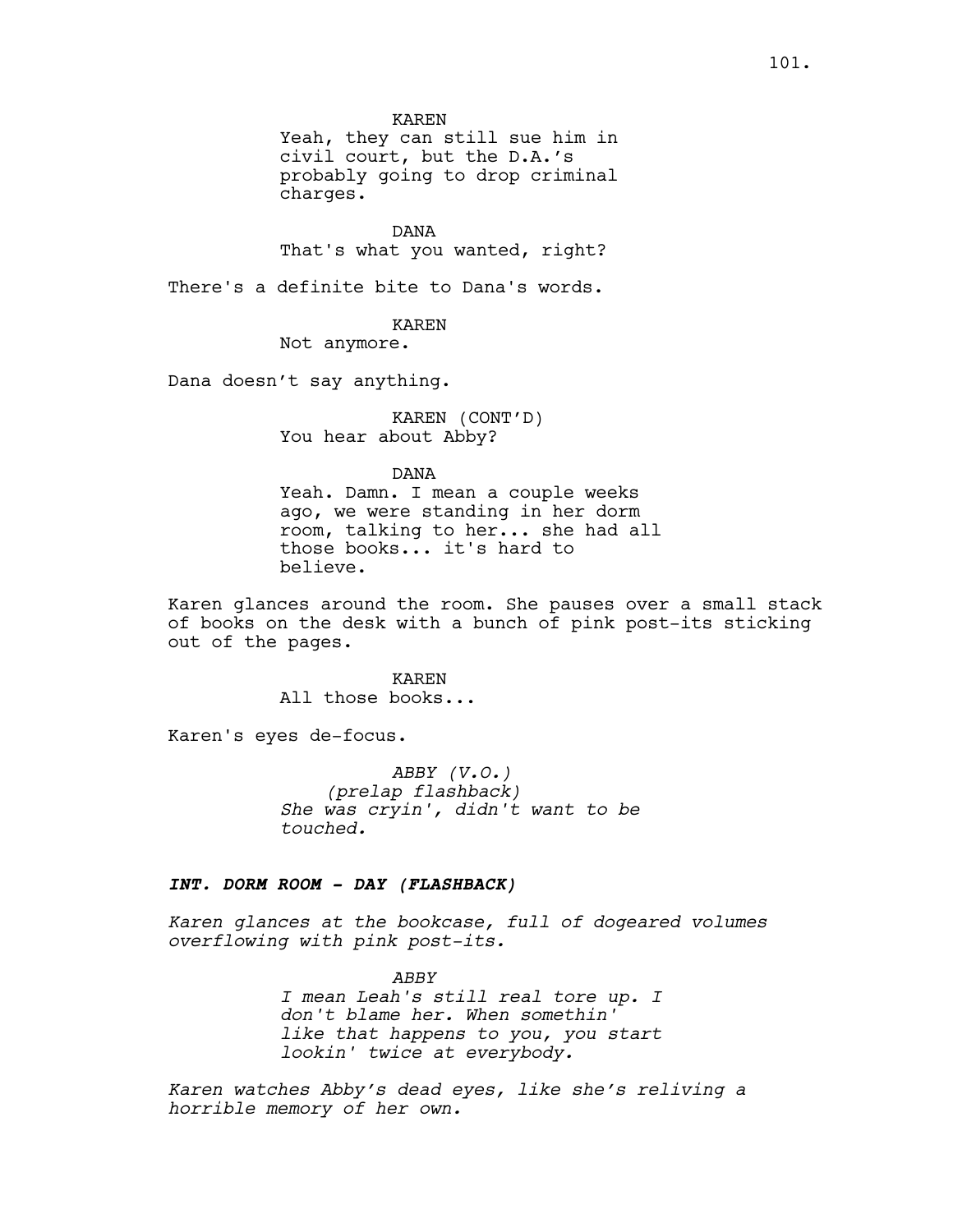Karen pulls out the pink folder Garland gave her.

Karen's epiphany develops and crescendoes as we...

# **INTERCUT VARIOUS FLASHBACKS WITH THE PRESENT:**

*- At the county lake, Garland hands Karen the pink folder with the other rape accusation against Zeke.*

> *GARLAND (V.O.) Don't let that charmin' bastard fool you. This ain't his first time at the rodeo.*

- Karen frantically scans the report in the pink folder.

*KAREN (V.O.) (prelap) Leah's been living with her folks, I take it?*

*- Karen slides a finger across Leah's dusty unused dorm desk.*

*KAREN You must be a fan of Woolf.*

*- Abby looks confused at Karen's words.*

*KAREN (CONT'D) Virginia Woolf? She said a woman needs a room of her own to write.*

- Karen notices something out of the corner of her eye. She turns around.

> *HAYWOOD (V.O.) (prelap) Leah's got a real strong sense of right and wrong.*

*- Karen and Dana speak to Haywood at the county lake:*

*HAYWOOD And sometimes she takes that into her own hands, even if it's wrong of her to do that.*

- Karen stares with her mouth agape in realization...

At a huge bookshelf covering the length of a whole wall, filled with hundreds of books. Every single one of them has those pink post-its.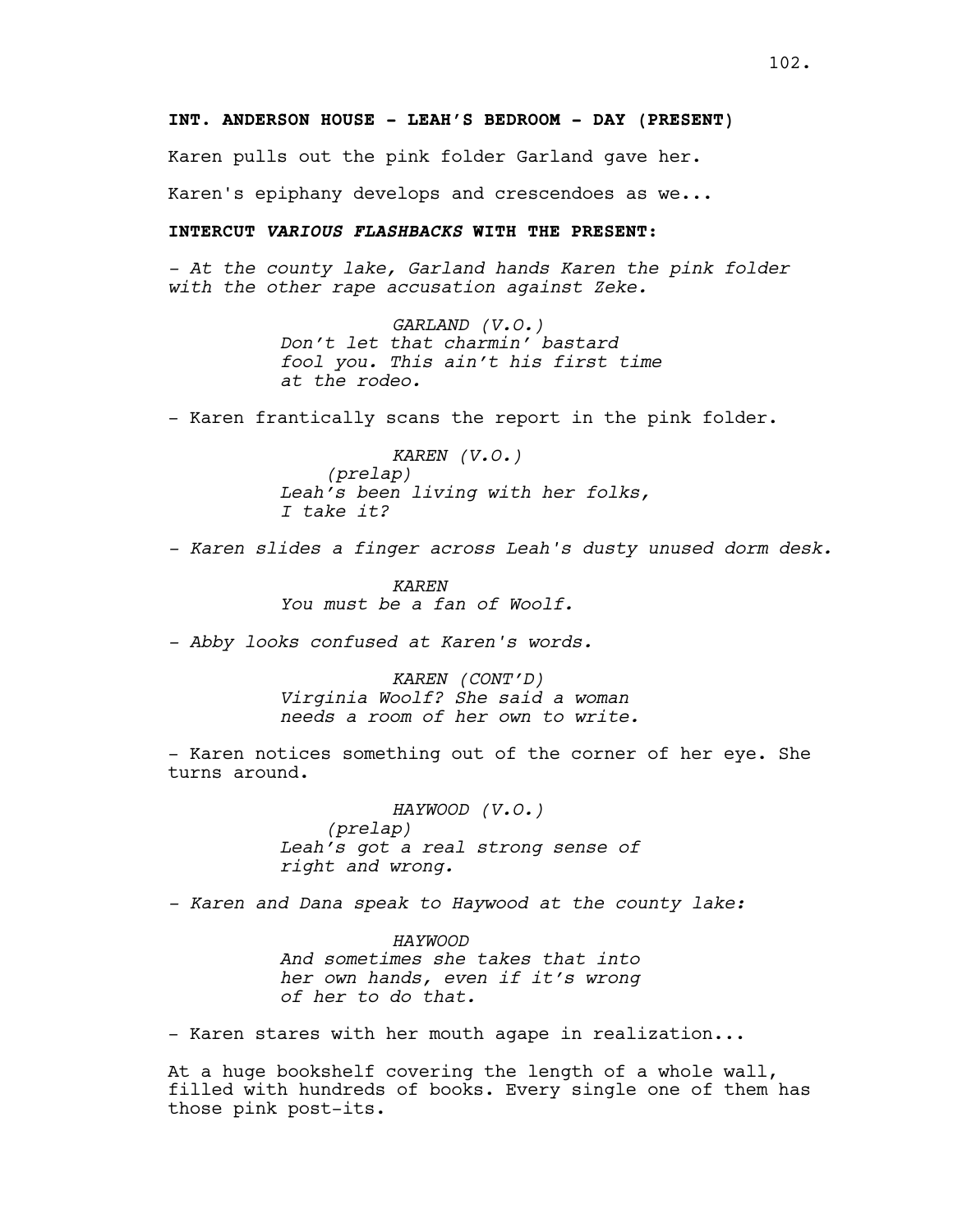DANA (V.O.) (over phone) Hello? Karen? Are you still there?

A KNOCK at the door, and the **ASSISTANT DIRECTOR** enters.

ASSISTANT DIRECTOR We doin' this or what?

KAREN (into phone) Dana, I gotta go.

She's about to join the Assistant Director, but:

KAREN (CONT'D) Wait. Everybody signed the NDAs?

ASSISTANT DIRECTOR I think there's a couple people who haven't. I'll get 'em when --

KAREN

Get them now.

The Assistant Director is a little spooked by that, but nods.

# **INT. ANDERSON HOUSE - DAY**

Karen descends the stairs to find Leah already sitting in one of the armchairs. Karen takes the other one.

The few remaining crew are making some final adjustments. The Assistant Director collects a couple NDAs from crew members.

Bill and Iris stand nearby, not sure what to do.

ASSISTANT DIRECTOR Alright, we've got Karen now. Let's settle down please.

The room quiets down.

ASSISTANT DIRECTOR (CONT'D) Everybody ready?

Leah nods. But it takes Karen a moment to snap out of her stupor and nod as well.

Leah notices, knows something's up.

ASSISTANT DIRECTOR (CONT'D) Ok, let's go ahead and get started.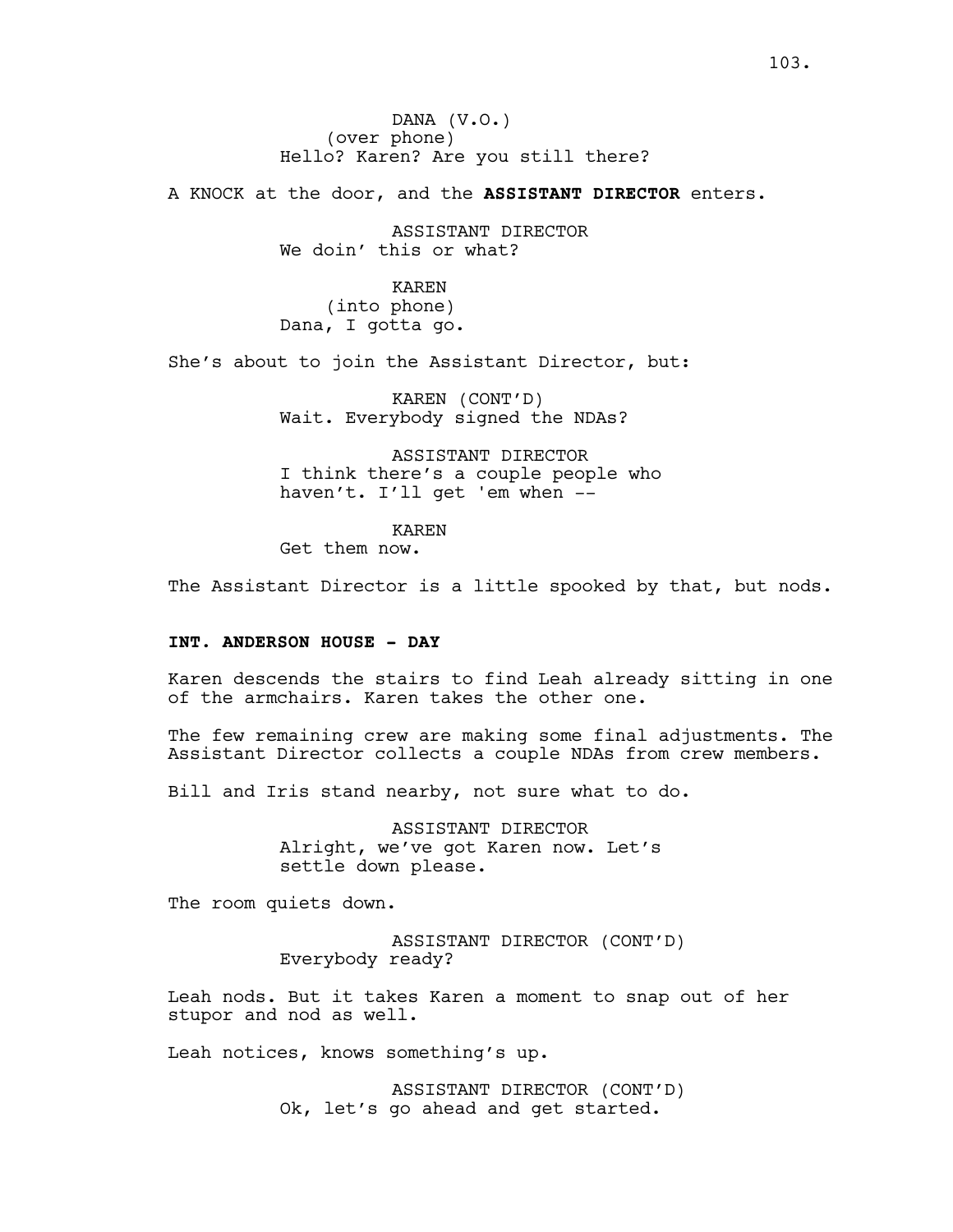LEAH Wait. (to her parents) Can you guys step out?

Bill and Iris are surprised at the request. Karen's not. She watches Leah like a hawk.

> **TRTS** Honey, we're on your side.

LEAH I know, but just, it's really weird talkin' about this stuff with you guys listenin'. Is it ok if I do this myself?

They hesitate, but then:

BILL Of course, babe. Whatever you need.

They each give her shoulder a squeeze as they head out.

ASSISTANT DIRECTOR Alright, we all good now?

Leah nods. Karen nods, not taking her eyes off Leah.

The Assistant Director motions to the camera and sound guys to start rolling, and then he nods at Karen.

KAREN

You've been through quite a lot in the past few months, and even just in the past few weeks. How are you handling everything?

#### LEAH

It's been real hard. Lots of ups and downs. I thought everything was over when the video got leaked. I thought it'd take a miracle for Zeke Carver to get away with this. But then all of a sudden -- (she snaps her fingers) He's free.

KAREN Free but not innocent.

LEAH Free but not innocent.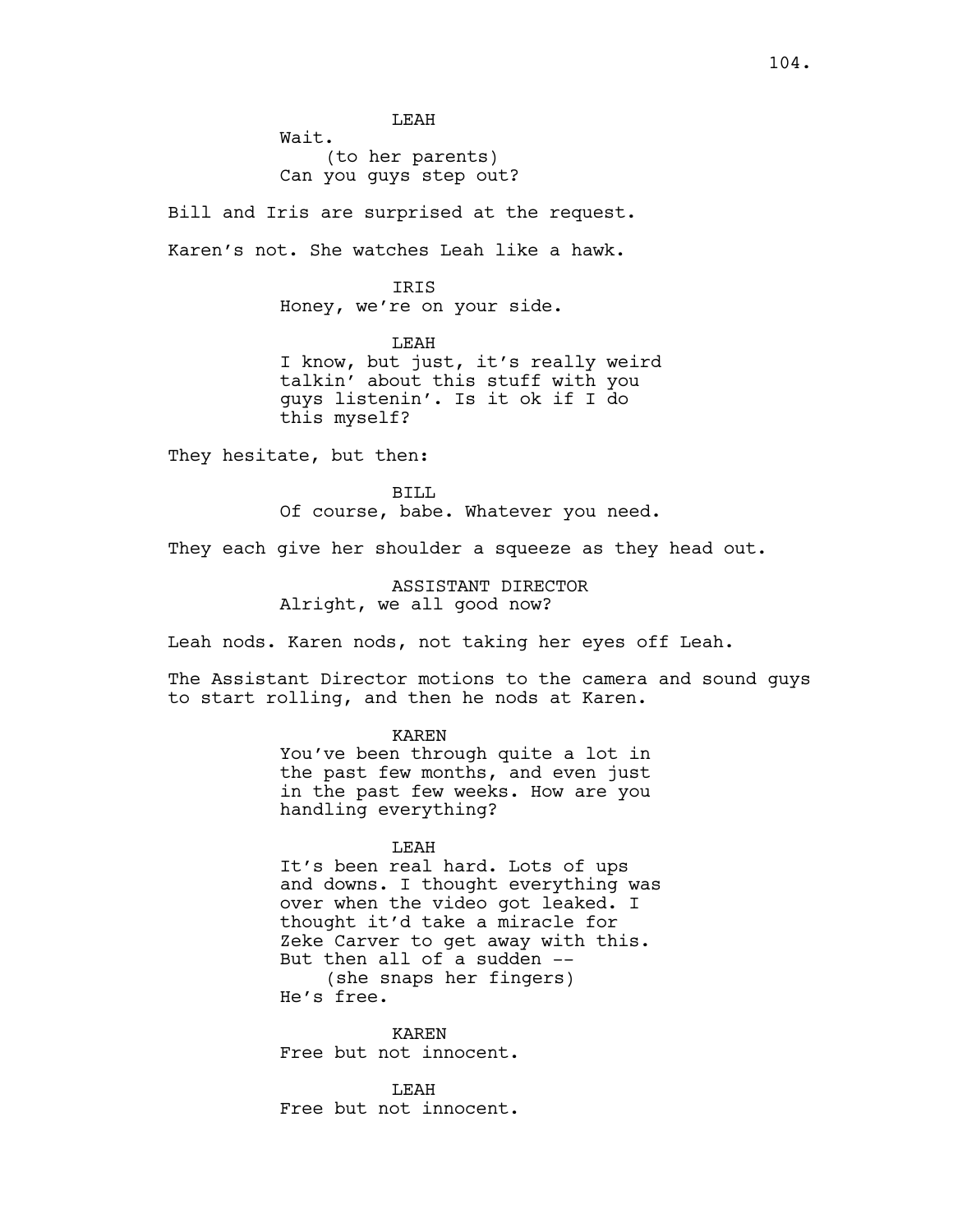KAREN And losing your best friend on the same day, that must have been devastating.

Leah nods, tears well up in her eyes.

LEAH Worst part is, it's my fault she died.

KAREN Would you have done the same for her?

Leah nods. Karen gives her a moment to compose herself.

KAREN (CONT'D) Let's talk about the video. Did you know Paul Whittaker was filming at the time?

LEAH

I guess I must've known in the moment, 'cause in the video, I'm screamin' for him to help. But I honestly forgot about it until I saw it online with everybody else. My therapist says my PTSD's makin' me suppress memories, so I think that's why.

Karen waits for a long time. Leah's not sure what's up.

At long last, Karen grabs the pink folder Garland gave her, its corner singed in the fire.

> KAREN This is a Sheriff's report accusing Zeke Carver of sexual assault, but it's not yours. It's from February.

A flicker of alarm in Leah's eyes.

KAREN (CONT'D) This was filed by your best friend, Abby Green.

LEAH What? Abby? Can I see that?

But Karen holds onto the report.

LEAH (CONT'D) Abby was raped?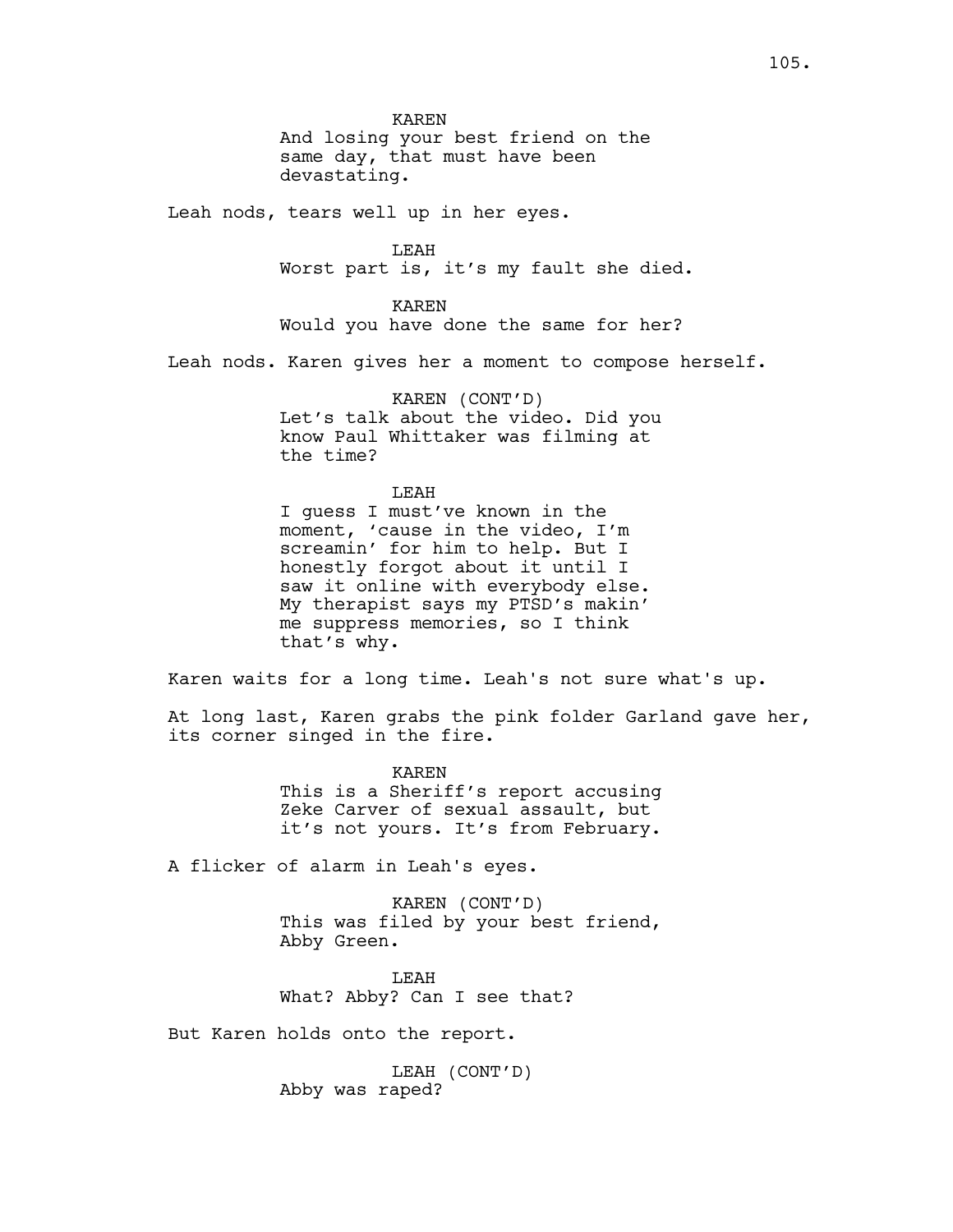KAREN She never told you?

Leah shakes her head.

KAREN (CONT'D) You were best friends for how long? Nine years?

LEAH Yeah, that's why I'm so shocked she never told me.

KAREN

Why did you go home with Zeke Carver if you knew he'd raped your best friend?

LEAH

I'm telling you I didn't know that. If I did, I wouldn't have gone home with him.

KAREN Maybe that's the exact reason you went home with him.

LEAH What? No it ain't.

KAREN

You wanted to get him for the same crime he committed against your best friend. You wanted him to pay.

LEAH Are you listenin' to yourself?

KAREN

This was easy. You'd done stuff like this in high school.

LEAH

I don't know what you're talking about.

Leah's sweating.

KAREN

But you knew a rape accusation wouldn't hold water without proof. So you asked Whittaker to get it all on camera.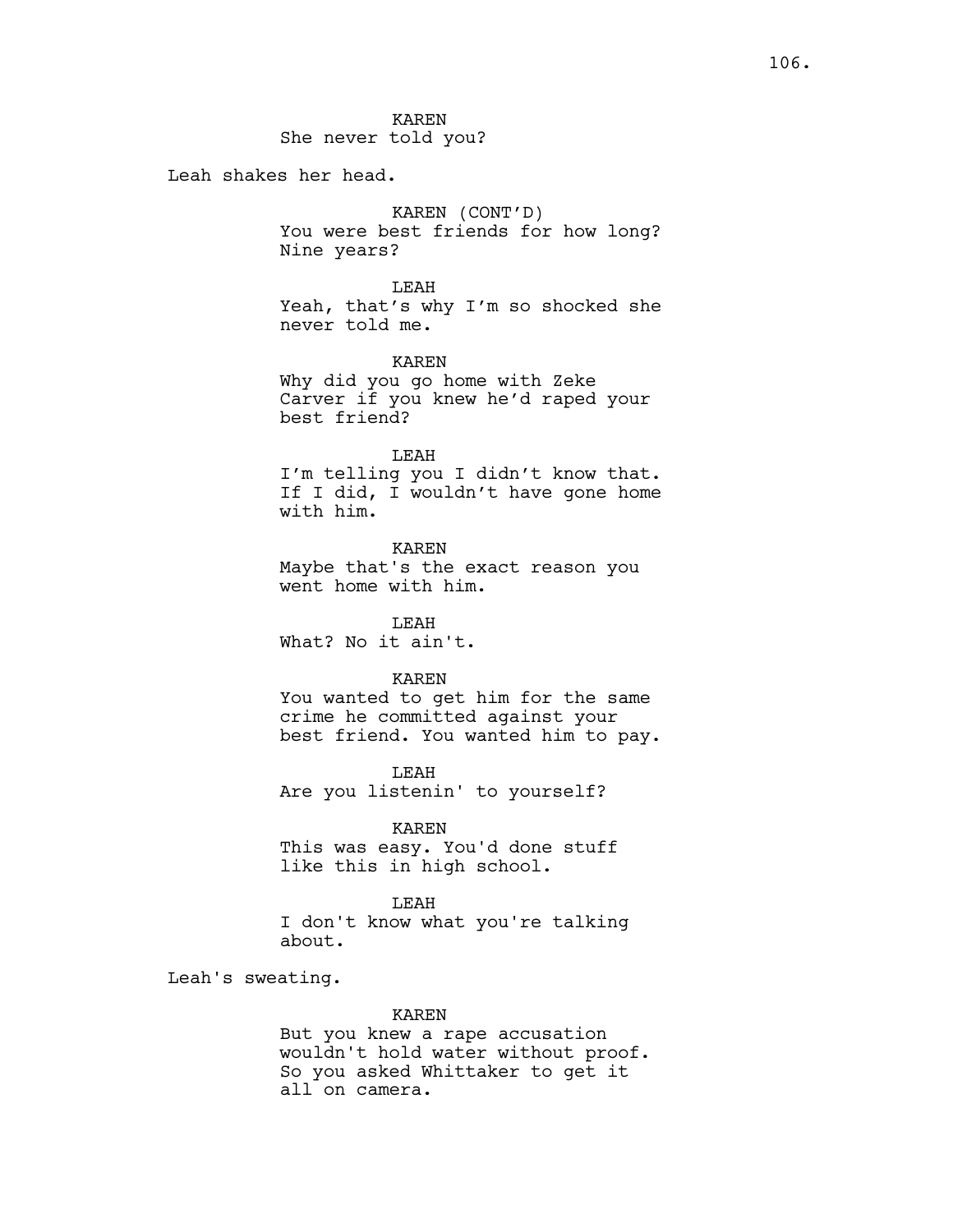LEAH

I don't even remember him filming!

KAREN You knew you could use his conscience against him. He saw what Zeke did to Abby back in February.

Karen holds up the pink folder.

Leah shakes her head.

KAREN (CONT'D) But what I don't understand is why you didn't tell law enforcement that Whittaker had the video.

LEAH

If I knew he had a video like that, which I didn't, I'd've told him to go show the press, not those sexist wannabe football players in the Sheriff's Department.

KAREN Ah, so that was the plan. To leak it to the press.

Leah knows she can keep running from this thing. But she finally stops. Puts her hands up, figuratively.

> LEAH Yeah. That was the plan.

Karen's tongue-tied, almost paralyzed by the adrenaline of getting a confession, of winning! And on camera no less! Keep it together, Karen. Say something!

KAREN

So you admit it? You pretended to get raped by Zeke Carver?

LEAH

Yeah, but he didn't know I was pretendin'. When I told him to stop, he thought I was for real and he did it anyway. Ain't that the definition of rape?

Karen shakes her head.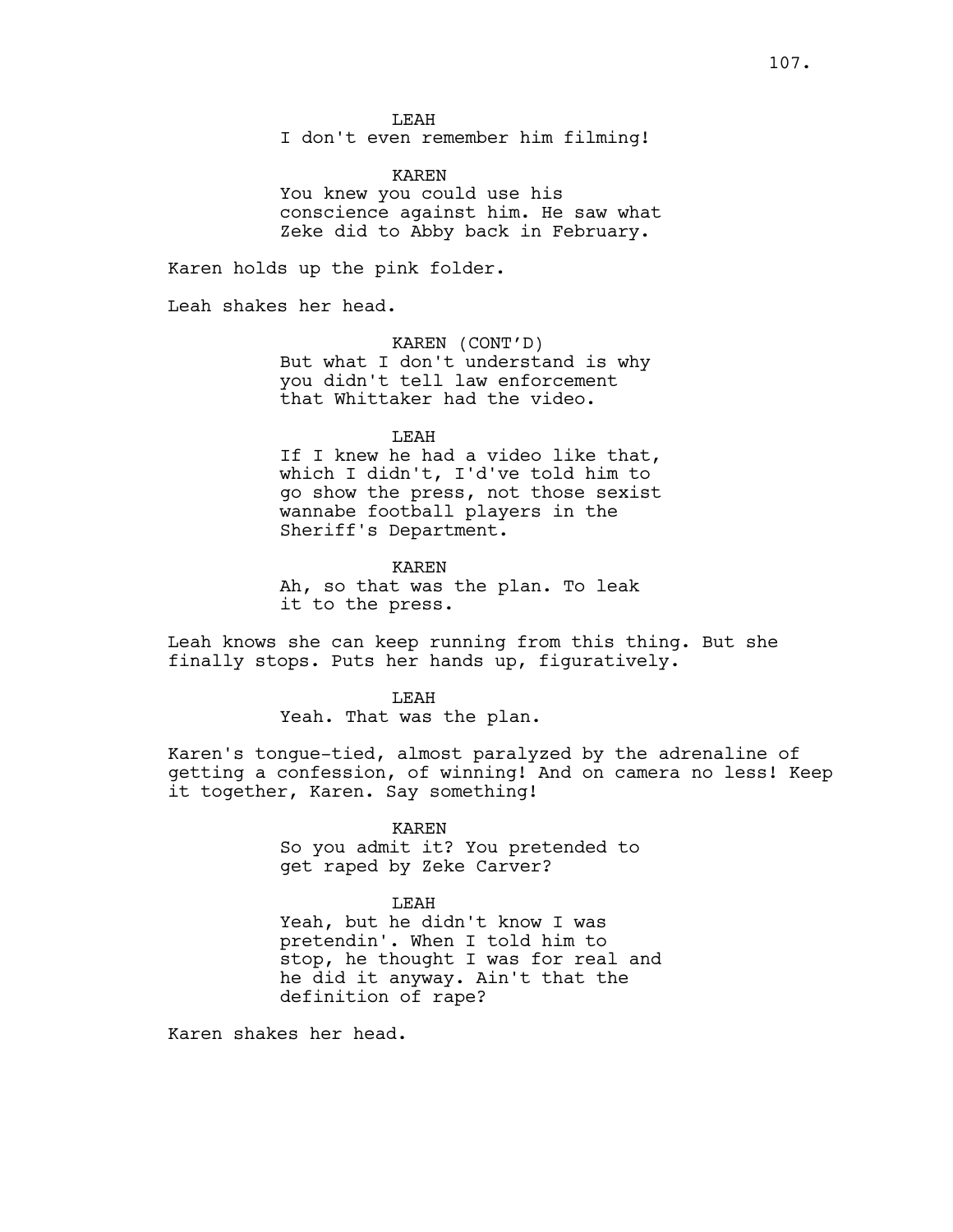KAREN I think a lot of people would disagree. Maybe not lawyers or judges, but --

LEAH The Sheriff believed it. You think he would've tried to bury the video if he didn't?

KAREN That doesn't mean --

LEAH And why do you think he copped to finding it on Paul's phone without probable cause? He cratered his own case -- why?

Leah's shaking with fear and tears and pent-up rage. It feels good to finally get all this off her chest.

She stares straight into one of the cameras.

LEAH (CONT'D) Did I commit a crime? Yeah. I lied for my friend, for justice. But everybody else in this town lied to protect a fuckin' rapist just cause he can throw a football real nice. And if you think this is the first or the last time that's happened, you're outta your god damn mind.

Karen remains silent for a moment, compelled by Leah's argument in spite of herself.

> LEAH (CONT'D) You got any idea what it's like, tellin' someone to stop hurtin' you, and they don't even hear you? I thought I could handle it at first, you know? And then it just got so real. He wasn't gonna put me down till he was done with me, and I had no say in the matter. (beat) Only reason I ain't walked into a train three months ago was cause I thought I could still nail that piece of shit.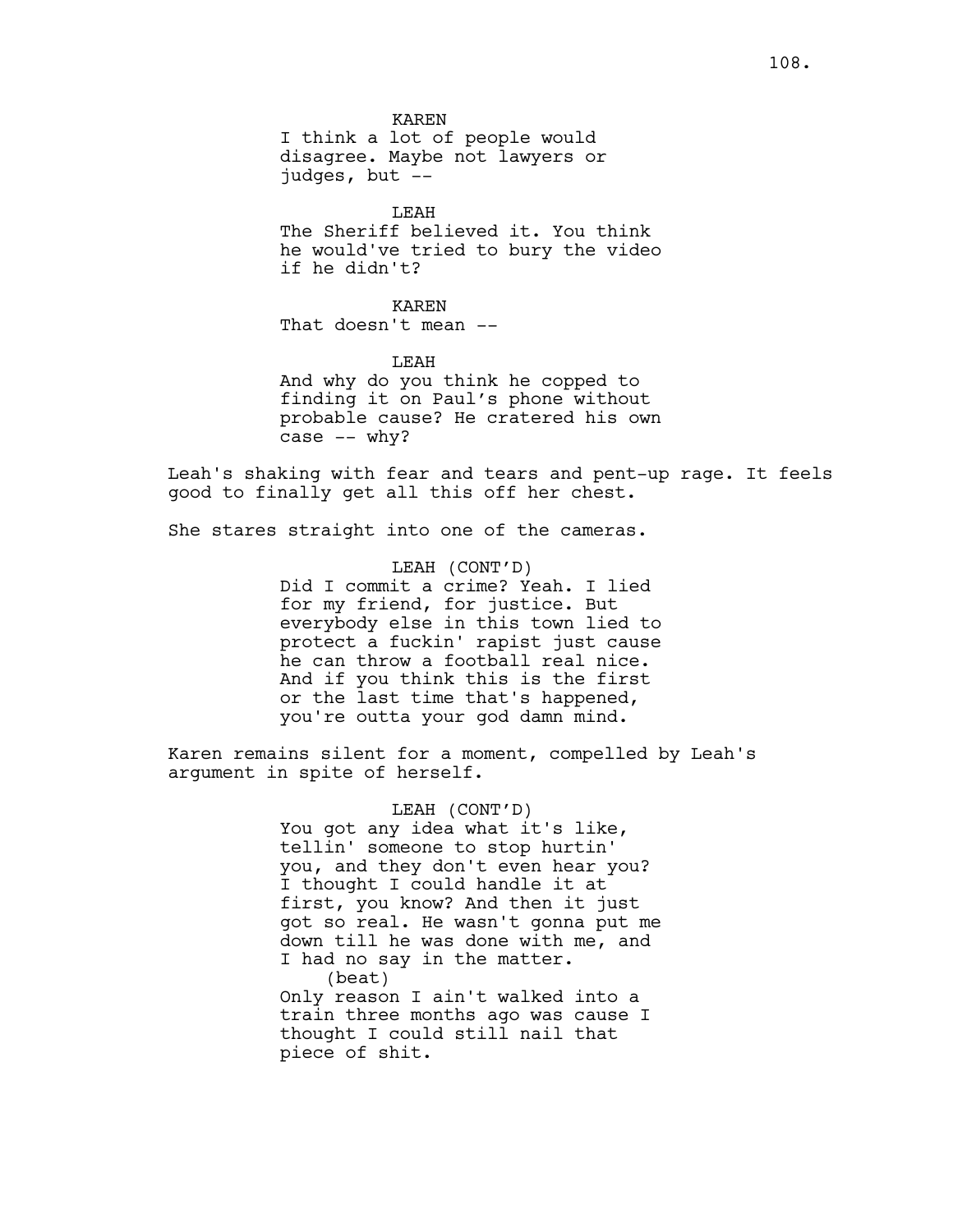KAREN

You'd have been caught eventually. If not by me, then somebody else. I'm surprised the Sheriff didn't put two and two together a while ago. He had the un-blacked out report.

Karen hands the pink folder to Leah, and she opens it to a heavily redacted report. Abby's name isn't visible.

Leah deflates. Karen bluffed her.

LEAH The Sheriff can't prove I knew about Abby's rape though.

Leah glances at one of the cameras.

LEAH (CONT'D) Well, now he can. Not like it matters no more. Abby's dead 'cause I tried to save her, and Zeke got off scot free, and nobody's lettin' me off myself. So do whatever you want. Can't get any worse than it already is.

Karen watches Leah cry, not sure what to think anymore.

### **EXT. ANDERSON HOUSE - FRONT YARD - DAY**

Bill and Iris sit on a couple of lawn chairs in the front yard, waiting for the interview to finish.

The front door opens and Leah and Karen emerge.

Bill and Iris embrace Leah in a tearful hug. After a moment, they pull Karen into the hug as well. Karen doesn't know what to do, but she bears it.

Meanwhile, the crew carry equipment past them, back into the truck, their lips contractually sealed.

### **EXT. ANDERSON HOUSE - DAY**

The crew's just about finished packing up their truck when a **D.I.T.** emerges from the house and hands Karen three blue hard drive boxes.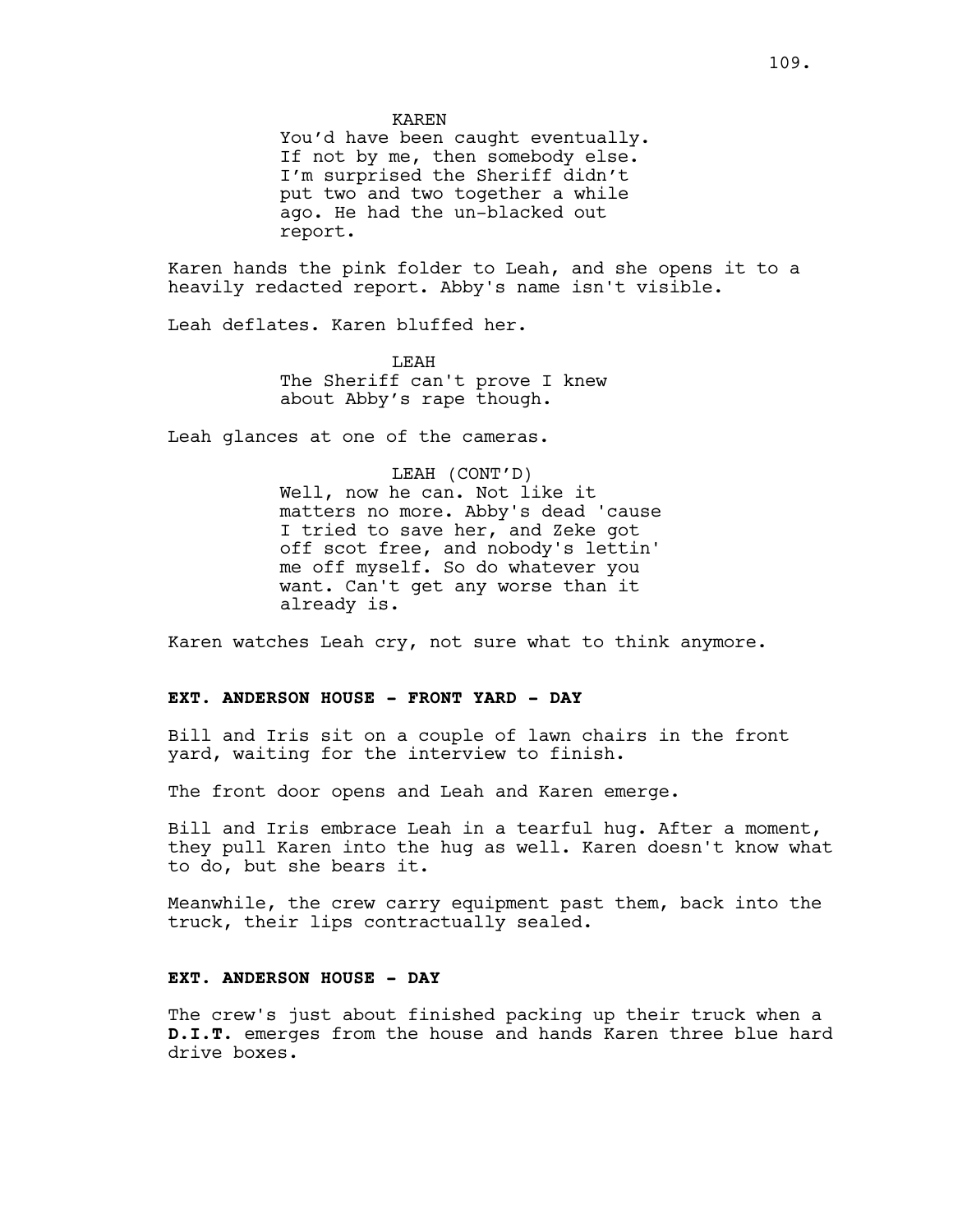D.I.T. Here's all the footage, double backed up.

KAREN

Thanks.

# **EXT. BEATRICE PAPER MILL - DAY**

Karen's Camry sits outside the shuttered paper mill. Karen and Paul sit inside.

> KAREN (V.O.) (inside car) You were supposed to save her, weren't you?

## **INT. KAREN'S CAMRY - DAY**

Paul nods at Karen.

PAUL We had it all planned out. I was supposed to pull her outta there before it got too...

KAREN But Zeke locked you out.

Paul stares off in horror, remembering.

KAREN (CONT'D) Why'd it take you so long to leak the video?

Paul looks at Karen like she's stupid.

PAUL

I dunno, maybe 'cause I didn't want to get kicked off the team?

KAREN Then what changed your mind?

PAUL The mornin' after Zeke brought Leah home, he's all like 'Yo, what happened last night?'

KAREN He didn't remember it?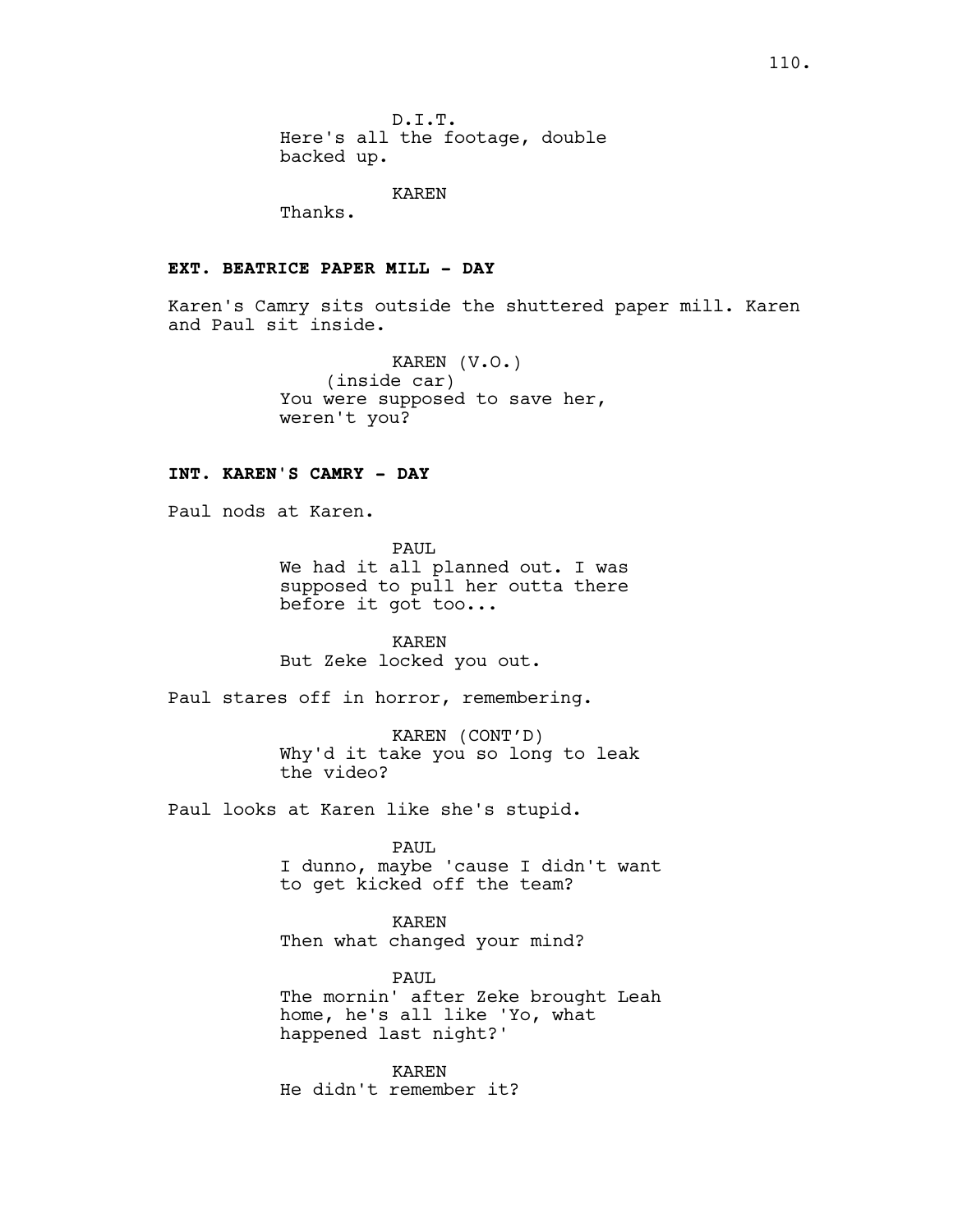PAUL

Naw, he blacked out. That's how come I took the video to the Sheriff. Tryna do things the right way.

Karen laughs dryly.

PAUL (CONT'D)

Yeah, right? He took my phone, didn't do jack shit the right way. Good thing I had made a copy on my laptop.

KAREN And that's when you leaked it?

PAUL. Naw, I tried one last thing. I told Zeke, I said, 'Yo man, you really did this, I saw you do it. She was sayin' no.' Guess what he does.

Karen shakes her head.

PAUL (CONT'D) He straight up laughs. Says it's a

girl's fault she don't know what to expect when she go home with a guy. 'Cept he said it different.

KAREN How'd he say it?

Paul hesitates, speaks quietly.

PAUL If a girl goes home with a guy, she oughta know it's to fuck.

#### KAREN

Wow.

### PAUL

So, you gon blow this whole thing outta the water? 'Cause I ain't got nothin' to lose. They puttin' me away for a while, ain't nothin' I can do about that. Imma be doin' time 'cause I assisted a rapist. Oh but he walkin' scot fuckin' free.

Karen's not sure how to respond.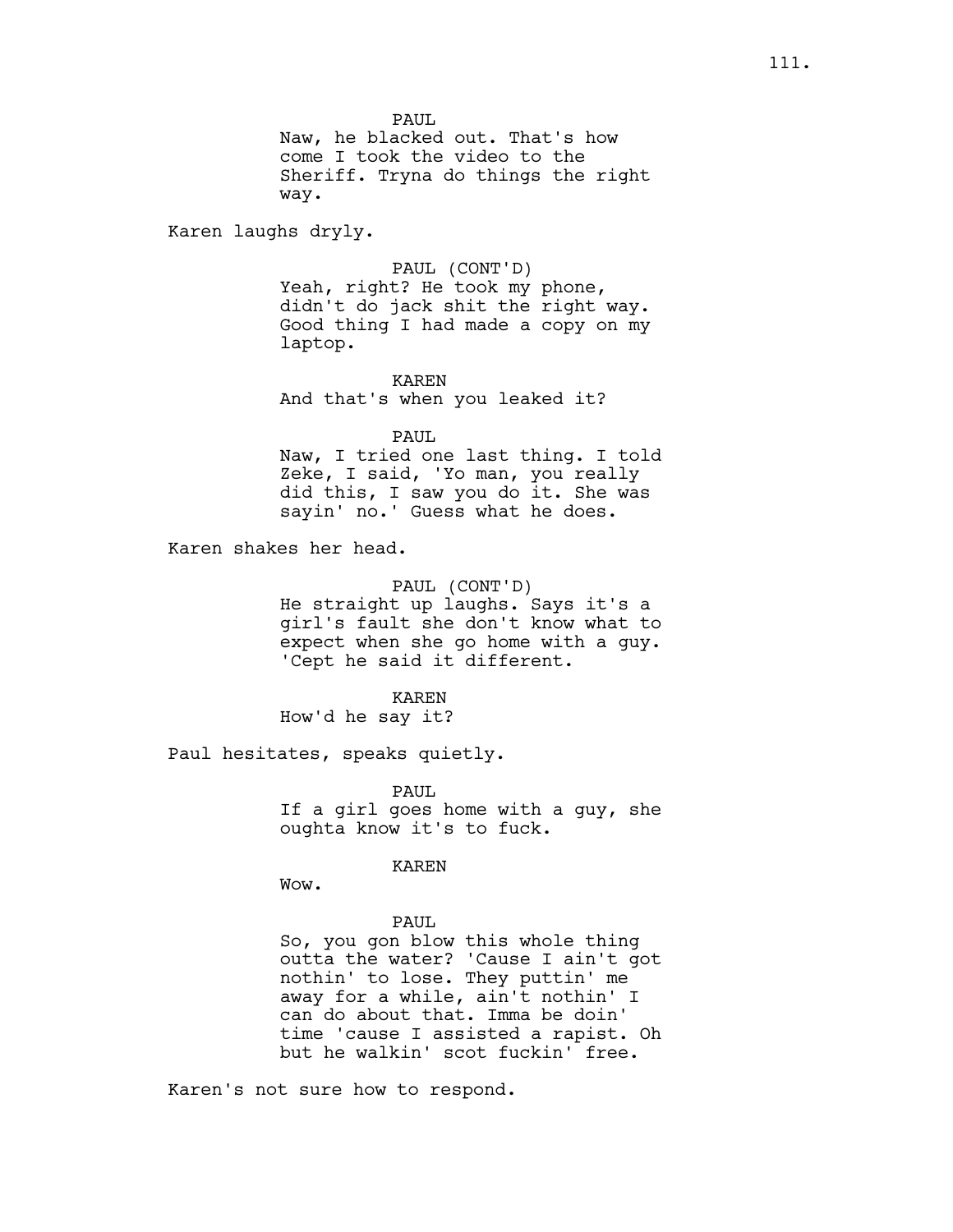### **EXT. BEATRICE CEMETERY - DAY**

Karen stands in front of Abby Green's grave, which is still decorated with flowers and wreaths.

**FLASHBACK: Karen hugs the dead girl in the bathtub, clings to her for dear life as policemen try to pry them apart.**

### **EXT. FIRST CALVARY CEMETERY - DAY**

Karen stands in front of a different gravestone, with the New York skyline behind her. Presumably that of the girl who died in the bathtub.

#### KAREN

Forgive me.

### **INT. MESSENGER HEADQUARTERS - BULLPEN - DAY**

Karen walks into the bullpen holding the hard drive boxes containing the footage of Leah's interview.

An **ASSISTANT EDITOR**, 40s, with thick glasses, approaches her.

ASSISTANT EDITOR How'd it go?

Karen shrugs. She hands him the boxes.

ASSISTANT EDITOR (CONT'D) Great. I'll start ingesting the footage into the Avid. Should be ready in a couple hours.

Karen nods. Watches the Assistant Editor walk away.

GARY (O.S.)

Karen.

Gary beckons her toward his office.

#### **INT. MESSENGER HEADQUARTERS - GARY'S OFFICE - DAY**

Karen takes a seat as Gary closes the office door.

GARY

You ok?

Karen shrugs.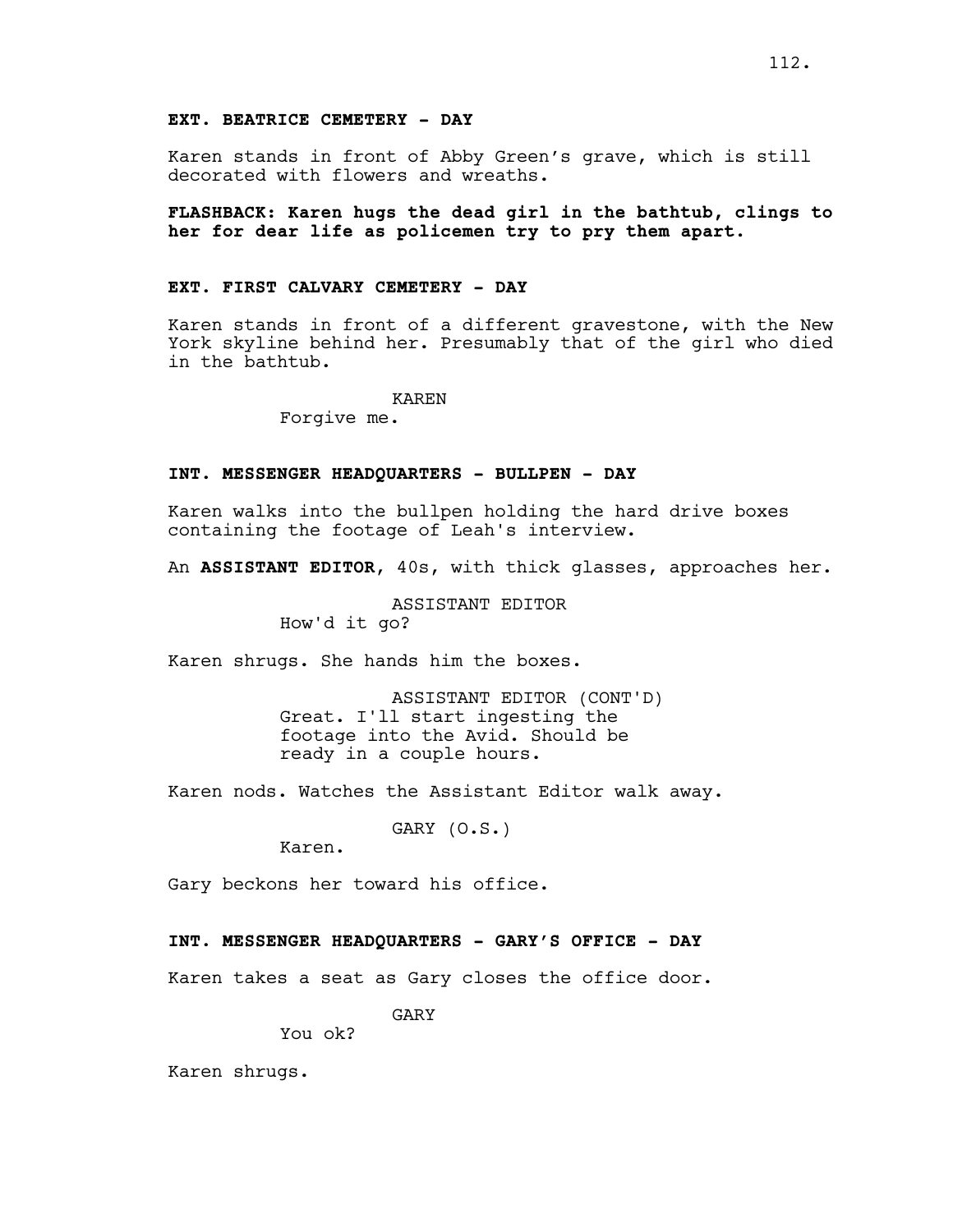GARY (CONT'D) Your intern had some choice words for you when she got back.

KAREN Yeah. I should take some time off.

GARY Oh, come on, don't be so hard on yourself. She was mostly projecting.

KAREN No, I lied to her, I lied to you.

Gary laughs at how seriously Karen's taking this.

GARY (mock shock) You lied? Where's the real Karen and what have you done with her?

### **INT. KAREN'S CAMRY - DAY**

Karen sits in her car, parked outside the general store - back in Alabama.

In the passenger seat are the three hard drive boxes containing Leah's interview footage.

Gary and Karen's conversation continues:

GARY (V.O.) Karen, honestly, relax. I'm not mad.

KAREN (V.O.) You should be.

Karen stares at the boxes for a long time.

Finally, she pulls one of the hard drives out. It's a G-Drive, in a hard aluminum case.

She grabs a screwdriver, a price tag still stuck to the handle. She starts unscrewing the drive.

> GARY (V.O.) Is there something else you want to tell me?

After several screws, she finally slides open the metal casing, revealing the innards of the hard drive: a silver platter, its actuated arm, and several components around it.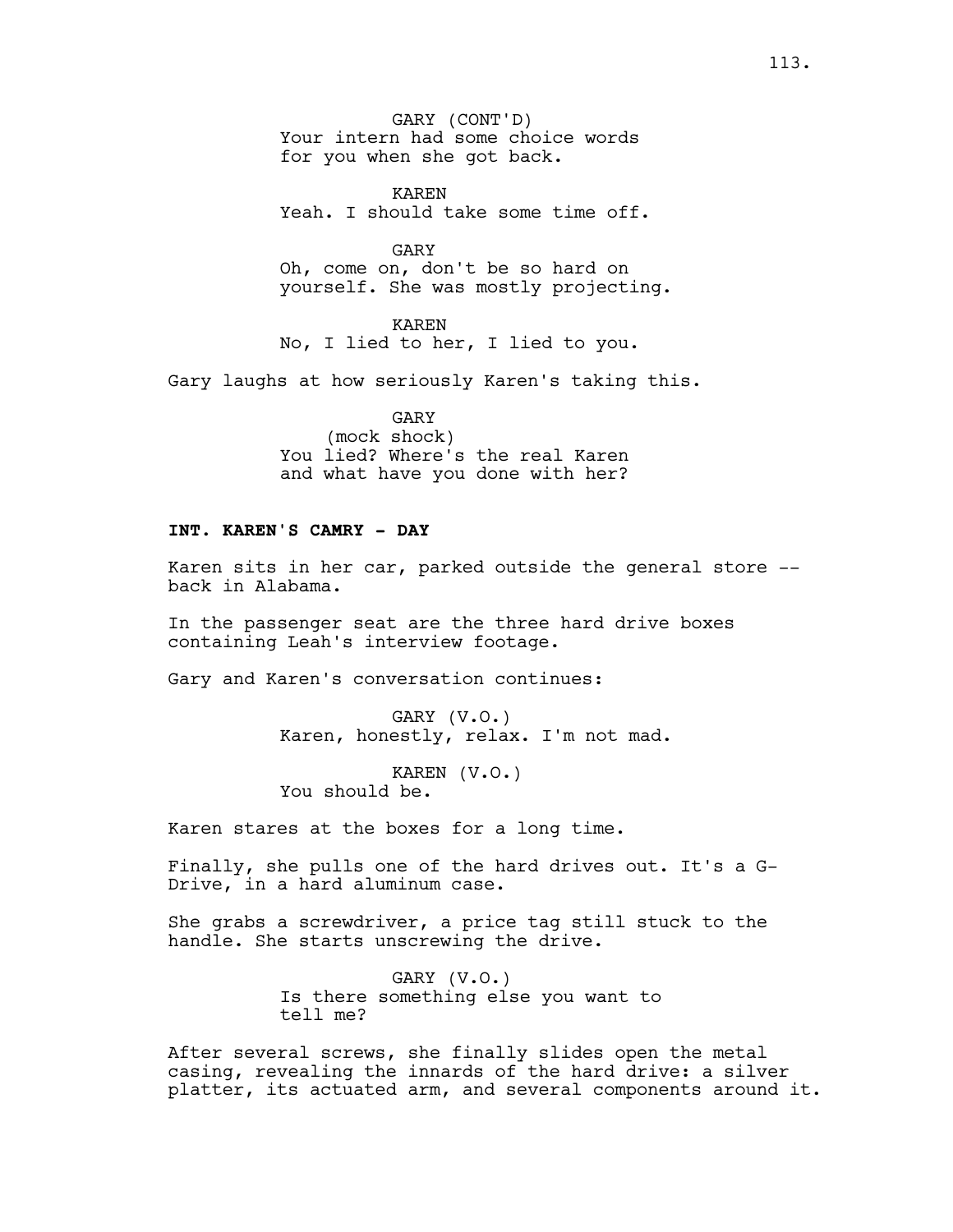Karen stares at her reflection in the platter, clean as a mirror finish.

> GARY (V.O.) You know it doesn't matter how long it takes to tell the truth as long as you tell it in the end.

KAREN (V.O.) I wish it worked that way.

After a long moment, Karen scratches the platter with the screwdriver, scribbles all over it, clouding the mirror finish, obscuring her reflection.

#### **INT. MESSENGER HEADQUARTERS - GARY'S OFFICE - DAY**

A KNOCK on the door before the Assistant Editor opens it, interrupting Karen and Gary's meeting.

> ASSISTANT EDITOR We've got a problem.

### **INT. VIDEO EDITING BAY - DAY**

The Assistant editor drives the computer, while Gary and Karen stand behind him, watching.

> ASSISTANT EDITOR The hard drives are totally corrupted.

He plays back the interview footage, which skips and glitches constantly. No more than a few milliseconds here and there of usable footage.

> ASSISTANT EDITOR (CONT'D) At first I thought, 'no big deal, I'll try one of the backups.' Same problem.

> GARY Fuck. Get that D.I.T. on the phone. Last time we ever work with him.

> ASSISTANT EDITOR I did. He says the drives were working when he gave them to, uh...

He glances at Karen, not wanting to point fingers. Gary turns to Karen, eyebrows raised.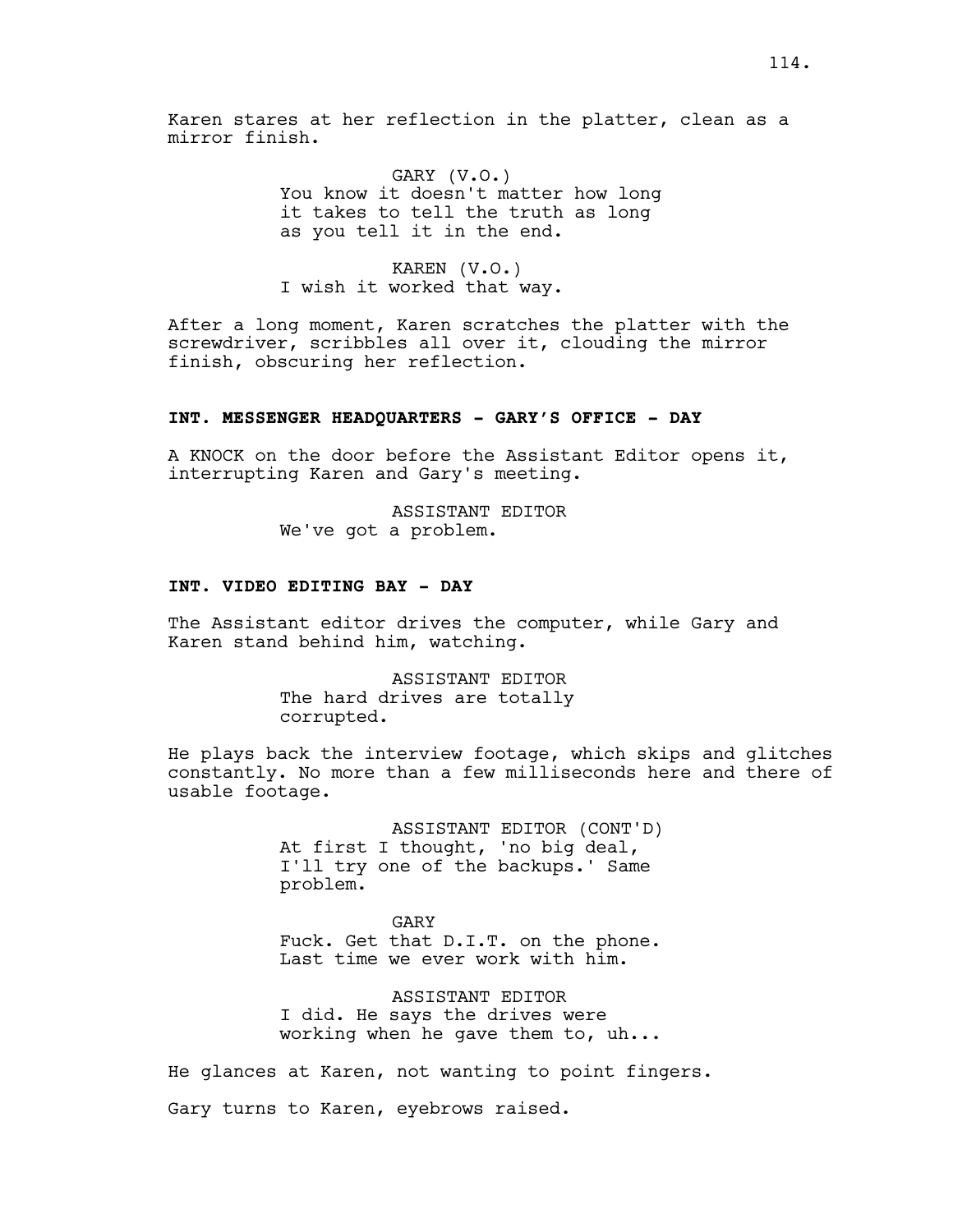Gary and Karen sit across the desk once again.

GARY Karen, that interview cost us a pretty penny. We had to pay the crew twice after you canceled the first time.

KAREN You could still run the story without the interview.

GARY That's not the point, Karen.

He BANGS his fist on the table.

## KAREN

I'm sorry.

GARY I don't want an apology. I want to know why.

### **INT. KAREN'S CAMRY - DAY**

Karen continues speaking with Paul at the paper mill.

PAUL You know, nobody gon think Zeke's guilty after your story comes out.

KAREN Why not? It's still legally a rape.

Paul laughs.

PAUL They gon see Zeke as the innocent victim, not Leah. Hell, even liberals ain't gon get behind her.

KAREN But if I explain why she did it  $-$  I mean doesn't it prove how rampant this rape problem is if somebody had to become a vigilante to fix it?

The light changes as the sun sets behind the gleaming football stadium in the distance, casting a long shadow across the city.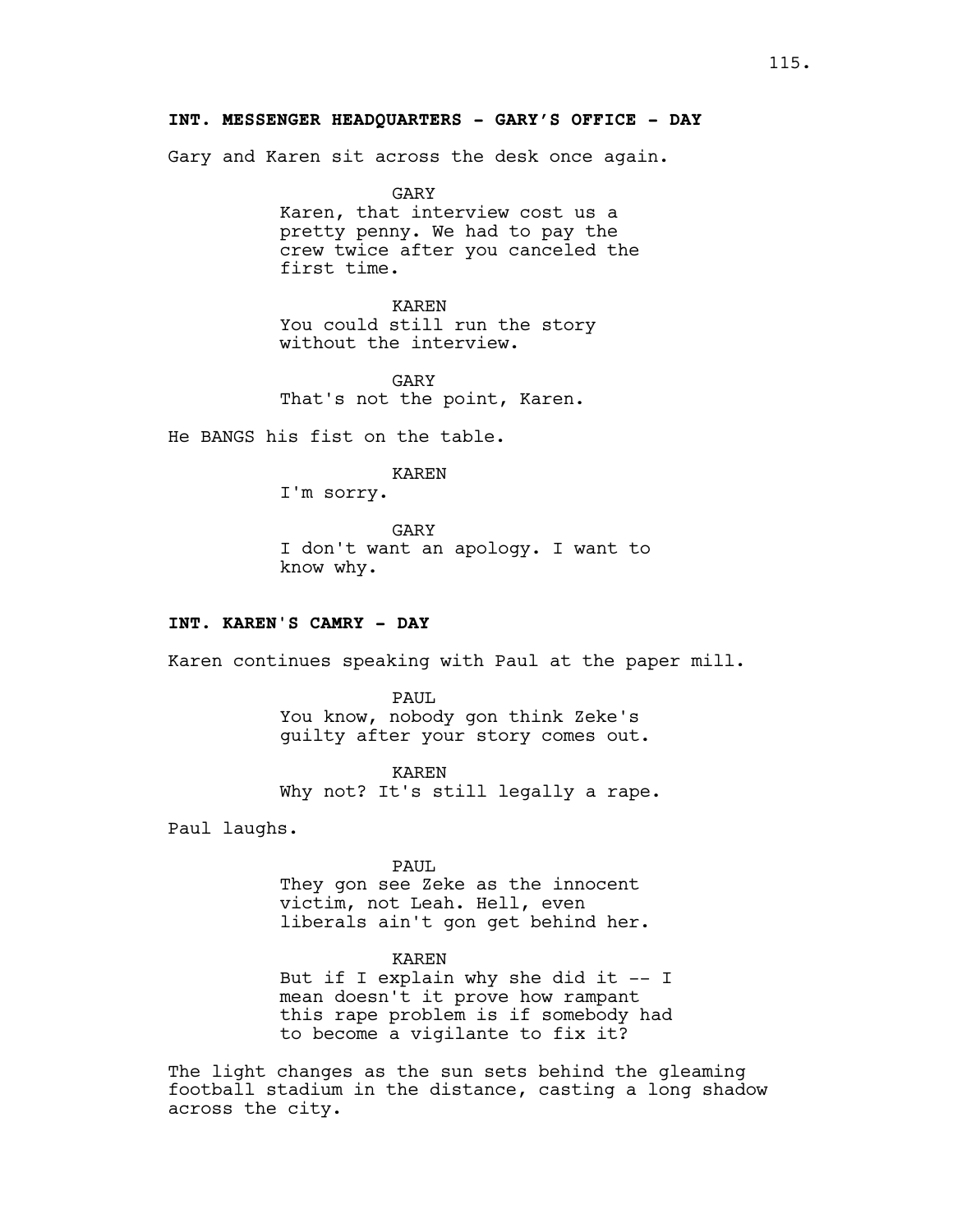PAUL

Nah-uh. You shine a light on a fake rape, that makes 'em all look like fakers. They probably gonna call you some kinda rape-lover for writin' this.

KAREN Then what do I do? I can't just lie about what happened here.

PAUL Why not? Just say it was a real rape. Leave Abby out of it.

KAREN My career would be over if anyone discovered the truth.

PAUL.

Here's some truth: you write this story an' Leah goes to jail. Even though her plan failed, even though her best friend's dead. And Zeke walks. She deserve that?

The paper mill groans, something giving way in its aged, dusty innards, like the sigh of death.

## **INT. MESSENGER HEADQUARTERS - GARY'S OFFICE - DAY**

Gary glares at a passionless Karen.

GARY Does this have anything to do with your intern? Dana?

KAREN

No.

## GARY We're going to finish this story. I'm going to find out what you're hiding.

KAREN Have Dana do it. She knows the story, she's smart, give her a shot. You can publish on time, too.

Gary thinks about that.

Karen stands up.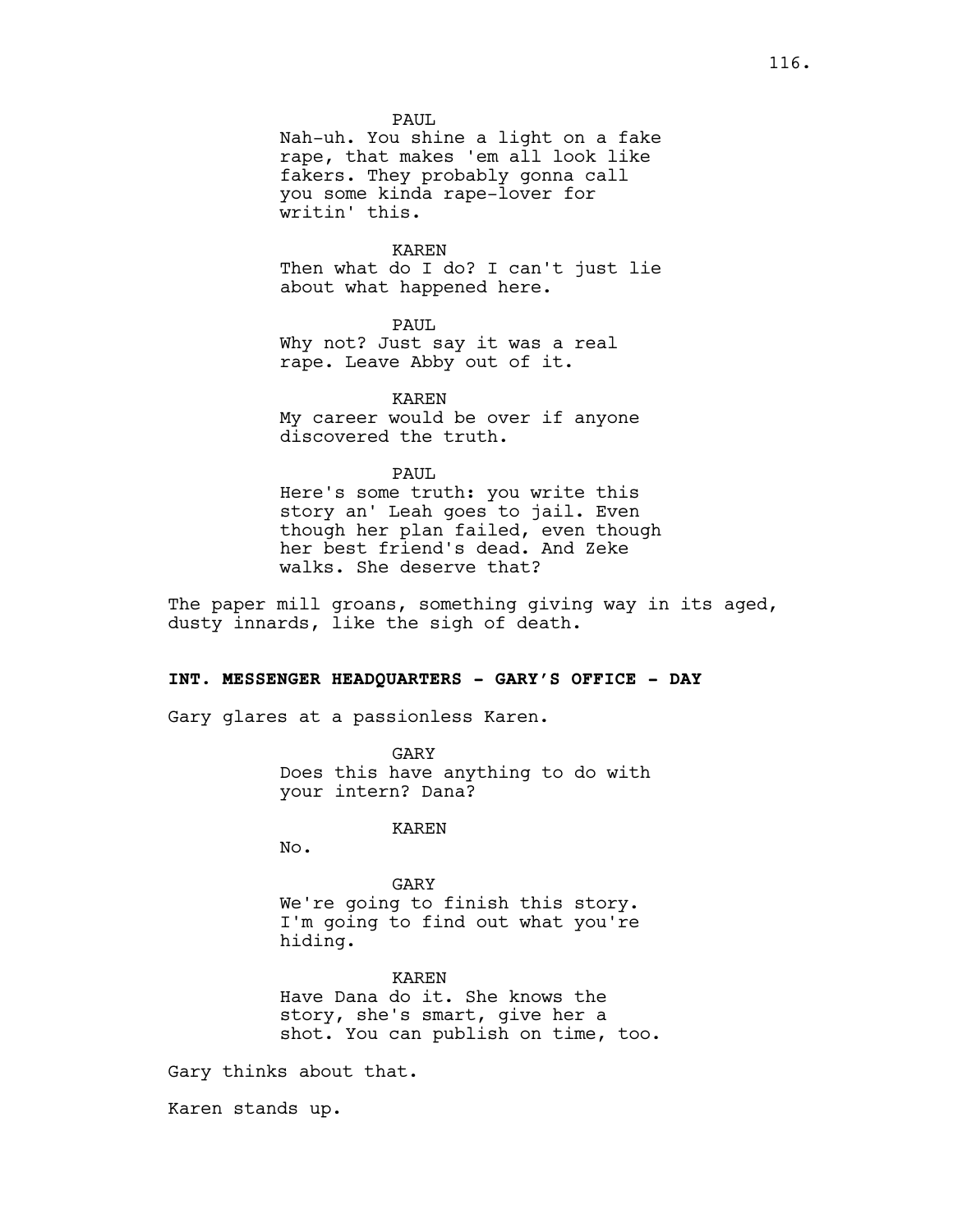GARY Where are you going?

KAREN You don't have to fire me.

Karen walks out:

# **INT. MESSENGER HEADQUARTERS - BULLPEN - DAY**

A couple people smile and nod at Karen as she walks out of the office for the last time without so much as a goodbye.

#### **EXT. FIRST CALVARY CEMETERY - DAY**

Karen continues speaking with the gravestone in New York.

KAREN Did I do the right thing?

She places a clay ornament of a horse and chariot on the grave, similar to the one on her cell phone case.

FADE TO BLACK.

# **INT. KAREN'S STUDIO APARTMENT - DAY**

Karen sits on her floor mattress, pulls up a news article on her laptop, titled: "THE RED ZONE."

Underneath it: "BY DANA REED."

DANA (V.O.) (reciting the article) The Red Zone is a football term that refers to the last twenty yards of the field that a team has to cross before they can score.

### **INT. BEATRICE HOSPITAL - BREAK ROOM - DAY**

Augusta Garland reads the article on her phone in the break room, wearing her scrubs.

> DANA (V.O.) It also refers to the first two weeks of classes on a university campus, when the majority of sexual assaults occur.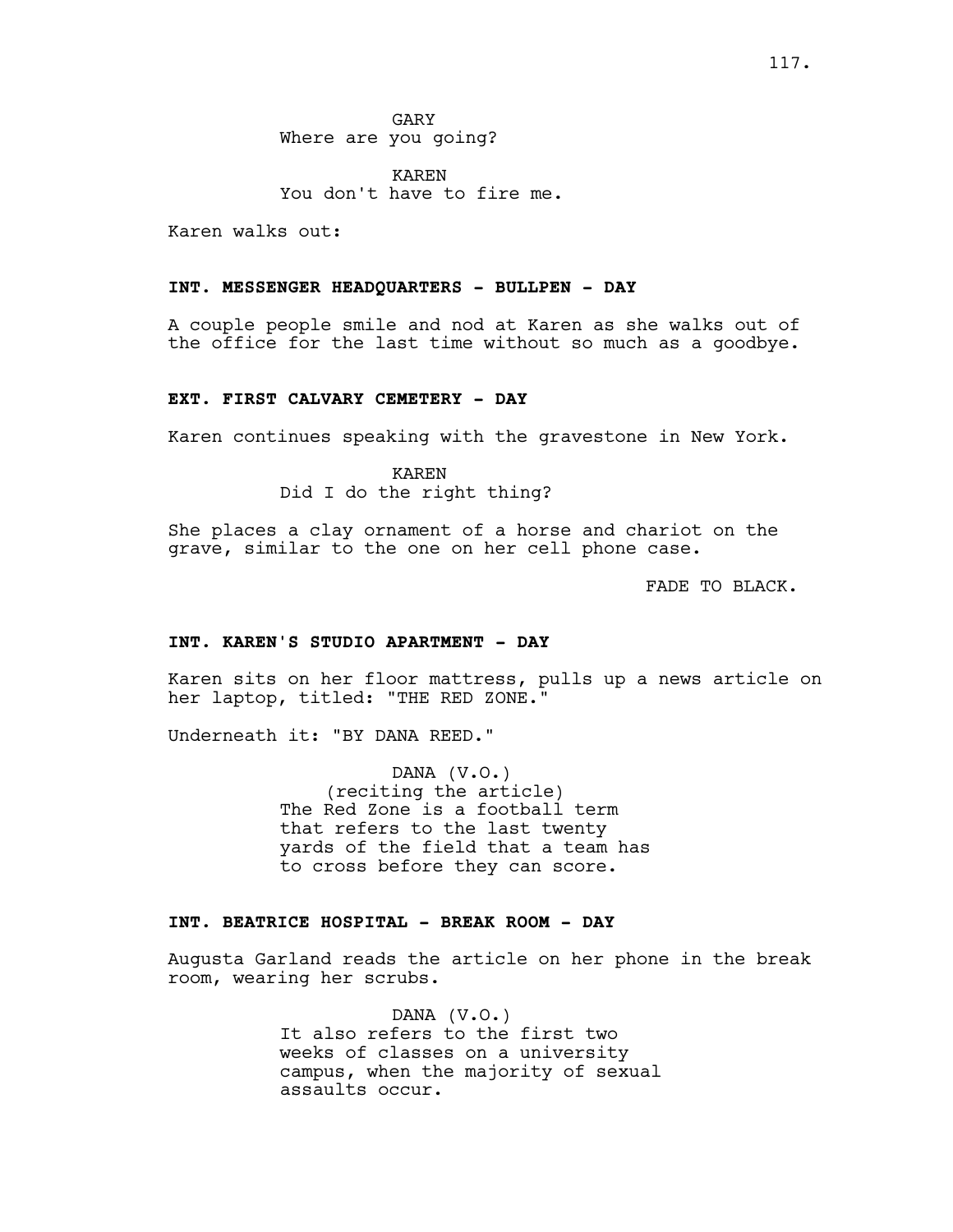### **INT. LEAH'S DORM ROOM - DAY**

Leah sits on the bed in a new dorm room, with a campus visible through the window that looks very different from Gilead. She reads the same article on her laptop.

> DANA (V.O.) But before you read on about Leah Anderson --

#### **INT. ANDERSON HOUSE - DAY**

Bill and Iris read Dana's article, tears in their eyes.

DANA (V.O.) -- and all the adversity she and her family faced --

### **INT. SHERIFF'S DEPARTMENT - DAY**

Sheriff Chappell skims the article and then closes it without reading too much. But Dana's voice continues over:

> DANA (V.O.) -- or about the Sheriff who stood in the way of justice --

## **INT. OL' CREOLE GRILL - DAY**

Most of the town's gathered in the dingy little bar to watch Gilead play in the National Championship. All eyes are glued to the TV. No time for news here.

> DANA (V.O.) -- or the people of Beatrice, Alabama --

### **INT. CAUSEWAY MOTEL - DAY**

Chastity reads the article on her phone, nodding.

DANA (V.O.) -- and their unshakable prejudice --

### **INT. MIDDLE-MANAGEMENT OFFICE - DAY**

James Haywood, Leah's old high school teacher, reads the article on his computer.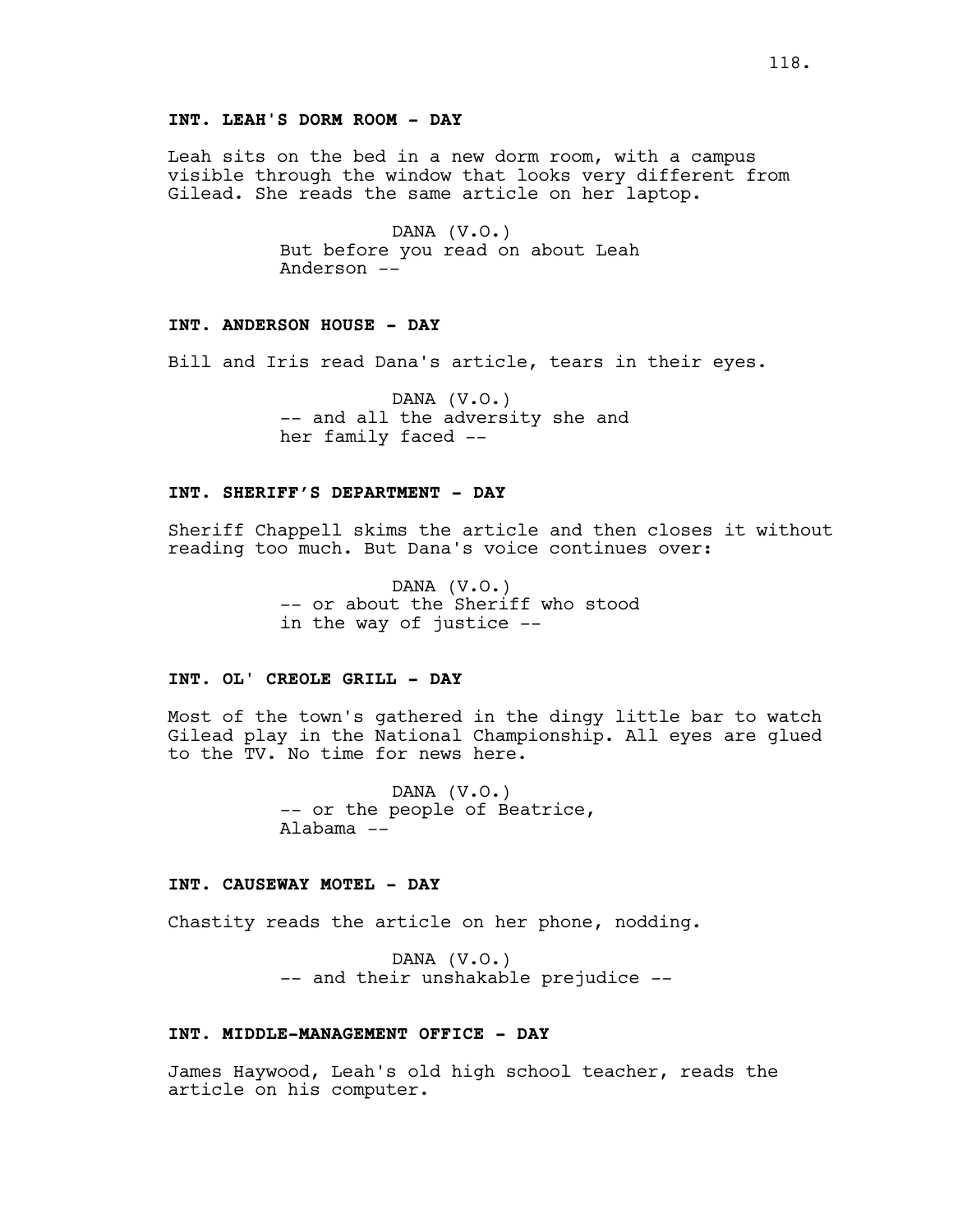DANA (V.O.) -- and incessant rumor-mongering --

### **EXT. UNIVERSITY OF PHOENIX STADIUM - DAY**

Zeke runs onto the field with the rest of his team, to a deafening 'boo' from the crowd that drowns out whatever cheering the Gilead fans can manage.

> DANA (V.O.) -- or the quarterback who got away with sexual assault, I'd like to add a third definition to that term, The Red Zone.

## **INT. MONROE COUNTY COURTHOUSE - DAY**

Paul, dressed in a crisply pressed suit and slacks, stands up with his attorney as a **JUDGE** enters the courtroom.

> DANA (V.O.) It's the danger we perpetuate when our heroes break the law and we look away, when we cling to comfortable lies in the face of hard truths, when we let powerful men get away with everything and scapegoat the weak.

The judge BANGS the gavel.

CUT TO:

### **INT. IRISH PUB - NIGHT**

Karen and Dana drink together at a mellow pub, while Gilead's National Championship game plays on TV.

Karen stares into the distance, Dana's words clearly weighing on her mind.

> DANA You never finished telling me about your phone case.

Dana nods towards Karen's phone on the bar. It bears the image of a man in a horse-drawn chariot.

> KAREN Oh right. That's Yudhistir's chariot.